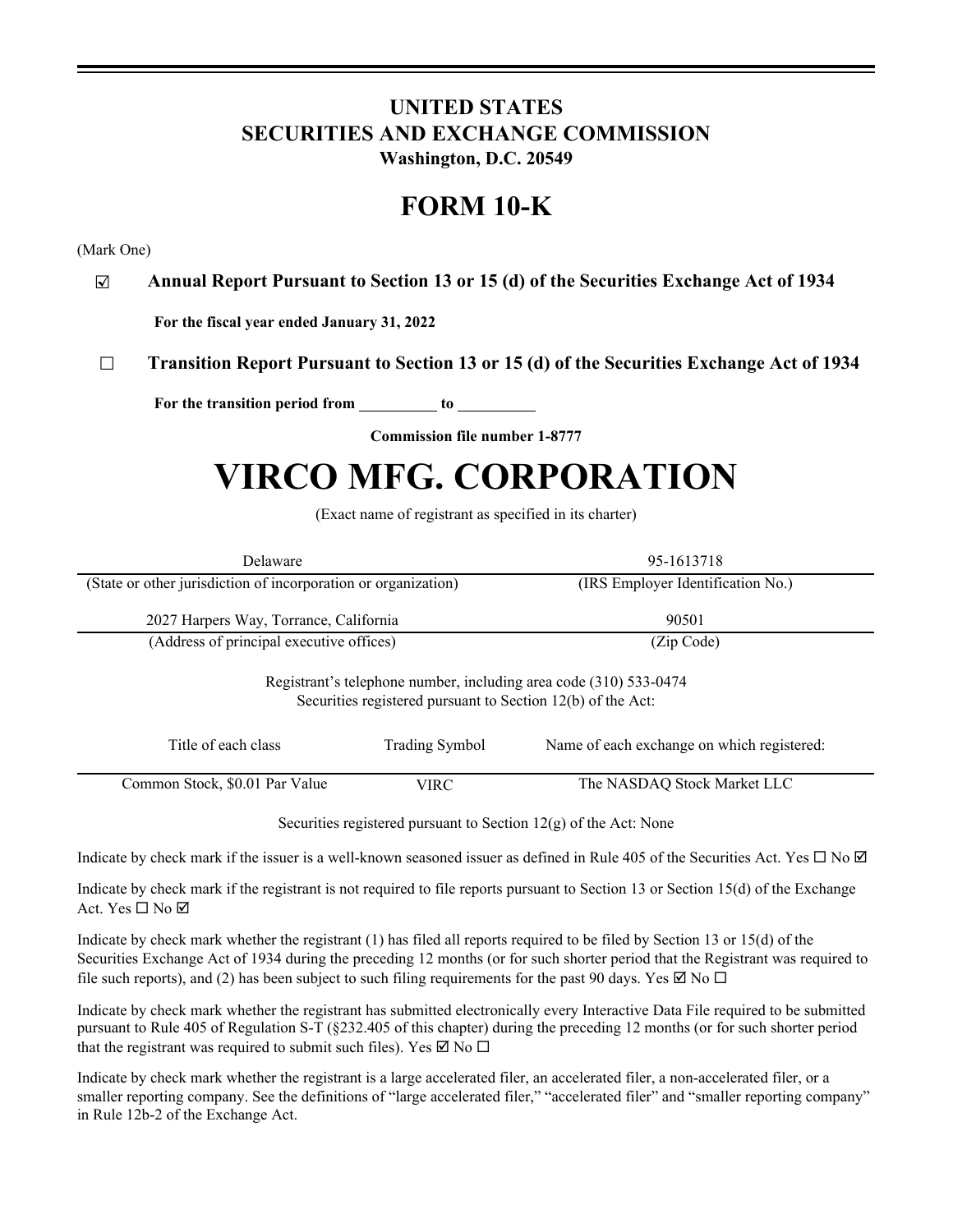Large accelerated filer <del>□</del> Accelerated filer □ Non-accelerated filer **⊡** Smaller reporting company **⊡** 

Emerging growth company  $\Box$ 

If an emerging growth company, indicate by check mark if the registrant has elected not to use the extended transition period for complying with any new or revised financial accounting standards provided pursuant to Section 13(a) of the Exchange Act.  $\Box$ 

Indicate by check mark whether the registrant has filed a report on and attestation to its management's assessment of the effectiveness of its internal control over financial reporting under Section 404(b) of the Sarbanes-Oxley Act (15 U.S.C. 7262(b)) by the registered public accounting firm that prepared or issued its audit report.  $\Box$ 

Indicate by check mark whether the registrant is a shell company (as defined in Rule 12b-2 of the Exchange Act.) Yes  $\Box$  No $\Box$ 

The aggregate market value of the voting and non-voting common stock held by non-affiliates of the registrant on July 30, 2021 (the last business day of the registrant's second fiscal quarter in 2021), was approximately \$43 million (based upon the closing price of the registrant's common stock on such day, as reported by NASDAQ.

As of April 25, 2022, there were 16,102,023 shares of the registrant's common stock (\$0.01 par value) outstanding.

# **DOCUMENTS INCORPORATED BY REFERENCE**

Portions of the Registrant's definitive proxy statement for its 2022 Annual Meeting of Stockholders to be filed with the Securities and Exchange Commission are incorporated by reference into Part III of this Annual Report on Form 10-K as set forth herein.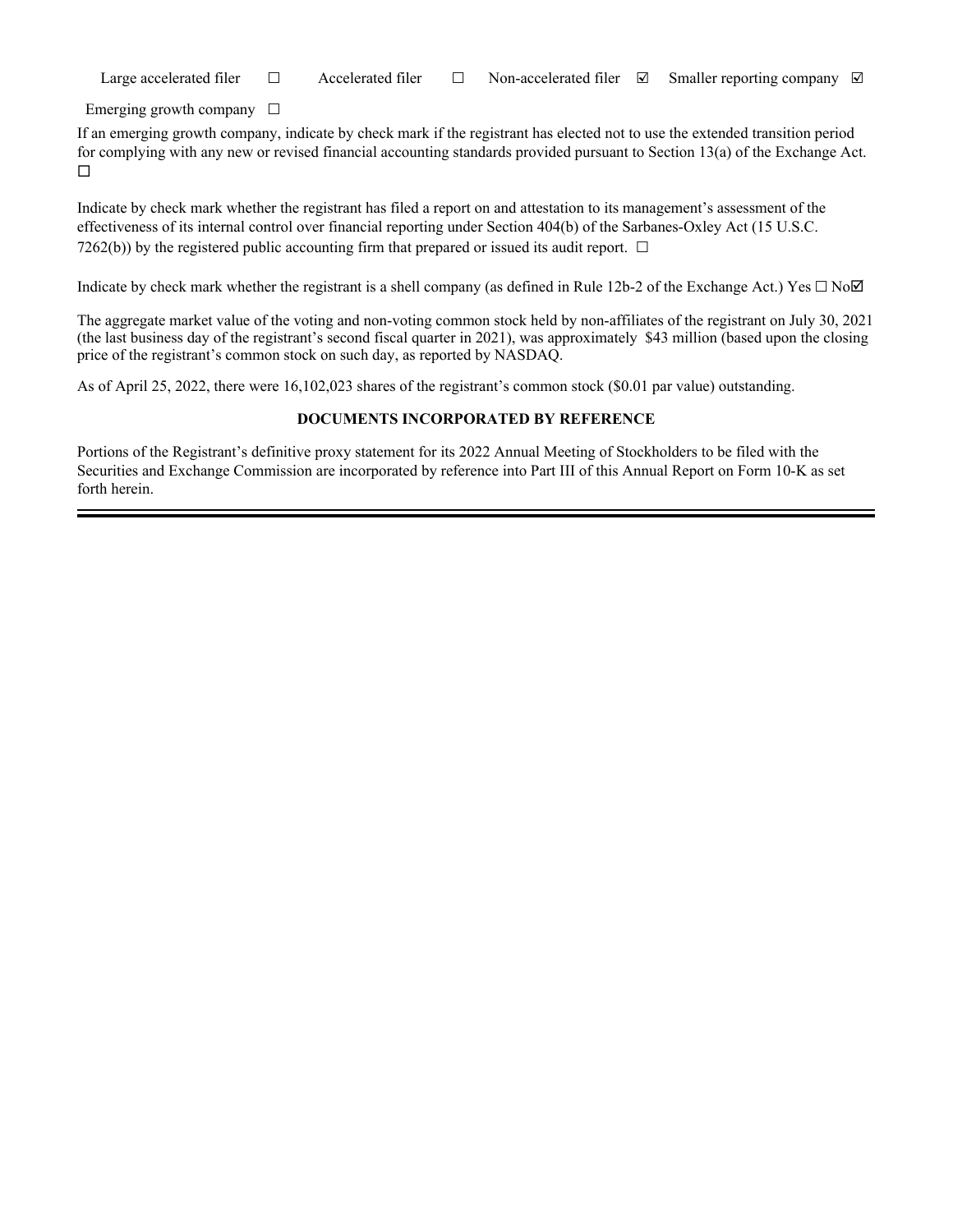# **TABLE OF CONTENTS**

<span id="page-2-0"></span>

|                                                                                                                | Page<br>Numbers |
|----------------------------------------------------------------------------------------------------------------|-----------------|
| <b>PARTI</b>                                                                                                   |                 |
| Item 1. Business                                                                                               | $\overline{3}$  |
| Item 1A. Risk Factors                                                                                          | <u>14</u>       |
| <b>Item 1B. Unresolved Staff Comments</b>                                                                      | $\overline{22}$ |
| Item 2. Properties                                                                                             | 22              |
| Item 3. Legal Proceedings                                                                                      | 22              |
| <b>Item 4. Mine Safety Disclosures</b>                                                                         | 23              |
| <b>PART II</b>                                                                                                 |                 |
| Item 5. Market for Registrant's Common Equity, Related Stockholder Matters and Issuer Purchases of Equity      |                 |
| <b>Securities</b>                                                                                              | <u>24</u>       |
| Item 6. [Reserved]                                                                                             | 24              |
| <u>Item 7. Management's Discussion and Analysis of Financial Condition and Results of Operations</u>           | $\overline{24}$ |
| Item 7A. Quantitative and Qualitative Disclosures about Market Risk                                            | 36              |
| Item 8. Financial Statements and Supplementary Data                                                            | 37              |
| <u>Item 9. Changes in and Disagreements with Accountants on Accounting and Financial Disclosure</u>            | 64              |
| Item 9A. Controls and Procedures                                                                               | 65              |
| Item 9B. Other Information                                                                                     | 66              |
| <u>Item 9C. Disclosure Regarding Foreign Jurisdictions that Prevent Inspections.</u>                           | 66              |
| <b>PART III</b>                                                                                                |                 |
| <u>Item 10. Directors, Executive Officers of the Registrant and Corporate Governance</u>                       | <u>67</u>       |
| <b>Item 11. Executive Compensation</b>                                                                         | 67              |
| <u>Item 12. Security Ownership of Certain Beneficial Owners and Management and Related Stockholder Matters</u> | 67              |
| Item 13. Certain Relationships and Related Transactions, and Director Independence                             | 67              |
| Item 14. Principal Accountant Fees and Services                                                                | 67              |
| <b>PART IV</b>                                                                                                 |                 |
| Item 15. Exhibits, Financial Statement Schedules                                                               | 68              |
| Item 16. Form 10-K Summary                                                                                     | 70              |
| <b>SIGNATURES</b>                                                                                              | 70              |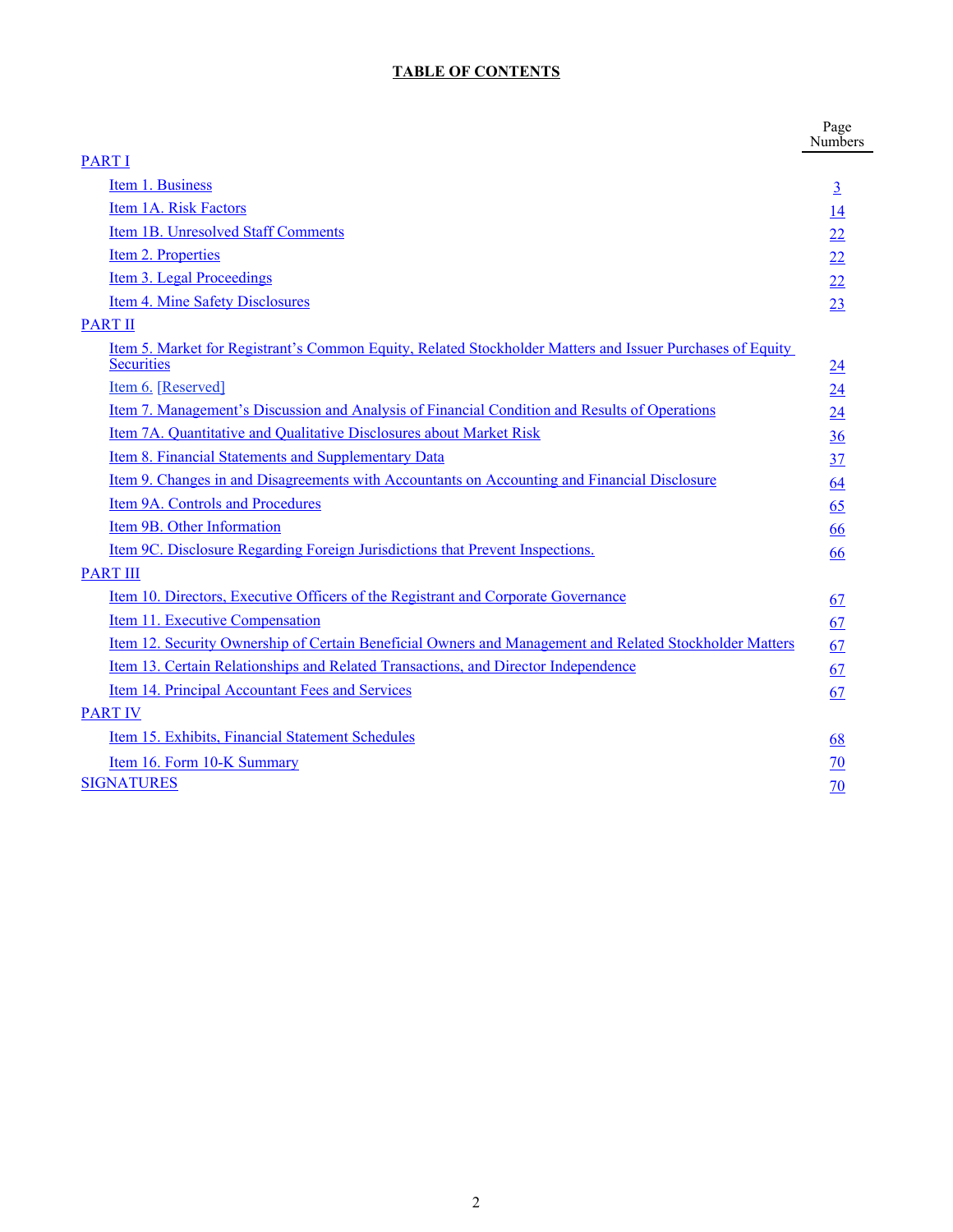#### **PART I**

#### <span id="page-3-0"></span>*Cautionary Statement Regarding Forward-Looking Statements*

*This report on Form 10-K contains a number of "forward-looking statements" that reflect the current views of Virco Mfg. Corporation (the "Company" or "Virco") with respect to future events and financial performance, including, but not limited to, statements concerning: the ongoing impact of the COVID-19 pandemic on the economy, school funding, the ability to operate our manufacturing and distribution operations and the availability of labor; availability of funding for educational institutions; plans and objectives of management for future operations, including relating to the Company's future products, pricing, marketing, seasonal fluctuations in demand, expansion, manufacturing processes, and business strategies; the Company's ability to control costs and inventory levels; supply chain issues and the availability and cost of raw materials, especially steel and petroleum-based products; the cost and availability of imported components; the availability and cost of labor; transportation costs; market demand; the Company's ability to position itself in the market; current and future investments in and utilization of infrastructure; and management's beliefs that cash flow from current operations, existing cash reserves, and available lines of credit will be sufficient to support the Company's working capital requirements to fund existing operations. Forward-looking statements also include the assumptions underlying or relating to any of the foregoing statements. Such forward-looking statements are not guarantees of future performance and are subject to known and unknown risks, uncertainties, assumptions and other factors, many of which are out of the Company's control and difficult to forecast, that may cause actual results to differ materially from those which are expressed or implied in any forward-looking statements. Such factors include, but are not limited to, changes in, or the Company's ability to predict, general economic conditions, the availability and cost of raw materials, the markets for school and office furniture generally and specifically in areas and with customers with which the Company conducts its principal business activities, the rate of approval of school bonds for the construction of new schools, the extent to which existing schools order replacement furniture, customer confidence, competition, and other factors included in the "Risk Factors" section of this report.*

*The forward-looking statements contained in this report on Form 10-K are made on the basis of the views and assumptions of management regarding future events and business performance as of the date this report is filed with the SEC. We do not undertake any obligation to update these statements to reflect events or circumstances occurring after the date this report is filed.*

*In this report, words such as "anticipates," "believes," "expects," "will continue," "future," "intends," "plans," "estimates," "projects," "potential," "budgets," "may," "could" and similar expressions identify forward-looking statements. Readers are cautioned not to place undue reliance on forward-looking statements, which speak only as of the date hereof. Please note that this report includes trademarks of Virco, including, but not limited to, the following: ZUMA®, ZUMAfrd™, Ph.D.®, I.Q®, Virtuoso®, Classic Series™, Martest® 21, Lunada®, Plateau®, Core-a-Gator®, Future Access®, Sigma®, Metaphor®, Telos®, TEXT®, Parameter®, Sage™, Analogy™ and Civitas™. Solely for convenience, from time to time, we refer to our trademarks in this report without the ® and ™ symbols, but such references are not intended to indicate that we will not assert, to the fullest extent under applicable law, our rights to our trademarks. In addition, other names and brands included in this report may be claimed by us as well or by third parties.*

*Our fiscal year ends on January 31 of each year and references in this Annual Report on Form 10-K to a year refer to our fiscal year. As such, references in this Annual Report to 2023, 2022, and 2021 relate to the fiscal year ending January 31, 2023, and fiscal years ended January 31, 2022, and 2021, respectively.*

#### **Item 1. Business**

#### *Introduction*

Designing, producing and distributing high-value furniture for a diverse family of customers is a 72-year tradition at Virco Mfg. Corporation ("Virco" or the "Company", or in the first person, "we", "us" or "our"). Virco was incorporated in California in February 1950 and reincorporated in Delaware in April 1984. Virco started as a local manufacturer of chairs and desks for Los Angeles-area schools, and over the years has become the largest manufacturer and supplier of moveable educational furniture and equipment for the preschool through 12th grade market in the United States. The Company manufactures a wide assortment of products, including mobile tables, mobile storage equipment, desks, computer furniture, chairs, activity tables, folding chairs and folding tables. Additionally, Virco has worked with accomplished designers - such as Peter Glass, Richard Holbrook, and Bob Mills - to develop additional products for contemporary applications. These include the best-selling ZUMA Series; Analogy and Civitas furniture collections; Metaphor and Sage Series items for educational settings; the wide-ranging Plateau and Text Series; and the new Topaz Series.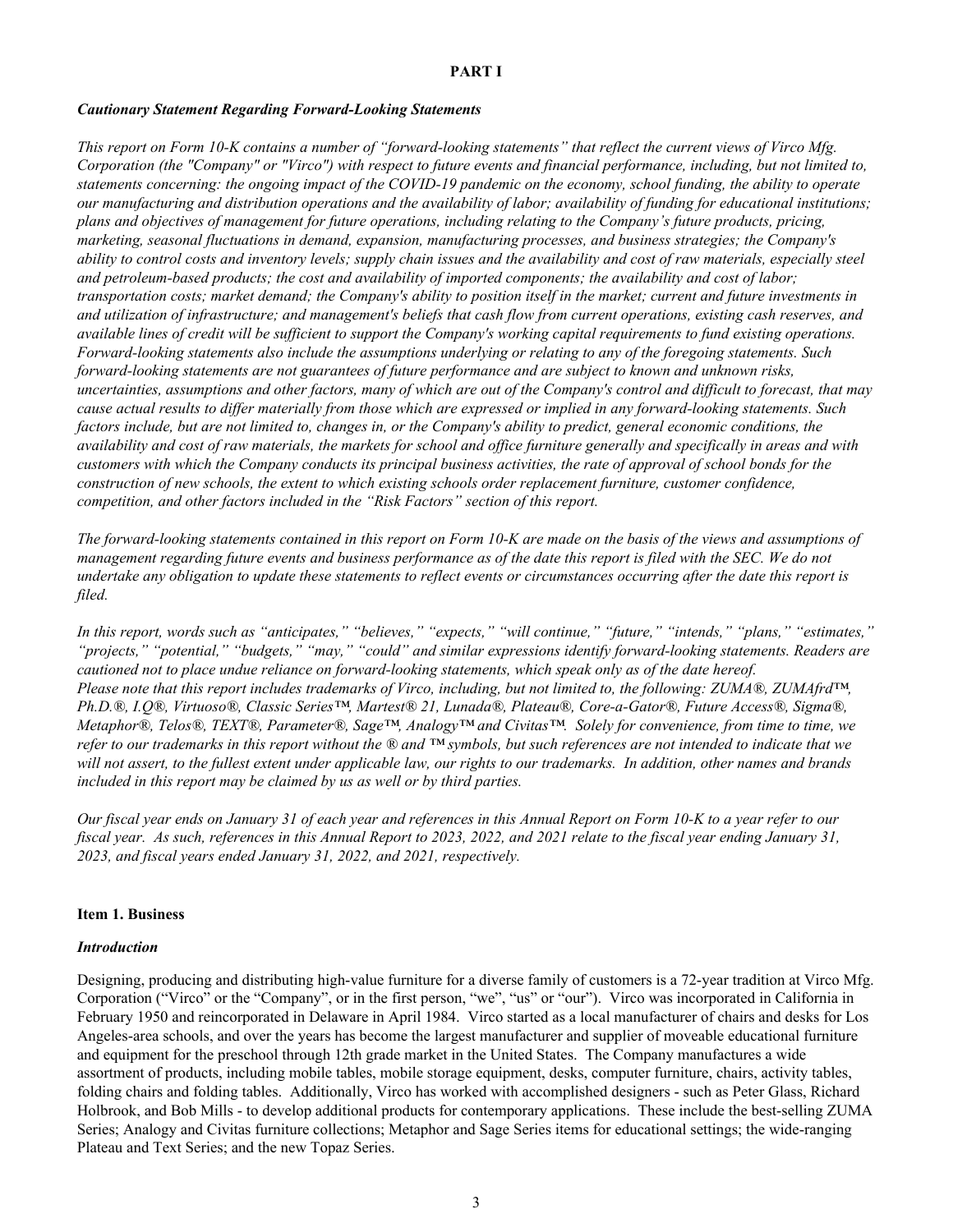Along with serving customers in the education market - which in addition to preschool through 12th grade public and private schools includes: junior and community colleges; four-year colleges and universities; trade, technical and vocational schools - Virco is a furniture and equipment supplier for convention centers and arenas; the hospitality industry with respect to banquet and meeting facilities; government facilities at the federal, state, county and municipal levels; and places of worship. We also sell to wholesalers, distributors, traditional retailers and catalog retailers that serve these same markets.

To meet the furniture and equipment needs of our customers, Virco leases a 560,000 sq. ft. office, manufacturing and warehousing facility located on 23.5 acres of land in Torrance, California; this facility includes our corporate headquarters, West Coast showroom, and our West Coast distribution operations. To complement our Torrance-based operations, Virco owns three manufacturing and distribution facilities in Conway, Arkansas. The primary facility is located on 100 acres of land in Conway, Arkansas, containing 1,200,000 sq. ft. of manufacturing, warehousing, and office space. With high-density storage systems, 70 dock doors dedicated to outbound freight, and substantial yard capacity to store and stage trailers, this facility supports Virco's ability to handle increased sales during our peak summer delivery season and enhances the efficiency with which orders are filled. Virco also operates two other facilities in Conway. The first is a 375,000 sq. ft. factory - acquired in 1954 and expanded and modernized in subsequent years - where a variety of operations take place, including the manufacture of fabricated steel components, chrome plating, and plastic injection-molding; components generated here are transferred to other facilities for assembly into finished goods. The second is a 175,000 sq. ft. manufacturing facility where compressionmolded hard plastic components are fabricated and stored. The Company occupied this building under a series of leases for approximately 20 years and purchased this facility in the third quarter of the fiscal year ended January 31, 2018.

# *New Products and Markets*

Because the product needs and preferences of our customers continue to evolve - and in response to competitive furniture and equipment offerings from domestic and offshore suppliers - Virco maintains an active new product development program. We've worked with accomplished designers - such as Peter Glass and Bob Mills - to introduce exciting furniture and equipment solutions for contemporary applications. In addition to new product programs, our domestic factories allow the Company to respond to custom requests or modifications to existing product offerings made by our customers. Often these custom requests are incorporated into our product offering for all customers. Over the past three years, Virco has continued to leverage our most popular classroom products while also launching a substantial number of new products, including the products discussed below.

For the fiscal year ended January 31, 2020 ("fiscal 2020"), Virco continued to refine and enhance our product lines to further address the needs of today's modern classrooms. We extended our line of 5000 Series stand-up height activity tables broadening the selection for this option popular in flexible classrooms. To address the needs of lower elementary classrooms, adjustable-height low legs were introduced for the 5000 series activity tables as well. Providing color choices is also important to our customers. As such, we added additional colors to our edge banding offerings for our various table lines. Because mobility is essential in dynamic classrooms, we introduced our Tetra Series Student desk with casters. Keeping up with technology, we updated our power and data ports to better accommodate modern devices. Looking beyond our K-12 market, the Virco Tilt-Top Training Table provides a simple and effective solution to setting up and storing multi-use tables.

The fiscal year ended January 31, 2021 ("fiscal 2021") was unique due to the unprecedented circumstances of the global COVID-19 pandemic. With many schools across the country completely shut down and others selectively opening under strict guidelines for safety and physical distancing, we saw a shift away from collaborative classroom furniture. More traditional single-student desks and chair desk combo units began to replace tables and collaborative set-ups to allow for physical distance in the classroom environment. While we did release several new products to address customer demand, such as both a ZUMA Series*®* and Plateau Series*®* slide-shaped student desk, a ZUMA Series adjustable-height lab stool and adjustable-height low legs for our TEXT Series student desk, this was not the year to introduce an extensive line of new products. Rather, we focused on meeting current customer needs by utilizing our existing product offerings that are well-suited to best help schools bring back students for in person learning. These included 785 Series open front desks, ZUMA Series student desks as well as the 9400 Series and 3400 Series combo desks. Our product development pipeline also continued during this time in preparation for new product releases in the coming year.

The fiscal year ended January 31, 2022 ("fiscal 2022") gave Virco an opportunity to return to launching product updates and new products, while also continuing to provide physically distanced furniture solutions where needed. The Plateau Series Table collection was expanded with more popular shapes and additional leg options including stand-up, low legs, and casters to broaden height ranges and mobility. Continuing focus on our tables, Virco released the Butcher Block Series, a new line of STEAM tables featuring durable and versatile hard maple tops. To further support healthy movement and flexible classrooms, we introduced a stand-up height version of our popular Molecule<sup>TM</sup> Series student desk; and the Room to Move® Series Sit-to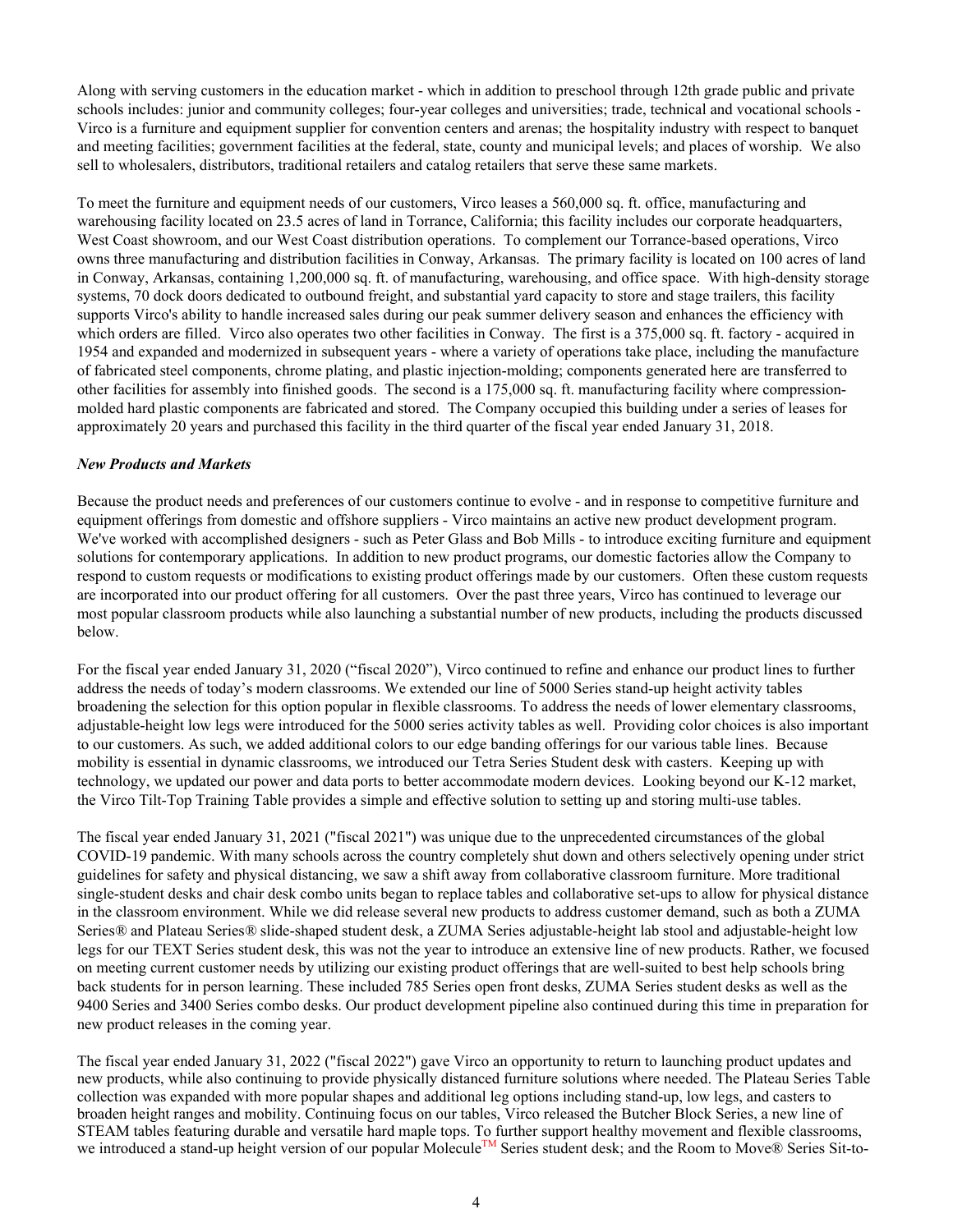Stand Workstations which adjust up and down with a simple lever. Designed by Peter Glass and Bob Mills with teachers in mind, Virco's new Topaz Series<sup>TM</sup> combines sleek design with intelligent functionality to support modern learning environments. The collection offers a teacher desk and accessory table, classroom cart, mobile bookcases, mobile storage, and two new sit-to-stand workstations ideal for both teachers and students. We also continued to add to Virco's robust color program with the introduction of four new soft plastic colors: Celery, Peach, Mustard and Avocado.

As of January 31, 2022, the Company employed approximately 815 full-time employees, manufacturing its products in 1.1 million square feet of fabrication facilities and 1.2 million square feet of assembly and warehousing facilities in Torrance, California and Conway, Arkansas.

Subsequent to the dot com bust in 2003 and again following the recession in 2008-2009, due to budgetary constraints, many schools reduced or eliminated central warehouses, janitorial services, and professional purchasing functions. As a result, fewer school districts now administer their own bids, and are more likely to use regional, state, or national contracts. A shift to sitebased management combined with reductions in professional purchasing personnel has increased the reliance of schools on suppliers that provide for a variety of needs from one source rather than administering different vendor relationships for each item. In response to these changes, the Company has expanded both the products and the services it provides to its educational customers. Now, in addition to buying furniture FOB (Freight On Board) Factory, customers can purchase furniture for delivery to warehouses and school sites and can also purchase full-service furniture delivery that includes the delivery of the furniture in classrooms. Because the Company has been aggressively developing new furniture lines to enhance the range of products it manufactures - and by purchasing furniture and equipment from other companies for re-sale with Virco products the Company is now able to provide "one-stop shopping" for all furniture, fixtures and equipment ("FF&E") needs in our educational market.

The expansion of the Company's product line combined with the expansion of its services over the years has provided Virco with the ability to serve various markets including the education market (the Company's primary market), which is made up of public and private schools (preschool through 12th grade), junior and community colleges; four-year colleges and universities; and trade, technical and vocational schools. Virco also serves convention centers and arenas; the hospitality industry with respect to banquet and meeting facilities; government facilities at the federal, state, county and municipal levels; and places of worship. In addition, the Company also sells to wholesalers, distributors, internet and catalog retailers that serve these same markets.

# *Manufacturing and Distribution*

Virco serves its customers through a well-trained, nationwide sales and support team. Virco's educational product line is marketed through an extensive direct sales force, as well as through a dealer network. In addition, Virco has a Corporate Sales Group to pursue international business wholesalers, mail order accounts and national chains. The Company also has an array of support services, including complete package solutions for the FF&E line item on school budgets; computer-assisted layout planning; transportation planning; and product delivery. Virco also now offers registered customers the ability to purchase products online through our shop.virco.com website.

Another important element of Virco's business model is the Company's emphasis on developing and maintaining key manufacturing, assembly, distribution, and service capabilities. For example, Virco has developed competencies in several manufacturing processes that are important to the markets the Company serves, such as finishing systems, plastic molding, metal fabrication and woodworking. Virco's physical facilities are designed to support its Assemble-to-Ship ("ATS") strategy. Warehouses have substantial staging areas combined with a large number of dock doors to support the seasonal peak in shipments during summer months.

In years subsequent to China entering the World Trade Organization, many furniture manufacturers closed their domestic manufacturing facilities and began importing increasing quantities of furniture from international sources. During this same period, Virco elected to significantly reduce its work force, but retain its domestic factory locations. The Company believes that its domestic manufacturing capabilities are a significant strength. The Company has effectively used product selection, color selection, and dependable execution of delivery to customers to enhance its market position. With increasing costs from international sources, supply chain disruptions, and increasing freight costs, our factories are cost-competitive for bulky educational furniture and equipment items. The Company's ATS strategy allows for low-cube component parts to be sourced globally, with fabrication of bulky welded steel frames, wood tops, and larger molded-plastic components to be performed locally. Domestic production of laminated wood tops and molded plastic enables the Company to market a color palette that cannot be matched in a short delivery window by imported finished goods.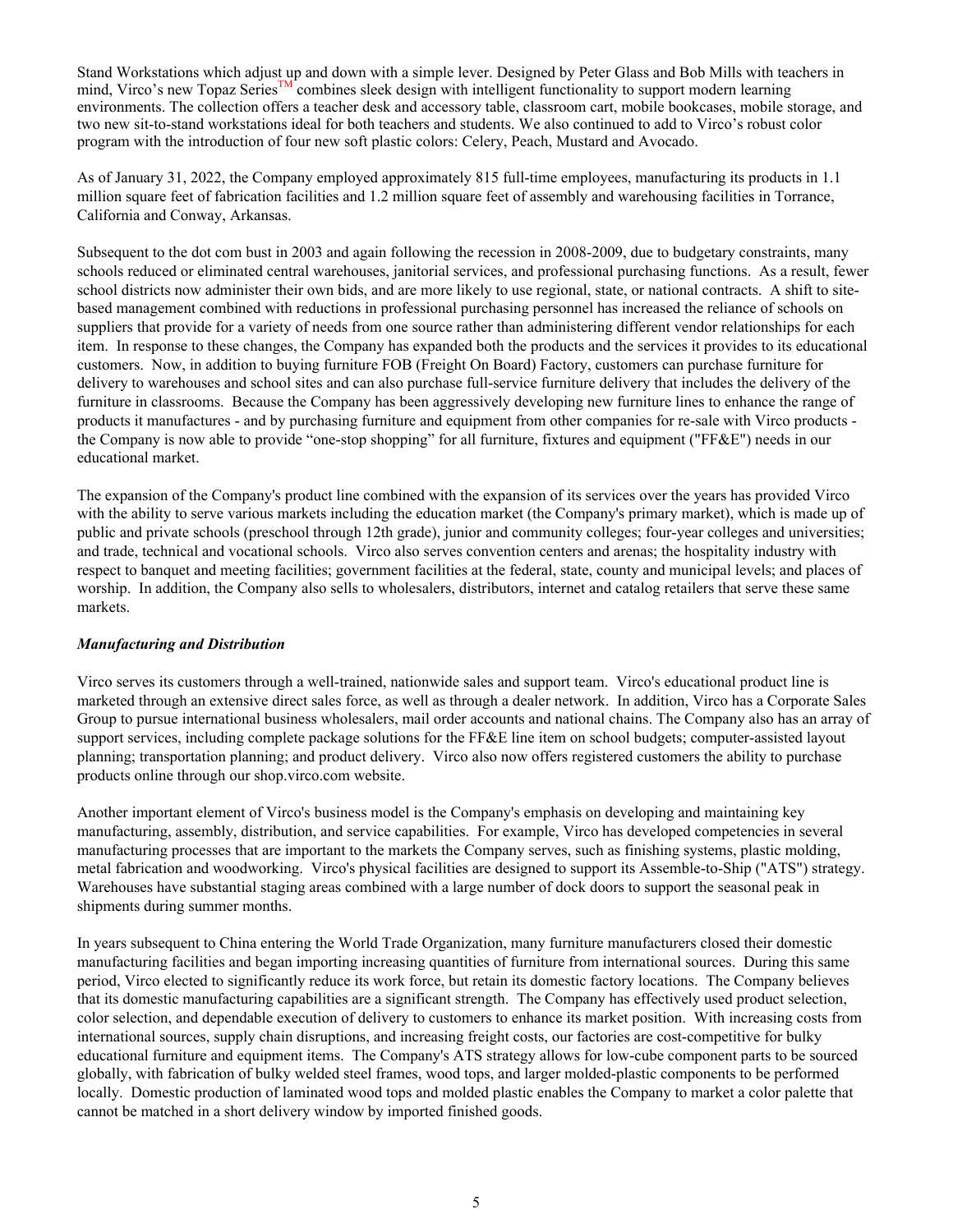Domestic assembly allows the Company to use standard ATS components to assemble customer-specific product and color combinations shortly prior to delivery.

Finally, management continues to hone Virco's ability to finance, manufacture and warehouse furniture within the relatively narrow delivery window associated with the highly seasonal demand for education sales. Historically Virco ships approximately 50% of its annual revenue in the months of June, July, and August. In fiscal 2022 the seasonal peak was distorted due to severe supply chain interruptions, labor shortages, and COVID related employee absences and the Company delivered less than 40% of sales during June, July, and August. In fiscal 2021, approximately 52% of the Company's total sales were delivered in June, July, and August. The Company anticipates that the traditional seasonal peak will return when COVID-19 and supply chain disruptions normalize. Shipments of furniture during peak weeks in July and August can be six times greater than in the seasonally slow winter months. Virco's substantial warehouse space allows the Company to build adequate inventories to service this narrow delivery window for the education market.

# *Principal Products*

Virco produces the broadest line of furniture for the K-12 market of any manufacturer in the United States. By supplementing products manufactured by Virco with products from other manufacturers, Virco provides a comprehensive product assortment that covers substantially all products and price points that are traditionally included on the FF&E line item on a new school project or school budget. Virco also provides a variety of products for preschool markets and has developed products that are targeted for college, university, and corporate learning center environments. The Company has an ambitious and on-going product development program featuring products developed in-house as well as products developed with accomplished designers. The Company's primary furniture lines are constructed of tubular metal legs and frames, combined with wood and plastic tops, plastic seats and backs, upholstered seats and backs, and upholstered rigid polyethylene and polypropylene shells. Virco also has flat metal forming capabilities to enable the production of desks, returns, bookcases, filing cabinets, mobile pedestals and related items.

Virco's principal manufactured products include:

SEATING - Virco offers a full line of classroom seating in a variety of price points providing high value and quality across all types of seating, from traditional to modern solutions. The ergonomically supportive ZUMA® line designed by Peter Glass and Bob Mills was launched in 2004 and continues to be the top-seller. In addition to fixed-height 4-leg chairs, the ZUMA line includes cantilever chairs; mobile task chairs and lab stools; tablet armchairs with a fixed or articulating work surface and a compact footprint; steel-frame rockers, and floor rockers. The Sage™ line, originally designed to serve students in college, university and other adult education settings - and on high school campuses - now offers a 13" and a 15" 4-leg chair and a corresponding pair of cantilever chairs for younger or smaller students; there's also a selection of Sage rockers and floor rockers for K-12 applications and several tablet arm units. Selected adult-height Sage models can be ordered with a padded, upholstered seat. The Analogy seating line includes fixed-height 4-leg chairs, mobile task chairs and lab stools, cantilever chairs; tablet armchairs with a fixed or articulating work surface and a compact footprint; steel-frame rockers, and floor rockers. Other Virco seating choices include the Metaphor® Series - an updated sequel to Virco's best-selling Classic Series™ furniture with improvements in comfort, ergonomics, stackability, and manufacturing efficiencies. The Sage Contract line is targeted for offices and reception areas, colleges, hospitality venues and other adult environments. Virco expanded the Sage Contract line with the addition of a mobile tablet-arm workstation that includes an integrated bookrack to further penetrate the higher education market. Civitas™ chairs and stools are intended for foodservice, libraries, media centers, circulation areas, and related areas where people gather. Additional Virco seating alternatives range from 120, 121 and 122 Series stools to Analogy™ Series chairs by Peter Glass and Bob Mills. The N2 Series was designed by Virco as a comprehensive, ergonomic seating line that specifically caters to the budget conscious consumer. Classic Series™ stack chairs and Martest 21® hard plastic seating models are popular choices in schools across America. Along with this range of seating, Virco serves additional markets such as event venues and training spaces with a line of folding chairs and upholstered stack chairs, as well as additional plastic stack chairs and upholstered ergonomic chairs.

TABLES - Our broad collection of tables offer solutions for K-12 classrooms and multi-use areas across the entire campus as well as serving higher learning, event, training and administrative spaces. Our 4000 and 5000 Series Activity Tables provide a broad range of shapes, sizes and heights ideal for collaborative learning. Virco's TEXT® table collection for learning environments - designed by Peter Glass and Bob Mills- features heavy-gauge tubular steel and proven Virco construction for extended product life, and elliptical legs, swooping yokes and arched feet for exceptional elegance. Selected TEXT models can be equipped with a variety of technology-support and storage accessories. TEXT Tilt-Top Height Adjustable Table further expand Virco's reach into the seminar, training room, and higher education markets by enhancing the functionality and flexibility of the table while strengthening the Virco and TEXT brands. The Tetra™ Series is a versatile collection of tables and student desks suitable for various environments. From classrooms to open-office spaces, the Tetra is simple enough to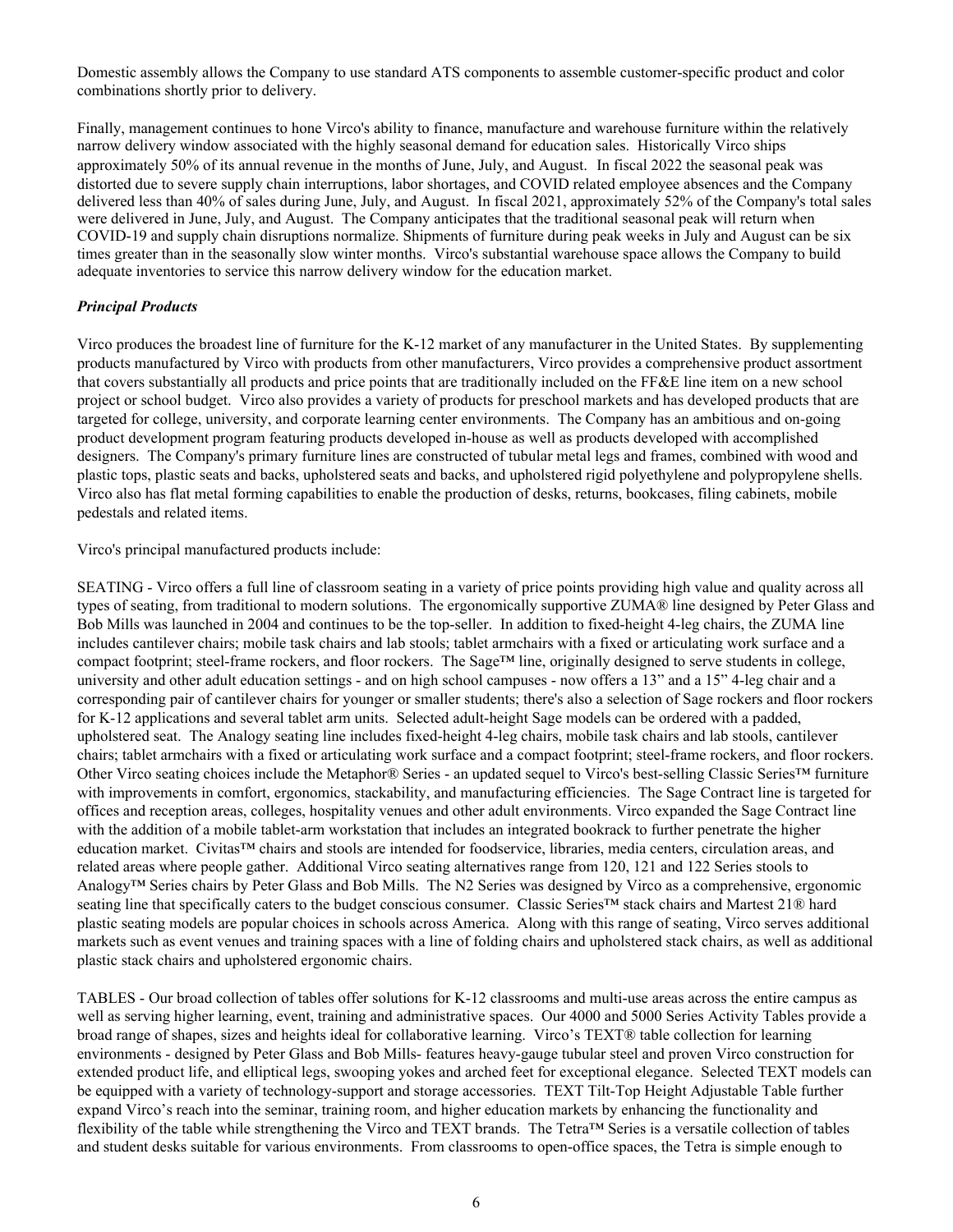serve as an everyday workstation but can be customized to suit the needs of a fast-paced computer lab or seminar training room. Lunada® tables, combining Virco's popular Lunada bi-point bases with a selection of 20 top sizes, make great choices for seminar, conference and related settings. Designed for Virco by Peter Glass, Plateau® tables bring exceptional versatility, sturdy construction and great styling to working and learning environments. For durable, easy-to-use lightweight folding tables, Virco's Core-a-Gator® models are unsurpassed. When paired with attractive, durable Virco cafe tops, Lunada bases by Peter Glass provide eye-catching table solutions for hospitality settings. Civitas tops and bases provide excellent furniture solutions for casual spaces where people gather. Virco's Makerspace tables are designed specifically for hands-on learning environments most commonly found in vocational classes, makerspace areas and STEM / STEAM centered education. Virco also carries traditional folding tables, CT Series tables with a hand crank mechanism for top height adjustment, and office tables, as well as the computer tables and mobile tables described below.

COMPUTER FURNITURE - The TEXT*®* and Tetra Series table collections described in the preceding paragraph provides an array of computer furniture choices for learning or business environments; Virco's Flip-Top Technology tables and HWT (Hinged Wire Trough) Technology tables also deliver popular computer furniture solutions. Future Access® computer tables come with an integral wire management panel and all rectangular models have a smooth post-formed front and rear edge. Like our Future Access models, 8700 Series computer tables can be equipped with Virco's functional computing accessories, such as keyboard mouse trays, CPU holders and support columns for optional elevated shelves. To address the demand for collaborative solutions in a computer lab environment, Virco added the Quarter Round 8700 Series Computer Table that allows multiple tables to be grouped together while maintaining a technology-based environment. The 5700 Series features the thick profile leg of the 5000 Series with integrated technology for a modern look. The Plateau Office Solutions collection offers desks and workstations with technology-support capabilities, while the Plateau Library/Technology Solutions line has specialty tables and other products for computing applications. Virco offers Instructor Media Stations and Towers that include several options for media storage and presentation.

DESKS/CHAIR DESKS - From the ergonomic and collaborative-learning strengths of our best-selling ZUMA® student desks to the continuing popularity of our traditional Classic Series™ chair desks and combo units, Virco's wide-ranging furniture models can be found in thousands of America's schools. To expand on the popularity of the 785 Student Desk, Virco added a Collaborative Top work surface as an option on all 785 desk models, which facilitates convenient grouping of desks for breakout sessions and classroom collaboration. The Sage Contract Series now includes an optional bookrack, which combined with the tablet arm and caster options, creates a complete mobile workstation for a variety of environments. The Molecule is a student desk with a unique shaped collaborative work surface that can be used by a single student or grouped together with multiple Molecules to create various arrangements and group settings. Related products include an array of tablet arm units, Agile Combo models and Analogy™ Series combo chair desks. Selected models are available with durable, colorfast Martest 21® or Fortified Recycled Wood™ hard plastic components. For teachers, principals and district administrators - and for business environments - Virco offers an extensive range of Parameter® desks, returns and credenzas designed by Peter Glass and Bob Mills. Textameter™ mobile workstations provide additional furniture choices for educators.

ADMINISTRATIVE OFFICE FURNITURE - In addition to the Plateau® Office Solutions, Parameter®, and Textameter™ product lines, Virco manufactures a selection of desks, returns, bookcases and other items that employ the Company's flat metal forming capabilities. These products include 53 Series steel storage cabinets, an expanded range of 53 Series lateral files, and special versions of 543 and 546 Series desks with wire management capabilities. Other products range from 53 Series wardrobe tower cabinets and Parameter file credenzas to Parameter mobile pedestals and Plateau bookcases in popular 36" wide and 48" wide models that work in classroom settings and related educational environments as well as administrative offices.

LABORATORY FURNITURE - For biology and chemistry classes, and other school- and college-based lab settings, Virco offers a variety of steel-based science tables. Virco manufactures the table bases of these items and equips them with specialty Chemsurf® and epoxy resin tops. Virco's ZUMA®, Sage™, Analogy™, N2, Telos®, Metaphor®, Classic Series™, and 3000 Series collections include pneumatically adjustable lab stools with high-range seat-height adjustment and a steel foot-ring. Virco also carries a selection of wood-frame science tables with Chemsurf and epoxy resin tops.

MOBILE FURNITURE - Cafeterias are perfect venues for the ever-popular Virco mobile tables - including a selection of oval mobile tables with attached benches or stools - while classrooms benefit from the spacious storage capacity of Virco mobile cabinets; additional mobile cabinet models with a magnetic marker back are available. ADA compliant Mobile Bench & Stool Tables were also introduced to the Virco line of mobile products to expand on our wheelchair accessible solutions. An array of Virco product lines includes mobile chairs for school settings and offices.

STORAGE EQUIPMENT - For moving selected Virco chairs and folding tables, the Company carries a wide range of handling and storage equipment. For our convention center, arena, and auditorium customers, Virco also manufactures stackable storage trucks that work with Virco upholstered stack chairs, folding chairs and folding tables.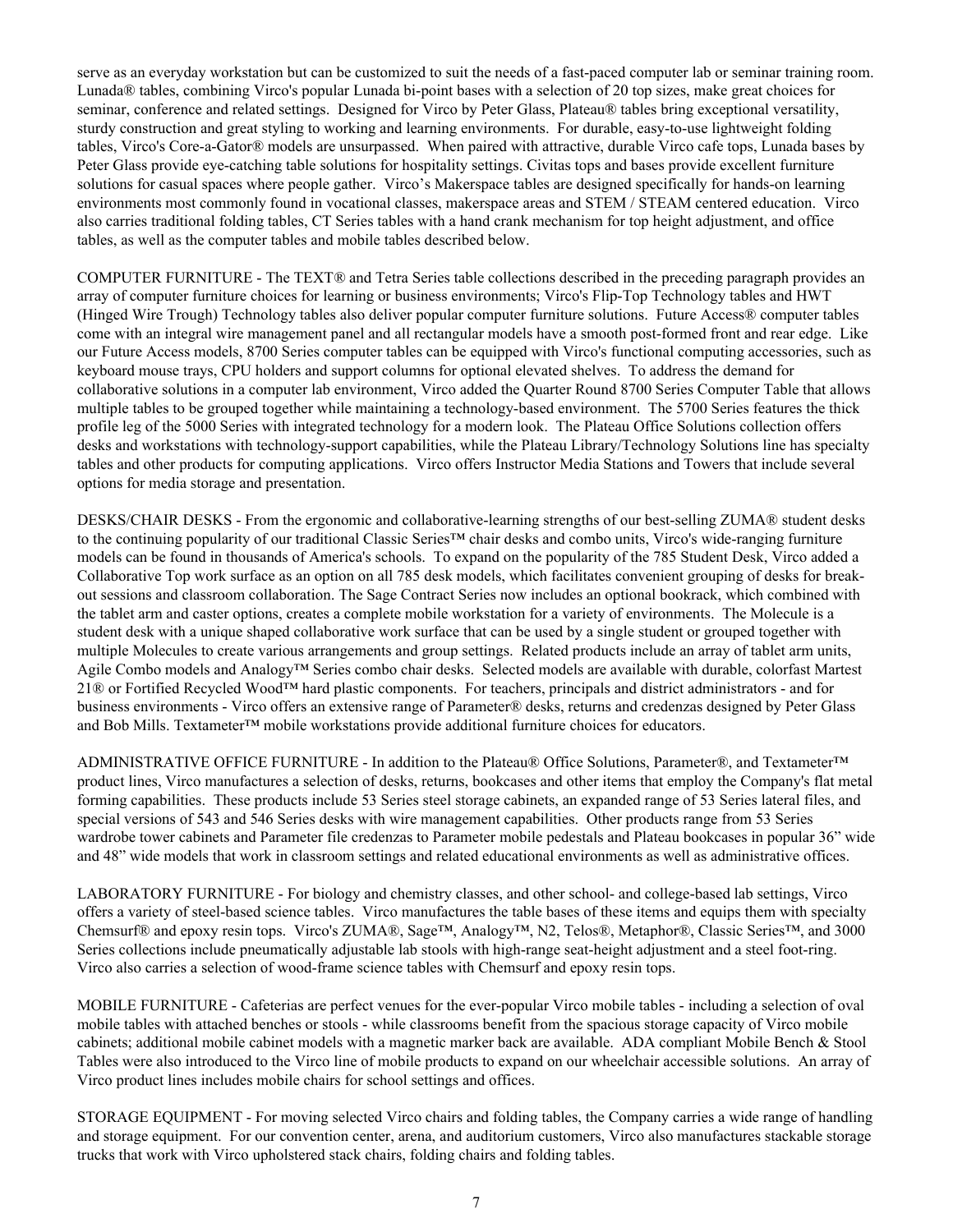Virco's wide-ranging product selection includes hundreds of furniture models that have earned GREENGUARD® Gold Certification (formerly known as the GREENGUARD® Children & Schools Program for indoor air quality). Virco's ZUMA and ZUMAfrd™ products earned the distinction of being the first classroom furniture models to be certified by the GREENGUARD Children & Schools Program, now known as GREENGUARD Gold certification. All of the models in the Company's most popular product lines - including ZUMA, Sage, Analogy™, 9000 Series, 5000 and 4000 Series Activity Tables, TEXT®, Core-a-Gator®, Parameter®, Plateau®, Tetra™ furniture models - are GREENGUARD-certified. Along with Virco's leadership relative to GREENGUARD-certified furniture, the Company also introduced the classroom furniture industry's first Take-Back program in, enabling qualifying schools, colleges, universities, and other organizations and customers to return selected out-of-service furniture components for recycling rather than sending these items to a landfill.

To provide a comprehensive product offering for the education market, the Company supplements Virco-manufactured products with items purchased for re-sale, including wood and steel office furniture, early learning products for pre-school and kindergarten classrooms, science laboratory furniture, and library tables, chairs and equipment. Virco offers customized, spaceefficient workstations by Interior Concepts™ for technology and language labs, media centers, computer classrooms, reception areas and offices. Interior Concepts is one of the many vendors with which the Company partners to effectively position Virco as the preferred one-stop furniture and equipment source for K-12 schools. None of the products from vendor partners accounted for more than 10% of consolidated net sales in fiscal 2022.

To complement Virco's extensive selection of furniture and equipment, we offer customers a variety of valuable services in connection with the purchase of Virco products; revenues from these service levels are included in the purchase price of the furniture items. In addition to giving customers the option of purchasing Virco products and making their own delivery arrangements, Virco provides three levels of delivery service. When customers choose Standard Delivery - also known as tailgate delivery - the delivery driver is responsible for moving the customer's goods to the tailgate of the truck only; therefore, the customer must have personnel on hand to unload the truck. Virco also offers Inside Delivery (to an inside location), or Full-Service Delivery (delivered and placed in the classroom).

# *Customers*

Virco's major customers include educational institutions, convention centers and arenas, hospitality providers, government facilities, and places of worship. No customer exceeded 10% of the Company's net sales for fiscal years ended January 31, 2022 and January 31, 2021.

# *Raw Materials*

Virco purchases steel, aluminum, plastic, polyurethane, polyethylene, polypropylene, plywood, particleboard, medium density fiberboard ("MDF"), cartons and other raw materials from many different sources for the manufacture of its principal products. Management believes the Company is not more vulnerable with respect to the sources and availability of these raw materials than other manufacturers of similar products. The Company's largest raw material cost is for steel, followed by plastics and wood.

The price of these commodities, particularly steel and plastic, can be volatile. Historically the Company has experienced years where the price of steel, plastic, and wood have spiked significantly, often because of global demand or tariffs on international supply but also in response to domestic supply interruptions. In fiscal 2022, the cost of commodities was extremely volatile and unfavorably impacted the results of operations. The cost of steel nearly tripled and the cost of plastic doubled. Other material costs increased, but not as severely. In fiscal 2021, the cost of commodities was relatively stable. Subsequent to fiscal year end 2022, the Company is anticipating that the global sanctions on Russia may severely impact plastic and fuel related costs and has already affected the cost and availability of nickel, a required material for chrome plating.

In addition to the raw materials described above, the Company purchases components used in the fabrication and assembly of furniture from a variety of overseas locations, primarily from China, and certain components from domestic suppliers. These components are classified as raw materials in the financial statements until such time that the components are consumed in a fabrication or assembly processes. These components are sourced from a variety of factories, none of which are owned or operated by the Company. Costs for these imported components can be volatile, impacted by tariffs, freight cost and availability, and price increases by the supplier.

The supply chain for components from China is typically interrupted for a short period of time each year during the Chinese New Year in January or February. As this is in a seasonally slow period of the Company's business cycle and is predictable, it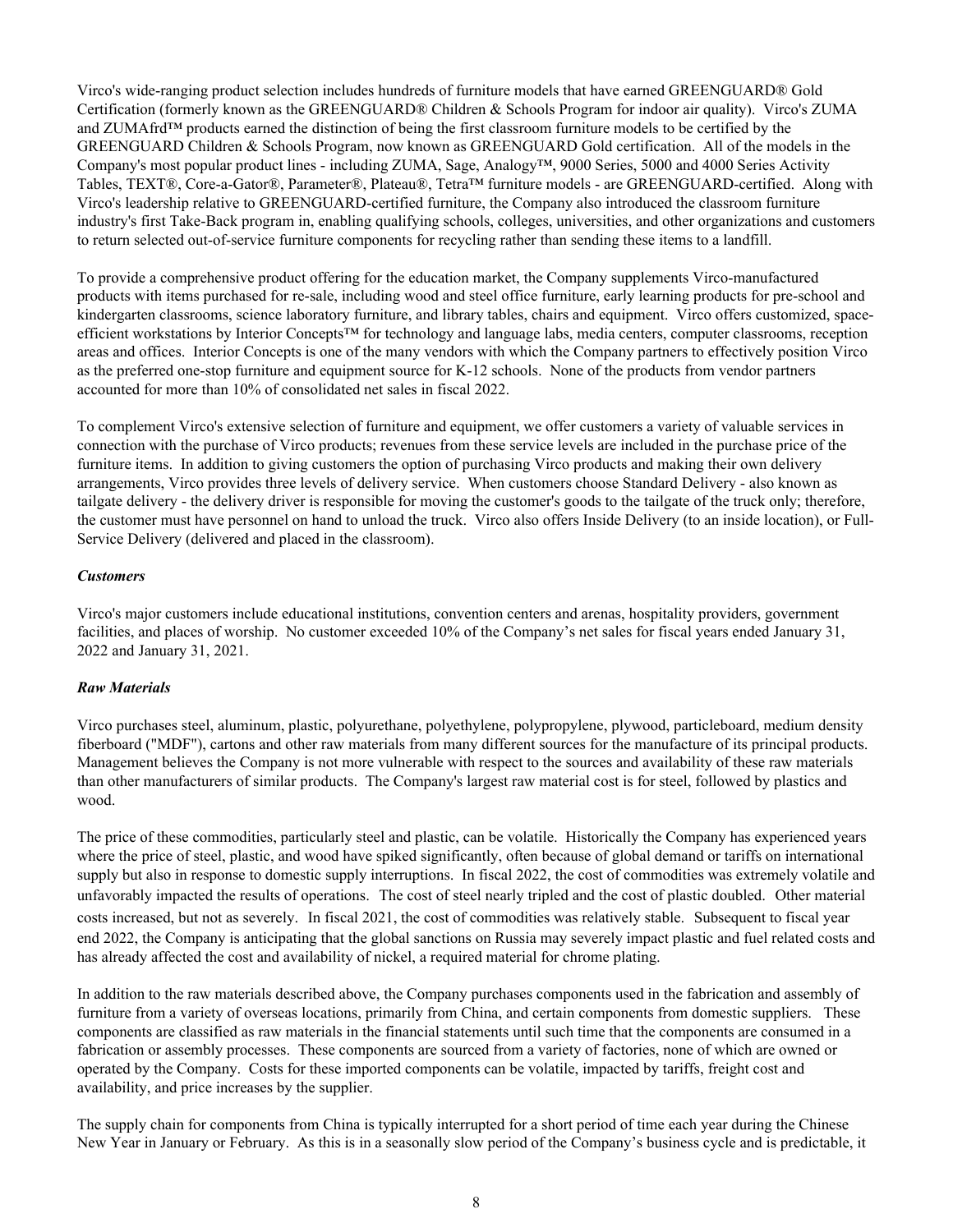has not created supply chain disruptions. In fiscal 2022 the Company has experienced supply chain disruption caused primarily by availability of freight from China to the United States. During fiscal 2022, freight costs for containers from China increased by a factor of nearly eight. While we currently don't believe there to be a material supply chain disruption, our suppliers in China may experience material disruptions in the future, whether due to COVID-19 or otherwise. In addition, our domestic suppliers of components, services and consumables used in the manufacturing process have been disrupted due to COVID-19 and may continue to be disrupted, which could result in a slowdown of our manufacturing processes and result in increased costs to us.

With respect to the Company's annual pricing contracts (or those contracts that have longer terms), the Company may have limited ability to increase prices during the term of the contract. The Company has, however, negotiated increased flexibility under many of these contracts, allowing the Company to increase prices on future orders. Nevertheless, even with respect to these more flexible contracts, the Company may not have the ability to increase prices on orders received prior to any announced price increases in commodities. Due to the intensely seasonal nature of our business, the Company may receive significant orders during the first and second quarters for delivery in the second and third quarters of its fiscal year. With respect to any of the contracts described above, if the costs of raw materials increase suddenly or unexpectedly, the Company cannot be certain that it will be able to implement corresponding increases in its sales prices to offset such increased costs. Significant cost increases in providing products during a given contract period can adversely impact operating results and have done so during prior years. The Company typically benefits from any decreases in raw material costs under the contracts described above.

# *Marketing and Distribution*

Virco serves its customers through a well-trained, nationwide sales and support team, as well as a dealer network. In addition, Virco has a Corporate Sales Group to pursue international sales, wholesalers, mail order accounts and national chains where management believes it would be more efficient to have a single sales representative or group approach, as they tend to have needs that transcend the geographic boundaries established for Virco's local accounts.

Virco's educational product line is marketed through what management believes to be the largest direct sales force of any education furniture manufacturer. The Company's approach to servicing its customer base is very flexible and is tailored to best meet the needs of individual customers and regions. When considered to be most efficient, the sales force will call directly upon school business officials, who may include purchasing agents or individual school principals where site-based management is practiced. Where it is considered advantageous, the Company will use large exclusive distributors and fullservice dealer partners. The Company's direct sales force is considered to be an important competitive advantage over competitors who rely primarily upon dealer networks for distribution of their products.

Virco's sales force is assisted by the Company's proprietary PlanSCAPE® software and experienced PlanSCAPE support team when preparing complete package solutions for the FF&E segment of bond-funded public-school construction projects. PlanSCAPE software also enables the entire Virco sales force to prepare quotations for less complicated projects.

A significant portion of Virco's business is awarded through annual bids with school districts or other buying groups used by school districts. These bids are typically valid for one year. Many contracts contain penalty, performance, and debarment provisions that can result in debarment for several years, a financial penalty, or calling of performance bonds.

Sales of commercial and contract furniture are made throughout the United States by distributorships and by Company sales representatives who service the distributorship network. Virco representatives call directly upon state and local governments, convention centers, individual hospitality venues, and places of worship. This market includes colleges and universities, preschools, private schools, and office training facilities, which typically purchase furniture through commercial channels.

The Company sells to thousands of customers, and, as such no single customer represented more than 10 percent of the Company's consolidated net sales in fiscal 2022. Significant purchases of furniture using public funds often require annual bids or some form of "authorization" to purchase goods or services from a vendor. This authorization can include state contracts, local and national buying groups, or local school districts that "piggyback" on the bid of a larger district. In virtually all cases, purchase orders and payments are processed by the individual school districts, even though the contract pricing may be determined by a state contract, national or local buying group, or consortium of school districts. Schools usually can purchase from more than one contract or purchasing vehicle if they are participants in buying groups as well as being eligible for a state or national contract.

Virco is the exclusive supplier of movable classroom furniture for one nationwide purchasing organization under which many of our customers price their furniture. See "**Item 1A. Risk Factors:** *Approximately 60% to 70% of our sales are priced*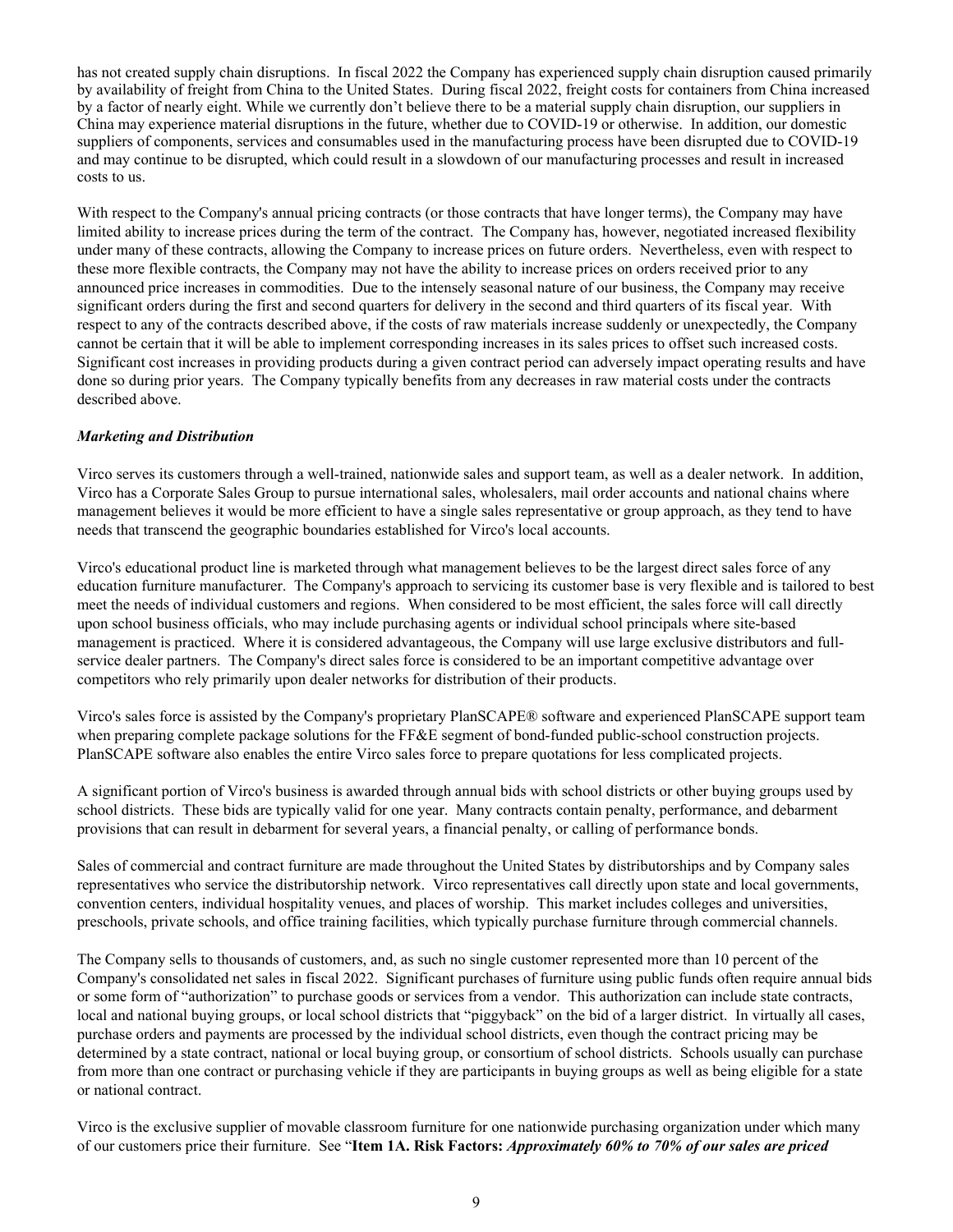*through one contract, under which we are the exclusive supplier of classroom furniture*." Sales priced under this contract represented approximately 69% of sales in fiscal 2022 and 67% of sales in fiscal 2021. We have had a history of contracts with the purchasing organization and was most recently awarded in fiscal 2018, a five-year contract with this organization that extends through December 2022, with two-year extensions at the sole discretion of the purchasing organization extending through 2026 if both options are exercised. If Virco were unable to sell under this contract, we believe we would be able to sell to the vast majority of our customers under alternative contracts.

The Company's education customers typically do not have logistic capabilities and more than 75% of sales are FOB destination and include freight to customer. Sales of furniture that are sold FOB factory are typically made to resellers of our product who in turn provide logistics to the ultimate customer. More than 90% of the Company's freight is supplied by third-party carriers. Utilizing third-party carriers is an effective method of addressing the significant seasonal peak in summer and moderating excess capacity issues in the slow season. Reliance on third-party carriers can expose the Company to freight rate volatility, fuel surcharges, and to capacity constraints in the transportation industry. Historically, the Company has been able to obtain adequate capacity from freight vendors to service the summer season.

# *Seasonality*

The educational sales market is extremely seasonal. Historically Virco ships approximately 50% of its annual revenue in the months of June, July, and August. In fiscal 2022 the seasonal peak was distorted due to severe supply chain interruptions, labor shortages, and COVID-19 related employee absences and the Company delivered less than 40% of sales during June, July, and August. In fiscal 2021, approximately 52% of the Company's total sales were delivered in June, July, and August. The Company anticipates that the traditional seasonal peak will return when COVID-19 and supply chain disruptions normalize. Shipments during peak weeks in July and August can be as great as six times the level of shipments in the winter months.

# *Working Capital Requirements During Our "Peak" Summer Season*

As discussed above, the market for educational furniture and equipment is marked by extreme seasonality, with the majority of shipments occurring from June to August each year, which is the Company's peak season. Because of this seasonality, Virco builds and carries significant amounts of inventory during the peak summer season to facilitate the rapid delivery requirements of customers in the educational market. This requires a large up-front investment in raw materials and components, labor, storage and related costs as inventory is built in anticipation of peak sales during the summer months. As the capital required for this build-up generally exceeds cash available from operations, Virco has historically relied on bank financing to meet cash flow requirements during the build-up period immediately preceding the peak season. Currently, the Company has a line of credit with PNC Bank to assist in meeting cash flow requirements as inventory is built for, and business is transacted during the peak summer season.

In addition, Virco typically is faced with a large balance of accounts receivable during the peak season. This occurs for three primary reasons. First, accounts receivable balances naturally increase during the peak season as product shipments increase. Second, many customers during this period are government institutions, which tend to pay accounts receivable more slowly than commercial customers. Third, many summer deliveries may be "projects" where the Company provides furniture for a new school or significant refurbishment of an existing school. Projects may require architect sign off, school board approval prior to payment, or punch list completion, all of which can delay payment. Virco has historically enjoyed high levels of collectability on these accounts receivable due to the low-credit risk associated with such customers. Nevertheless, due to the time differential between inventory build-up in anticipation of the peak season and the collection on accounts receivable throughout the peak season, the Company must rely on external sources of financing.

As a result of the seasonality of our business, our manufacturing capacity is dictated by the capacity requirement during the months of June, July and August. Because of this seasonality, factory utilization is lower during the slow season. The Company utilizes a variety of tactics to address this seasonal business. During the summer months, which comprise our second and third fiscal quarters, our full-time personnel utilization generally is at or exceeds full capacity. The Company utilizes temporary labor and significant overtime to meet these seasonal requirements. During the slow portions of the year, temporary labor and overtime are eliminated to moderate the off-season costs. Our manufacturing facility capacity utilization generally remains less than 100% during these off-season months; because physical structure capacity cannot be adjusted as readily as personnel capacity, we have secured sufficient physical structure capacity to accommodate our current needs as well as for anticipated future growth. Our physical structure utilization is significantly lower during the first and fourth quarters of each year than it is during the second and third quarters.

The Company utilizes a comparable strategy to address warehousing and distribution requirements. During summer months, temporary labor is hired to supplement experienced warehouse and distribution personnel. More than 90% of the Company's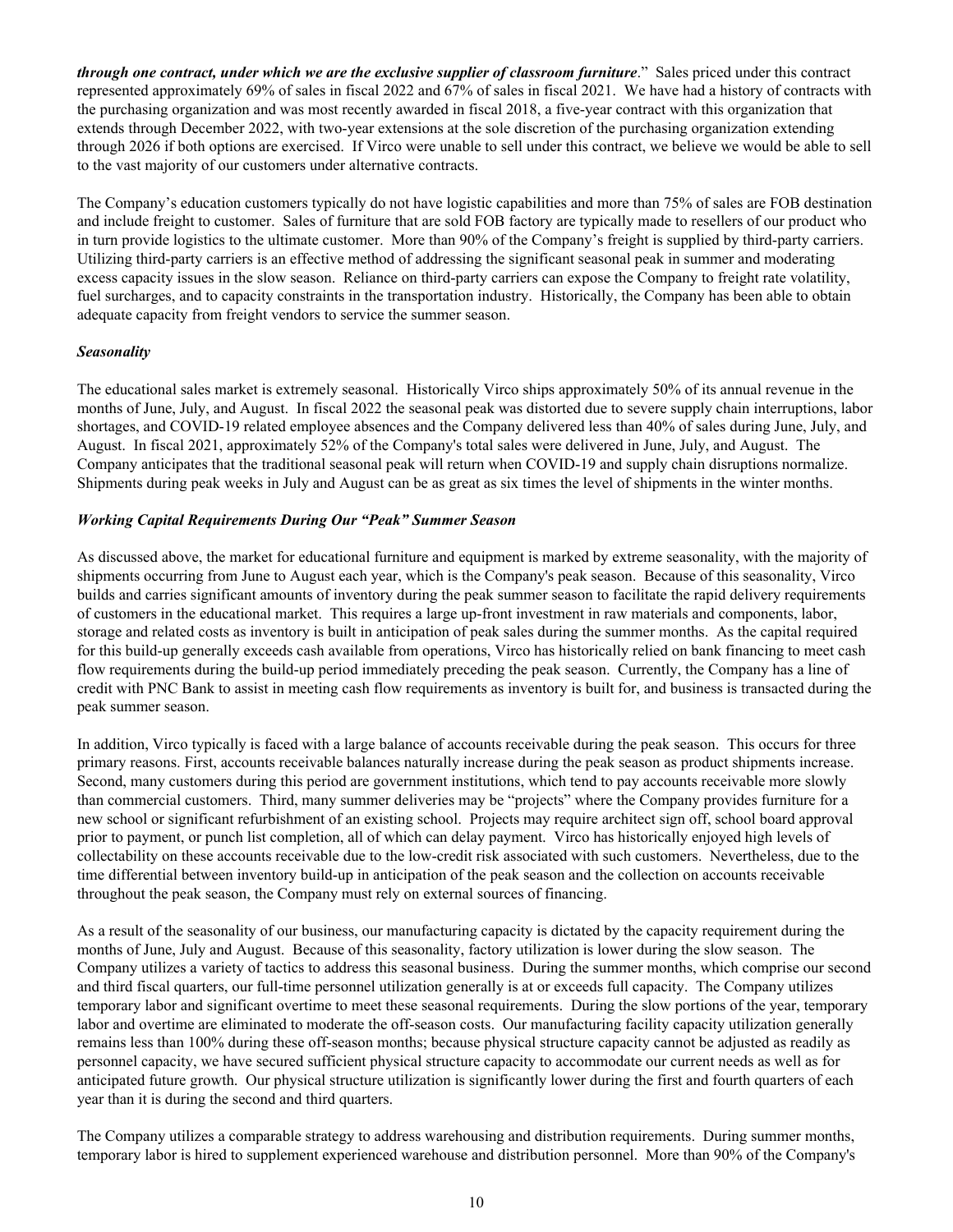freight is provided by third-party carriers. Utilizing third-party carriers is an effective method of addressing the significant seasonal peak in summer and moderating excess capacity issues in the slow season. Reliance on third-party carriers can expose the Company to freight rate volatility, fuel surcharges, and to capacity constraints in the transportation industry. The Company has secured sufficient warehouse capacity to accommodate our current needs as well as anticipated future growth.

Virco's working capital requirements during, and in anticipation of, the peak summer season require management to make estimates and judgments that affect assets, liabilities, revenues and expenses, and related contingent assets and liabilities. For example, management expends a significant amount of time in the first quarter of each year developing a stocking plan and estimating the number of temporary summer employees, the amount of raw materials, and the types of components and products that will be required during the peak season. If management underestimates any of these requirements, Virco's ability to meet customer orders in a timely manner or to provide adequate customer service may be diminished. If management overestimates any of these requirements, the Company may have to absorb higher storage, labor and related costs, each of which may negatively affect the Company's results of operations. On an on-going basis, management evaluates and adjusts its estimates, including those related to market demand, labor costs, and stocking inventory. Moreover, management continually strives to improve its ability to correctly forecast the requirements of the Company's business during the peak season each year based in part on annual contracts which are in place and management's experience with respect to the market.

As part of Virco's efforts to balance seasonality, financial performance and quality without sacrificing service or market share, management has been refining the Company's ATS (assemble-to-ship) operating model. ATS is Virco's version of masscustomization, which assembles standardized, stocked components into customized configurations before shipment. The ATS program reduces the total amount of inventory and working capital needed to support a given level of sales. It does this by increasing the inventory's versatility, delaying assembly until the customer's specific product and color requests are identified, and reducing the amount of warehouse space needed to store finished goods. As part of the ATS stocking program, Virco has endeavored to create a more flexible work force. The Company has developed compensation programs to reward employees who are willing to move from fabrication to assembly to the warehouse as seasonal demands evolve.

# *Other Matters*

# *Competition*

Virco has numerous competitors in each of its markets. In the educational furniture market, Virco manufactures furniture and sells direct to educational customers. Competitors typically fall into two categories (1) furniture manufacturers that sell to dealers which re-sell furniture to the end user, and (2) dealers that purchase product from these manufacturers and re-sell to educational customers. The manufacturers that Virco competes with include Artco-Bell, KI Inc., Smith System (owned by Steelcase), V/S America, Scholarcraft, Academia, Alumni, Columbia, Moore Co., Paragon, SICO, Learniture (owned by School Outfitters) and Hon ("HNI"). Our competitors that purchase and re-sell furniture include School Outfitters, School Specialty ("SCHS"), MeTEOR (formerly Contrax), and Hertz. There are numerous catalogers, internet resellers, and smaller local education furniture dealers that sell into local markets. Competitors in contract and hospitality furniture vary depending upon the specific product line or sales market and include Falcon Products, National Public Seating, MTS and Mity Enterprises, Inc.

The educational furniture market is characterized by price competition, as many sales occur on a bid basis. Management compensates for this market characteristic through a combination of methods that include emphasizing the value of Virco's products and product assortment, the convenience of one-stop shopping for "Equipment for Educators™", the value of Virco's project management capabilities, the value of Virco's distribution and delivery capabilities, and the value of Virco's customer support capabilities and other intangibles. In addition, management believes that the streamlining of costs assists the Company in compensating for this market characteristic by allowing Virco to offer a higher value product at a lower price. For example, as discussed above, Virco has decreased distribution costs by avoiding re-sellers, and management believes that the Company's large direct sales force and the Company's sizeable manufacturing and warehousing capabilities facilitate these efforts. Although management prefers to compete on the value of Virco products and services, when market conditions warrant, the Company will compete based on direct prices and may reduce its prices to build or maintain its market share.

# *Backlog*

Sales order backlog at January 31, 2022, totaled approximately \$40.8 million and approximated 16 weeks of sales, compared to \$20.9 million at January 31, 2021. Substantially all of the backlog will ship during the fiscal year ending January 31, 2023.

# *Patents and Trademarks*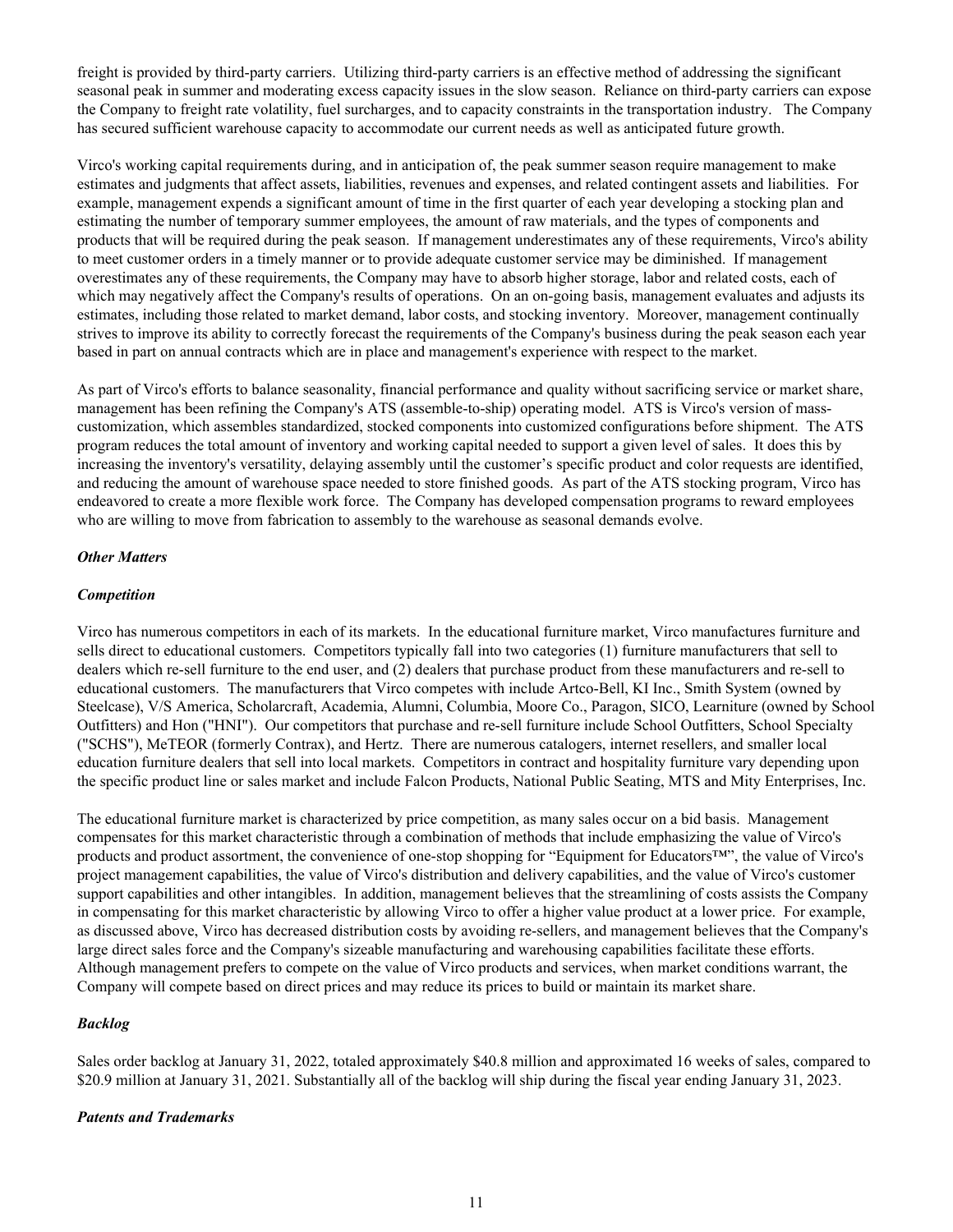In the last 15 years, the United States Patent and Trademark Office ("USPTO") has issued to Virco more than 50 patents on its various new product lines. These patents cover various design and utility features in Ph.D.® chairs, I.Q.® Series furniture, the ZUMAfrd™ family of products, and the ZUMA® family of products, among others.

Virco has a number of other design and utility patents in the United States and other countries that provide protection for Virco's intellectual property as well. These patents expire over the next one to 18 years. Virco maintains an active program to protect its investment in technology and patents by monitoring and enforcing its intellectual property rights. While Virco's patents are an important element of its success, Virco's business as a whole is not believed to be materially dependent on any one patent. See "**Item 1A. Risk Factors:** *An inability to protect our intellectual property could have a significant impact on our business."*

To distinguish genuine Virco products from competitors' products, Virco has obtained the rights to certain trademarks and trade names for its products and engages in advertising and sales campaigns to promote its brands and to identify genuine Virco products. While Virco's trademarks and trade names play an important role in its success, Virco's business as a whole is not believed to be materially dependent on any one trademark or trade name, except perhaps "Virco," which the Company has protected and enhanced as an emblem of quality educational furniture for over 72 years.

Virco has no franchises or concessions that are considered to be of material importance to the conduct of its business and has not appraised or established a value for its patents or trademarks.

# *Human Capital*

As of January 31, 2022, Virco and its subsidiaries employed approximately 815 full-time employees across our facilities. Of this number, approximately 645 are involved in manufacturing and distribution, approximately 110 in sales and marketing and approximately 60 in administration. Our employees are not unionized or represented by collective bargaining agreements. The Company also utilizes temporary workers as necessary to meet seasonal production, warehousing or distribution requirements that cannot be filled by its full-time workforce. In a typical year, the Company employs a range of 200 - 300 temporary workers during the months of May, June, and July, with smaller numbers immediately preceding and following these months. For fiscal 2022 the Company utilized fewer temporary workers in response to the COVID-19 pandemic.

Our employees play a central role in the success of our long-term strategy. Our values – Voice, Dignity, Fairness, Leadership and Merit – direct the management of our company and are built on the foundation that our people and the way we treat one another promote inclusion, creativity, innovation and productivity, which drives the Company's success. In addition, as a manufacturing company, our safety policy centers around safety, housekeeping and quality, which fosters an atmosphere where health and safety are given a high priority.

We believe we offer fair, competitive compensation and benefits that support our employees' overall well-being and foster their growth and development. To ensure alignment with our short-term and long-term goals, our compensation programs for employees include base pay, short-term incentives, and opportunities for long-term incentives. We offer a wide array of benefits including comprehensive health and welfare insurance; generous time-off and leave; and retirement programs. We provide emotional, physical, legal and financial well-being services through our Employee Assistance Program. Our emotional wellbeing support offers help with a wide range of issues including stress management, work/life balance, grief and loss, selfesteem and personal development. In addition, our financial education and financial wellness coaches offer employees tools and resources to reach their personal financial goals.

In response to the COVID-19 pandemic, we implemented significant changes that we determined were in the best interest of our employees as well as the communities in which we operate. The Company adopted a number of measures in response to the COVID-19 pandemic. Since fiscal 2021 our sales force has been working remotely and as a general matter only physically called on school sites when specifically invited by the district. The Company is considered to be an essential manufacturer under the California public health order issued in March 2020, and with the exception of a two brief closures of our Torrance operations that occurred during fiscal 2021, all facilities in California and Arkansas operated during fiscal years 2021 and 2022.

# *Environmental Compliance*

Virco is subject to numerous federal, state and local environmental laws and regulations in the various jurisdictions in which it operates that (a) govern operations that may have adverse environmental effects, such as the discharge of materials into the environment, as well as handling, storage, transportation and disposal practices for solid and hazardous wastes, and (b) impose liability for response costs and certain damages resulting from past and current spills, disposals or other releases of hazardous materials. In this context, Virco works diligently to remain in compliance with all such environmental laws and regulations as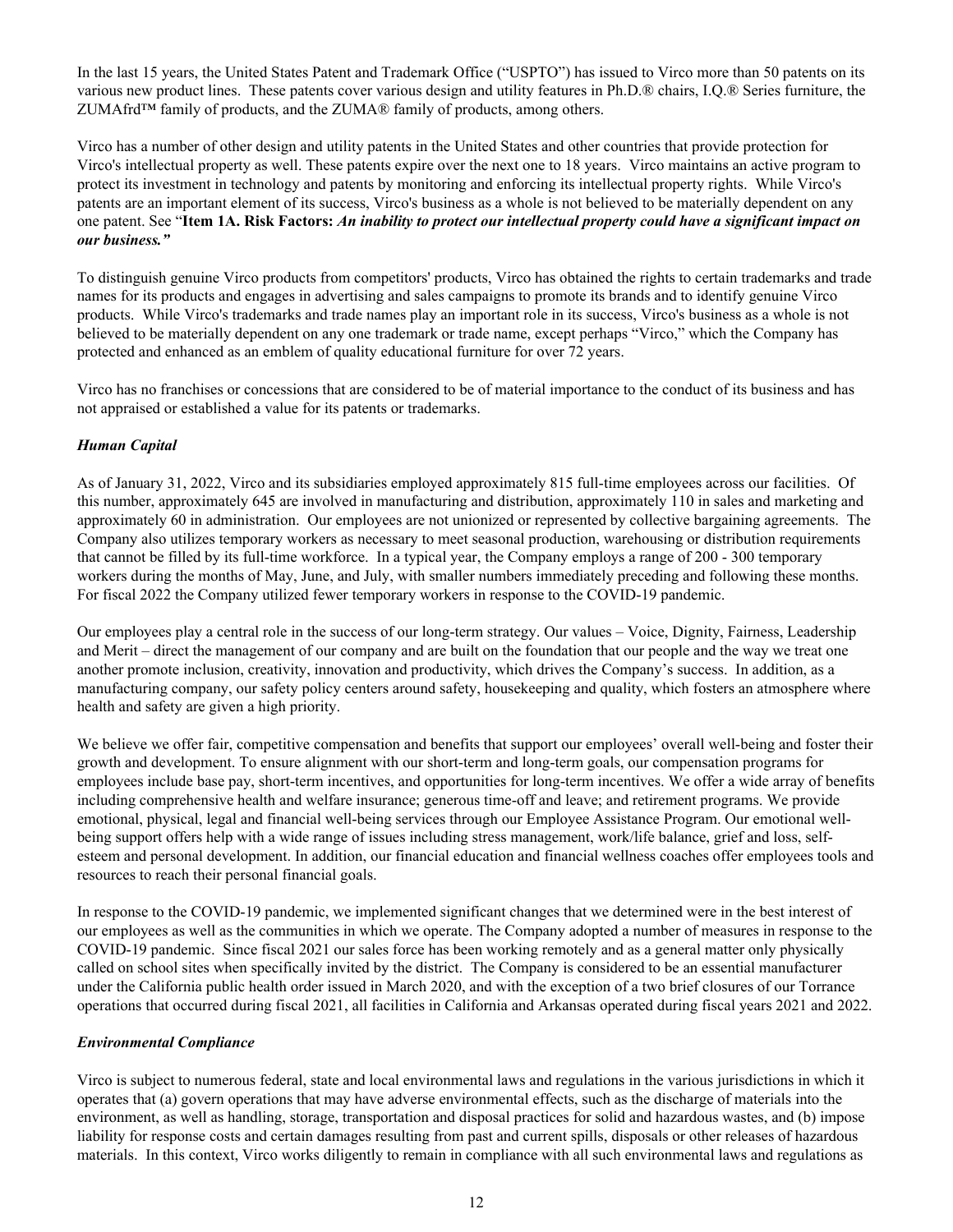these affect the Company's operations. Moreover, Virco has enacted policies for recycling and resource recovery that have earned repeated commendations, including: recognition by the California Department of Resources Recycling and Recovery ("CalRecycle") in 2012 and 2011 as a Waste Reduction Awards Program (WRAP) honoree; recognition by the United States Environmental Protection Agency in 2019 as a WasteWise Winner for reducing waste, in 2004 as a WasteWise Hall of Fame Charter Member, in 2003 as a WasteWise Partner of the Year and in 2002 as a WasteWise Program Champion for Large Businesses; and recognition by the Sanitation Districts of Los Angeles County for compliance with industrial waste water discharge guidelines in 2008 through 2011. In addition to these awards and commendations, Virco's ZUMA® and ZUMAfrd™ product lines were the first classroom furniture collections to earn indoor air quality certification through the stringent GREENGUARD® Children & Schools Program, now known as Greenguard Gold certification. As a follow-up to the certification of ZUMA and ZUMAfrd models in 2006, hundreds of other Virco furniture items - including Analogy™ furniture models and Textameter™ instructor workstations - have earned GREENGUARD certification. Moreover, all Virco products covered by the Consumer Product Safety Improvement Act of 2008 are in compliance with this legislation. All affected Virco models are also in compliance with the California Air Resources Board rule and Toxic Substances Control Act rule concerning formaldehyde emissions from composite wood products. Environmental laws have changed rapidly in recent years, and Virco may be subject to more stringent environmental laws in the future. The Company has expended, and may be expected to continue to expend, significant amounts in the future for compliance with environmental rules and regulations, for the investigation of environmental conditions, for the installation of environmental control equipment, or remediation of environmental contamination. Normal recurring expenses relating to operating our factories in a manner that meets or exceeds environmental laws are matched to the cost of producing inventory. It is possible that the Company's operations may result in noncompliance with, or liability for remediation pursuant to, environmental laws. Should such eventualities occur, the Company records liabilities for remediation costs when remediation costs are probable and can be reasonably estimated. See "**Item 1A. Risk Factors:** *We could be required to incur substantial costs to comply with environmental requirements and other legal requirements." Violations of, and liabilities under, environmental laws and regulations may increase our costs or require us to change our business practices.*

# *Financial Information About Industry Segment and Geographic Areas*

Virco operates in a single industry segment. For information regarding the Company's revenues, gross profit and total assets for each of the last two fiscal years, see the Company's consolidated financial statements.

During fiscal 2022, Virco derived approximately 3.6% of its revenues from customers located outside of the United States (primarily Canada).

During fiscal 2021, Virco derived approximately 4.5% of its revenues from customers located outside of the United States (primarily Canada).

The Company determines sales to these markets based upon the customers' principal place of business.

During fiscal 2022 and 2021, the Company did not have any long-lived assets outside of the United States.

#### *Executive Officers of the Registrant*

 $\frac{1}{2}$  ,  $\frac{1}{2}$  ,  $\frac{1}{2}$  ,  $\frac{1}{2}$  ,  $\frac{1}{2}$  ,  $\frac{1}{2}$  ,  $\frac{1}{2}$  ,  $\frac{1}{2}$  ,  $\frac{1}{2}$  ,  $\frac{1}{2}$  ,  $\frac{1}{2}$  ,  $\frac{1}{2}$  ,  $\frac{1}{2}$  ,  $\frac{1}{2}$  ,  $\frac{1}{2}$  ,  $\frac{1}{2}$  ,  $\frac{1}{2}$  ,  $\frac{1}{2}$  ,  $\frac{1$ 

As of April 1, 2022, the executive officers of the Company, who are elected by and serve at the discretion of the Company's Board of Directors, were as follows:

| Name                  | <b>Office</b>                                                               | Age at<br><b>January 31, 2022</b> | <b>Has Held</b><br><b>Office Since</b> |
|-----------------------|-----------------------------------------------------------------------------|-----------------------------------|----------------------------------------|
| Robert A. Virtue (1)  | Chairman of the Board and Chief Executive Officer                           | 89                                | 1990                                   |
| Douglas A. Virtue (2) | President                                                                   | 63                                | 2014                                   |
| Robert E. Dose (3)    | Senior Vice President - Chief Financial Officer, Secretary and<br>Freasurer | 65                                | 1995                                   |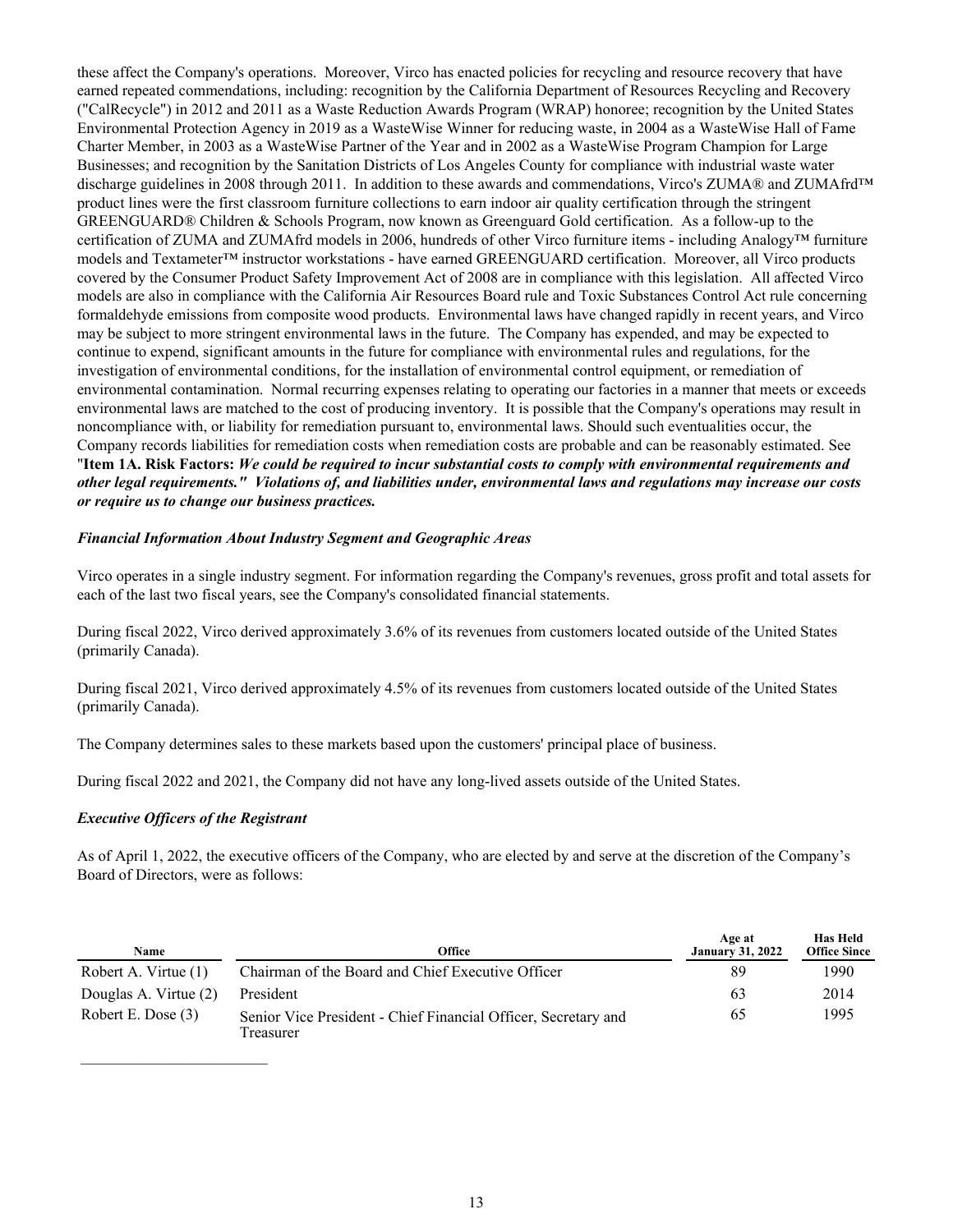- <span id="page-14-0"></span>(1) Appointed Chairman in 1990; has been employed by the Company for 65 years and served as the President from 1982 until 2014 and Chief Executive Officer since 1988.
- (2) Appointed President in 2014; has been employed by the Company for 36 years and has served in Production Control, as Contract Administrator, as Manager of Marketing Services, as General Manager of the Torrance Division, as Corporate Executive Vice President and currently as President.
- (3) Appointed in 1995; has been employed by the Company for 31 years and has served as the Corporate Controller, and currently as Senior Vice President of Finance, Secretary and Treasurer.

None of the Company's executive officers have written employment contracts.

# *Available Information*

Virco files Annual Reports on Form 10-K, Quarterly Reports on Form 10-Q, Current Reports on Form 8-K, proxy statements and other information with the Securities and Exchange Commission ("SEC"). Stockholders may read and copy this information at the SEC's Public Reference Room at 100 F Street, N.E., Washington, D.C. 20549. Information on the operation of the Public Reference Room may be obtained by calling the SEC at 1-800-SEC-0330. Stockholders may also obtain copies of this information by mail from the Public Reference Room at the address set forth above, at prescribed rates.

The SEC also maintains an Internet website that contains reports, proxy statements and other information about issuers such as Virco that file electronically with the SEC. The address of that website is www.sec.gov.

In addition, Virco makes available to its stockholders, free of charge through its Internet website, its Annual Reports on Form 10-K, Quarterly Reports on Form 10-Q, Current Reports on Form 8-K, and amendments to those reports filed, or furnished pursuant to, Section 13(a) or 15(d) of the Securities Exchange Act of 1934 ("Exchange Act"), as soon as reasonably practicable after Virco electronically files such material with, or furnishes it to, the SEC. The address of that site is www.virco.com. The inclusion of our website address in this report does not include or incorporate by reference into this report any information on, or accessible through, our website.

# **Item 1A. Risk Factors**

The following risk factors and other information included in this Annual Report on Form 10-K should be carefully considered. The risks and uncertainties described below are not the only ones we face. Additional risks and uncertainties not presently known to us or that we presently deem less significant may also adversely affect our business, operating results, cash flows and financial condition. If any of the following risks actually occur, our business, operating results, cash flows and financial condition could be materially adversely affected.

#### **RISKS RELATED TO COVID-19**

# **The COVID-19 pandemic has adversely affected and may continue to adversely affect our operations and financial performance.**

The COVID-19 pandemic and the actions taken by various governments and third parties to combat the spread of COVID-19, including mandatory quarantines and other suspensions of non-essential business operations, caused significant disruptions in our product sales and marketing, manufacturing and distribution operations, and supply chains during fiscal 2021 and 2022, and this impact is anticipated to continue into fiscal 2023. In March 2020, most school districts that we serve closed their doors to students and initiated remote learning. During the 2020-2021 academic year many school districts and private schools successfully re-introduced in-class or hybrid learning, but the majority of students in the United States were learning remotely during the Company's fiscal year ended January 31, 2021. As a result, demand for school furniture declined during the Company's fiscal 2021, and the Company reduced its production levels. During fiscal 2022 most school districts returned to on site learning and orders and production returned to more normal levels. While the disruption to demand for our products from the COVID-19 pandemic is currently expected to be temporary, there remains a great deal of uncertainty around the severity and duration of the pandemic, as well as the long-term structural effects of the pandemic on in-person learning in the United States.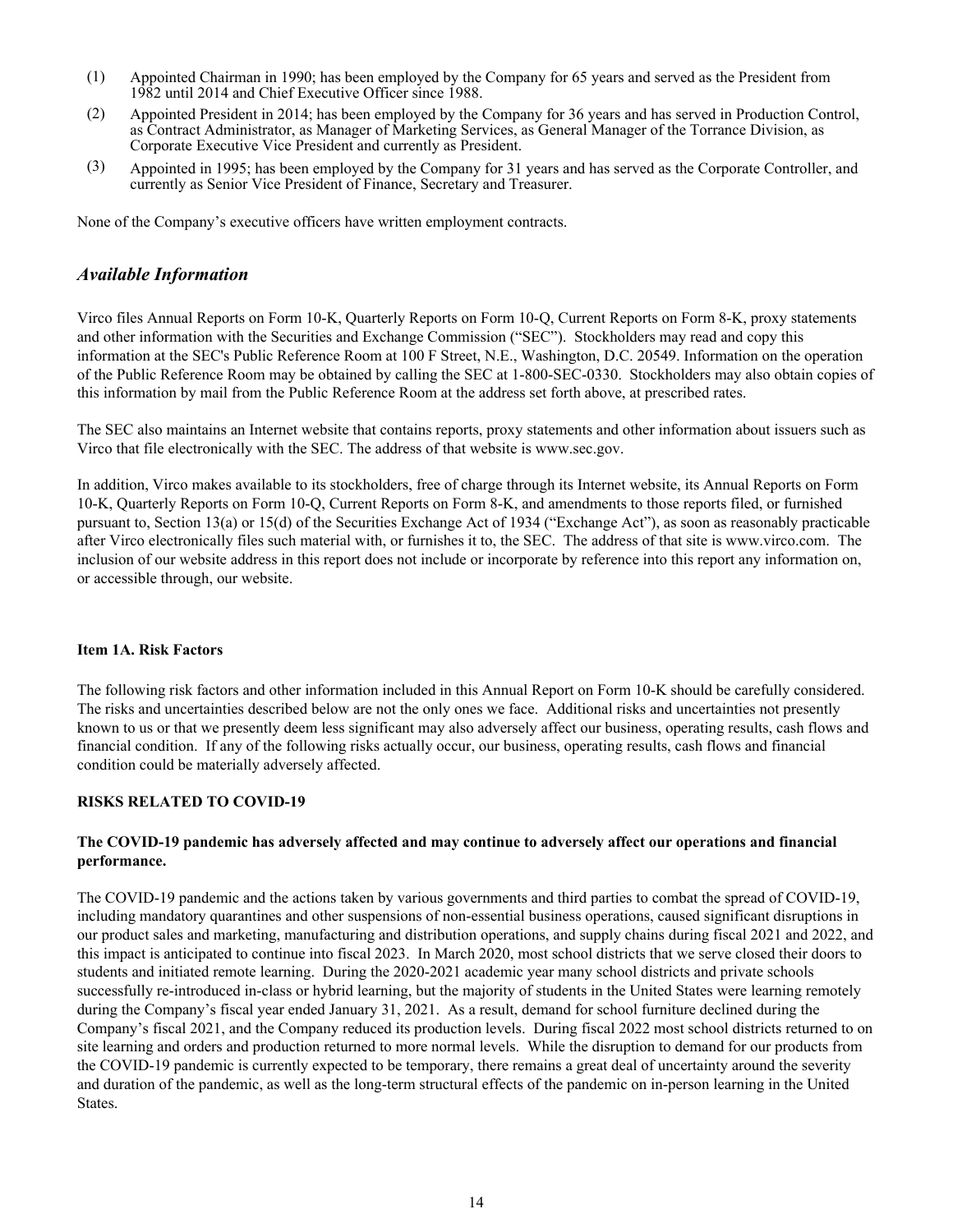In addition, the COVID-19 pandemic has materially adversely impacted the U.S. economy and the education system and is expected to continue to do so. The education system and education budgets are typically highly dependent on state and local tax revenues. The severity of the pandemic may adversely impact state and local tax revenues in the future and result in changes in spending priorities for state and local governments, which may have a material adverse effect on future school budgets. The loss of state and local revenues may be substantially or partially offset by federal programs providing assistance to state governments, local governments and schools, although there can be no assurance that any federal funds could be used for capital expenditures or that the level of federal funding, if any, will be sufficient to maintain our historic order rates for school furniture.

The Company has also experienced material disruption in its supply chain related to COVID 19 pandemic, which is expected to continue. Although we own and operate our own domestic manufacturing facilities, we purchase components used in the fabrication and assembly of furniture from a variety of overseas locations, primarily from China, and certain components from domestic suppliers. These suppliers have experienced ongoing manufacturing and shipping disruptions due to the COVID-19 pandemic. These disruptions have increased our costs and negatively impacted the timing and reliability of deliveries to us of these components. If we are not able to respond to and effectively manage disruptions in the supply chain for components, our business, financial condition and results of operations could be adversely affected.

# **RISKS RELATED TO SCHOOL FUNDING**

# **Our product sales are significantly affected by education funding, which is a function of tax revenues and general economic conditions. If the economy weakens, funding for education may fail to improve or decrease, which would adversely affect our business and results of operations.**

Our sales are significantly impacted by the level of education funding primarily in North America, which, in turn is a function of the general economic environment. In a weak economy, state and local tax revenues for many of our customers are flat or decline, restricting funding for K-12 education spending, which typically leads to a decrease in demand for school furniture. Sustained declines in the per-student funding levels provided for in state and local budgets in the future could have a materially adverse impact on our business, financial condition and results of operations as they have in the past.

In addition, medical pandemics including COVID-19, geopolitical uncertainties, terrorist attacks, acts of war, natural disasters, increases in energy and other costs or combinations of such factors and other factors that are outside of our control could at any time have a significant effect on the economy, which in turn would affect government revenues and allocations of government spending. The occurrence of any of these or similar events in the future could cause demand for our products to decline or competitive pricing pressures to increase, any of which would likely adversely affect our business, operating results, cash flows and financial condition.

# **Gaps in state budgets may adversely affect our revenue and results of operations.**

Virtually all states are required to balance their operating budgets either on an annual or biannual basis. Unlike the federal government, states cannot maintain services during an economic downturn by running a deficit. Many states are adversely impacted by underfunded retirement and health insurance obligations and face competing requests for available funding. Tax revenues and other state funds may be allocated to underfunded benefit obligations instead of education. If states in which we do business cut spending for education to address such budgetary shortfalls or for other reasons, our sales in those states will likely decline and our revenue and results of operations will be adversely affected.

# **Reduced levels of spending on education may significantly impact spending on furniture and increase price competition in the furniture market. If price competition increases, we may need to reduce our prices to build or maintain our market share, which in turn could lower our profit margins.**

The educational furniture market is characterized by price competition, as many sales occur on a bid basis and are based on demand related to educational funding available to schools. When funding for education declines, schools typically reduce spending on all budget line items prior to reducing teacher and administrator salaries and benefits. This in turn can result in reduced demand for school furniture, which in turn can intensify price competition in our industry. This price competition could impact our ability to implement price increases or, in some cases, such as during an industry downturn, maintain prices. In addition, when market conditions warrant, we may need to reduce prices to build or maintain our market share. If we are unable to increase or maintain prices for our products, our profit margins could decline. Such decline will be compounded to the extent we are unable to maintain or reduce the cost of our products, which may be especially difficult in the current environment given the volatility of the commodities markets.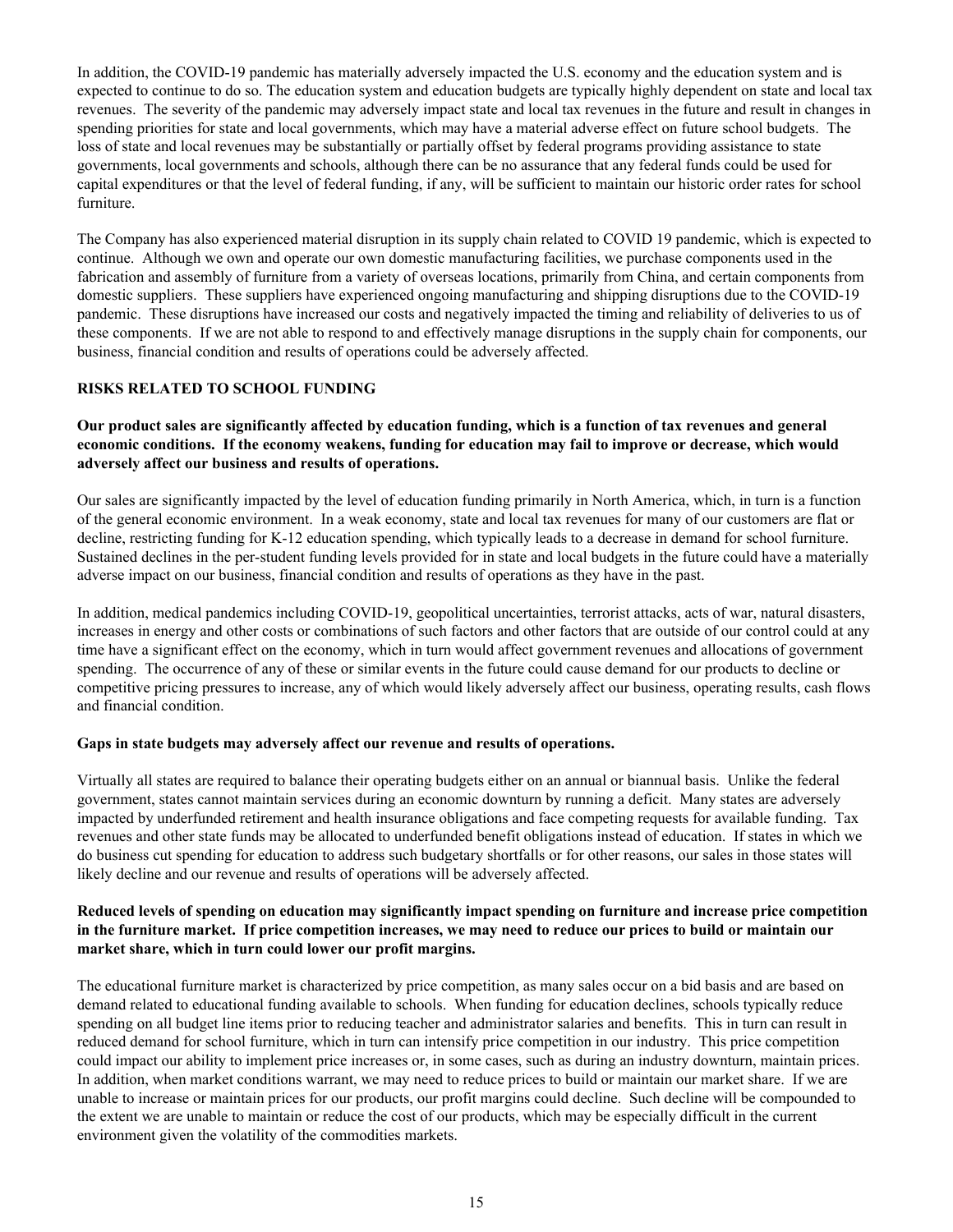# **STRATEGIC AND OPERATIONAL RISKS**

# **Our efforts to introduce new products that meet customer requirements may not be successful, which could limit our sales growth or cause our sales to decline.**

To keep pace with industry trends, such as changes in education curriculum and increases in the use of technology, and with evolving regulatory and industry requirements, including environmental, health, safety and other standards for the education environment and for product performance, we must periodically introduce new products or modify existing ones. The introduction of new or modification of existing products requires the coordination of the design, manufacturing and marketing of such products, which may be affected by factors beyond our control. The design and engineering of certain of our new products can take a year or more, and further time may be required to achieve customer acceptance. Accordingly, the launch of any product may be later or less successful than we originally anticipated. Additionally, our competitors may develop new product designs that achieve a high level of customer acceptance, which could give them a competitive advantage over us in making future sales. Difficulties or delays in introducing new or modified products or lack of customer acceptance of such products could limit our sales growth or cause our sales to decline.

# **We depend on a global network of outside suppliers for raw materials and components, who may be unable to meet our volume and quality requirements on a timely basis, and we may be unable to obtain alternative sources.**

We require substantial amounts of raw materials and components to manufacture our products, which we purchase from a global network of third-party suppliers. Materials comprised our single largest total cost. Contracts with most of our suppliers are short-term. These suppliers may not continue to provide raw materials and components to us at attractive prices, or at all, and we may not be able to obtain the raw materials we need in the future from these or other providers on the scale and within the time frames we require. In a deteriorating economic environment, including the current economic disruption caused by COVID-19 and global supply chain disruptions, many of the Company's suppliers may experience difficulty obtaining financing and may go out of business. The Company may have difficulty replacing these suppliers, especially if the supplier fails as the Company is entering the seasonal summer shipping season. Moreover, we do not carry significant inventories of raw materials, components or finished goods that could mitigate an interruption or delay in the availability of raw materials and components. In addition, because we purchase components from international sources, primarily China, we are subject to tariffs, fluctuations in currency exchange rates as well as the impact of natural disasters, war and other factors that may disrupt the transportation systems, ports, or shipping lines used by our suppliers, and other uncontrollable factors such as changes in foreign regulation or economic conditions.

In fiscal 2022, the cost of raw materials and components, including steel and plastic, was extremely volatile and unfavorably impacted our results of operations. In addition, the current conflict in Ukraine and global sanctions recently placed on Russia have increased the cost and negatively impacted the availability of fuel, plastic and nickel, a required material for chrome plating used in our steel furniture.

Any failure to obtain raw materials and components on a timely basis, or any significant delays or interruptions in the supply of raw materials, could prevent us from being able to manufacture and deliver products ordered by our customers in a timely fashion and increase our cost of obtaining raw materials and components in excess of our ability to pass along such costs to customers, any of which could have a negative impact on our reputation, sales and profitability.

# **Cost and availability of third-party freight can adversely affect our profitability and results of operations.**

The majority of our sales are FOB destination and include freight from Virco's facilities to the customer location. Virco depends upon third-party carriers for more than 90% of customer deliveries. The size of many carriers' fleets varies due to economic conditions. Increased regulation and more stringent enforcement of federal regulations governing the transportation industry (especially regarding drivers) have adversely impacted the cost and availability of transportation services. Further, there may be a lack of available trained and licensed drivers, which may reduce the availability of transportation services. Inability to obtain adequate third-party freight on a timely basis during the summer delivery season can adversely affect cost to deliver products to customers and the level of customer service, which can in turn adversely impact future sales.

The Company imports component parts from international sources (primarily China). During fiscal 2022, freight costs for containers from China increased by a factor of nearly eight. Ongoing disruptions in the cost or availability of ocean freight or disruptions in port operations, may adversely impact the Company's ability to obtain adequate component parts on a cost effective basis to support sales, particularly in the busy summer season, which could have an adverse effect on our sales and profitability. There can be no assurance that our suppliers in China will not experience material disruptions in the future, whether due to COVID-19 or otherwise.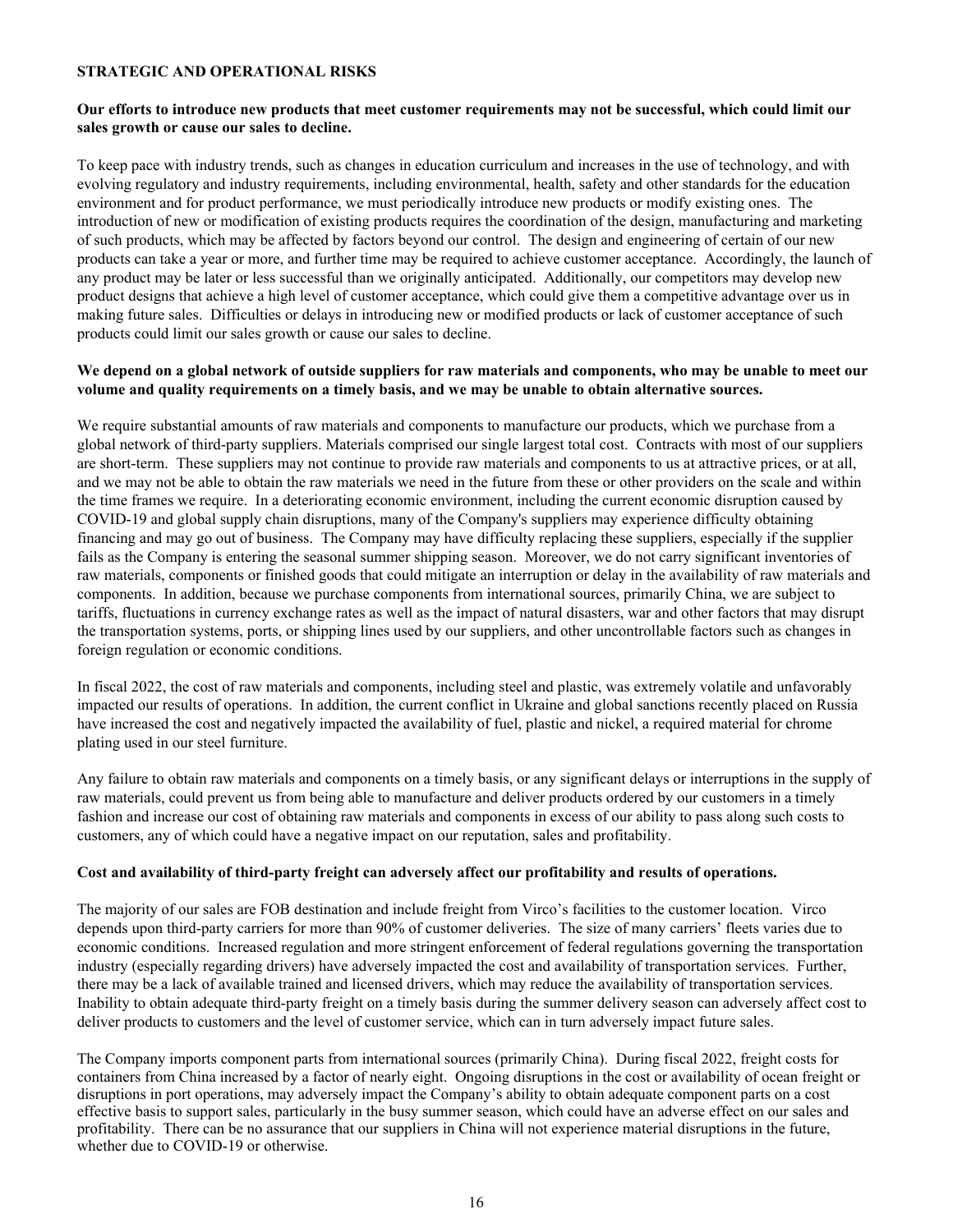# **The majority of our sales are priced through one contract, under which we are the exclusive supplier of classroom furniture.**

We utilize a nationwide contract/price list for the pricing of a significant portion of our sales. This contract/price list allows schools and school districts to purchase furniture without bidding, and is sponsored by a nationwide purchasing organization that does not purchase products from the Company. By providing a public bid specification and authorization service to publicly funded agencies, the organization's contract/price list enables such agencies to make authorized expenditures of taxpayer funds. For all sales under this contract/price list, Virco has a direct selling relationship with the purchaser, whether it is a school, a district, or another publicly funded agency. In addition, Virco can ship directly to the purchaser; perform delivery services at the purchaser's location; and finally bill directly to, and collect from, the purchaser. Although Virco sells direct to hundreds of individual schools and school districts, these schools and school districts can purchase our products and services under several bids and contracts available to them. Approximately 69% of Virco's sales in fiscal 2022 and 67% of Virco's sales in fiscal 2021 were priced under this nationwide contract/price list. In November 2017, the Company was awarded a five-year contract extending through December 2022 along with two two-year extensions through 2026. If Virco were to lose its exclusive supplier status under this contract/price list, and other manufacturers were allowed to sell under this contract/price list, it could cause Virco's sales, or growth in sales, to decline.

In addition, this contract/price list determines selling prices for goods and services for periods of one year and occasionally longer. Though the Company has negotiated increased flexibility under many of these contracts that may allow the Company to increase prices on future orders, the Company has limited ability to raise prices on orders received prior to any announced price increase. Due to the intensely seasonal nature of our business, the Company may receive significant orders during the first and second quarters for delivery in the second and third quarters. With respect to any of the contracts described above, if the costs of providing our products or services increase between the date the orders are received and the shipping date, we will likely not be able to implement corresponding increases in our sales prices for such products or services to offset the related increased costs. Significant cost increases in providing either the services or products during a given contract period could therefore lower our profit margins.

**We operate in a seasonal business and require significant amounts of working capital through our existing credit facility to fund acquisitions of inventory, fund expenses for freight and classroom delivery and finance receivables during the summer delivery season. Restrictions imposed by the terms of our existing credit facility may limit our operating and financial flexibility. The Company may not meet the requirements of its financial covenants on an ongoing basis or that should it fail to meet such covenants in the future, the agent and lender under the Credit Agreement will agree to waivers or amendments with respect thereto.**

Our credit facility with PNC, among other things, largely prevents us from incurring any additional indebtedness, limits capital expenditures, limits dividends and stock repurchases, and provides for seasonal variations in the maximum borrowing amount, including a reduced maximum level of borrowing during the fourth fiscal quarter. Our credit facility also provides for periodic financial covenants, which currently include a minimum EBITDA or minimum fixed charge coverage ratio requirement. As a result of the foregoing, our operational and financial flexibility may be limited, which may prevent us from engaging in transactions that might further our growth strategy or otherwise be considered beneficial to us.

Under our credit facility, substantially all of our accounts receivable is automatically and promptly swept to repay amounts outstanding under the credit facility upon our receipt. Due to this automatic liquidating nature, if we breach any covenant, violate any representation or warranty or suffer any deterioration in our ability to borrow pursuant to the borrowing base calculation contained in the credit facility, we may not have access to cash liquidity unless provided by the lender in its discretion. If the indebtedness under our credit facility were to be accelerated, we cannot be certain that we will have sufficient funds available to pay such indebtedness or that we will have the ability to refinance the accelerated indebtedness on terms favorable to us or at all. Any such acceleration could also result in a foreclosure on all or substantially all of our assets, which would have a negative impact on the value of our common stock and jeopardize our ability to continue as a going concern. In addition, certain of the covenants and representations and warranties set forth in our credit facility contain limited or no materiality thresholds, and all of the representations and warranties must be true and correct in all material respects upon each borrowing, which we expect to occur on an ongoing basis. There can be no assurance that we will be able to comply with all such covenants and be able to continue to make such representations and warranties on an ongoing basis. There can be no assurance that the Company will meet the requirements of its financial covenants on an ongoing basis or that, should it fail to meet such covenants, the Agent and Lender under our credit facility will agree to waivers or amendments with respect thereto. If we breach any of our financial covenants without receiving a corresponding waiver or amendment, the Agent and Lender may accelerate our credit facility and impose default interest and other fees, any of which could have a material adverse effect on our financial condition and results of operations.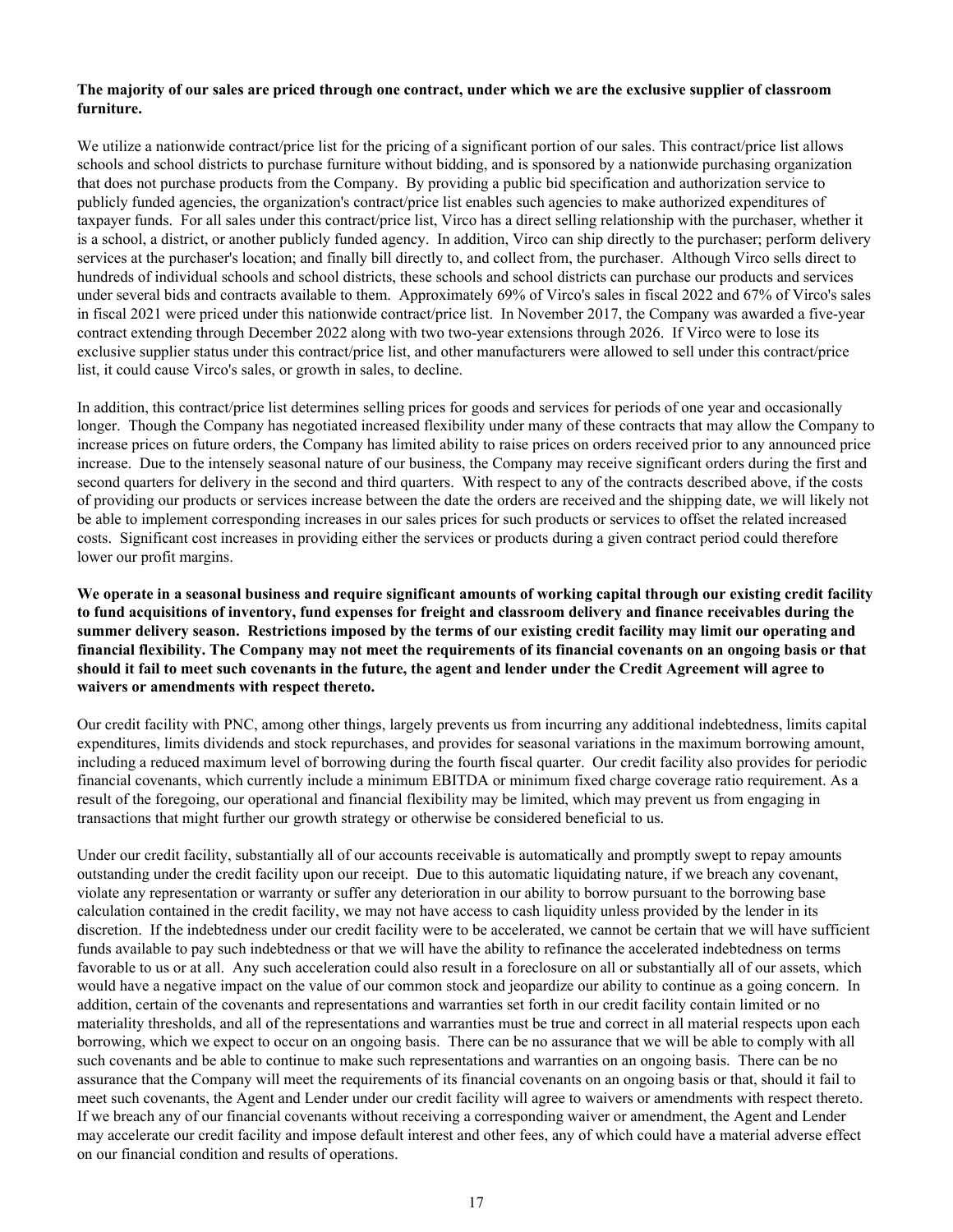# **INDUSTRY AND ECONOMIC RISKS**

# **Increases in basic commodity, raw material and component costs could adversely affect our profitability.**

Fluctuations in the price, availability and quality of the commodities, raw materials and components used in manufacturing our products could have an adverse effect on our costs of sales, profitability and our ability to meet customers' demand. The price of commodities, raw materials and components, including steel and plastics, our largest raw material categories, have been volatile in prior years, and the cost, quality and availability of such commodities have been significantly affected in recent years by, among other things, changes in global supply and demand, changes in laws and regulations (including tariffs and duties), changes in exchange rates and worldwide price levels, natural disasters, public health issues such as the current COVID-19 pandemic (or other future pandemics), labor disputes, terrorism and political unrest or instability. These factors could lead to further price increases or supply interruptions in the future. As discussed above, in the short term, rapid changes in raw material costs can be very difficult for us to offset with price increases because, in the case of many of our contracts, we have committed to selling prices for goods and services for periods of one year, and occasionally longer. Our profit margins could be adversely affected if commodity, raw material and component costs remain high or escalate further, and we are unable to pass along a portion of the higher costs to our customers.

In fiscal 2022 the Company incurred material increases in commodity costs and shortages in commodity availability that were material and adversely impacted the results of operations. Total material costs for fiscal 2023, as a percentage of sales, could be higher than in fiscal 2022. The Company has increased list prices for its products in fiscal 2023 in an effort to recover anticipated increases in material costs.

# **We are affected by the cost of petroleum-based products and increases in petroleum prices could reduce our margins and profits.**

The profitability of our operations is sensitive to the cost of fuel, which materially affects our transportation costs, the costs of petroleum-based materials (like plastics) and the costs of energy (including electricity and natural gas) used in operating our manufacturing facilities. Petroleum prices have fluctuated significantly in recent years and are expected to rise from current levels. Prices and availability of petroleum products are subject to political, economic and market factors that are generally outside our control. Political events in petroleum-producing regions, as well as hurricanes and other weather-related events may cause petroleum prices to increase. If such prices increase, our transportation costs may be adversely affected in the form of increased operation costs for our fleet and surcharges on freight paid to third-party carriers. If our transportation costs increase, and/or the price of petroleum-based products and cost of operating our manufacturing facilities increase, these increases could have a negative impact on our gross margins and profitability.

# **FINANCING RISKS**

# **We may not be able to renew our credit facility on favorable terms, or at all, which would adversely affect our results of operations.**

We have historically relied on third-party bank financing to meet our seasonal cash flow requirements. Our current credit facility with PNC Bank was originally scheduled to mature on March 19, 2023. Subsequent to fiscal 2022, the Company extended the final maturity date of the credit line with PNC Bank to April 2027. At various times during the COVID-19 pandemic, we were in non-compliance with certain financial covenants under our credit facility with PNC Bank, and in each case, we received a waiver of such violations from PNC Bank. In addition, on an annual basis, we prepare a lender-approved forecast of seasonal working capital requirements and use borrowings under our credit facility with PNC Bank to help meet these seasonal cash flow and working capital requirements. Uncertainty in the credit markets may negatively impact our ability to obtain approval of our annual forecast, make changes in our forecast or renew our credit facility upon its maturity in 2027 on favorable terms or at all. If we are unable to access or renew our credit facility on favorable terms (including available borrowing line and the rate of interest charged thereunder), or at all, or we are in violation of our financial covenants in the future and do not receive a waiver, our ability to fund our operations would be impaired, which would have a material adverse effect on our results of operations.

# **If management does not accurately forecast the Company's requirements for the peak summer season, the Company's results of operations could be adversely affected.**

The Company's business is highly seasonal and requires significant working capital in anticipation of and during the peak summer season. This requires management to make estimates and judgments with respect to the Company's working capital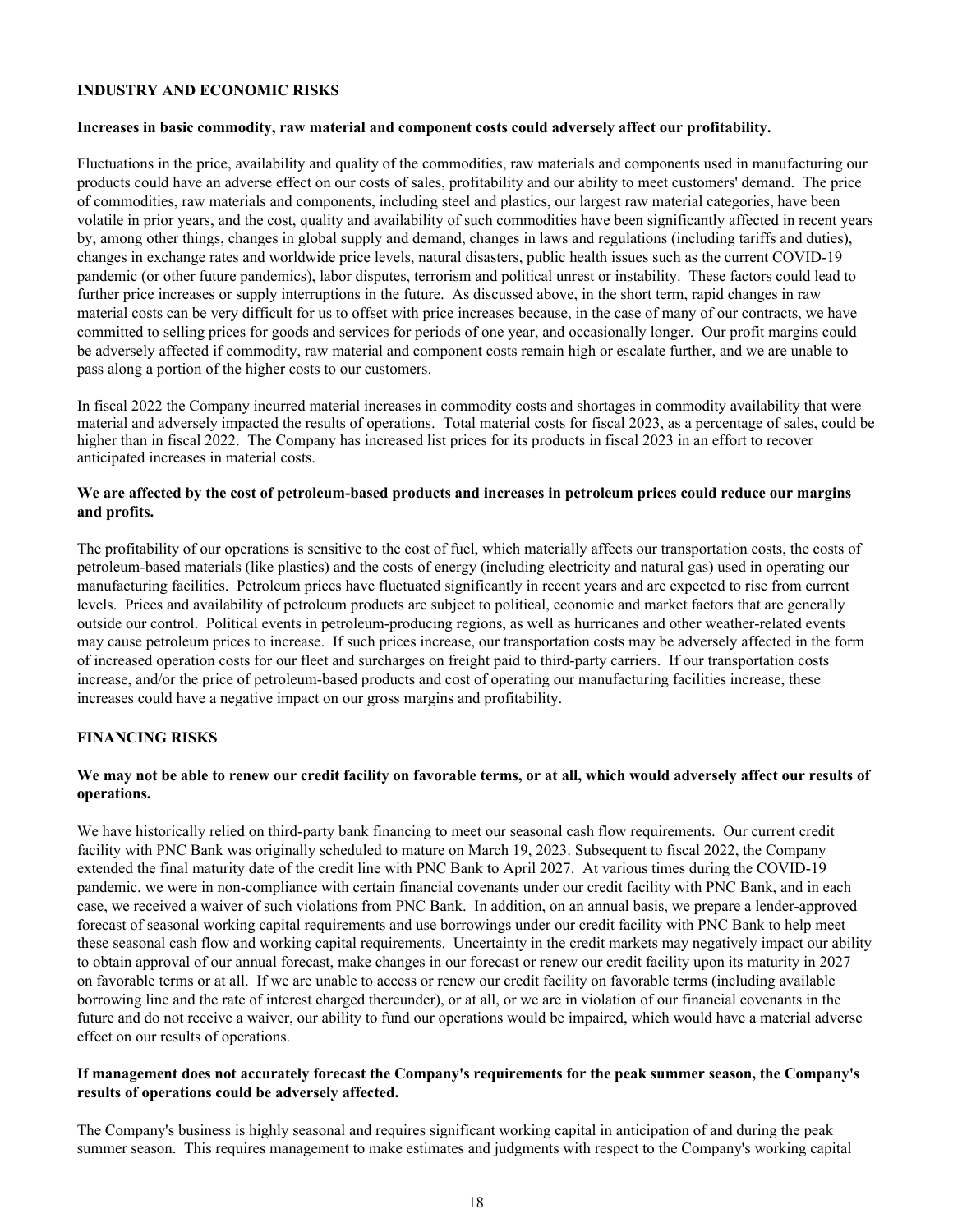requirements during, and in anticipation of, the peak summer season. These estimates are complicated by the economic impact of the COVID-19 pandemic, particularly with respect to anticipated future demand and the ability to maintain our supply chain.

Management expends a significant amount of time in the fourth quarter of the prior year and the first quarter of each year developing a stocking plan and estimating the number of temporary summer employees, the amount of raw materials and the types of components and products that will be required during the peak season. If management does not accurately forecast the Company's requirements, the Company's results of operations could be adversely affected. For example, if management underestimates any of these requirements, Virco's ability to meet customer orders in a timely manner or to provide adequate customer service may be diminished. If management overestimates any of these requirements, the Company may be required to absorb higher storage, labor and related costs, each of which may negatively affect the Company's results of operations.

# **We may require additional capital in the future, which may not be available or may be available only on unfavorable terms.**

Our capital requirements depend on many factors, including capital improvements, tooling and new product development. To the extent that our existing capital is insufficient to meet these requirements and cover any losses, we may need to raise additional funds through financings or curtail our growth and reduce our assets. Any equity or debt financing, if available at all, may be on terms that are not favorable to us. Equity financings could result in dilution to our stockholders, and the securities may have rights, preferences and privileges that are senior to those of our common stock. If our need for capital arises because of significant losses, the occurrence of these losses may make it more difficult for us to raise the necessary capital.

# **Volatility in the equity markets or interest rates could substantially increase our pension costs and have a negative impact on our operating results.**

We sponsor one qualified defined benefit pension plan, the Virco Employee Retirement Plan ("Employee Plan"), and one nonqualified pension plan. Benefits under the Plans were frozen in 2003. The difference between plan obligations and assets, or the funded status of the Employee Plan, significantly affects net periodic benefit costs of our Employee Plan and our ongoing funding requirements with respect to the Employee Plan. The Employee Plan is funded with trust assets invested in a diversified portfolio of debt and equity securities and other investments. Among other factors, changes in interest rates, investment returns, and the market value of plan assets can (i) affect the level of plan funding; (ii) cause volatility in the net periodic pension cost; and (iii) increase our future contribution requirements. Because the current economic environment is characterized by historically low interest rates, we may be required to make additional cash contributions to the Employee Plan and recognize further increases in our net pension cost to satisfy our funding requirements. A significant decrease in investment returns or the market value of plan assets or a significant decrease in interest rates could increase our net periodic pension costs and adversely affect our results of operations. These factors are further complicated by the substantial intervention in the U.S. credit markets by the Federal Reserve Board and Treasury Department in response to the COVID-19 pandemic, which could have the effect of artificially reducing market interest rates.

# **LEGAL AND REGULATORY RISKS**

# **An inability to protect our intellectual property could have a significant impact on our business.**

We attempt to protect our intellectual property rights through a combination of patent, trademark, copyright and trade secret laws. Our ability to compete effectively with our competitors depends, to a significant extent, on our ability to maintain the proprietary nature of our intellectual property. The degree of protection offered by the claims of the various patents, trademarks and service marks may not be broad enough to provide significant proprietary protection or competitive advantages to us, and patents, trademarks or service marks may not be issued on our pending or contemplated applications. In addition, not all of our products are covered by patents. It is also possible that our patents, trademarks and service marks may be challenged, invalidated, cancelled, narrowed or circumvented. If we are unable to maintain the proprietary nature of our intellectual property with respect to our significant current or proposed products, our competitors may be able to sell copies of our products, which could adversely affect our ability to sell our original products and could also result in competitive pricing pressures.

# **If third parties claim that we infringe upon their intellectual property rights, we may incur liability and costs and may have to redesign or discontinue an infringing product.**

We face the risk of claims that we have infringed third parties' intellectual property rights. Companies operating in the furniture industry routinely seek protection of the intellectual property for their product designs, and our principal competitors may have large intellectual property portfolios. Our efforts to identify and avoid infringing third parties' intellectual property rights may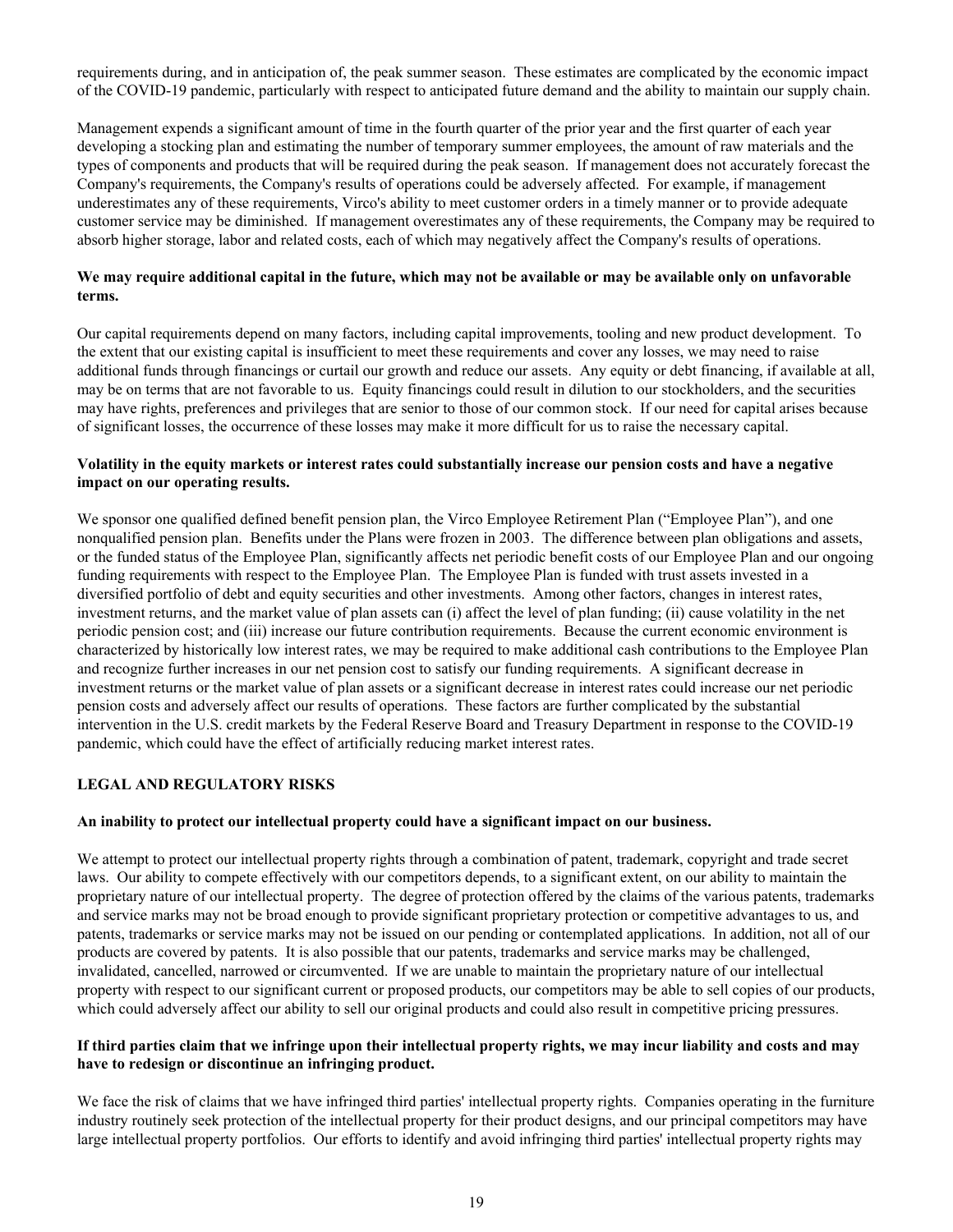not be successful. Any claims of intellectual property infringement, even those without merit, could (i) be expensive and timeconsuming to defend; (ii) cause us to cease making, licensing or using products that incorporate the challenged intellectual property; (iii) require us to redesign, reengineer, or rebrand our products or packaging, if feasible; or (iv) require us to enter into royalty or licensing agreements in order to obtain the right to use a third party's intellectual property. Such claims could have a negative impact on our sales and results of operations.

# **We could be required to incur substantial costs to comply with environmental and other legal requirements. Violations of, and liabilities under, these laws and regulations may increase our costs or require us to change our business practices.**

Our past and present ownership and operation of manufacturing plants are subject to extensive and changing federal, state and local environmental laws and regulations, including those relating to discharges to air, water and land, the handling and disposal of solid and hazardous waste and the cleanup of properties affected by hazardous substances. As a result, we are involved from time to time in administrative and judicial proceedings and inquiries relating to environmental matters and could become subject to fines or penalties related thereto. We cannot predict what environmental legislation or regulations will be enacted in the future, how existing or future laws or regulations will be administered or interpreted or what environmental conditions may be found to exist. Compliance with more stringent laws or regulations, or stricter interpretation of existing laws, may require additional expenditures by us, some of which may be material. If new environmental laws and regulations are introduced and enforced domestically, but not implemented or enforced internationally, we will operate at a competitive disadvantage compared to competitors who source product primarily from international sources. In addition, in the past we have been identified as a potentially responsible party pursuant to the Comprehensive Environmental Response Compensation and Liability Act ("CERCLA") for remediation costs associated with waste disposal sites previously used by us. In general, CERCLA can impose liability for costs to investigate and remediate contamination without regard to fault or the legality of disposal and, under certain circumstances, liability may be joint and several, resulting in one party being held responsible for the entire obligation. Liability may also include damages for harm to natural resources. We may also be subject to claims for personal injury or contribution relating to CERCLA sites. We reserve amounts for such matters when expenditures are probable and reasonably estimable.

In addition to environmental laws and regulations affecting our manufacturing activities, the Company is subject to laws and regulations related to consumer product regulation. The Company sells products that are subject to the Consumer Product Safety Improvement Act of 2008 and the California Air Resources Board rule and Toxic Control Substances Act rule, concerning formaldehyde emissions from composite wood products.

# **We are subject to potential labor disruptions, which could have a significant impact on our business.**

None of our work force is represented by unions, and while we believe that we have good relations with our work force, we may experience work stoppages or other labor problems in the future. Any prolonged work stoppage could have an adverse effect on our reputation, our vendor relations and our customers.

# **Our insurance coverage may not adequately cover for any product liability claims.**

We maintain product liability and other insurance coverage that we believe to be generally in accordance with industry practices. Our insurance coverage may not be adequate to protect us fully against substantial claims and costs that may arise from product defects, particularly if we have a large number of defective products that we must repair, retrofit, replace or recall.

# **Holders of approximately 35% of the shares of our stock have entered into an agreement restricting the sale of the stock.**

Certain shares of the Company's common stock received by the holders thereof as gifts from Julian A. Virtue, including shares received in subsequent stock dividends, are subject to an agreement that restricts the sale or transfer of those shares. Because of the share ownership and representation on the board and in management, the parties to the agreement have significant influence on affairs and actions of the Company, including matters requiring stockholder approval such as the election of directors and approval of significant corporate transactions. In addition, these transfer restrictions and concentration of ownership could have the effect of impeding an acquisition of the Company.

# **Our corporate documents and Delaware law contain provisions that could discourage, delay or prevent a change in control of our company.**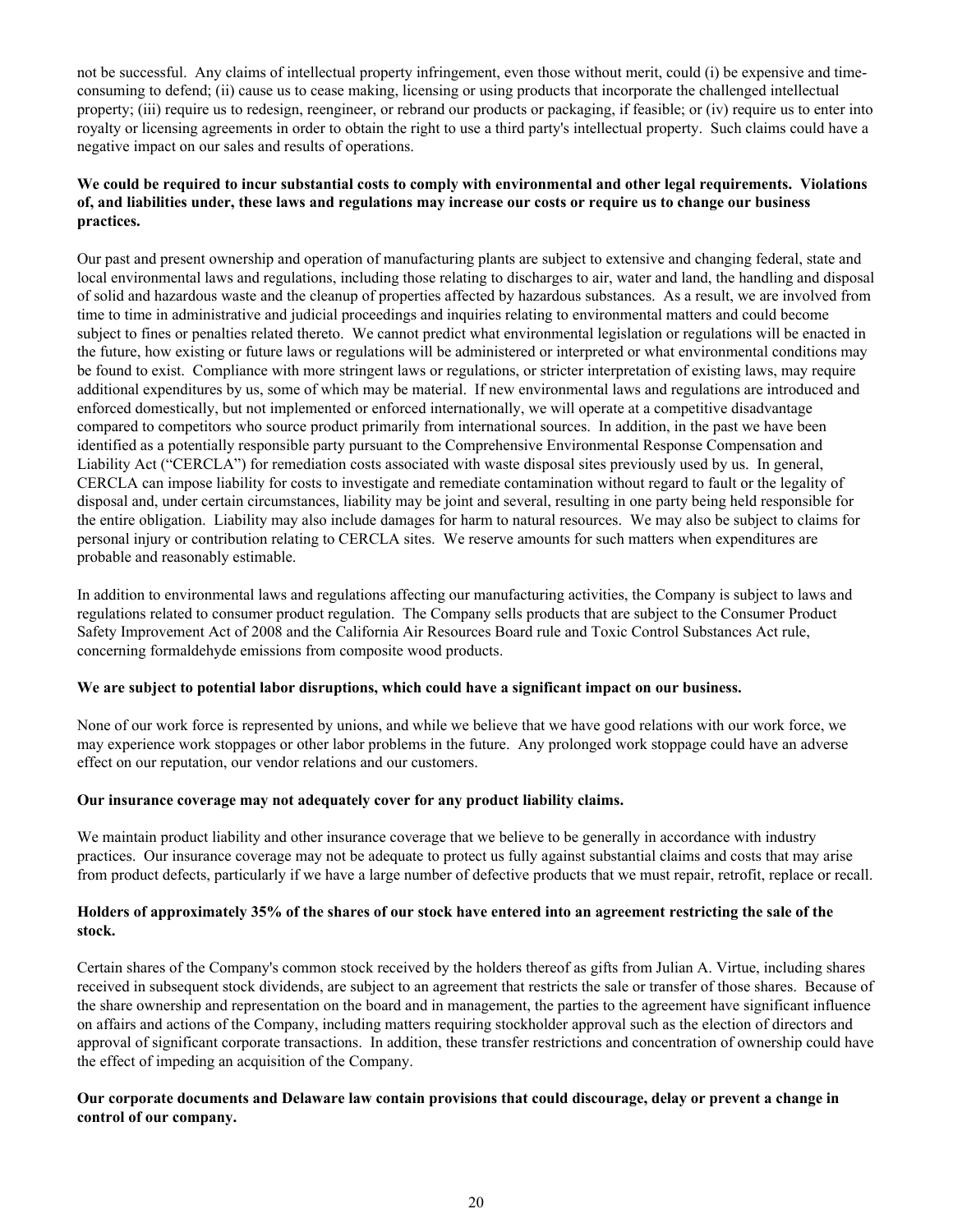Provisions in our certificate of incorporation and our amended and restated bylaws may discourage, delay or prevent a merger or acquisition involving us that our stockholders may consider favorable. For example, our certificate of incorporation currently provides for a staggered board of directors, whereby directors serve for three-year terms, with approximately one-third of the directors coming up for reelection each year. Having a staggered board will make it more difficult for a third party to obtain control of our board of directors through a proxy contest, which may be a necessary step in an acquisition of us that is not favored by our board of directors. In addition, provisions in our certificate of incorporation require the affirmative vote of the holders of at least 75% of our outstanding shares for any business combination with a shareholder who beneficially holds, directly or indirectly, 5% or more of our outstanding stock, except where such transaction is approved by the Board of Directors of the Company prior to the acquisition of the 5% ownership position.

We are also subject to the anti-takeover provisions of Section 203 of the Delaware General Corporation Law. Under these provisions, if anyone becomes an "interested stockholder," we may not enter into a "business combination" with that person for three years without special approval, which could discourage a third party from making a takeover offer and could delay or prevent a change of control. For purposes of Section 203, "interested stockholder" means, generally, someone owning 15% or more of our outstanding voting stock or an affiliate of ours that owned 15% or more of our outstanding voting stock during the past three years, subject to certain exceptions as described in Section 203.

# **GENERAL RISK FACTORS**

# **We may not be able to manage our business effectively if we are unable to retain our experienced management team or recruit other key personnel.**

The success of our operations is highly dependent upon our ability to attract and retain qualified employees and upon the ability of our senior management and other key employees to implement our business strategy. We believe there are only a limited number of qualified executives in the industry in which we compete. The loss of the services of key members of our management team could seriously harm our efforts to successfully implement our business strategy.

# **Failure in our information technology and storage systems could significantly disrupt the operation of our business.**

Our ability to execute our business plan and maintain operations depends on the continued and uninterrupted performance of our information technology systems. These systems are vulnerable to risks and damages from a variety of sources, including telecommunications or network failures, malicious human acts and natural disasters. Moreover, despite network security and backup measures, some of our computer servers and those of our vendors are potentially vulnerable to physical or electronic break-ins, including cyber-attacks, ransomware attacks, computer viruses and similar disruptive problems. These events could lead to the unauthorized access, disclosure and use of non-public information and disruption of our accounting, sales and purchasing systems and overall operations. The techniques used by criminal elements to attack computer systems are sophisticated, change frequently and may originate from less regulated and remote areas of the world. As a result, we may not be able to address these techniques proactively or implement adequate preventative measures. If any of our computer systems are compromised, our business could be interrupted and we could be subject to fines, damages, litigation and enforcement actions and we could lose trade secrets, the occurrence of which could harm our business.

# **Any failure by us to comply with a variety of privacy and consumer protection laws may harm us.**

Any failure by us or our vendor or other business partners to comply with privacy, data protection or security laws or regulations relating to the processing, collection, use, retention, security and transfer of personally identifiable information could result in regulatory or litigation-related actions against us, legal liability, fines, damages, ongoing audit requirements and other significant costs. Substantial expenses and operational changes may be required in connection with maintaining compliance with such laws, and in particular certain emerging privacy laws are still subject to a high degree of uncertainty as to their interpretation and application. The California Consumer Privacy Act took effect on January 1, 2020 and imposes certain legal obligations on our use and processing of personal information related to California residents, including certain personal information regarding our California employees. In November 2020, California voters passed the California Privacy Rights and Enforcement Act of 2020, which further expands the California Consumer Privacy Act with additional data privacy compliance requirements that may impact our business, and establishes a regulatory agency dedicated to enforcing those requirements. Aspects of these new laws and their interpretation and enforcement remain uncertain, and their potential effects are far-reaching and may require us to modify our data processing practices and policies and incur substantial costs and expenses in order to comply. These new laws may also lead other states to pass comparable legislation, with potentially greater penalties and more rigorous compliance requirements relevant to our business.

#### **Our stock price has historically been volatile, and investors in our common stock could suffer a decline in value.**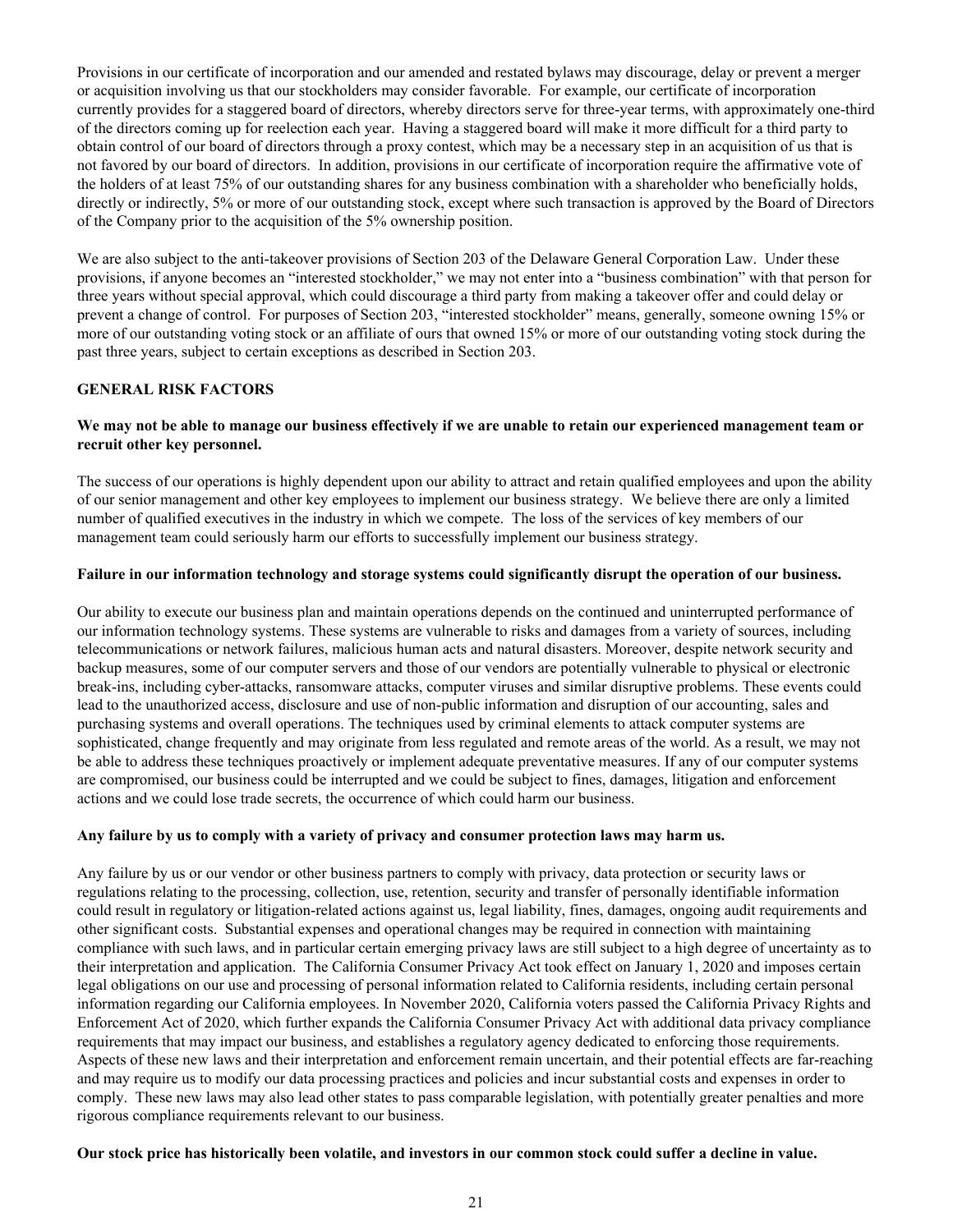<span id="page-22-0"></span>There has been significant volatility in the market price and trading volume of equity securities, which may be unrelated to the financial performance of the companies issuing the securities. The economic impact and uncertainty of the COVID-19 pandemic has exacerbated this volatility in both our common stock and the overall stock markets. The limited "float" of shares available for purchase or sale of Virco stock can magnify this volatility. These broad market fluctuations may negatively affect the market price of our common stock. Some specific factors that may have a significant effect on our common stock market price include:

- actual or anticipated fluctuations in our operating results or future prospects;
- our announcements or our competitors' announcements of new products;
- the public's reaction to our press releases, our other public announcements and our filings with the SEC;
- strategic actions by us or our competitors, such as acquisitions or restructurings;
- new laws or regulations or new interpretations of existing laws or regulations applicable to our business;
- changes in our growth rates or our competitors' growth rates;
- our inability to raise additional capital;
- conditions of the school furniture industry as a result of changes in funding or general economic conditions, including those resulting from war, incidents of terrorism and responses to such events; and
- changes in stock market analyst recommendations or earnings estimates regarding our common stock, other comparable companies or the education furniture industry generally.

# **Item 1B. Unresolved Staff Comments**

None.

# **Item 2. Properties**

# Torrance, California

Virco leases a 560,000 sq. ft. office, manufacturing and warehousing facility located on 23.5 acres of land in Torrance, California. This facility is occupied under a lease expiring on April 30, 2025. This facility also includes the corporate headquarters, the West Coast showroom, and all West Coast distribution operations.

# Conway, Arkansas

The Company owns 100 acres of land in Conway, Arkansas, containing 1,200,000 sq. ft. of manufacturing, warehousing, and office space. This facility - which is equipped with high-density storage systems, features 70 dock doors dedicated to outbound freight, and has substantial yard capacity to store and stage trailers - has enabled the Company to consolidate the warehousing function and implement the Assemble-to-Ship inventory stocking program. Management believes that this facility supports Virco's ability to handle increased sales during the peak delivery season and enhances the efficiency with which orders are filled. This facility and the underlying real estate, along with the rest of the Company's assets, secure the Company's obligations under its credit facility.

In addition to the complex described above, the Company operates two other facilities in Conway, Arkansas. The first is a 375,000 sq. ft. fabrication facility that was acquired in 1954 and expanded and modernized over subsequent years. The Company manufactures fabricated steel components, chrome plates, and fabricates injection-molded plastic components at this facility. These components are transferred to other facilities for assembly into finished goods. The second is a 175,000 sq. ft. manufacturing facility that is used to fabricate and store compression-molded components. This building was occupied under a series of leases for approximately 20 years. In August 2017, the Company purchased this building.

# **Item 3. Legal Proceedings**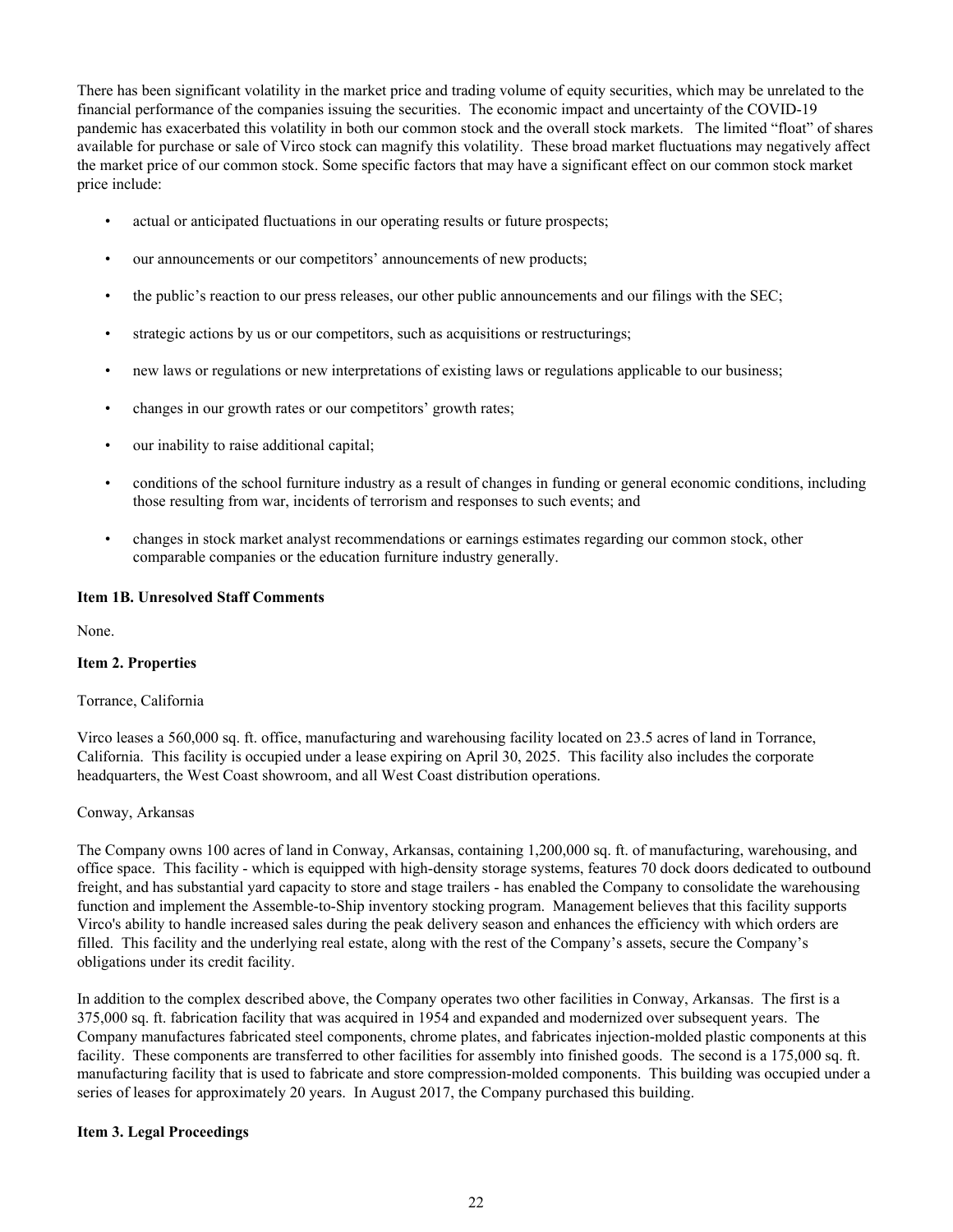<span id="page-23-0"></span>Virco is involved in legal proceedings from time to time in the ordinary course of business. In the opinion of the Company, such legal proceedings are not material in amount or management expects that the Company will be successful on the merits in pending cases against the Company or any liabilities resulting from such cases will be substantially covered by insurance. While it is impossible to estimate with certainty the ultimate legal and financial liability with respect to these suits and claims, management believes that the aggregate amount of such liabilities will not be material to the results of operations, financial position, or cash flows of the Company.

# **Item 4. Mine Safety Disclosures**

Not applicable.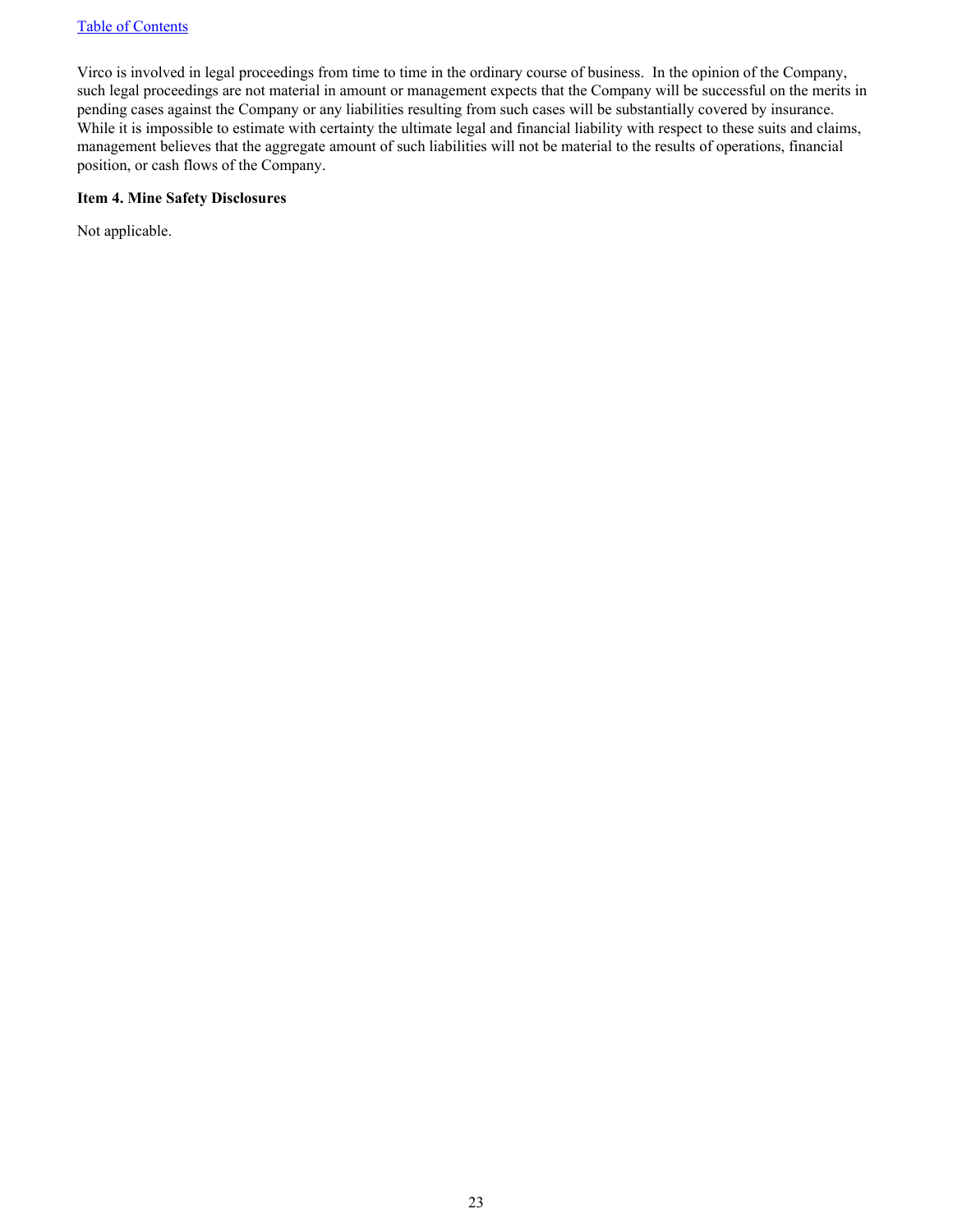#### **PART II**

# <span id="page-24-0"></span>**Item 5. Market for Registrant's Common Equity, Related Stockholder Matters and Issuer Purchases of Equity Securities**

The NASDAQ Global Market is the principal market on which Virco Mfg. Corporation (VIRC) stock is traded. As of April 22, 2022, there were approximately 160 registered stockholders according to the Company's transfer agent records. As of such date, there were approximately 1,260 beneficial stockholders.

# **Dividend Policy**

At present, we do not intend to pay cash dividends on the shares of our common stock. Our future dividend policy will be determined from time to time by our board of directors, taking into account the Company's earnings and liquidity, among other factors. In addition, our Amended and Restated Credit Agreement with PNC Bank limits our ability to pay cash dividends to \$3,000,000 in the aggregate during any fiscal year, provided that no default or event or default shall have occurred or be continuing under the Credit Agreement or result from any such dividend. In addition, under the Credit Agreement we must demonstrate pro forma compliance with a fixed charge coverage ratio of not less than 1.20:1.00 for the most recent twelve month period ending as of the fiscal quarter immediately preceding the date of such dividend.

# **Stock Repurchases**

The Company did not repurchase any shares of its stock during 2022 and 2021.

# **Item 6. [Reserved]**

# **Item 7. Management's Discussion and Analysis of Financial Condition and Results of Operations**

# **Effects of COVID-19 Pandemic**

The COVID-19 pandemic had an immediate impact on the Company's operating activities during fiscal 2021, and this impact continued through fiscal 2022. In March 2020, most school districts that we serve closed their doors to students and initiated remote learning. Most school districts in the United States kept campuses closed to students for the remainder of the 2019-2020 academic year, and district business officials typically operated from home offices. During the 2020-2021 academic year many school districts and private schools successfully re-introduced in-class or hybrid learning, but the majority of students in the United States were learning remotely during the Company's fiscal year ended January 31, 2021. These mass closures impacted more than ten of the twelve months included in this fiscal year, including all of the traditionally busy summer season. The demand for school furniture was adversely impacted by COVID-19 in fiscal year 2021. School administrators were challenged by COVID-19, and purchases of furniture for empty classrooms were not a priority. As a result, order rates declined by approximately 20% compared to the prior year.

The Company adopted a number of measures in response to the COVID-19 pandemic. Our sales force worked remotely from March 2020 through January 31, 2021, and as a general matter only physically called on school sites when specifically invited by the district. While students returned to class in many locations, districts continued to limit in person sales calls.

Virco determined that the Company is considered to be an essential manufacturer under the California public health order issued in March 2020, and with the exception of a two brief closures of our Torrance operations, all facilities in California and Arkansas have been operating.

During the first quarter of fiscal 2022 many schools reopened and virtually all schools were reopened for the beginning of academic year beginning August 2021. The Company received a 26.7% increase in orders in the first quarter of fiscal 2022, substantially all for immediate delivery, to support the back-to-school endeavors. The strong rebound in order rates continued through fiscal 2022 as schools reopened. Order rates for fiscal year 2022 increased by nearly 40% compared to the prior year.

Going into fiscal 2022, the Company was cautious about building inventory and began the year with a reduced level of product. The Company was able to support the first quarter increase in orders as the first quarter is a traditionally slow time of the year. The Company experienced severe supply chain issues throughout the rest of the year. The cost and availability of container freight adversely impacted the cost and timely delivery of components imported from China. Domestic suppliers raised prices dramatically, with the cost of steel nearly tripling and the cost of plastic nearly doubling. In addition to increased costs, many domestic suppliers put the Company on allocation as they did not have the production capacity to service all of their customers.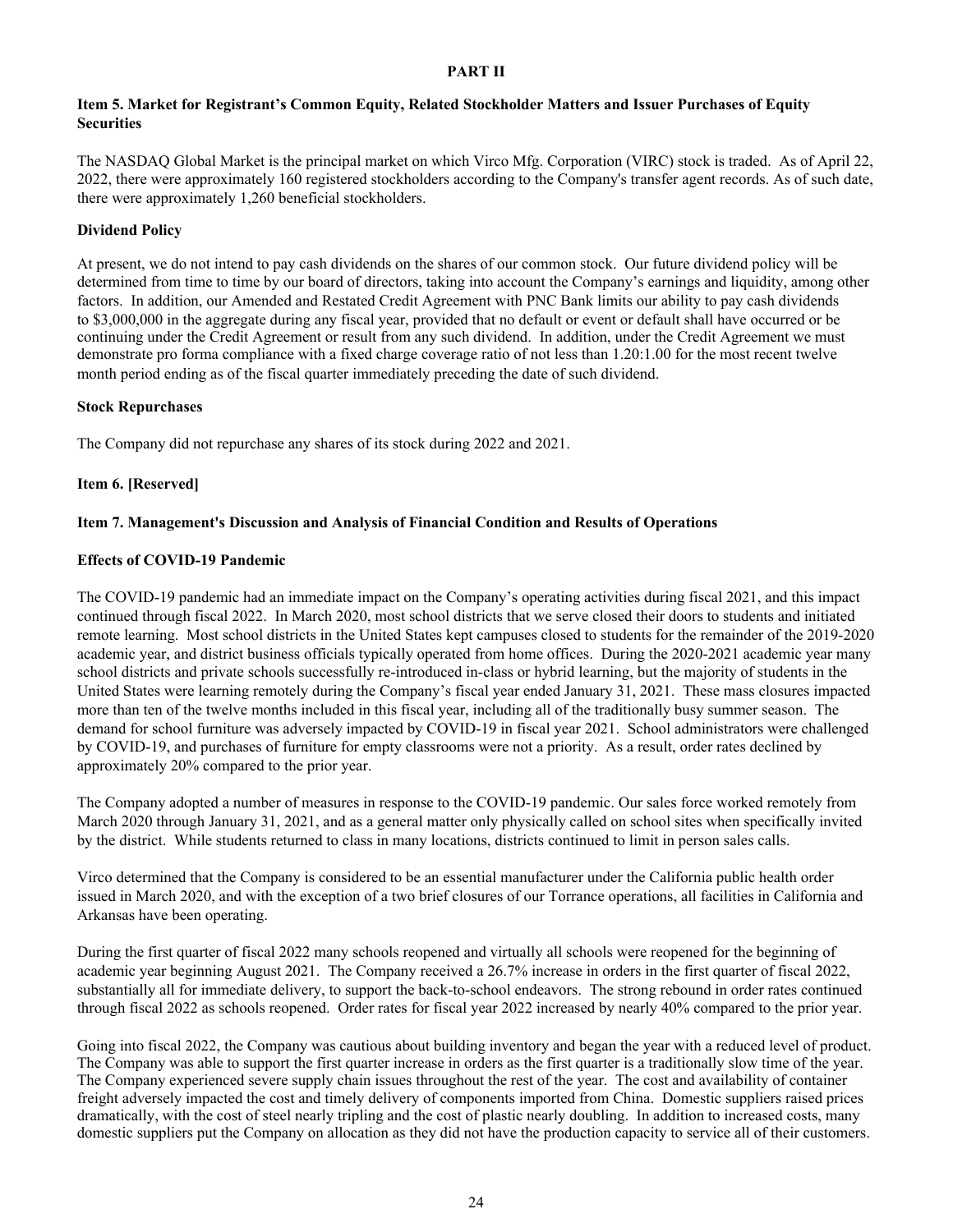When this occurs, the supplier allocates their available capacity to existing customers based upon the customers historic purchase activity.

In addition to severe shortages of materials, the Company incurred a severe shortfall of both temporary and full-time labor. This shortfall was exacerbated by COVID-19 related absences that caused as much as 15% of our workforce to be out at any time. In order to meet required levels of production, the Company made a decision to reward our full-time workforce by paying them double-time in lieu of time and one-half for all overtime hours worked. This successfully motivated our employees to work extended hours but cost the Company approximately \$2 million. Inability to hire production workers continued through the year, and in October and November the Company significantly increased the starting wages for production workers followed by raises for all hourly workers. With these raises the Company was able to attract and retain additional workers, and as of the date of this report, the Company has an adequate workforce to support anticipated levels of business.

Factory efficiencies deteriorated as a result of these events. Rather than execute efficient production runs, factories ran smaller less efficient production runs to utilize whatever materials were available and to fulfill urgent orders. Customers were asked to substitute products requested for products for which materials were available. Labor shortages and absences contributed to the inefficiencies. The cost of materials, unavailability of materials, and labor issues adversely affected gross margins for the year.

The education system and education budgets are typically highly dependent on state and local tax revenues. The severity of this pandemic may materially adversely impact state and local tax revenues and result in changes in spending priorities for state and local governments, which may have a material adverse effect on future school budgets. The loss of state and local revenues may be substantially or partially offset by federal programs providing assistance to state governments, local governments and schools, although there can be no assurance that any federal funds could be used for capital expenditures or that the level of federal funding, if any, will be sufficient to maintain our historic order rates for school furniture.

# **Executive Overview of Operating Results**

The market for school furniture is traditionally seasonal, with approximately 50% of annual sales occurring in the months of June, July, and August. The Company has traditionally met the seasonal needs with significant overtime and by hiring seasonal temporary labor. During fiscal 2021, the demand for school furniture declined primarily due to the COVID-19 pandemic disruption, and the Company reduced production levels. Because of the traditional dependence on temporary seasonal labor, the Company was able to reduce seasonal hiring to match production to demand. The Company did not sever any of its full-time employees during the pandemic. During fiscal 2022 order rates recovered, increasing by nearly 40% compared to fiscal 2021. The Company was unable to hire adequate new permanent workers or temporary labor to meet the traditional summer delivery needs.

The markets that Virco serves include the education market (the Company's primary market), which is made up of public and private schools (preschool through 12th grade), junior and community colleges, four-year colleges and universities and trade, technical and vocational schools. Virco also serves convention centers and arenas; the hospitality industry, with respect to their banquet and meeting facilities; government facilities at the federal, state, county and municipal levels; and places of worship. In addition, the Company sells to wholesalers, distributors, retailers, catalog retailers, and internet retailers that serve these same markets. These institutions are frequently characterized by extreme seasonality and/or a bid-based purchasing function. The Company's business model, which is designed to support this strategy, is highly integrated. The Company purchases coils of steel, plastic resin, particle board, and other raw materials and fabricated finished goods for the education market. The Company markets and sells direct to the schools and provides project management and logistics. The Company primarily sells to schools FOB destination, with more than 75% of sales delivered FOB classroom destination.

As part of this integrated business model, the Company has developed several competencies to enable superior service to the markets in which Virco competes. An important element of Virco's business model is the Company's emphasis on developing and maintaining key manufacturing, warehousing, distribution, delivery, project management and service capabilities. The Company has developed a comprehensive product offering for the furniture, fixtures and equipment (FF&E) needs of the K-12 education market, enabling a school to procure all of its FF&E requirements from one source.

Virco's product offering consists primarily of items manufactured by Virco, complemented with products sourced from other furniture manufacturers to fill any gaps in product manufactured by the Company. The Company has served the education industry for over 72 years and over this time developed products to address a variety classroom management trends, from collaborative learning to individual and combination desks facilitating distancing and classroom control. The pandemic caused a noticeable change in the types of product requested by educators. In fiscal 2021, although total sales were lower than last year, we experienced an increase in the demand for individual desks. Our product offerings are continually enhanced with an ongoing new product development program that incorporates internally developed products as well as product lines developed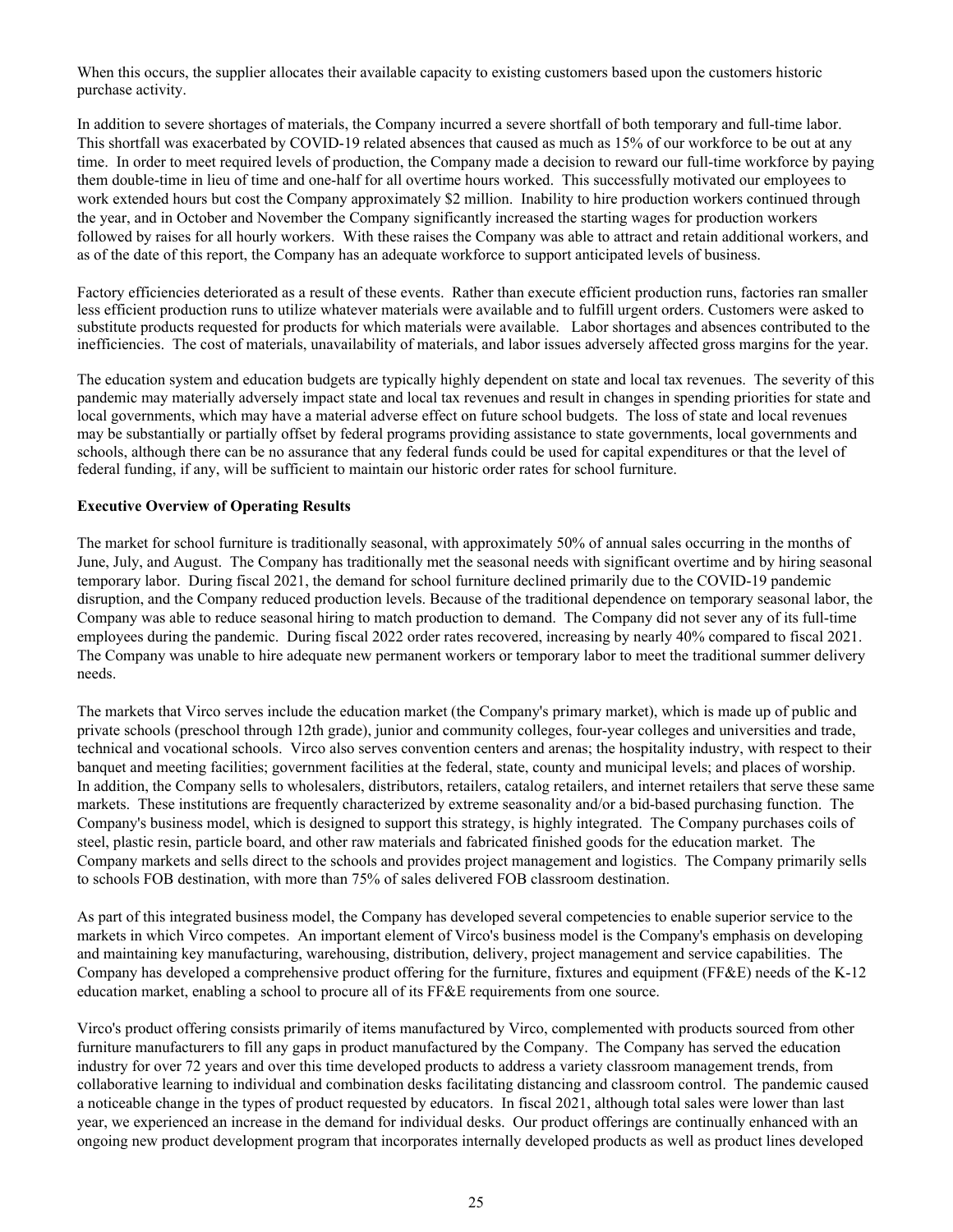with accomplished designers. Finally, management continues to hone Virco's ability to forecast, finance, manufacture, warehouse, deliver and install furniture within the relatively narrow delivery window associated with the highly seasonal demand for education sales. The educational sales market is extremely seasonal. Historically Virco ships approximately 50% of its annual revenue in the months of June, July, and August. In fiscal 2022 the seasonal peak was distorted due to severe supply chain interruptions, labor shortages, and COVID-19 related employee absences and the Company delivered slightly less than 40% of sales during June, July, and August. In fiscal 2021, approximately 52% of the Company's total sales were delivered in June, July, and August. The Company anticipates that the traditional seasonal peak will return when COVID and supply chain disruptions normalize.

During periods of traditional seasonality, average weekly shipments during July and August can be as great as six times the level of average weekly shipments in the winter months. Virco's substantial warehouse space allows the Company to build and ship adequate inventories to service this narrow delivery window for the education market.

The budgetary pressures directly impact the demand for the Company's products, as the demand for educational furniture largely depends upon: (1) available funding in a school's general operating fund and (2) the completion of bond-funded projects, which is directly impacted by the amount of bond financing issued to fund new school construction, to renovate older schools, and to fully equip new and renovated schools.

We believe that a significant majority, approximately 80-85%, of a school's operating budget is for the salaries and benefits for school teachers and administrators. Increasing costs for medical insurance, combined with pressures from unfunded postretirement medical and pension obligations reduces funds available for other purposes. In response to these budgetary pressures, schools typically elect to retain teachers and spend less on repairs, maintenance and replacement furniture, which in turn reduces the demand for, and sales of, the Company's products. Prior to COVID-19, there had been an improvement in state and local tax collections. The long-term impact of COVID-19 combined with potential federal relief is not clear at this time.

The significant budgetary challenges faced by the education industry have had an impact on the Company's business model over this time frame and have created opportunities as well. In response to their budgetary challenges, many school districts closed warehouses and reduced janitorial and support staff in order to retain accredited teachers. Selling efforts must now reach school principals and administrative staff in addition to the district business offices. Sales priced under national contracts or buying groups are displacing competitive bids administered by professional purchasing departments. Distribution has become a more meaningful component of our business as most deliveries are to school sites, and often include delivery into the classroom. This evolution adds to the seasonal challenges of our business, but also creates opportunities to suppliers that can execute during the short summer delivery window.

The Company's operating results can be impacted significantly by cost and volatility of commodities, especially steel, plastic, wood and energy. Because a majority of the Company's sales are generated under annual contracts in which the Company has limited ability to raise the price of its products during the term of the contract, if the costs of the Company's raw materials increase suddenly or unexpectedly, the Company cannot be certain that it will be able to implement immediate corresponding increases in its sales prices in order to offset such increased costs. The Company moderates this exposure by building significant quantities of finished goods and component parts during the first and second quarters. In fiscal 2022, the cost of commodities was extremely volatile and unfavorably impacted the results of operations. The cost of steel nearly tripled and the cost of plastic doubled. Other material costs increased, but not as severely. During fiscal 2021 commodities were reasonably stable.

The majority of Virco's sales include freight to the customer facility and the cost or availability of transportation equipment can adversely impact both profitability and customer service. Significant cost increases in manufacturing or distributing products during a given contract period can adversely impact operating results and have done so during prior years. The Company typically benefits from any decreases in raw material or distribution costs under the contracts described above.

During the year ending January 31, 2023 ("fiscal 2023"), the Company anticipates continued uncertainty and volatility in commodity costs, particularly with respect to steel, plastic, and other raw materials, transportation and energy. The global pandemic related to COVID-19 and global sanctions are expected to continue to disrupt global and domestic supply chains.

While the Company anticipates challenging economic conditions to continue to impact its core customer base in the near term, there are certain underlying demographics, customer responses and changes in the competitive landscape that provide opportunities. First, the underlying demographics of the student population are stable compared to the volatility of school budgets and the related level of furniture and equipment purchases. This volatility is attributable to the financial health of the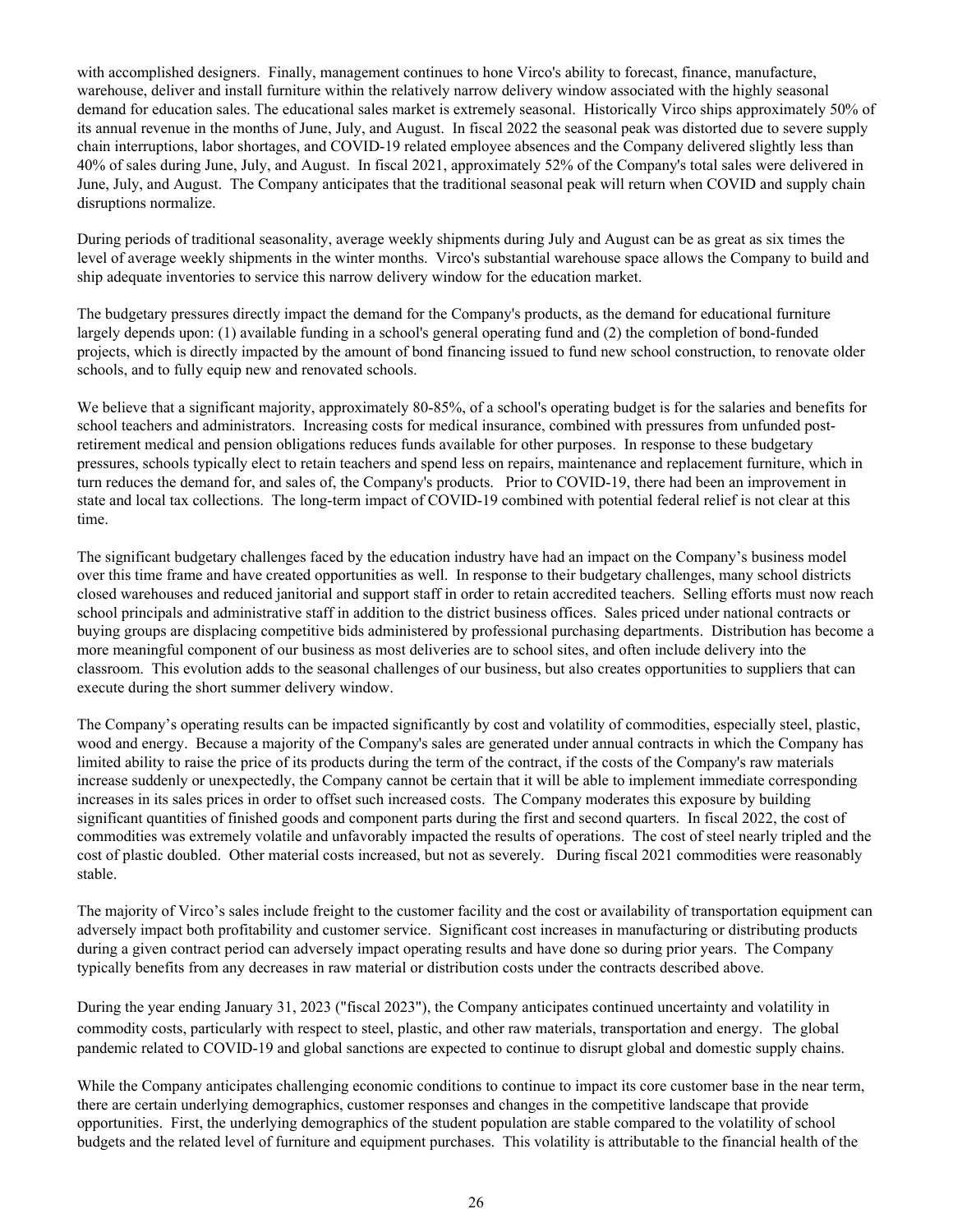school systems. Virco management believes that there is a pent-up demand for quality school furniture (though it is unclear when and to what extent that pent-up demand will be converted into a meaningful increase in purchases). Second, management believes that parents and voters will make quality education an ongoing priority for future government spending. The disruption related to COVID-19 school closures reinforced the need for learning in classroom settings. Third, many schools have responded to the budget strains by reducing their support infrastructure. This change provides opportunities to provide services to schools, such as project management for new or renovated schools, delivery to individual school sites rather than truckload deliveries to central warehouses and delivery of furniture into classrooms. Moreover, this change offers opportunities for Virco to promote its complete product assortment which allows one-stop shopping as opposed to sourcing furniture needs from a variety of suppliers. Fourth, many suppliers previously shut down or dramatically curtailed their domestic manufacturing capabilities, making it difficult for competitors to adapt to dynamic fluctuations in demand or provide custom colors or finishes during a narrow seasonal summer delivery window when they are reliant upon a supply chain extending to Asia or elsewhere. Meanwhile, Virco has continued to invest in automation at its domestic manufacturing facilities, adding flat metal forming processes to its manufacturing capabilities and bringing production into its factories of items formerly sourced from other suppliers (both domestic and international). Domestic production facilitates our product development process, enabling the Company to more rapidly develop new products, release extensions of product families and offer customized variants of our product offering. Virco views its domestic factories as a strategic resource for providing its customers with timely delivery of a broad selection of colors, finishes, laminates, and product styles.

# **Critical Accounting Policies and Estimates**

This discussion and analysis of Virco's financial condition and results of operations is based upon the Company's consolidated financial statements ("financial statements"), which have been prepared in accordance with U.S. generally accepted accounting principles. The preparation of these financial statements requires Virco management to make estimates and judgments that affect the Company's reported assets, liabilities, revenues and expenses, and related disclosure of contingent assets and liabilities. Certain of these estimates are considered critical accounting estimates. On an on-going basis, management evaluates such critical estimates, including those related to valuation of inventory and related excess and obsolescence reserves, selfinsured retention for workers' compensation insurance, liabilities under defined benefit and other compensation programs, and estimates related to deferred tax assets and liabilities. Management bases its estimates on historical experience and on various other assumptions that are believed to be reasonable under the circumstances. This forms the basis of judgments about the carrying value of assets and liabilities that are not readily apparent from other sources. Actual results may differ from these estimates under different assumptions or conditions. Factors that could cause or contribute to these differences include the factors discussed above under **"Item 1, Business"**, and elsewhere in this Annual Report on Form 10-K. Virco's critical accounting policies and estimates are as follows:

Inventory Valuation: Inventory is valued at the lower of cost or net realizable value (determined on a first-in, first-out basis) and includes material, labor and factory overhead. The Company records valuation adjustments for the excess cost of the inventory over its estimated net realizable value. Valuation adjustments for slow-moving and obsolete inventory are calculated using an estimated percentage applied to inventories based on a physical inspection of the product in connection with a physical inventory, a review of slow-moving products and component stage, inventory category, historical and forecasted consumption of sales, and consideration of active marketing programs. The market for education furniture is traditionally driven by value, not style, and the Company has not typically incurred material obsolescence expenses. If market conditions are less favorable than those anticipated by management, additional valuation adjustments may be required. Due to reductions in sales volume in the past years, the Company's manufacturing facilities are operating at reduced levels of capacity. The Company records the cost of excess capacity as a period expense, not as a component of capitalized inventory valuation.

Self-Insured Retention: For fiscal 2022 and 2021 the Company was self-insured for product liability losses up to \$250,000 per occurrence, workers' compensation losses up to \$250,000 per occurrence, auto and general liability losses up to \$50,000 per occurrence. The Company obtains quarterly or semi-annual actuarial valuations for the self-insured retentions. Product liability, workers' compensation and auto reserves for known and unknown incurred but not reported ("IBNR") losses are recorded at the net present value of the estimated losses using a risk-free discount rate of 4% for fiscal 2022 and 2021. Given the relatively short term over which the known losses and IBNR losses are discounted, the sensitivity to the discount rate is not significant. Estimated workers' compensation losses were funded during the insurance year and subject to retroactive loss adjustments. The Company's exposure to self-insured retentions varies depending upon the market conditions in the insurance industry and the availability of cost-effective insurance coverage. Self-insured retentions for fiscal 2023 will be comparable to the retention levels for fiscal 2022.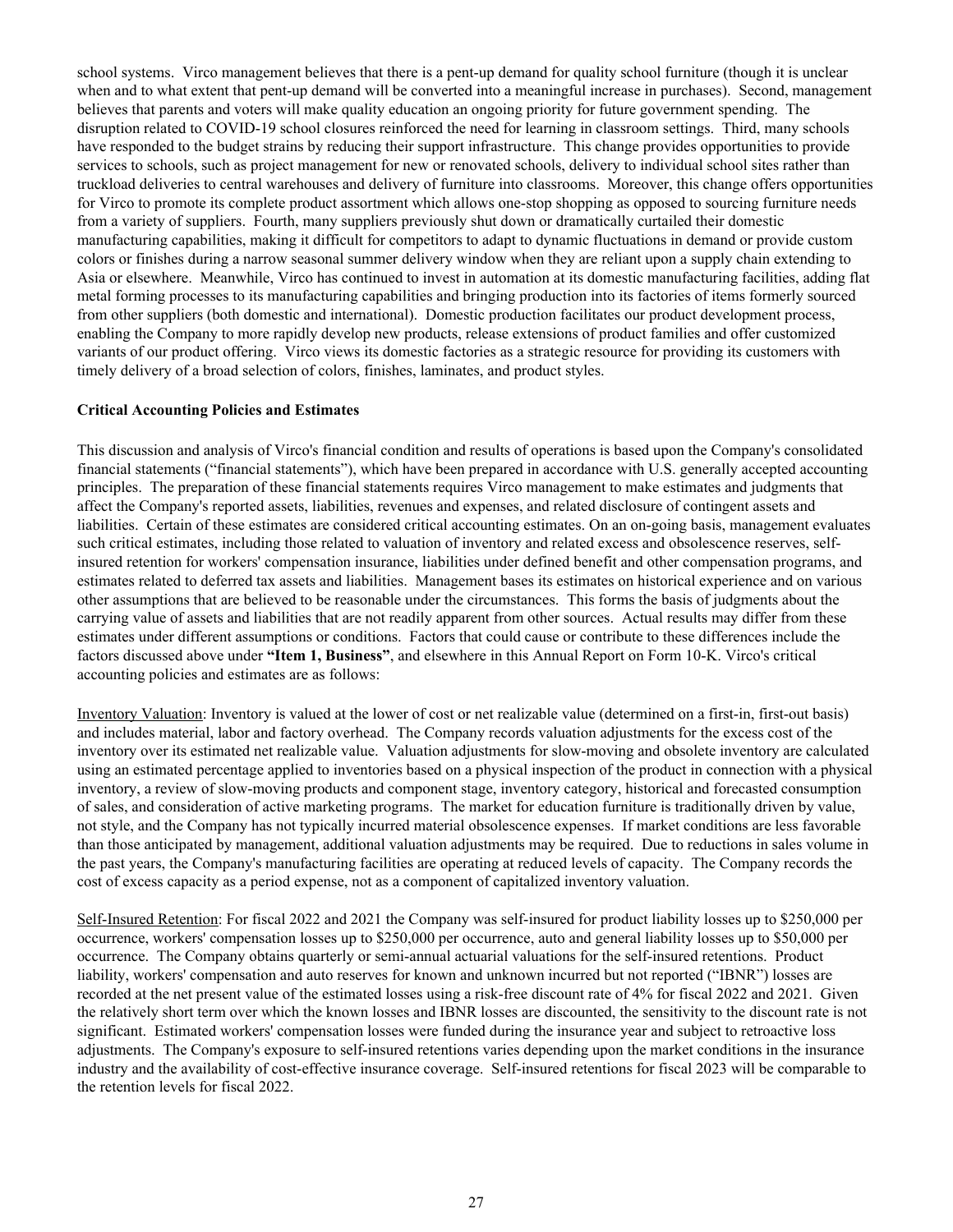Defined Benefit Obligations: The Company has two defined benefit plans, the Virco Employees Retirement Plan ("Employee Plan") and the Virco Important Performers Plan ("VIP Plan"), which provide retirement benefits to employees. Virco discounted the pension obligations for the various plans using the following discount rates for the fiscal years ended January 31:

|                      | 2022     | 2021  |
|----------------------|----------|-------|
| <b>Employee Plan</b> | $3.20\%$ | 2.75% |
| VIP Plan             | 3.20%    | 2.80% |

Because new benefit accruals for both plans were frozen by the Company effective December 31, 2003, the assumed rate of increase in compensation has no effect on the accounting for the plans. For the Employee Plan, the Company estimated a 6.0% return on plan assets for 2022 and 6.0% for fiscal 2021. The VIP Plan is unfunded and has no plan assets. These rate assumptions can vary due to changes in interest rates and expected returns in the stock market. In prior years, the discount rate has decreased, causing pension expense and pension obligations to increase.

Because the plans have been frozen for many years, there is no service cost related to the plans. In prior years, due to a large number of lump-sum benefits paid to retired and terminated employees, the Company has incurred settlement costs for the Employee Plan. In effort to "de-risk" the Employee Plan, the Company intends to continue to reach out to and offer lump sum benefits to terminated and retired employees, which may result in settlement costs in the future. The Company incurred settlement costs in the second, third, and fourth quarters of fiscal 2022. The Company did not incur settlement costs in fiscal 2021.

Due to the size of the Company's pension obligations, a one percent change in discount rates can cause a material change in the pension obligations. A one percent reduction in discount rates would cause obligations under the Plans to increase by approximately \$7.6 million and increase pension expense by approximately \$801,000. A one percent decrease in return on Plan assets would increase pension expense by \$210,000 and have no impact on retirement obligations. The retirement obligations would decrease by similar amounts if discount rate were to increase by a comparable percentage. The Company obtains annual actuarial valuations for both plans.

Deferred Tax Assets and Liabilities: In assessing the realizability of deferred tax assets, the Company considers whether it is more-likely-than-not that some portion or all of its deferred tax assets will not be realized. The ultimate realization of deferred tax assets is dependent upon the generation of future taxable income or reversal of deferred tax liabilities during the periods in which those temporary differences become deductible. As a part of this evaluation, the Company assesses all available positive and negative evidence, including future reversals of existing taxable temporary differences, projected future taxable income, the availability of tax carry backs, tax-planning strategies, and results of recent operations (including cumulative losses in recent years), to determine whether sufficient future taxable income will be generated to realize existing deferred tax assets.

The Company has identified objective and verifiable negative evidence in the form of cumulative losses in the U.S. and in certain state jurisdictions over the preceding twelve quarters ended January 31, 2022. During the fourth quarter of the year ended January 31, 2022, based on this evaluation, and after considering future reversals of existing taxable temporary differences and the effects of seasonality on the Company's business, the Company determined the realization of a majority of the net deferred tax assets no longer met the more likely than not criteria and a valuation allowance was recorded against the majority of the net deferred tax assets.

The amount of the deferred tax asset considered realizable could be adjusted if the Company's actual results in the future generate taxable income that will allow the Company to utilize its deferred tax assets. The Company's future taxable income projections are subject to a high degree of uncertainty and could be impacted, both positively and negatively, by changes in our business or the markets in which we operate. A change in the assessment of the realizability of our deferred tax assets could materially impact our results of operations.

# **Results of Operations (fiscal 2022 vs. 2021)**

# **Financial Highlights**

The Company incurred a pre-tax loss of (\$3,728,000) on net sales of \$184,828,000 for fiscal 2022, compared to pre-tax loss of (\$2,976,000) on net sales of \$152,795,000 in fiscal 2021. Pre-tax loss deteriorated by \$752,000. Net loss per diluted share increased to a loss of (\$0.95) for fiscal 2022, compared to a loss of (\$0.14) per diluted share in the prior year. Cash flow used in operations was \$401,000 in fiscal 2022, compared to cash provided by operations of \$7,799,000 in fiscal 2021.

#### **Net Sales**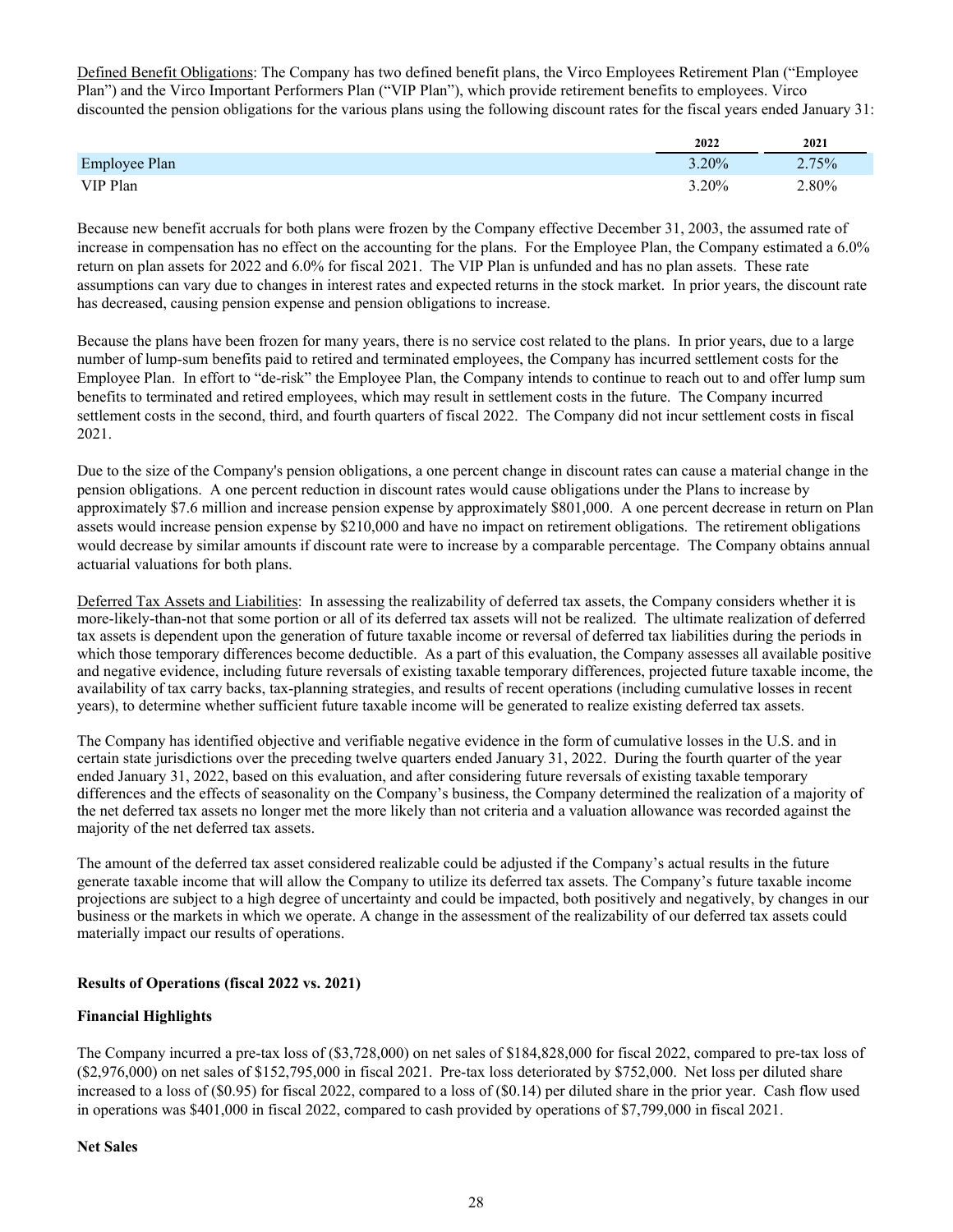Virco's net sales increased by 21% in fiscal 2022 to \$184,828,000 compared to \$152,795,000 in fiscal 2021. The increase in net sales was primarily attributable to an increase in volume in addition to a 5% increase in list selling prices.

Virco's order rates and sales volume have been severely impacted during the last two years by COVID-19, but the impact has been markedly different each year. In fiscal 2021, the Company incurred approximately a 20% reduction in sales orders and sales volume. This reduction was in large part due to the closure of schools throughout the nation. In fiscal year 2022 many schools reopened during the Company's first quarter, and virtually all schools reopened by the beginning of the Company's third quarter. During fiscal 2022 order rates increased by approximately 40% compared to the prior year. However, due to severe supply chain issues and labor shortages, we were not able to increase deliveries at the same rate and net sales increased by only 21%. The Company ended the fiscal year with an order backlog that was approximately \$20 million higher than the prior year.

For fiscal 2023, the COVID-19 pandemic is continuing to create uncertainty as state and local government revenues may be adversely impacted. The potential government revenue shortfall may be offset significantly or in part by a variety of federal government programs. The Company increased selling prices under its largest contracts for orders received after January 1, 2022 to recover volatile and increasing commodity, energy, freight and labor costs. As we have throughout this economic cycle, the Company continues to focus on strategies to develop and strengthen its brand with an aggressive product development campaign. We will continue to use our domestic factories to provide greater flexibility for custom specifications such as laminates, colors and on-time delivery. The Company will continue to emphasize the value, design, variety of its products, the value of its distribution, delivery, classroom delivery and project management capabilities, and the importance of timely deliveries during the peak-seasonal delivery period. To increase or maintain market share during fiscal 2023, when market conditions warrant, the Company may selectively compete based on direct prices to build or maintain its market share. Estimates of sales volume for the next year may continue to be impacted by the COVID-19 pandemic and global events. Demand for project business is anticipated to be stable compared to pre-COVID-19 levels. Short term transactional business increased in fiscal 2022 when schools re-opened and is anticipated to continue. The potential impact of Government stimulus programs and possible failures of competitors cannot be reasonably estimated as of the date of this report.

# **Cost of Sales**

Cost of sales was 67.0% of net sales in fiscal 2022 and 64.1% of net sales in fiscal 2021. The increase in cost of sales as a percentage of sales was primarily attributable to an increase in the cost and availability of raw materials. The Company incurred severe increases in the cost of steel, plastic, and ocean freight. Other costs increased but not as severely. In addition to increased costs the Company was unable to obtain desired quantities of many materials on a timely basis. Finally, the Company experienced labor shortages, both due to COVID-19 related absences and a lack of available temporary labor. The Company incurred material overtime expenses for its existing employees in effort to meet demand. At the beginning of the fourth quarter, the Company significantly increased the beginning wage rate for all hourly workers and gave meaningful raises to all other hourly workers. This adversely impacted margins in the fourth quarter as selling prices were not increased until January 1, 2022. Direct labor and manufacturing overhead expenses as a percentage of sales were comparable to the prior year, but the Company did not benefit from volume related efficiencies or yield a benefit from the price increase put in place at the beginning of the year. In fiscal 2021, the cost of commodities and labor was reasonably stable.

During fiscal 2023, the Company anticipates continued uncertainty and volatility in commodity costs, particularly with respect to certain raw materials, transportation, energy and tariffs due to potential macroeconomic events, including global economic sanctions and the global pandemic caused by COVID-19. The Company also anticipates continued and possibly increased supply chain disruptions from both domestic and international suppliers. Due in part to volatile transportation and energy costs, we may incur higher commodity costs in fiscal 2023. For more information, please see the section below entitled "**Inflation and Future Change in Prices**."

#### **Selling, General and Administrative and Other Expenses**

Selling, general and administrative expenses for fiscal 2022, increased by \$7.1 million to \$61,265,000 from \$54,197,000 but decreased as a percentage of net sales by approximately 2.4% to 33.1% in fiscal 2022 from 35.5% in fiscal 2021. Service costs, including warehousing, freight and classroom delivery costs increased by \$3,856,000 and decreased by 0.4% as a percentage of net sales. Selling costs increased by \$2,365,000 and decreased as a percentage of sales by 0.9% compared to the prior year. Increased selling costs were attributable to increased variable expenses and because the sales force was able to return to traditional selling practices. G&A spending increased in terms of dollars but decreased as a percentage of net sales by 1.3%. Interest expense was \$343,000 lower in fiscal 2022 compared to fiscal 2021 because of reduced levels of borrowing.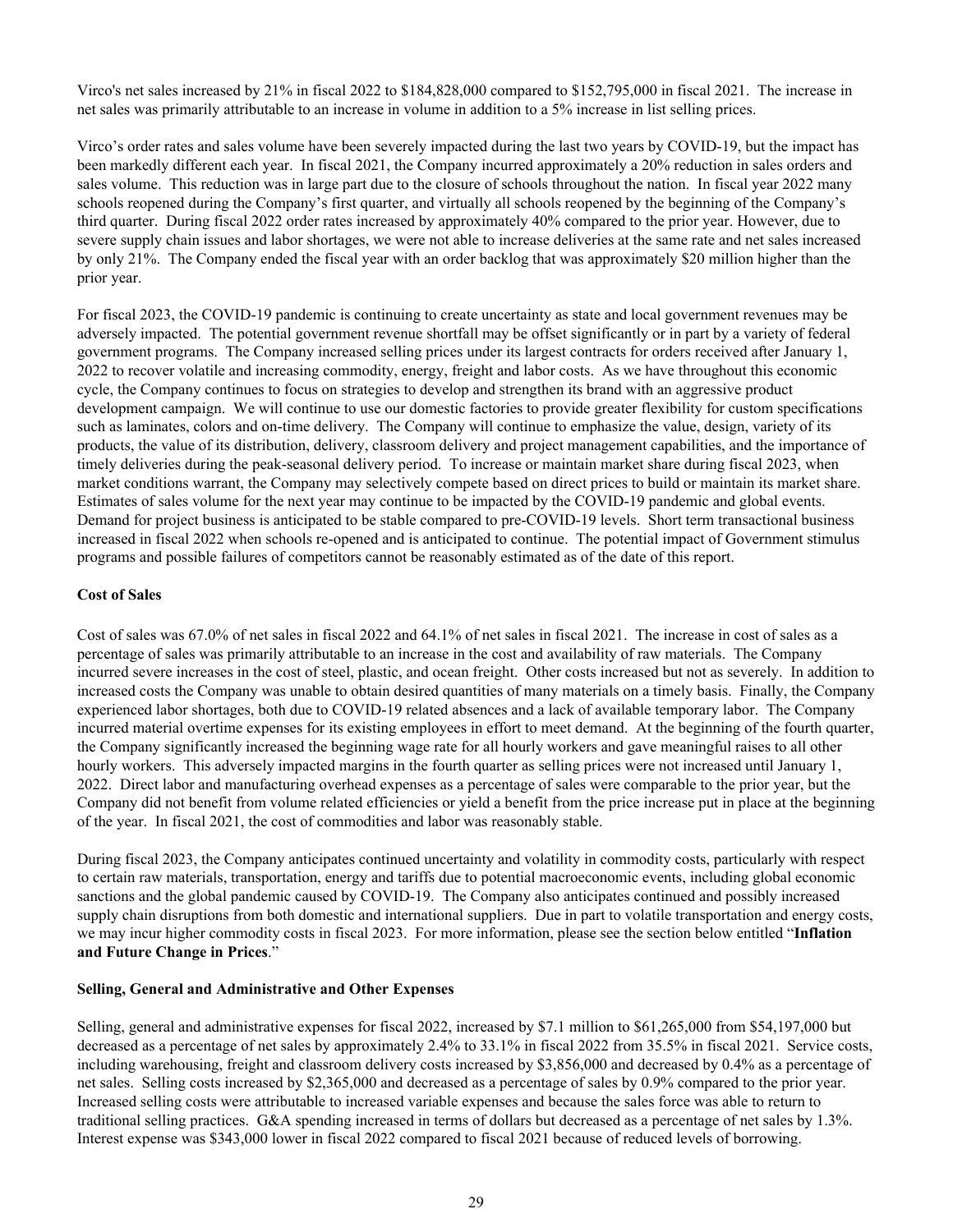# **Provision for Income Taxes**

Our effective tax rate is based on recurring factors, including the forecasted mix of income before taxes in various jurisdictions, estimated permanent differences and the recording of a partial valuation allowance on net deferred tax asset.

During 2022 and 2021 the Company incurred operating losses. When combined with operating results from 2020 the Company has incurred a cumulative operating loss for the last three years. While the Company has taken significant measures to return to profitability, and order rates at the beginning of the year are favorable, the short-term outlook for the school furniture market is challenging, particularly relating to ongoing supply chain difficulties. During the fourth quarter of the year ended January 31, 2022, based on this evaluation, and after considering future reversals of existing taxable temporary differences and the effects of seasonality on the Company's business, the Company determined the realization of a majority of the net deferred tax assets no longer met the more likely than not criteria and a valuation allowance was recorded against the majority of the net deferred tax assets. Valuation allowances of \$11,412,000 are needed for federal and certain state net operating loss carryforwards to reduce the carrying amount of deferred tax assets to an amount that is more likely than not to be realized. At January 31, 2022, the Company has net operating loss carryforwards of approximately \$12,513,000 for U.S. federal, with no expirations, and \$31,222,000 for state income tax purposes, expiring at various dates through January 31, 2041.

# **Cash Flow**

The following table shows summary cash flows information for the years ended January 31, 2022 and 2021, respectively:

|                                                     | Year ended January 31, |  |                  |  |
|-----------------------------------------------------|------------------------|--|------------------|--|
|                                                     | 2022                   |  | 2021             |  |
|                                                     | (In thousands)         |  |                  |  |
| Net cash (used in) provided by operating activities |                        |  |                  |  |
| Net cash used in investing activities               | $(401)$ \$<br>(2,371)  |  | 7,799<br>(2,135) |  |
| Net cash provided by (used in) financing activities | 3,729                  |  | (6, 412)         |  |
| Net increase (decrease) in cash                     | 957                    |  | (748)            |  |

Operating activities. Our cash flows from operating activities are primarily collections from the sale and distribution of furniture to our customers in the education market. Net cash used in operating activities was \$(0.4) million for the year ended January 31, 2022, a decrease of \$8.2 million compared to the prior year. The decrease was primarily due to the timing of sales. Due to the seasonal nature of our business, the Company traditionally has low levels of sales in the fourth quarter. In the current year the Company experienced severe supply chain issues which delayed shipping activity. Fourth quarter sales more than doubled compared to the prior year, driving an \$8 million increase in accounts receivable and contributing to a \$9 million increase in inventory at fiscal year-end. In addition, the Company incurred increased material costs, which increased the dollar value of inventory at fiscal year end.

Investing activities. Our investments primarily consist of investments in our factories and technology to support our business activities. Net investment activities were lower than typical for the years ended January 31, 2022 and January 31, 2021 due to reduced business activity related to the COVID pandemic. Capital expenditures have been financed using cash provided by operating activities and borrowings under our line of credit with PNC Bank. There were no material commitments for capital expenditures as of January 31, 2022.

Financing activities. Our financing activities primarily consist of the proceeds and repayments of borrowings under our line of credit with PNC Bank. Due to the seasonal nature of our business, the Company typically borrows material amounts under the line to finance seasonal building of inventory and financing of accounts receivable. The Company typically repays the seasonal borrowings at the conclusion of the summer busy season.

#### **Inflation and Future Change in Prices**

We commit to annual contracts that determine selling prices for goods and services for periods of one year and occasionally longer. Though the Company has negotiated flexibility under many of these contracts that may allow the Company to increase prices on future orders, the Company may not have the ability to raise prices on orders received prior to any announced price increase. Due to the intensely seasonal nature of our business, the Company may receive significant orders during the first and second quarters for delivery in the second and third quarters. With respect to any of the contracts described above, if the costs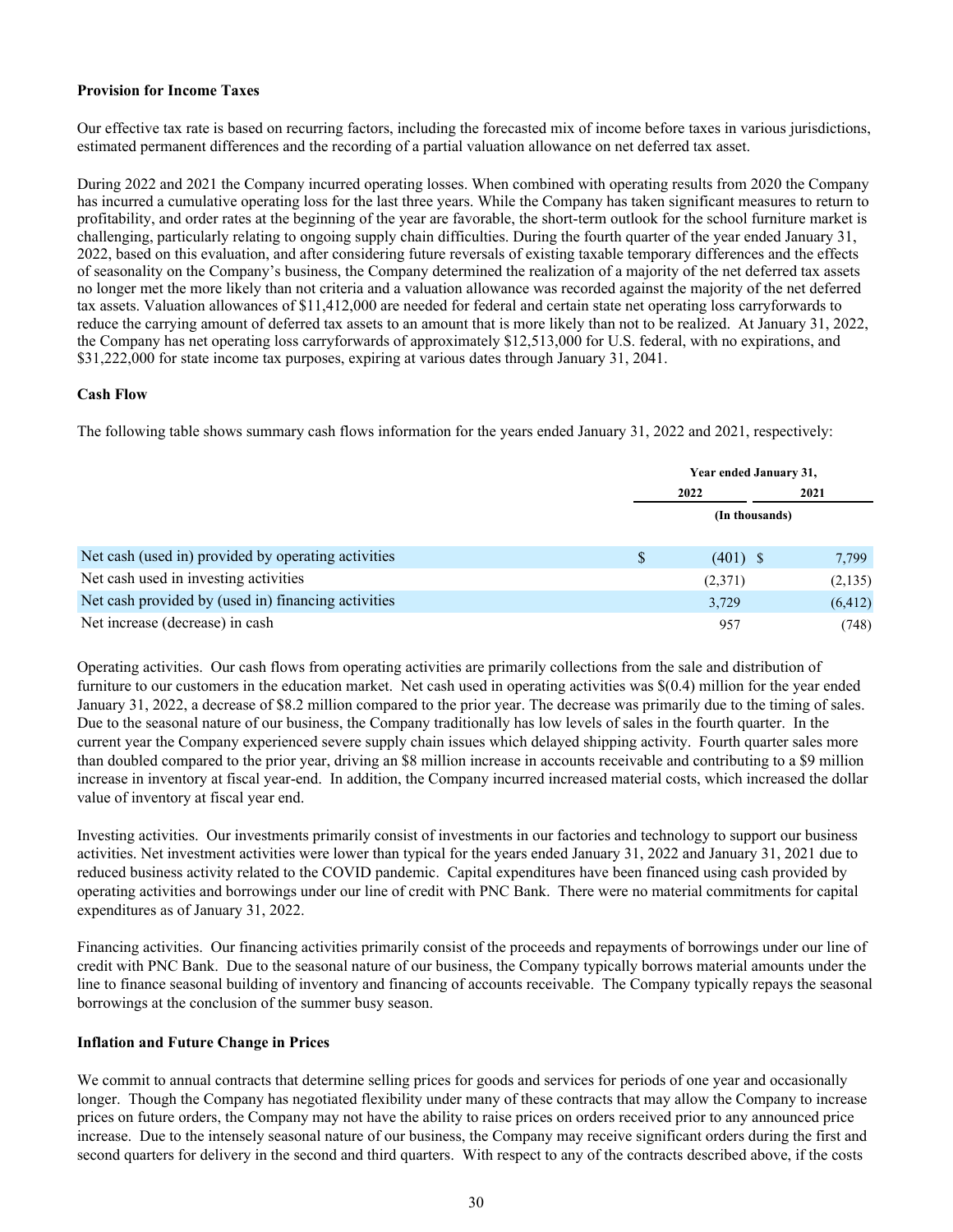of providing our products or services increase between the date the orders are received and the shipping date, we may not be able to implement corresponding increases in our sales prices for such products or services to offset the related increased costs. In fiscal 2022 the cost of sales were volatile compared to prior years. The Company incurred material increases in steel, plastic and other materials.

For fiscal 2023, the Company anticipates continued volatility in costs, particularly with respect to imported components from China, freight from China, certain raw materials including steel, transportation, energy, and potential impacts of escalating labor costs. Anticipated adverse volatility for fiscal 2023 could be severe in light of global supply chain and economic sanctions, tariffs imposed or threatened on imported commodities and disruptions caused by COVID-19 upon our suppliers. There is continued uncertainty with respect to steel and other raw material costs, including plastics, that are affected by the price of oil. Transportation costs may be adversely affected by increased oil prices, in the form of increased operation costs for our fleet, and surcharges on freight paid to third-party carriers. Virco depends upon third-party carriers for more than 90% of customer deliveries. Recent regulation and more stringent enforcement of federal regulations governing the transportation industry (especially regarding drivers) have adversely impacted the cost and availability of freight services. Virco expects to incur continued pressure on employee benefit costs. The Company has renewed health insurance contracts for its employees through December 2022, but costs after that date may be adversely impacted by current legislation, claim costs and industry consolidation. Virco has aggressively addressed these costs by controlling headcount, freezing pension benefits and passing on a portion of increased medical costs to employees.

To recover the cumulative impact of increased costs, the Company has increased published list prices for fiscal 2023. Due to current economic conditions, the Company anticipates modestly increased price competition in fiscal 2023 and may not be able to raise prices in response to increased commodity costs without risk of losing market share. As a significant portion of Virco's business is obtained through competitive bids, the Company is carefully considering material and transportation costs as part of the bidding process. The Company is working to control and reduce costs by improving production and distribution methodologies, investigating new packaging and shipping materials and searching for new sources of purchased components and raw materials.

# **Liquidity and Capital Resources**

# **Working Capital Requirements**

Virco addresses liquidity and working capital requirements in the context of short-term seasonal requirements and long-term capital requirements of the business. The Company's core business of selling furniture to publicly-funded educational institutions is extremely seasonal. The seasonal nature of this business permeates most of Virco's operational, capital and financing decisions.

The Company's working capital requirements during and in anticipation of the peak summer season oblige management to make estimates and judgments that affect Virco's assets, liabilities, revenues and expenses. Management expends a significant amount of time during the year, and especially in the fourth quarter of the prior year and first quarter of current year, developing a stocking plan and estimating the number of employees, the amount of raw materials and the types of components and products that will be required during the peak season. If management underestimates any of these requirements, Virco's ability to fill customer orders on a timely basis or to provide adequate customer service may be diminished. If management overestimates any of these requirements, the Company may be required to absorb higher storage, labor and related costs, each of which may affect profitability. On an on-going basis, management evaluates such estimates, including those related to market demand, labor costs and inventory levels, and continually strives to improve Virco's ability to correctly forecast business requirements during the peak season each year.

As part of Virco's efforts to address seasonality, financial performance and quality without sacrificing service or market share, management has been refining the Company's ATS operating model. ATS is Virco's version of mass-customization, which assembles standard, stocked components into customized configurations before shipment. The Company's ATS program reduces the total amount of inventory and working capital needed to support a given level of sales. It does this by increasing the inventory's versatility, delaying assembly until the last moment and reducing the amount of warehouse space needed to store finished goods. In order to provide "one-stop shopping" for all FF&E needs, Virco purchases and re-sells certain finished goods from other furniture manufacturers. When practical, these furniture items are drop shipped from the Company's supplier. Where cost effective, the Company will bring the item into the Virco warehouse and the third-party products will be shipped along with product manufactured by Virco. The Company did not carry material amounts of vendor inventory during the fiscal years ended January 31, 2022 and 2021.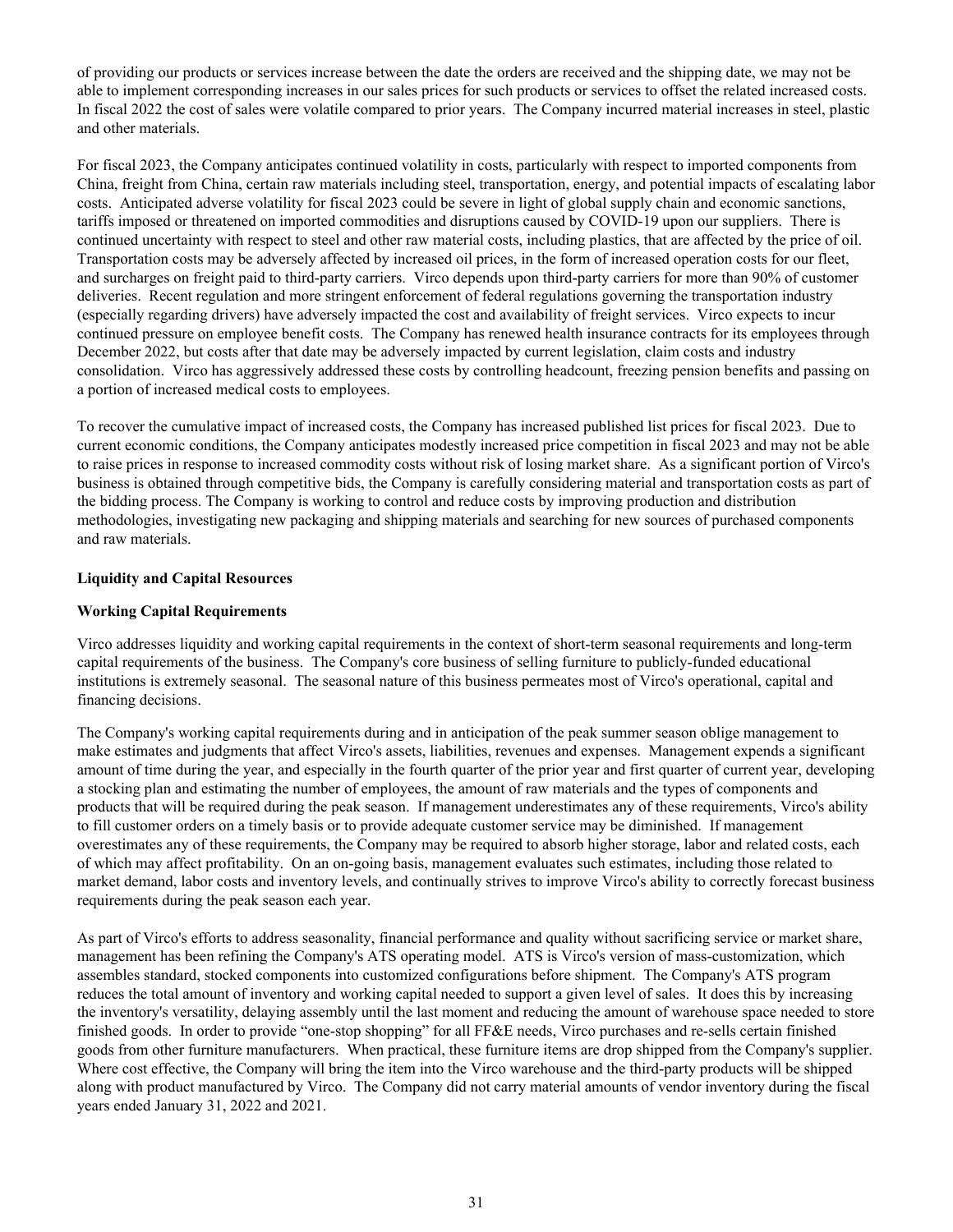In addition, Virco finances its largest balance of accounts receivable during the peak season. This occurs for three primary reasons. First, accounts receivable balances naturally increase during the peak season as shipments of products increase. Second, many customers during this period are government institutions, which tend to pay accounts receivable more slowly than commercial customers. Third, many summer deliveries may be "projects" where the Company fulfills large orders of furniture for a new school or significant refurbishment of an existing school. Customers with large projects may require architect sign off, school board approval prior to payment, or punch list completion, all of which can delay payment.

Because of the seasonality of our business, our manufacturing and distribution capacity is dictated by the capacity requirement during the months of June, July and August. Because of this seasonality, factory utilization is lower during the slow season. The Company utilizes a variety of tactics to address the seasonality of its business. During the summer months, which comprise our second and third fiscal quarters, our personnel utilization generally is at or close to full capacity. The Company utilizes temporary labor and significant overtime to meet the seasonal requirements. During the slow portions of the year, temporary labor and overtime are eliminated to moderate the off-season costs. Our manufacturing facility capacity utilization generally remains less than 100% during these off-season months; because physical structure capacity cannot be adjusted as readily as personnel capacity, we have secured sufficient physical structure capacity to accommodate our current needs as well as for anticipated future growth. Our physical structure utilization is significantly lower during the first and fourth quarters of each year than it is during the second and third quarters.

The Company utilizes a comparable strategy to address warehousing and distribution requirements. During summer months, temporary labor is hired to supplement experienced warehouse and distribution personnel. More than 90% of the Company's freight is provided by third-party carriers. The Company has secured sufficient warehouse capacity to accommodate our current needs as well as anticipated future growth.

# **Line of Credit**

As the capital required for the summer season generally exceeds cash available from operations, Virco has historically relied on third-party bank financing to meet seasonal cash flow requirements. On December 22, 2011, the Company and Virco Inc., a wholly owned subsidiary of the Company ("Virco" and, together with the Company, the "Borrowers") entered into a Revolving Credit and Security Agreement ("Credit Agreement") with PNC Bank, National Association, as administrative agent and lender ("PNC"). On September 28, 2021, the Borrowers entered into an Amended and Restated Credit Agreement (the "Restated Credit Agreement") with PNC that effectively incorporated all of the prior amendments to the Credit Agreement into an amended and restated form of agreement.

The Restated Credit Agreement provides the Borrowers with a secured revolving line of credit ("Revolving Credit Facility") of up to \$65,000,000, with seasonal adjustments to the credit limit and subject to borrowing base limitations and includes a sublimit of up to \$3,000,000 for issuances of letters of credit. In addition, the Restated Credit Agreement provides an Equipment Line for purchases of equipment up to \$2,000,000. The Revolving Credit Facility is an asset-based line of credit that is subject to a borrowing base limitation and generally provides for advances of up to 85% of eligible accounts receivable, plus a percentage equal to the lesser of 60% of the value of eligible inventory or 85% of the liquidation value of eligible inventory, plus \$15,000,000 for the period from December to July of each year minus undrawn amounts of letters of credit and reserves. The Revolving Credit Facility is secured by substantially all of the Borrowers' personal property and certain of the Borrowers' real property. The original termination date of the Restated Credit Agreement was March 19, 2023, which date was extended to April 15, 2027, at which point the principal amount outstanding under the Restated Credit Agreement and any accrued and unpaid interest is due and payable, subject to certain prepayment penalties upon earlier termination. Prior to the maturity date, principal amounts outstanding under the Restated Credit Agreement may be repaid and reborrowed at the option of the Borrowers without premium or penalty, subject to borrowing base limitations, seasonal adjustments and certain other conditions.

The Revolving Credit Facility bears interest, at the Borrowers' option, at either the Alternate Base Rate (as defined in the Restated Credit Agreement) or the Eurodollar Currency Rate (as defined in the Restated Credit Agreement), in each case plus an applicable margin. The applicable margin for Alternate Base Rate loans is a percentage within a range of 1.25% to 1.75%, and the applicable margin for Eurodollar Currency Rate loans is a percentage within a range of 2.25% to 2.75%, in each case based on the adjusted EBITDA (as defined in the Restated Credit Agreement, "EBITDA") of the Borrowers at the end of each fiscal quarter and may be increased at PNC's option by 2.0% during the continuance of an event of default. Accrued interest with respect to principal amounts outstanding under the Restated Credit Agreement is payable in arrears on a monthly basis for Alternative Base Rate loans, and at the end of the applicable interest period but at most every three months for Eurodollar Currency Rate loans. The interest rate at January 31, 2022 was 5.0%.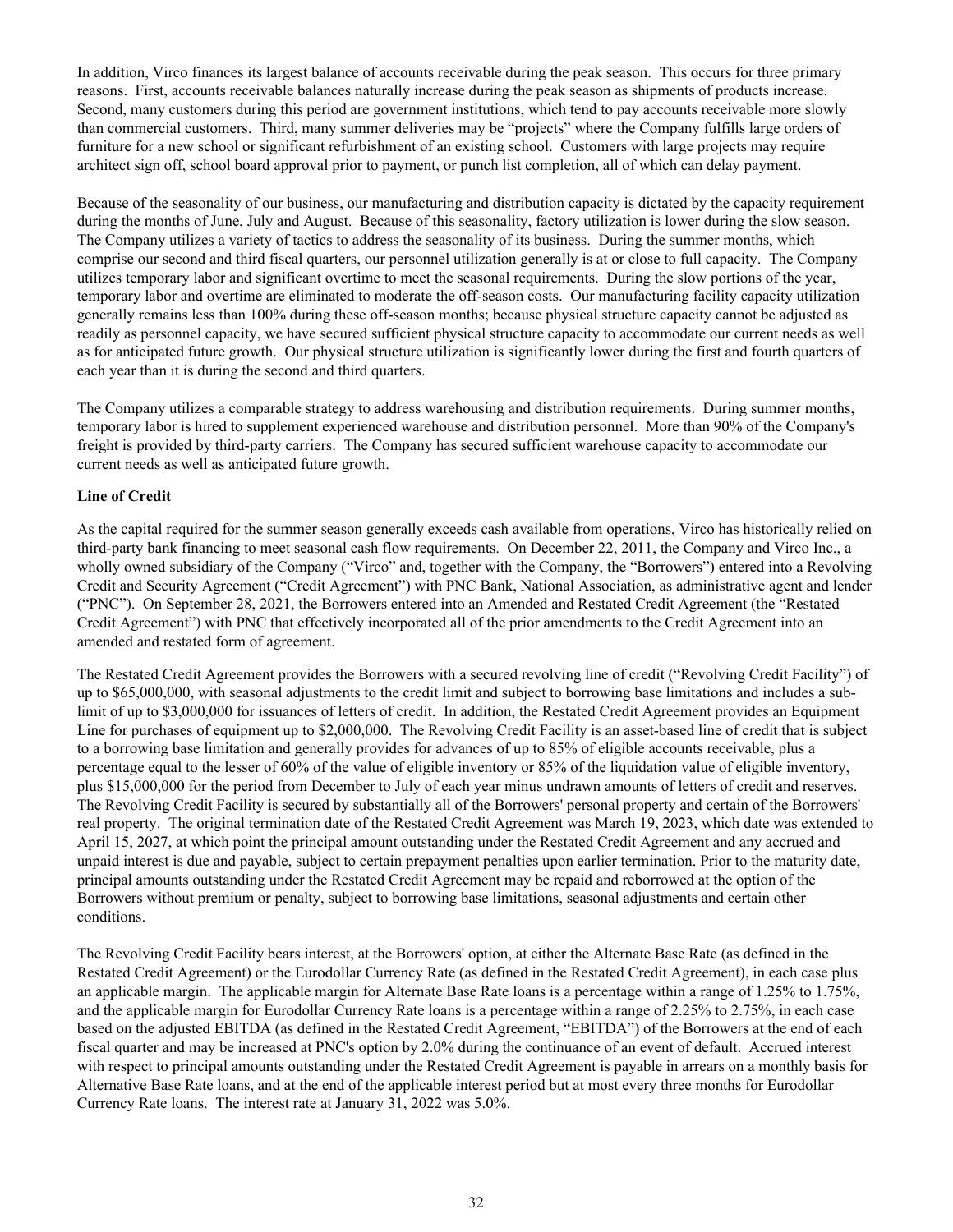The Restated Credit Agreement permits the Company to issue dividends or make payments with respect to the Company's capital stock in an aggregate amount up to \$3,000,000 during any fiscal year, provided that no default shall have occurred or is continuing or would result from any such payment, and the Company must demonstrate pro forma compliance with a 12-month trailing fixed charge coverage ratio of not less than 1.20:1.00 as of the fiscal quarter immediately preceding the date of any such dividend or payment.

The original Credit Agreement required the Company to maintain compliance with a minimum fixed charge coverage ratio. The Company was in compliance with all quarterly debt covenants for the fiscal year ended January 31, 2020. In July 2020, the Company violated the fixed charge covenant of 1.1 to 1.0, but an amendment waived the violation and amended the covenant for the quarter ended October 31, 2020 to 1.0 to 1.0. In October 2020, the Company violated the fixed charge covenant of 1.0 to 1.0, but an amendment waived the violation and amended the fixed charge covenant to allow for a COVID addback of up to \$2.0 million for costs incurred through April 30, 2021.

After execution of the Restated Credit Agreement in September 2021, on December 7, 2021 the Company entered into Amendment No. 1 to the Restated Credit Agreement, which provided a limited waiver of the Company's violation of the covenant to maintain a fixed charge coverage ratio of at least 1.10 to 1.00 for the four fiscal quarter periods ended October 31, 2021, and amended the fixed charge coverage ratio as follows: (i) 1.00 to 1.00 for each of the consecutive four fiscal quarter periods of Borrowers ending January 31, 2022 and April 30, 2022, and (ii) 1.10 to 1.00 for each consecutive four fiscal quarter periods of Borrowers ending thereafter.

The Company was in violation of its financial covenants under the Restated Credit Agreement as of January 31, 2022, due to a decline in the Company's net income primarily attributable to the effects of supply chain disruptions and labor shortages. On April 15, 2022, the Company entered into Amendment No. 2 to the Credit Agreement, which implemented the following changes to the Restated Credit Agreement and Revolving Credit Facility:

- i. extended the final maturity date of the Revolving Credit Facility from March 19, 2023 to April 15, 2027;
- ii. increased the borrowing limit from \$65,000,000 to \$70,000,000 in July 2022 and August 2022, and increased the borrowing limit from \$40,000,000 to \$45,000,000 in October 2022;
- iii. waived the Company's violation of the covenant to maintain a fixed charge coverage ratio of at least 1.00 for the period ending January 31, 2022;
- iv. for the first and second quarters of fiscal 2023, implemented a temporary year-to-date adjusted EBITDA covenant in lieu of testing the fixed charge coverage ratio covenant as of such quarters, with quarterly testing of the fixed charge coverage ratio to resume for the third fiscal quarter and thereafter;
- v. permits a sale and leaseback transaction of the Company's property at 1655 Amity Road and release of the lender's pledge on the property, with the net proceeds to be used for a proposed share repurchase;
- vi. retired LIBOR pricing on the Revolving Credit Facility and replace with BSBY index, with pricing tiers and spreads to remain the same;
- vii. extended the P-card, ACH Credit, and ACH debit facilities for an additional year beyond their current maturities; and
- viii. Borrowers to pay a \$250,000 extension fee and \$75,000 waiver and amendment fee, with \$200,000 due at closing and \$125,000 due on the first anniversary of closing.

The Restated Credit Agreement contains a clean-down provision that requires the Company to reduce borrowings under the line of credit to less than \$10,000,000 for a period of 30 consecutive days during the Company's fourth fiscal quarter of each fiscal year. The clean-down provision allows the Company to maintain the minimum outstanding balance of \$10,000,000 to be carried on an uninterrupted period extending beyond one year and ultimately due at the scheduled maturity. The Company believes that normal operating cash flow will continue to allow it to meet the clean-down requirement with no adverse impact on the Company's liquidity.

Events of default (subject to certain cure periods and other limitations) under the Restated Credit Agreement include, but are not limited to, (i) non-payment of principal, interest or other amounts due under the Restated Credit Agreement, (ii) the violation of terms, covenants, representations or warranties in the Restated Credit Agreement or related loan documents, (iii) any event of default under agreements governing certain indebtedness of the Borrowers and certain defaults by the Borrowers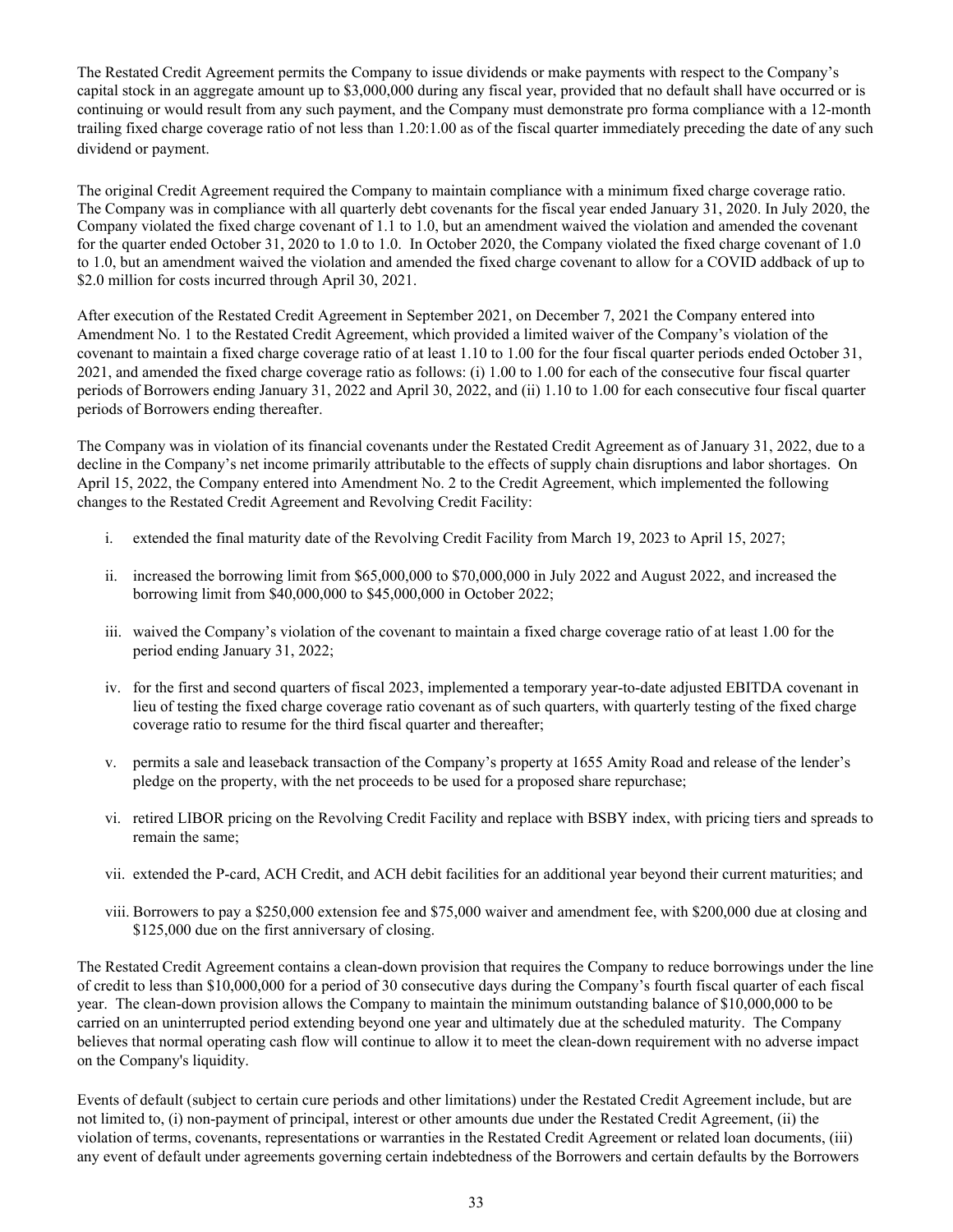under other agreements that would materially adversely affect the Borrowers, (iv) certain events of bankruptcy, insolvency or liquidation involving the Borrowers, (v) judgments or judicial actions against the Borrowers in excess of \$250,000, subject to certain conditions, (vi) the failure of the Company to comply with Pension Benefit Plans (as defined in the Restated Credit Agreement), (vii) the invalidity of loan documents pertaining to the Restated Credit Agreement, (viii) a change of control of the Borrowers and (ix) the interruption of operations of any of the Borrowers' manufacturing facilities for five consecutive days during the peak season or 15 consecutive days during any other time, subject to certain conditions.

Pursuant to the Restated Credit Agreement, substantially all of the Borrowers' accounts receivable are automatically and promptly swept to repay amounts outstanding under the Revolving Credit Facility upon receipt by the Borrowers. Due to this automatic liquidating nature of the Revolving Credit Facility, if the Borrowers breach any covenant, violate any representation or warranty or suffer a deterioration in their ability to borrow pursuant to the borrowing base calculation, the Borrowers may not have access to cash liquidity unless provided by PNC at its discretion. In addition, certain of the covenants and representations and warranties set forth in the Restated Credit Agreement contain limited or no materiality thresholds, and many of the representations and warranties must be true and correct in all material respects upon each borrowing, which the Borrowers expect to occur on an ongoing basis. Based on the Company's current projections, including COVID-19 related costs, raw material costs and its ability to introduce price increases, management believes it will maintain compliance with the financial covenants within Amendment No. 2, although there are uncertainties therewithin, such as raw material costs and supply chain challenges.

The Company's line of credit with PNC is structured to provide seasonal credit availability during the Company's peak summer season. Approximately \$20,449,000 was available for borrowing as of January 31, 2022.

# **Long-Term Capital Requirements**

In addition to short-term liquidity considerations, the Company continually evaluates long-term capital requirements.

Capital expenditures will continue to focus on automation, both in the factory and software applications, and new product development along with the tooling and new processes required to produce new products. The Company has identified several opportunities for capital expenditures during the next five years. The Company anticipates capital spending of no more than \$5,000,000 for fiscal 2023. Our Revolving Credit Facility with PNC Bank provides a line for equipment and covenants allow for anticipated capital expenditures for fiscal 2023.

# **Retirement Obligations**

The Company provides retirement benefits to employees under two defined benefit retirement plans; the Employee Plan and the VIP Plan. The Employee Plan is a qualified retirement plan that is funded through a trust held at PNC Bank ("Trustee"). The other plan is non-qualified retirement plan. Benefits payable under the VIP Plan are secured by life insurance policies and marketable securities held in a rabbi trust. The Company obtains annual actuarial valuations for both retirement plans.

Because the plans have been frozen since 2003, there is no service cost related to the plans. In past, due to a large number of lump sum benefits paid to retired and terminated employees, the Company has incurred settlement costs for the Employee Plan. In effort to "de-risk" the Employee Plan, the Company intends to continue to reach out to and offer lump sum benefits to terminated and retired employees, which may result in settlement costs in the future. The Company incurred settlement costs in the second, third, and fourth quarters of fiscal 2022. The Company did not incur settlement costs in fiscal 2021. It is the Company's policy to contribute adequate funds to the trust accounts to cover benefit payments under the VIP Plan and to maintain the funded status of the Employee Plan at a level which is adequate to avoid significant restrictions to the Employee Plan under the Pension Protection Act of 2006. Contributions to the Qualified Plan Trust and benefit payments under the VIP Plan totaled \$654,000 in fiscal 2022 and \$604,000 in fiscal 2021.

Contributions during fiscal 2023 will depend upon actual investment results and benefit payments but are anticipated to be approximately \$615,000. At January 31, 2022, accumulated other comprehensive loss of approximately \$6.0 million, net of tax, is attributable to the pension plans.

The Company does not anticipate making any significant changes to the pension assumptions in the near future. If the Company were to have used different assumptions in the fiscal year ended January 31, 2022, a 1% reduction in investment return would have increased expense by approximately \$210,000, a 1% change in the rate of compensation increase would have no impact, and a 1% reduction in discount rates would cause obligations under the Plans to increase by approximately \$7.6 million and increase pension expense by approximately \$801,000.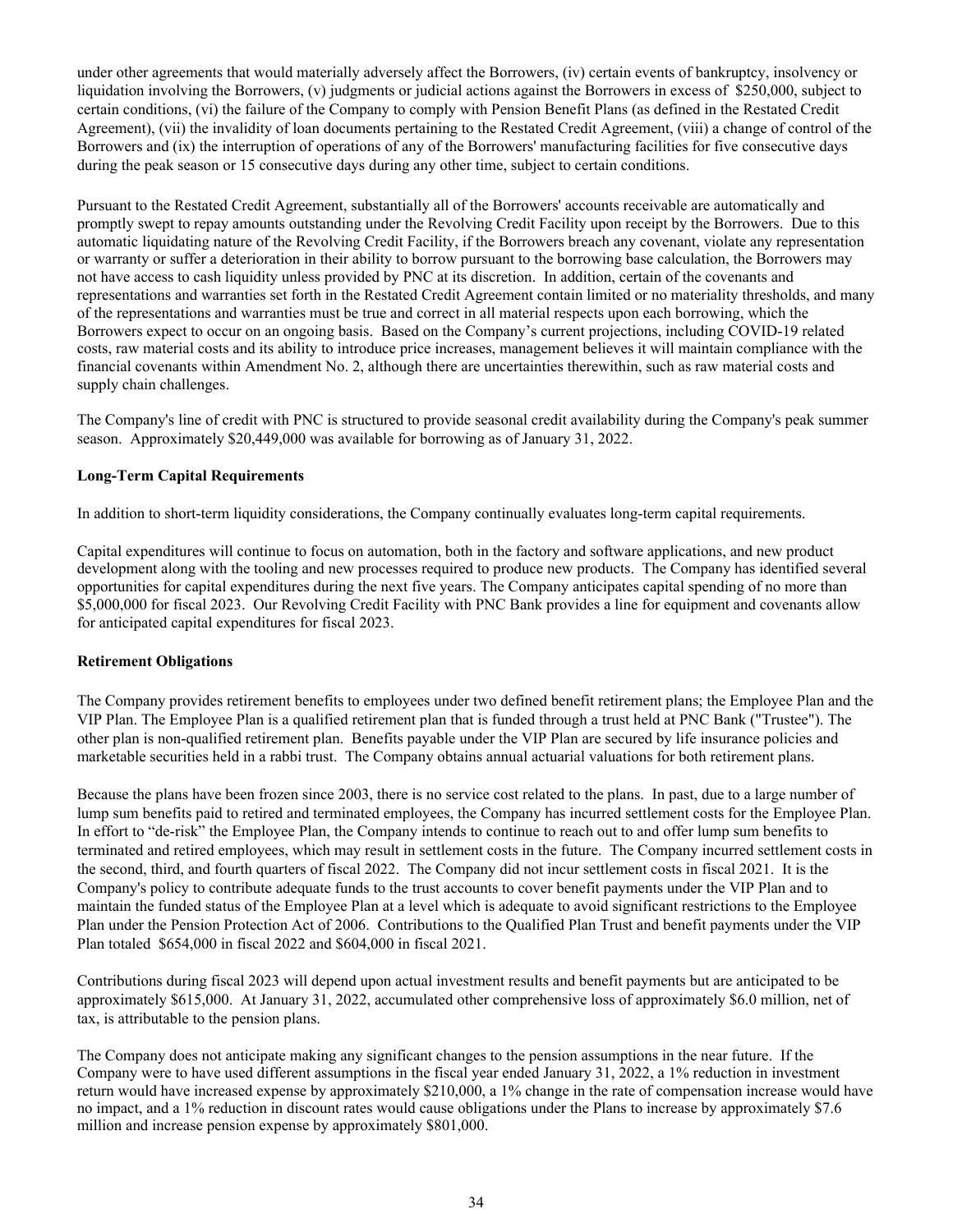# **Stockholders' Equity**

Historically it has been the board of directors' policy to periodically review the payment of cash and stock dividends in light of the Company's earnings and liquidity. The Company paid four quarterly cash dividends of \$0.015 per share in 2018.

Virco issued a 10% stock dividend or 3/2 stock split every year beginning in 1983 through 2003. Although the stock dividend had no cash consequences to the Company, the accounting methodology required for 10% dividends has affected the equity section of the balance sheet. When the Company records a 10% stock dividend, 10% of the market capitalization of the Company on the date of the declaration is reclassified from retained earnings to additional paid-in capital. During the period from 1983 through 2003, the cumulative effect of the stock dividends has been to reclassify over \$122 million from retained earnings to additional paid-in capital. The equity section of the balance sheet on January 31, 2022 reflects additional paid-in capital of approximately \$120 million and accumulated deficit of approximately \$67 million. Other than the losses incurred during 2004-2006, 2011-2014, 2018-2019, and 2021–2022, the accumulated deficit is a result of the accounting reclassification and is not the result of accumulated losses.

# **Environmental and Contingent Liabilities**

# **Environmental Compliance**

Virco is subject to numerous federal, state and local environmental laws and regulations in the various jurisdictions in which it operates that (a) govern operations that may have adverse environmental effects, such as the discharge of materials into the environment, as well as handling, storage, transportation and disposal practices for solid and hazardous wastes, and (b) impose liability for response costs and certain damages resulting from past and current spills, disposals or other releases of hazardous materials. In this context, Virco works diligently to remain in compliance with all such environmental laws and regulations as these affect the Company's operations. Moreover, Virco has enacted policies for recycling and resource recovery that have earned repeated commendations, including: recognition by the California Department of Resources Recycling and Recovery ("CalRecycle") in 2012 and 2011 as a Waste Reduction Awards Program ("WRAP") honoree; recognition by the United States Environmental Protection Agency in 2019 as a WasteWise Winner for reducing waste, in 2004 as a WasteWise Hall of Fame Charter Member, in 2003 as a WasteWise Partner of the Year and in 2002 as a WasteWise Program Champion for Large Businesses; and recognition by the Sanitation Districts of Los Angeles County for compliance with industrial waste water discharge guidelines in 2008 through 2011. This is only a partial list of Virco's environmental awards and commendations; for a more complete list, go to www.virco.com.

In addition to these awards and commendations, Virco's ZUMA and ZUMAfrd product lines were the first classroom furniture collections to earn indoor air quality certification through the stringent GREENGUARD® Children & Schools Program, now known as Greenguard Gold certification. As a follow-up to the certification of ZUMA and ZUMAfrd models in 2006, hundreds of other Virco furniture items - including Analogy furniture models and Textameter instructor workstations - have earned GREENGUARD certification. Moreover, all Virco products covered by the Consumer Product Safety Improvement Act of 2008 are in compliance with this legislation. All affected Virco models are also in compliance with the California Air Resources Board rule and Toxic Control Substances Act rule concerning formaldehyde emissions from composite wood products. Environmental laws have changed rapidly in recent years, and Virco may be subject to more stringent environmental laws in the future. The Company has expended, and may be expected to continue to expend, significant amounts in the future for compliance with environmental rules and regulations, for the investigation of environmental conditions, for the installation of environmental control equipment or remediation of environmental contamination. Normal recurring expenses relating to operating our factories in a manner that meets or exceeds environmental laws are matched to the cost of producing inventory. It is possible that the Company's operations may result in noncompliance with, or liability for remediation pursuant to, environmental laws. Should such eventualities occur, the Company records liabilities for remediation costs when remediation costs are probable and can be reasonably estimated. See "**Item 1A. Risk Factors:** *We could be required to incur substantial costs to comply with environmental and other legal requirements*." Violations of, and liabilities under, environmental laws and regulations may increase our costs or require us to change our business practices.

# **Contingent Liabilities**

In fiscal 2022 and 2021, the Company was self-insured for product liability losses of up to \$250,000 per occurrence, general liability losses of up to \$50,000 per occurrence, workers' compensation losses up to \$250,000 per accident and auto liability up to \$50,000 per accident. In prior years the Company has been partially self-insured for workers' compensation, automobile, product, and general liability losses. The Company has purchased insurance to cover losses in excess of the self-insured retention or deductible up to a limit of \$30,000,000. For the insurance year beginning April 1, 2022, the Company will be selfinsured for product liability losses up to \$250,000 per occurrence, general liability losses up to \$50,000 per occurrence, workers' compensation losses up to \$250,000 per occurrence, and auto liability up to \$50,000 per occurrence. In future years,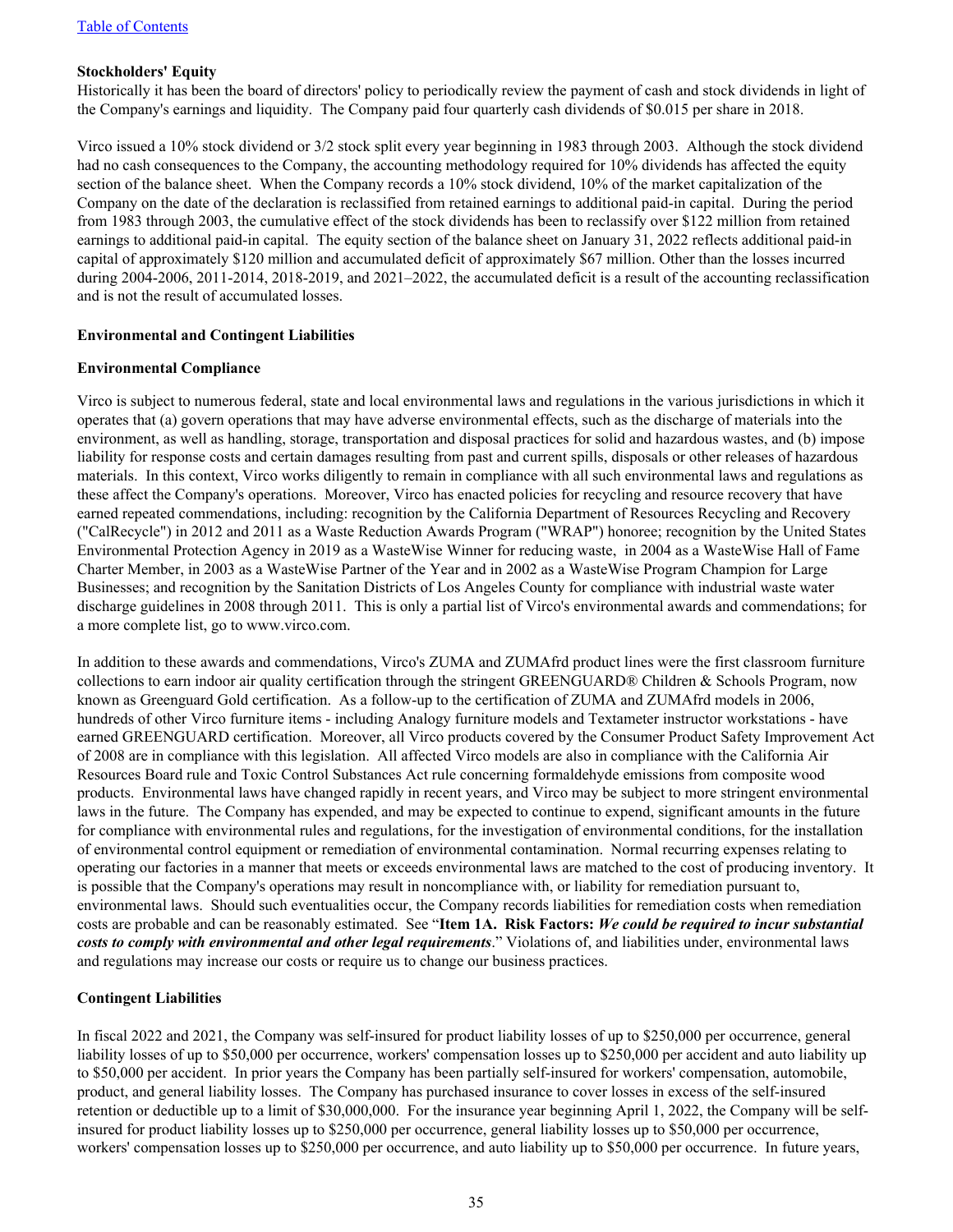the Company's exposure to self-insured retentions will vary depending upon the market conditions in the insurance industry and the availability of cost-effective insurance coverage.

The Company has aggressively pursued a program to improve product quality, reduce product liability claims and losses and to aggressively defend product liability cases. This program has continued through fiscal 2022 and has resulted in reductions in product liability claims and litigated product liability cases. In addition, the Company has active safety programs to improve plant safety and control workers' compensation losses. Under California Workers Compensation law, COVID-19 is subject to workers compensation unless the Company can prove that the employee contracted COVID-19 outside the workplace. As of January 31, 2022, the Company has incurred no significant workers compensation claims related to COVID-19. Management does not anticipate that any related settlement, after consideration of the existing reserves for claims and potential insurance recovery, would have a material adverse effect on the Company's financial position, results of operations or cash flows.

#### **Off-Balance Sheet Arrangements**

The Company did not enter into any material off-balance sheet arrangements during fiscal 2022, nor did the Company have any material off-balance sheet arrangements outstanding at January 31, 2022.

#### **New Accounting Pronouncements**

See disclosure of recently adopted and recently issued but not yet adopted accounting standards in **Note 2** to the Consolidated Financial Statements contained in **"Item 8. Financial Statements and Supplementary Data"** to this Annual Report on Form 10-K.

#### **Item 7A. Quantitative and Qualitative Disclosures about Market Risk**

The Company is a smaller reporting company as defined by Rule 12b-2 of the Exchange Act as of our second quarter of fiscal 2022 and are not required to provide the information under this item.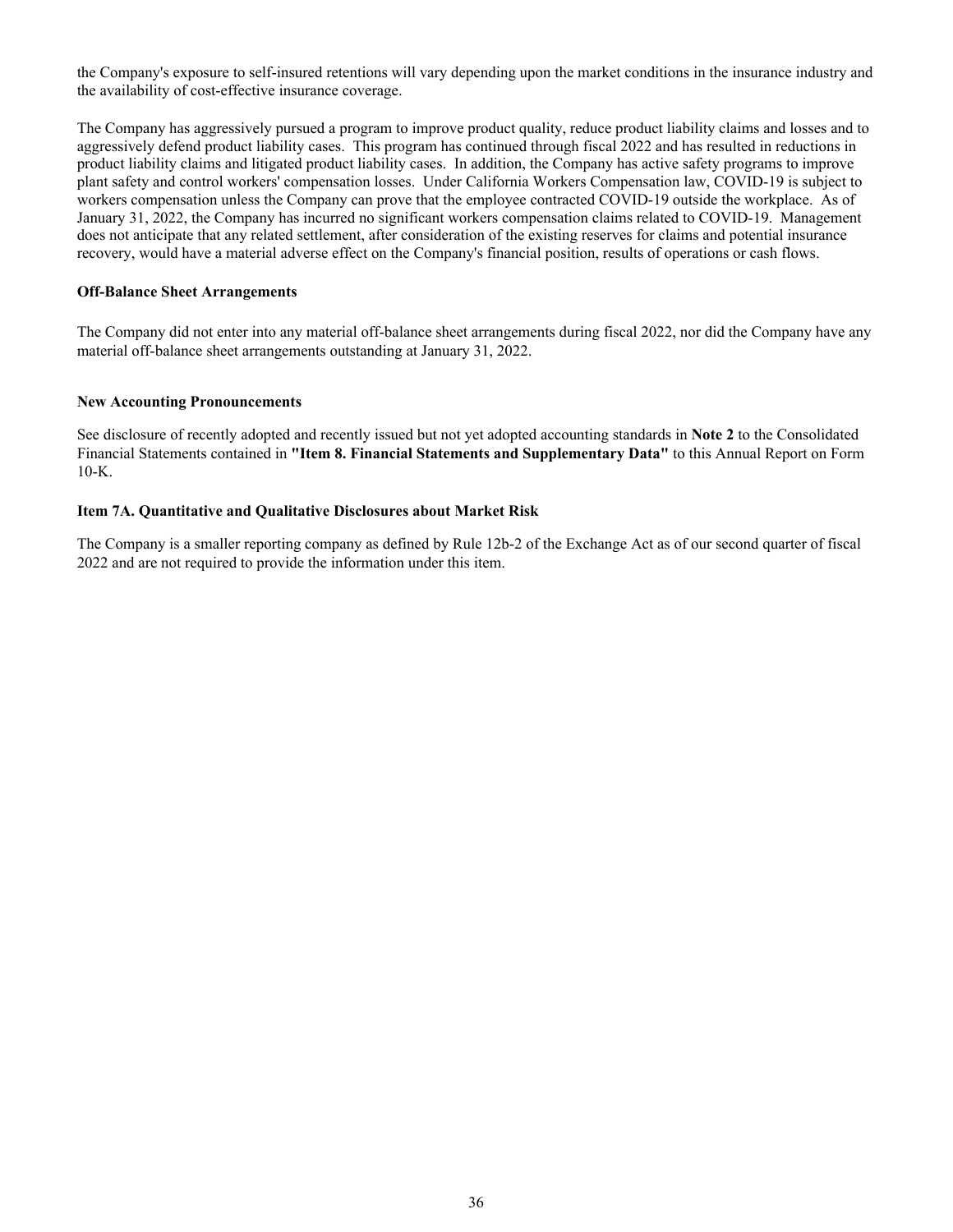# **Item 8. Financial Statements and Supplementary Data**

# **INDEX TO CONSOLIDATED FINANCIAL STATEMENTS**

|                                                                                               | Page<br>Numbers |
|-----------------------------------------------------------------------------------------------|-----------------|
| Report of Independent Registered Public Accounting Firm (PCAOB ID No. 34)                     | $\frac{38}{5}$  |
| Consolidated Balance Sheets as of January 31, 2022 and 2021                                   | 40              |
| Consolidated Statements of Operations for the Years Ended January 31, 2022 and 2021           | 42              |
| Consolidated Statements of Comprehensive Loss for the Years Ended January 31, 2022 and 2021   | 43              |
| Consolidated Statements of Stockholders' Equity for the Years Ended January 31, 2022 and 2021 | $\overline{44}$ |
| Consolidated Statements of Cash Flows for the Years Ended January 31, 2022 and 2021           | 45              |
| <b>Notes to Consolidated Financial Statements</b>                                             | <u>46</u>       |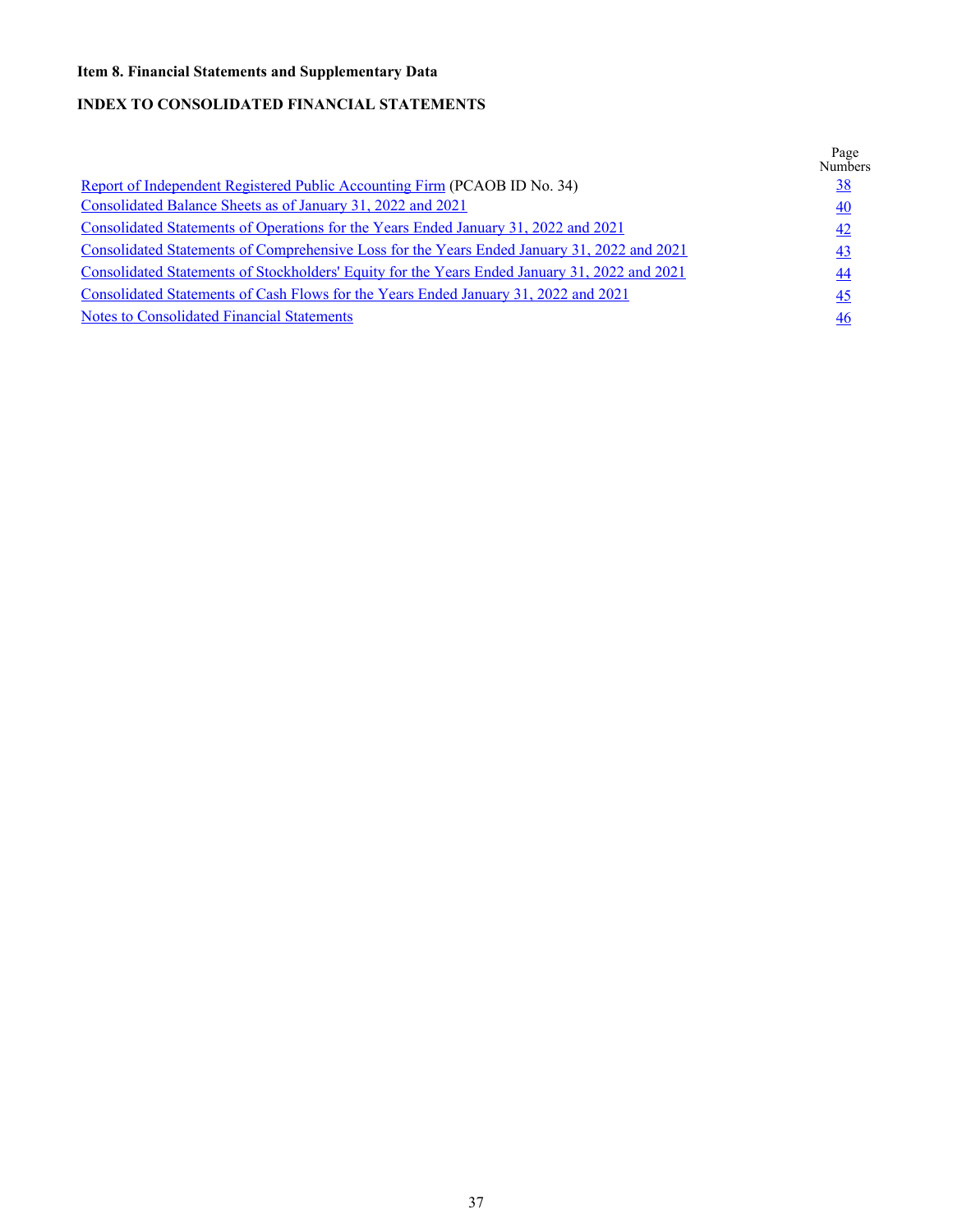#### <span id="page-38-0"></span>**REPORT OF INDEPENDENT REGISTERED PUBLIC ACCOUNTING FIRM**

To the stockholders and the Board of Directors of Virco Mfg. Corporation

#### **Opinion on the Financial Statements**

We have audited the accompanying consolidated balance sheets of Virco Mfg. Corporation and subsidiaries (the "Company") as of January 31, 2022 and 2021, the related consolidated statements of operations, comprehensive loss, stockholders' equity, and cash flows, for each of the two years in the period ended January 31, 2022, and the related notes and the schedule listed in the Index at Item 15(2) (collectively referred to as the "financial statements"). In our opinion, the financial statements present fairly, in all material respects, the financial position of the Company as of January 31, 2022 and 2021, and the results of its operations and its cash flows for each of the two years in the period ended January 31, 2022, in conformity with accounting principles generally accepted in the United States of America.

#### **Basis for Opinion**

These financial statements are the responsibility of the Company's management. Our responsibility is to express an opinion on the Company's financial statements based on our audits. We are a public accounting firm registered with the Public Company Accounting Oversight Board (United States) (PCAOB) and are required to be independent with respect to the Company in accordance with the U.S. federal securities laws and the applicable rules and regulations of the Securities and Exchange Commission and the PCAOB.

We conducted our audits in accordance with the standards of the PCAOB. Those standards require that we plan and perform the audit to obtain reasonable assurance about whether the financial statements are free of material misstatement, whether due to error or fraud. The Company is not required to have, nor were we engaged to perform, an audit of its internal control over financial reporting. As part of our audits, we are required to obtain an understanding of internal control over financial reporting but not for the purpose of expressing an opinion on the effectiveness of the Company's internal control over financial reporting. Accordingly, we express no such opinion.

Our audits included performing procedures to assess the risks of material misstatement of the financial statements, whether due to error or fraud, and performing procedures that respond to those risks. Such procedures included examining, on a test basis, evidence regarding the amounts and disclosures in the financial statements. Our audits also included evaluating the accounting principles used and significant estimates made by management, as well as evaluating the overall presentation of the financial statements. We believe that our audits provide a reasonable basis for our opinion.

#### **Critical Audit Matter**

The critical audit matter communicated below is a matter arising from the current-period audit of the financial statements that was communicated or required to be communicated to the audit committee and that (1) relates to accounts or disclosures that are material to the financial statements and (2) involved our especially challenging, subjective, or complex judgments. The communication of critical audit matters does not alter in any way our opinion on the financial statements, taken as a whole, and we are not, by communicating the critical audit matter below, providing a separate opinion on the critical audit matter or on the accounts or disclosures to which it relates.

## *Inventories – Valuation adjustments for slow-moving and obsolete inventories — Refer to Note 1 to the financial statements*

#### *Critical Audit Matter Description*

Inventory is valued at the lower of cost or net realizable value (determined on a first-in, first-out basis) and includes material, labor and factory overhead. The Company records valuation adjustments for the excess cost of inventory over the estimated net realizable value. Valuation adjustments for slow-moving and obsolete inventory are calculated using an estimated percentage applied to inventories based on physical inspection of the product in connection with a physical inventory, review of slowmoving products and component stage, inventory category, historical and forecasted consumption and sales, and consideration of active marketing programs. As of January 31, 2022, the Company's inventories balance was \$47,373,000.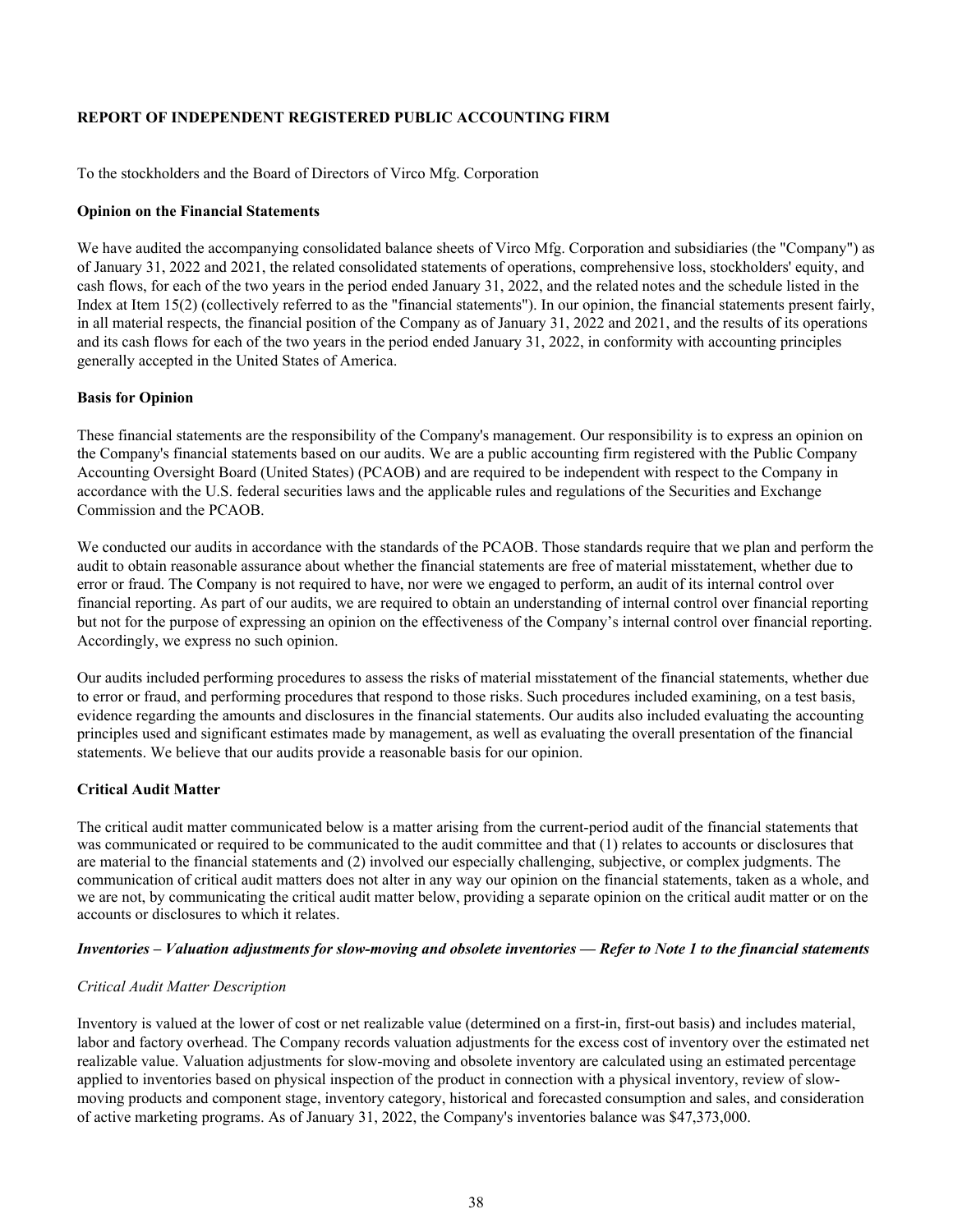We identified valuation adjustments for slow-moving and obsolete inventories as a critical audit matter because of the significant judgment required by management in developing its assumptions about forecasted consumption and sales, and in determining the estimated percentages applied to inventories to calculate net realizable value. Testing management's assumptions and estimates used in calculating the valuation adjustments required a high degree of auditor judgment and the use of more experienced audit professionals.

## *How the Critical Audit Matter Was Addressed in the Audit*

Our audit procedures related to valuation adjustments for slow-moving and obsolete inventories included the following, among others:

- We tested the reliability of system-generated reports used by management on a sample basis by agreeing the selected items to the underlying records.
- We observed the physical condition of inventories during physical inventory counts.
- We tested the accuracy and completeness of the valuation adjustments by selecting a sample of inventory items and recalculating the estimated net realizable value based on management's estimated percentages.
- We tested the reasonableness of management's assumptions about forecasted consumption and sales by: o Performing a retrospective review to assess management's estimated percentages by comparing the prior year inventory to current year consumption and sales o Discussing with management to identify active marketing programs and to determine whether any changes in the business would impact forecasted consumption and sales o Corroborating the assumptions related to slow-moving products and component stage, inventory category and forecasted consumption and sales with individuals within the Company's production team

/s/ Deloitte & Touche LLP

Los Angeles, California

April 28, 2022

We have served as the Company's auditor since 2018.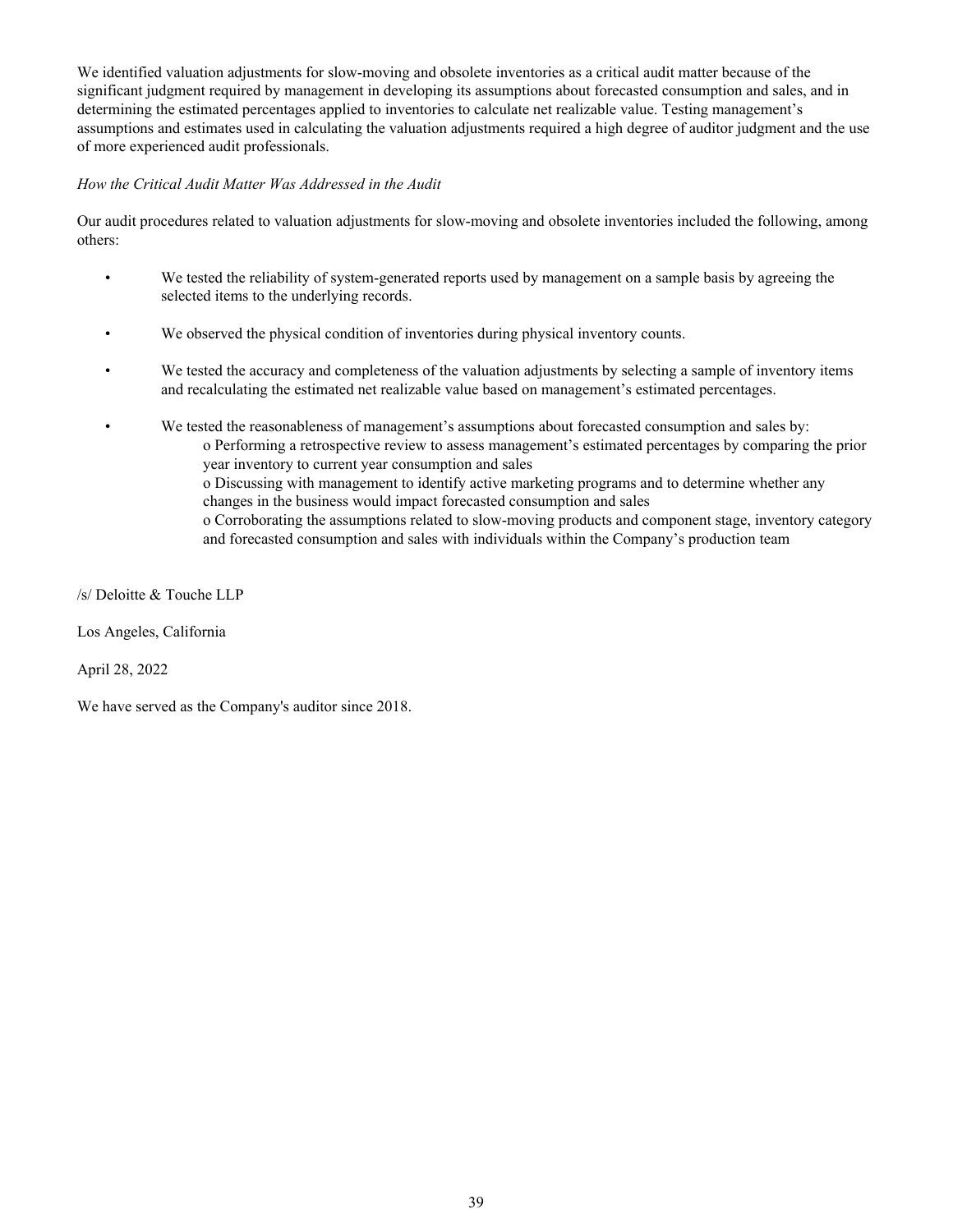## **Consolidated Balance Sheets**

<span id="page-40-0"></span>

|                                                                                                              | January 31,                                     |                                  |  |
|--------------------------------------------------------------------------------------------------------------|-------------------------------------------------|----------------------------------|--|
|                                                                                                              | 2022                                            | 2021                             |  |
|                                                                                                              | (In thousands, except share and par value data) |                                  |  |
| Assets                                                                                                       |                                                 |                                  |  |
| Current assets                                                                                               |                                                 |                                  |  |
| Cash                                                                                                         | \$<br>1,359                                     | $\boldsymbol{\mathsf{S}}$<br>402 |  |
| Trade accounts receivables (net of allowance for doubtful accounts of \$200 at<br>January 31, 2022 and 2021) | 17,769                                          | 9,759                            |  |
| Other receivables                                                                                            | 118                                             | 26                               |  |
| Income tax receivable                                                                                        | 152                                             | 199                              |  |
| Inventories                                                                                                  | 47,373                                          | 38,270                           |  |
| Prepaid expenses and other current assets                                                                    | 2,076                                           | 2,311                            |  |
| Total current assets                                                                                         | 68,847                                          | 50,967                           |  |
| Property, plant and equipment                                                                                |                                                 |                                  |  |
| Land                                                                                                         | 3,731                                           | 3,731                            |  |
| Land improvements                                                                                            | 653                                             | 734                              |  |
| Buildings and building improvements                                                                          | 51,334                                          | 51,262                           |  |
| Machinery and equipment                                                                                      | 113,315                                         | 112,098                          |  |
| Leasehold improvements                                                                                       | 1,009                                           | 1,004                            |  |
| Total property, plant and equipment                                                                          | 170,042                                         | 168,829                          |  |
| Less accumulated depreciation and amortization                                                               | 134,715                                         | 132,003                          |  |
| Net property, plant and equipment                                                                            | 35,327                                          | 36,826                           |  |
| Operating lease right-of-use assets                                                                          | 13,870                                          | 17,596                           |  |
| Deferred income tax assets, net                                                                              | 399                                             | 11,716                           |  |
| Other assets                                                                                                 | 8,002                                           | 7,931                            |  |
| Total assets                                                                                                 | \$<br>126,445                                   | \$<br>125,036                    |  |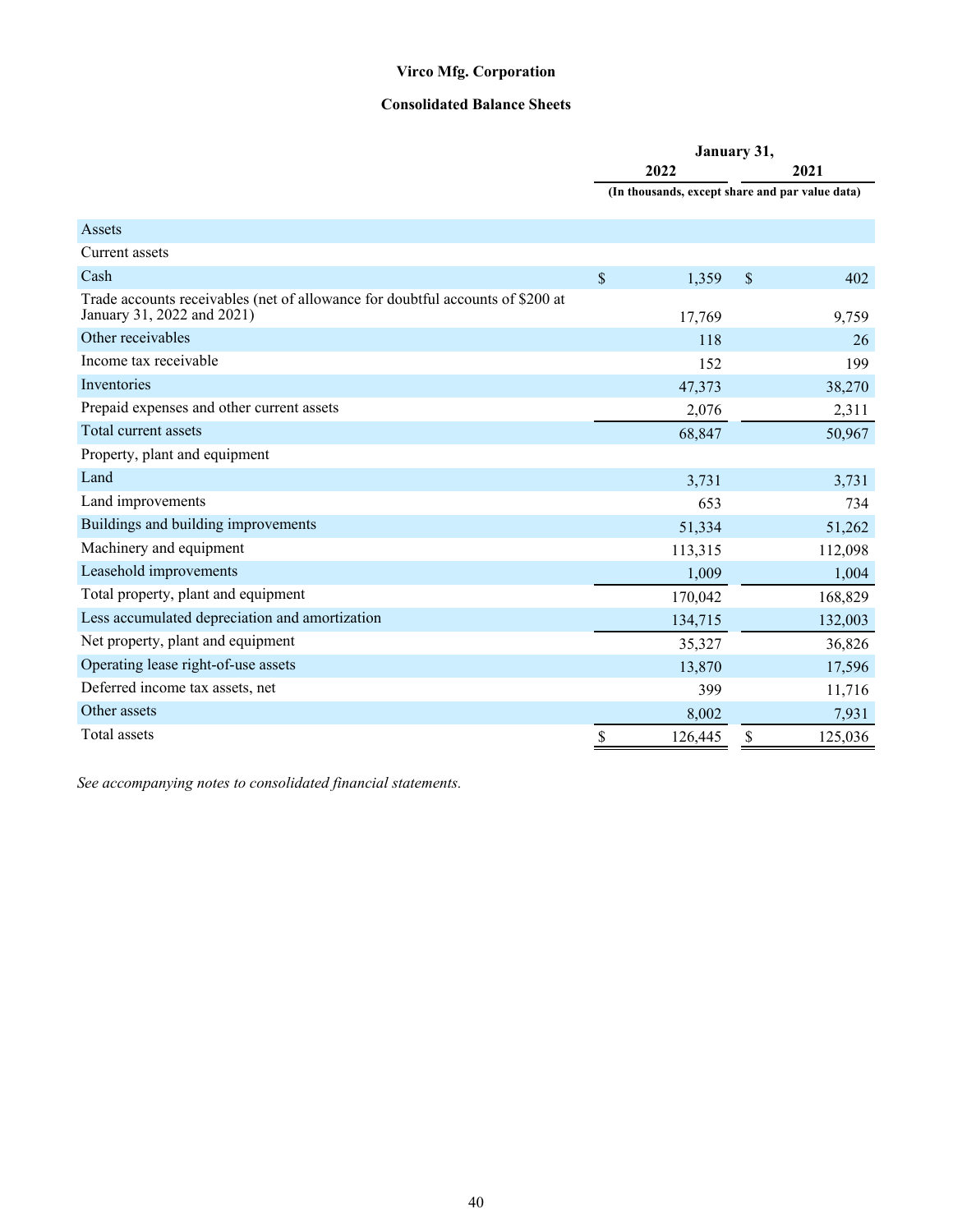## **Consolidated Balance Sheets**

|                                                                                                                                         | January 31, |                                                 |               |           |  |
|-----------------------------------------------------------------------------------------------------------------------------------------|-------------|-------------------------------------------------|---------------|-----------|--|
|                                                                                                                                         |             | 2022                                            |               | 2021      |  |
|                                                                                                                                         |             | (In thousands, except share and par value data) |               |           |  |
| Liabilities                                                                                                                             |             |                                                 |               |           |  |
| <b>Current liabilities</b>                                                                                                              |             |                                                 |               |           |  |
| Accounts payable                                                                                                                        | \$          | 19,785                                          | $\mathcal{S}$ | 8,421     |  |
| Accrued compensation and employee benefits                                                                                              |             | 5,596                                           |               | 4,576     |  |
| Current portion of long-term debt                                                                                                       |             | 340                                             |               | 887       |  |
| Current portion operating lease liability                                                                                               |             | 4,734                                           |               | 4,672     |  |
| Other accrued liabilities                                                                                                               |             | 5,829                                           |               | 3,550     |  |
| Total current liabilities                                                                                                               |             | 36,284                                          |               | 22,106    |  |
| Non-current liabilities                                                                                                                 |             |                                                 |               |           |  |
| Accrued self-insurance                                                                                                                  |             | 965                                             |               | 935       |  |
| Accrued retirement benefits                                                                                                             |             | 15,430                                          |               | 21,889    |  |
| Income tax payable                                                                                                                      |             | 71                                              |               | 65        |  |
| Long-term debt, less current portion                                                                                                    |             | 14,173                                          |               | 9,553     |  |
| Operating lease liability, less current portion                                                                                         |             | 11,437                                          |               | 15,619    |  |
| Other long-term liabilities                                                                                                             |             | 639                                             |               | 682       |  |
| Total non-current liabilities                                                                                                           |             | 42,715                                          |               | 48,743    |  |
| Commitments and contingencies                                                                                                           |             |                                                 |               |           |  |
| Stockholders' equity                                                                                                                    |             |                                                 |               |           |  |
| Preferred stock:                                                                                                                        |             |                                                 |               |           |  |
| Authorized 3,000,000 shares, \$0.01 par value; none issued or outstanding                                                               |             |                                                 |               |           |  |
| Common stock:                                                                                                                           |             |                                                 |               |           |  |
| Authorized 25,000,000 shares, \$0.01 par value; issued and outstanding 16,102,023<br>shares in $2022$ and $15,918,642$ shares in $2021$ |             | 161                                             |               | 159       |  |
| Additional paid-in capital                                                                                                              |             | 120,492                                         |               | 119,655   |  |
| Accumulated deficit                                                                                                                     |             | (67, 178)                                       |               | (52,042)  |  |
| Accumulated other comprehensive loss                                                                                                    |             | (6,029)                                         |               | (13, 585) |  |
| Total stockholders' equity                                                                                                              |             | 47,446                                          |               | 54,187    |  |
| Total liabilities and stockholders' equity                                                                                              | \$          | 126,445                                         | $\mathcal{S}$ | 125,036   |  |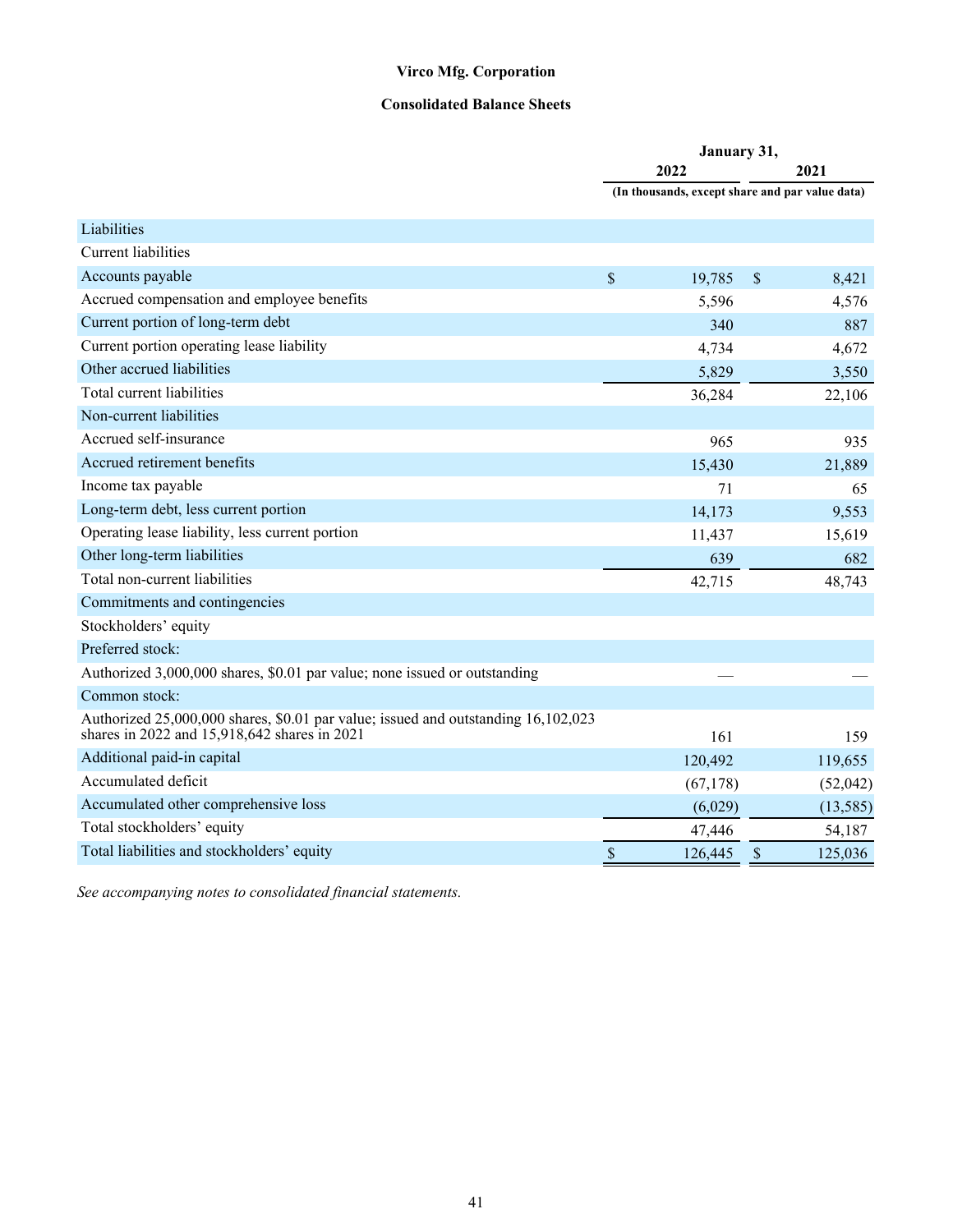## **Consolidated Statements of Operations**

<span id="page-42-0"></span>

|                                              | Year ended January 31,                |              |          |  |
|----------------------------------------------|---------------------------------------|--------------|----------|--|
|                                              | 2022                                  |              | 2021     |  |
|                                              | (In thousands, except per share data) |              |          |  |
| Net sales                                    | \$<br>184,828                         | <sup>S</sup> | 152,795  |  |
| Costs of goods sold                          | 123,899                               |              | 97,870   |  |
| Gross profit                                 | 60,929                                |              | 54,925   |  |
| Selling, general and administrative expenses | 61,265                                |              | 54,197   |  |
| Gain on sale of property, plant & equipment  |                                       |              | (7)      |  |
| Operating (loss) income                      | (336)                                 |              | 735      |  |
| Pension expense                              | 2,197                                 |              | 2,173    |  |
| Interest expense, net                        | 1,195                                 |              | 1,538    |  |
| Loss before income taxes                     | (3,728)                               |              | (2,976)  |  |
| Income tax expense (benefit)                 | 11,408                                |              | (744)    |  |
| Net loss                                     | $(15, 136)$ \$                        |              | (2, 232) |  |
|                                              |                                       |              |          |  |
| Net loss per common share:                   |                                       |              |          |  |
| <b>Basic</b>                                 | \$<br>$(0.95)$ \$                     |              | (0.14)   |  |
| Diluted                                      | \$<br>$(0.95)$ \$                     |              | (0.14)   |  |
| Weighted average shares outstanding:         |                                       |              |          |  |
| <b>Basic</b>                                 | 15,954                                |              | 15,759   |  |
| Diluted                                      | 15,954                                |              | 15,759   |  |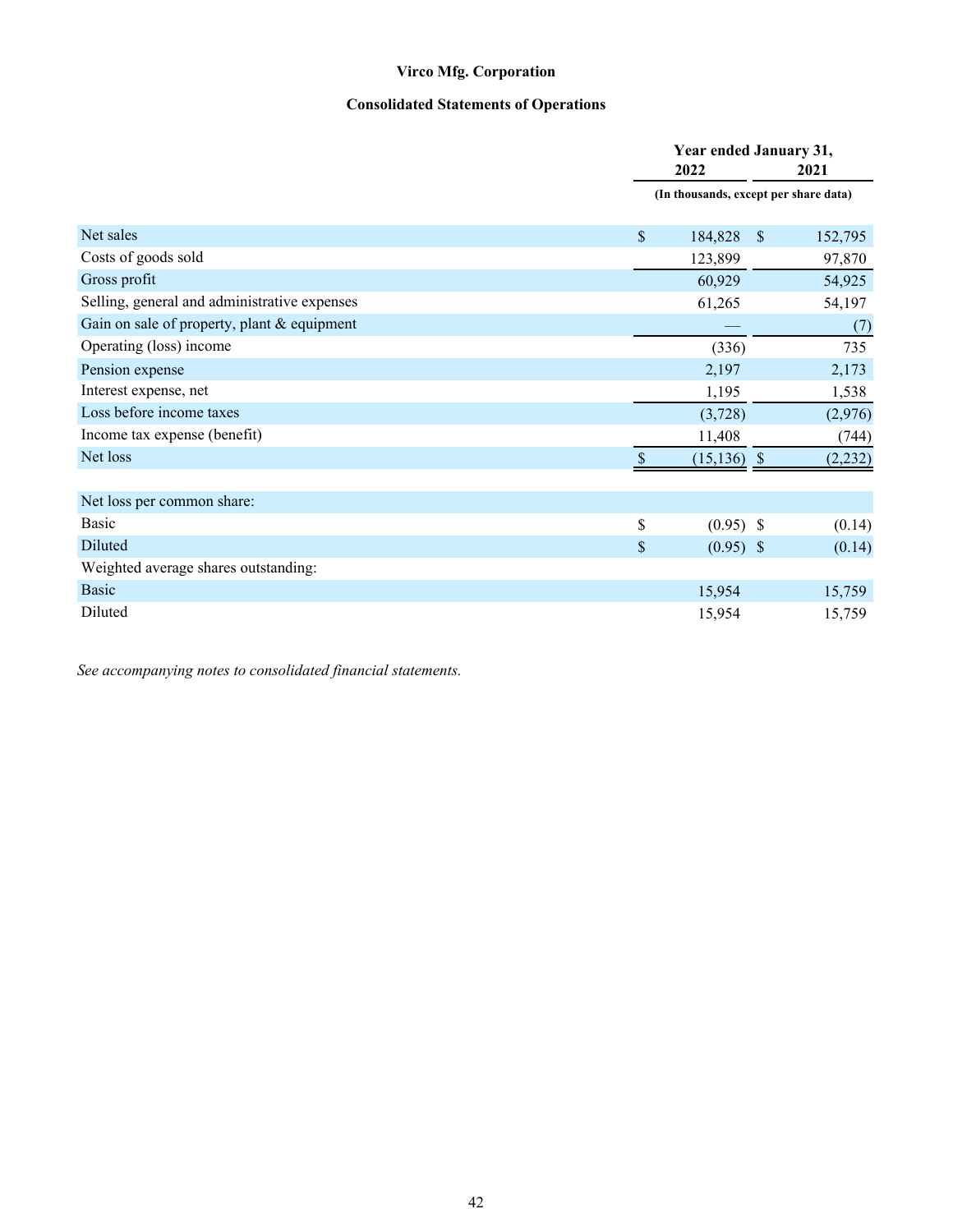# **Consolidated Statements of Comprehensive Loss**

<span id="page-43-0"></span>

|                                                                                    |   | <b>Years ended January 31,</b><br>2022 |  | 2021     |
|------------------------------------------------------------------------------------|---|----------------------------------------|--|----------|
|                                                                                    |   |                                        |  |          |
| Net loss                                                                           | S | $(15,136)$ \$                          |  | (2, 232) |
| Other comprehensive income                                                         |   |                                        |  |          |
| Pension adjustments (net of \$0 tax expense in 2022 and \$257 tax expense in 2021) |   | 7,556                                  |  | 726      |
| Comprehensive loss                                                                 |   | (7,580)                                |  | (1,506)  |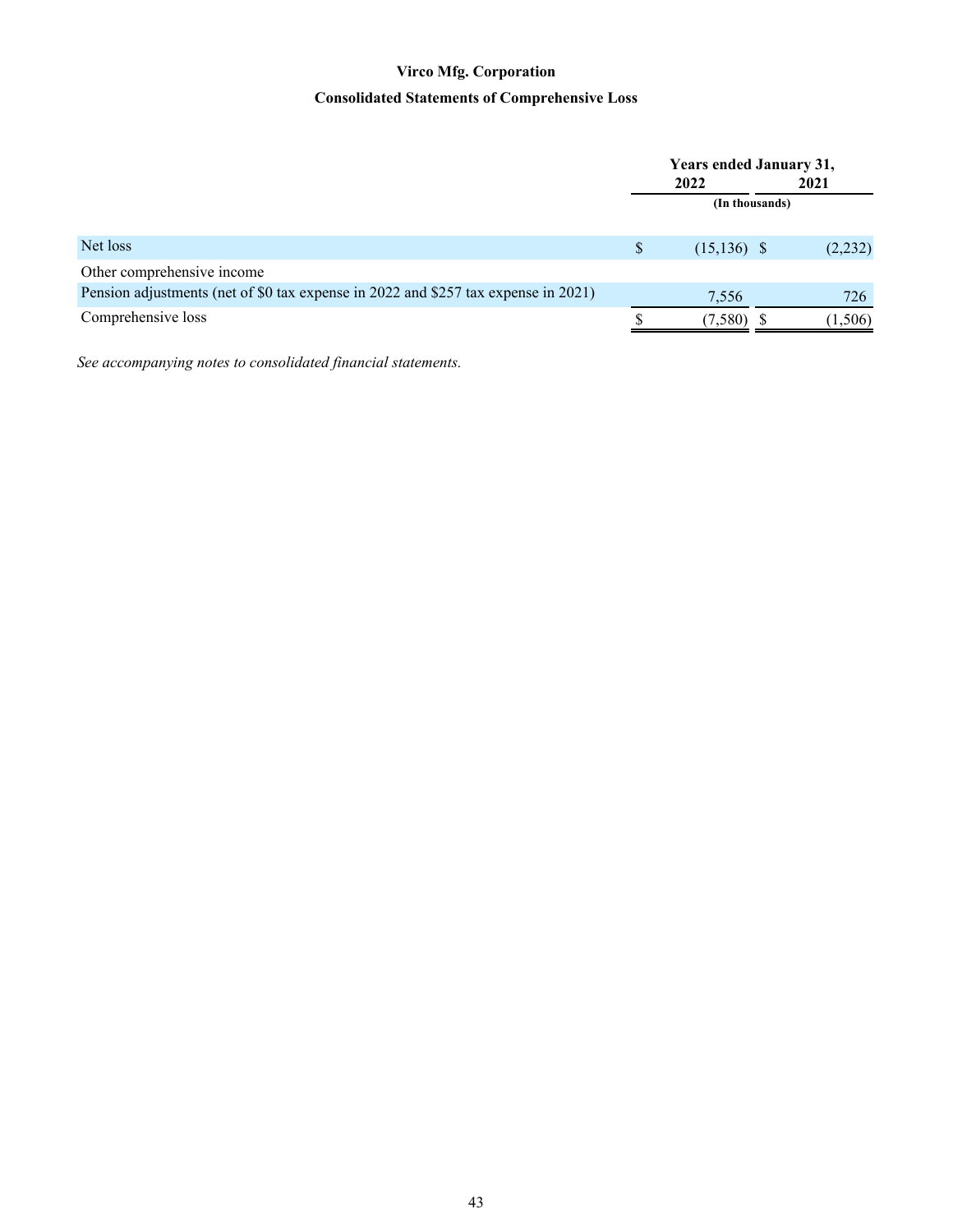# **Consolidated Statements of Stockholders' Equity**

<span id="page-44-0"></span>

|                                                  | <b>Common Stock</b> |              |                |    |                                         |                               |               |               |               |    |           |  |  |  |  |                                               |  |  |  |                                         |  |
|--------------------------------------------------|---------------------|--------------|----------------|----|-----------------------------------------|-------------------------------|---------------|---------------|---------------|----|-----------|--|--|--|--|-----------------------------------------------|--|--|--|-----------------------------------------|--|
| In thousands, except share data                  | <b>Shares</b>       |              | Amount         |    | <b>Additional</b><br>Paid-in<br>Capital | Accumulated<br><b>Deficit</b> |               |               |               |    |           |  |  |  |  | Accumulated<br>Other<br>Comprehensive<br>Loss |  |  |  | Total<br>Stockholder's<br><b>Equity</b> |  |
|                                                  |                     |              |                |    |                                         |                               |               |               |               |    |           |  |  |  |  |                                               |  |  |  |                                         |  |
| Balance at February 1, 2020                      | 15,713,549          | $\mathbb{S}$ | 157            | -S | 118,782                                 | <sup>S</sup>                  | $(49,810)$ \$ |               | $(14,311)$ \$ |    | 54,818    |  |  |  |  |                                               |  |  |  |                                         |  |
| Net loss                                         |                     |              |                |    |                                         |                               | (2, 232)      |               |               |    | (2, 232)  |  |  |  |  |                                               |  |  |  |                                         |  |
| Pension adjustments, net of tax expense of \$257 |                     |              |                |    |                                         |                               |               |               | 726           |    | 726       |  |  |  |  |                                               |  |  |  |                                         |  |
| Shares vested                                    | 205,093             |              | 2              |    | (139)                                   |                               |               |               |               |    | (137)     |  |  |  |  |                                               |  |  |  |                                         |  |
| Stock compensation expense                       |                     |              |                |    | 1,012                                   |                               |               |               |               |    | 1,012     |  |  |  |  |                                               |  |  |  |                                         |  |
| Balance at January 31, 2021                      | 15,918,642          | S.           | 159            | S  | 119,655                                 | S                             | (52,042)      | <sup>\$</sup> | $(13,585)$ \$ |    | 54,187    |  |  |  |  |                                               |  |  |  |                                         |  |
| Net loss                                         |                     |              |                |    |                                         |                               | (15, 136)     |               |               |    | (15, 136) |  |  |  |  |                                               |  |  |  |                                         |  |
| Pension adjustments, net of tax expense of \$0   |                     |              |                |    |                                         |                               |               |               | 7,556         |    | 7,556     |  |  |  |  |                                               |  |  |  |                                         |  |
| Shares vested                                    | 183,381             |              | $\overline{2}$ |    | (176)                                   |                               |               |               |               |    | (174)     |  |  |  |  |                                               |  |  |  |                                         |  |
| Stock compensation expense                       |                     |              |                |    | 1,013                                   |                               |               |               |               |    | 1,013     |  |  |  |  |                                               |  |  |  |                                         |  |
| Balance at January 31, 2022                      | 16,102,023          |              | 161            |    | 120,492                                 |                               | (67, 178)     | S             | (6,029)       | -S | 47,446    |  |  |  |  |                                               |  |  |  |                                         |  |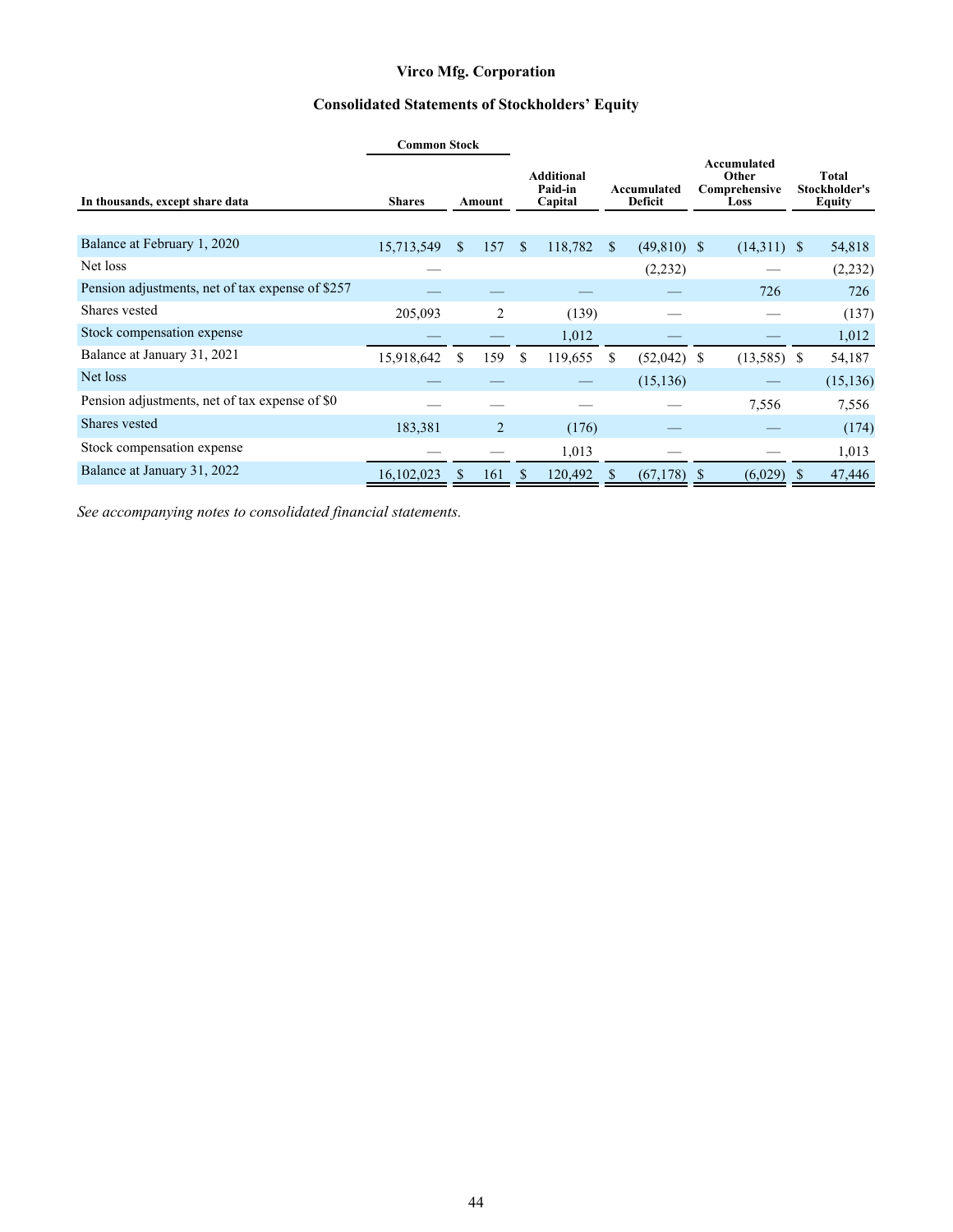## **Consolidated Statements of Cash Flows**

<span id="page-45-0"></span>

|                                                                                           | <b>Year Ended January 31,</b> |                |                           |           |
|-------------------------------------------------------------------------------------------|-------------------------------|----------------|---------------------------|-----------|
|                                                                                           |                               | 2022           |                           | 2021      |
|                                                                                           |                               | (In thousands) |                           |           |
| <b>Operating activities</b>                                                               |                               |                |                           |           |
| Net loss                                                                                  | \$                            | $(15, 136)$ \$ |                           | (2, 232)  |
| Adjustments to reconcile net loss to net cash (used in) provided by operating activities: |                               |                |                           |           |
| Depreciation and amortization                                                             |                               | 4,570          |                           | 5,090     |
| Amortization of debt issuance costs                                                       |                               | 116            |                           |           |
| Non-cash lease (income) expense                                                           |                               | (395)          |                           | 579       |
| Provision for doubtful accounts                                                           |                               | 53             |                           |           |
| Gain on sale of property, plant and equipment                                             |                               |                |                           | (7)       |
| Deferred income taxes                                                                     |                               | 11,316         |                           | (742)     |
| Stock-based compensation                                                                  |                               | 1,013          |                           | 1,012     |
| Defined benefit plan, recognized net loss due to settlements                              |                               | 298            |                           |           |
| Amortization of net actuarial loss for pension plans                                      |                               | 1,476          |                           | 1,831     |
| Surrender of life insurance policies                                                      |                               | (588)          |                           |           |
| Changes in operating assets and liabilities:                                              |                               |                |                           |           |
| Trade accounts receivable                                                                 |                               | (8,063)        |                           | 2,003     |
| Other receivables                                                                         |                               | (92)           |                           | 31        |
| Inventories                                                                               |                               | (9,103)        |                           | 5,060     |
| Income taxes                                                                              |                               | 55             |                           | 93        |
| Prepaid expenses and other current assets                                                 |                               | 221            |                           | (234)     |
| Accounts payable and accrued liabilities                                                  |                               | 13,858         |                           | (4,685)   |
| Net cash (used in) provided by operating activities                                       |                               | (401)          |                           | 7,799     |
| <b>Investing activities</b>                                                               |                               |                |                           |           |
| Capital expenditures                                                                      |                               | (2,995)        |                           | (2,154)   |
| Proceeds from sale of property, plant and equipment                                       |                               |                |                           | 82        |
| Proceeds from life insurance                                                              |                               | 664            |                           | 5         |
| Investments in life insurance                                                             |                               | (40)           |                           | (68)      |
| Net cash used in investing activities                                                     |                               | (2,371)        |                           | (2, 135)  |
| <b>Financing activities</b>                                                               |                               |                |                           |           |
| Proceeds from long-term debt                                                              |                               | 29,750         |                           | 32,240    |
| Repayment of long-term debt                                                               |                               | (25,676)       |                           | (38, 496) |
| Tax withholding payments on share-based compensation                                      |                               | (176)          |                           | (156)     |
| Payment on deferred financing costs                                                       |                               | (169)          |                           |           |
| Net cash provided by (used in) financing activities                                       |                               | 3,729          |                           | (6, 412)  |
|                                                                                           |                               |                |                           |           |
| Net increase (decrease) in cash                                                           |                               | 957            |                           | (748)     |
| Cash at beginning of year                                                                 |                               | 402            |                           | 1,150     |
| Cash at end of year                                                                       | $\frac{1}{2}$                 | 1,359          | $\mathbf{s}$              | 402       |
|                                                                                           |                               |                |                           |           |
| Supplemental disclosures of cash flow information                                         |                               |                |                           |           |
| Cash paid (received) during the year for:                                                 |                               |                |                           |           |
| Interest                                                                                  | \$                            | 1,195          | $\boldsymbol{\mathsf{S}}$ | 1,538     |
| Income tax                                                                                |                               | 37             |                           | (309)     |
|                                                                                           |                               |                |                           |           |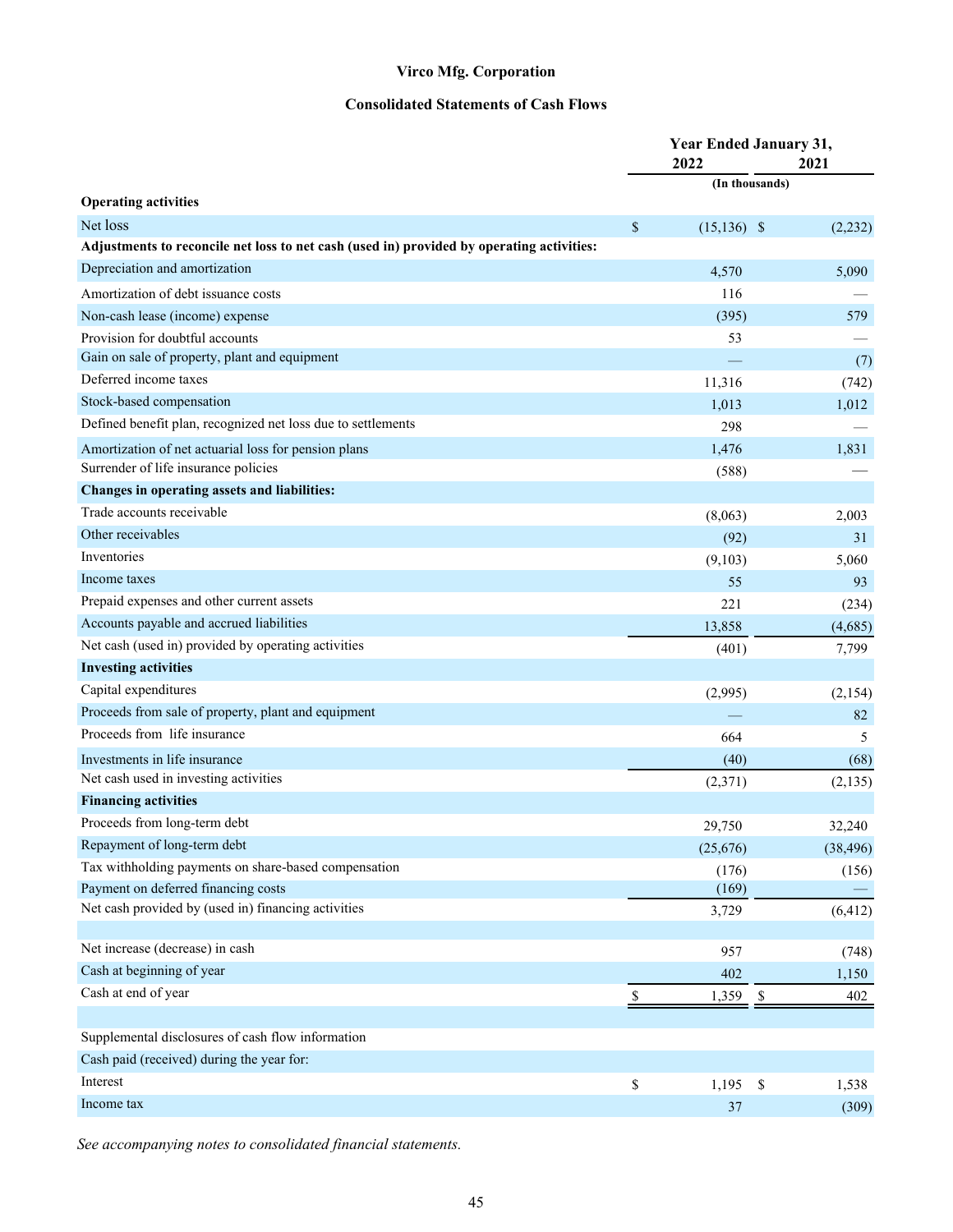## **VIRCO MFG. CORPORATION**

#### **Notes to Consolidated Financial Statements**

#### **January 31, 2022**

#### <span id="page-46-0"></span>**1. Summary of Business and Significant Accounting Policies**

#### **Business**

Virco Mfg. Corporation (the "Company"), which operates in one business segment, is engaged in the design, production and distribution of quality furniture for the commercial and education markets. Over 72 years of manufacturing operations have resulted in a wide product assortment. Major products include mobile tables, mobile storage equipment, desks, computer furniture, chairs, activity tables, folding chairs and folding tables. The Company manufactures its products in Torrance, California, and Conway, Arkansas, for sale primarily in the United States.

The Company operates in a seasonal business and requires significant amounts of working capital under its credit facility to fund acquisitions of inventory and finance receivables during the summer delivery season. The educational sales market is extremely seasonal. Historically Virco ships approximately 50% of its annual revenue in the months of June, July, and August. In fiscal 2022 the seasonal peak was distorted due to severe supply chain interruptions, labor shortages, and COVID-19 related employee absences. The Company delivered a reduced proportion of sales during June, July, and August compared to the traditional seasonal concentration of sales. The Company anticipates that the traditional seasonal peak will return when COVID and supply chain disruptions normalize. Shipments during peak weeks in July and August can be as great as six times the level of shipments in the winter months.

Restrictions imposed by the terms of the Company's credit facility may limit the Company's operating and financial flexibility (see **Note 3**).

#### **Principles of Consolidation and Reclassification**

The consolidated financial statements include the accounts of Virco Mfg. Corporation and its wholly-owned subsidiaries. All intercompany balances and transactions have been eliminated in consolidation.

#### **Management Use of Estimates**

Preparation of financial statements in conformity with U.S. generally accepted accounting principles requires management to make estimates and assumptions. These estimates and assumptions affect the reported amounts of assets and liabilities - and disclosure of contingent assets and liabilities - at the date of the financial statements, as well as the reported amounts of revenues and expenses during the reporting period. Estimates made by management include, but are not limited to, valuation of inventory; deferred tax assets and liabilities; useful lives of property, plant and equipment; liabilities under pension, warranty, self-insurance and environmental claims; and the accounts receivable allowance for doubtful accounts.

As a result of the COVID-19 pandemic and its ongoing impact in the future may cause demand for our products to decline and competitive pricing pressures to increase, and other unforeseen effects, which makes these estimates more challenging and actual results could differ materially from these estimates. In fiscal 2022 the cost of sales were volatile compared to prior years. The Company incurred material increases in steel, plastic and other materials.

#### **Effects of COVID-19 Pandemic**

The COVID-19 pandemic had an immediate impact on the Company's operating activities during fiscal 2021, and this impact continued through fiscal 2022. In March 2020, most school districts that we serve closed their doors to students and initiated remote learning. Most school districts in the United States kept campuses closed to students for the remainder of the 2019-2020 academic year, and district business officials typically operated from home offices. During the 2020-2021 academic year many school districts and private schools successfully re-introduced in-class or hybrid learning, but the majority of students in the United States were learning remotely during the Company's fiscal year ended January 31, 2021. These mass closures impacted more than ten of the twelve months included in this fiscal year, including all of the traditionally busy summer season. The demand for school furniture was adversely impacted by COVID-19 in fiscal year 2021. School administrators were challenged by COVID-19, and purchases of furniture for empty classrooms were not a priority. As a result, order rates declined by approximately 20% compared to the prior year.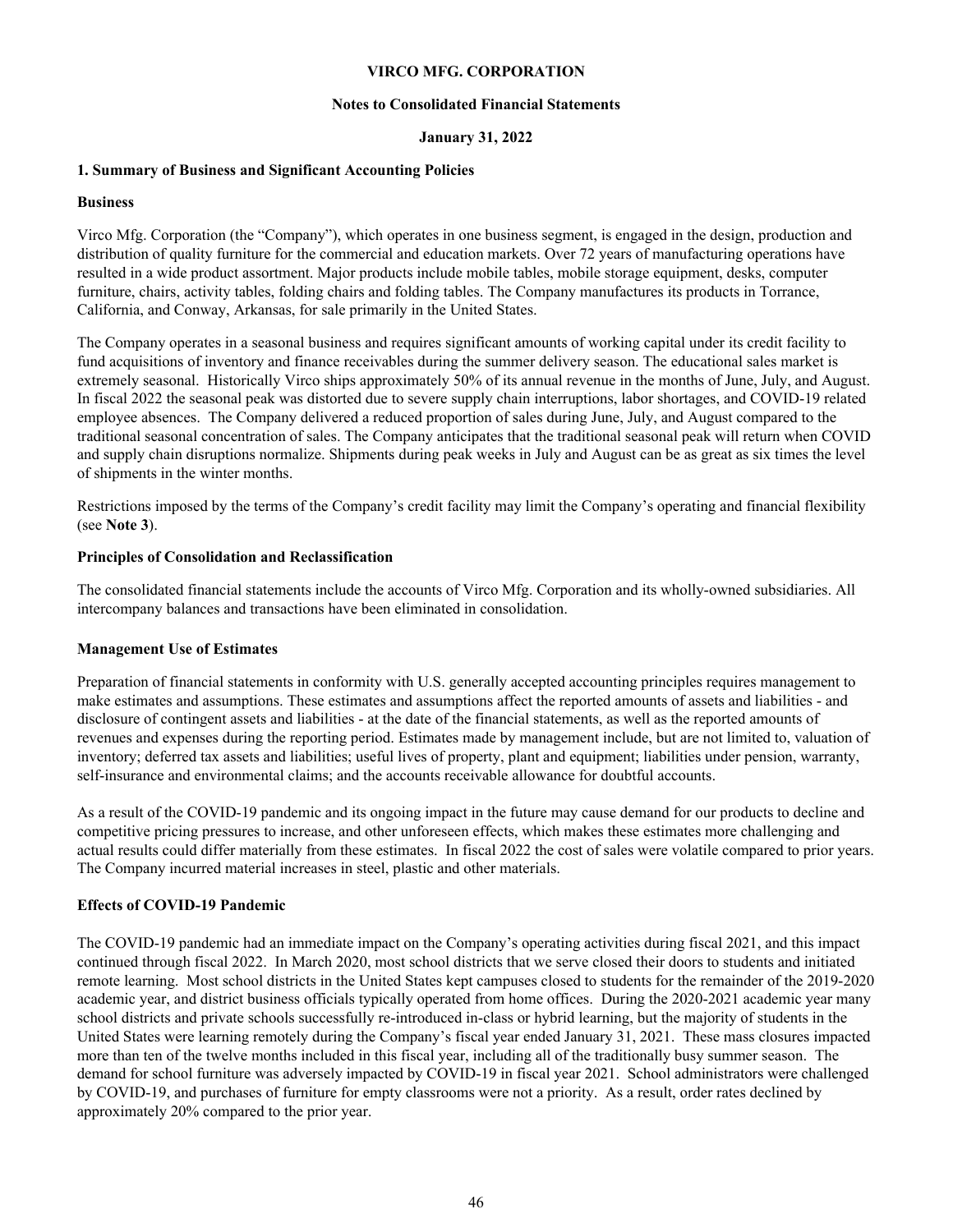During the first quarter of fiscal 2022 many schools reopened and virtually all schools were reopened for the beginning of academic year beginning August 2021. The strong rebound in order rates continued through fiscal 2022 as schools reopened. Order rates for fiscal year 2022 increased by nearly 40% compared to the prior year.

Going into fiscal 2022, the Company was cautious about building inventory and began the year with a reduced level of product. The Company was able to support the first quarter increase in orders as the first quarter is a traditionally slow time of the year. The Company experienced severe supply chain issues throughout the rest of the year. The cost and availability of container freight adversely impacted the cost and timely delivery of components imported from China. Domestic suppliers raised prices dramatically, with the cost of steel nearly tripling and the cost of plastic nearly doubling. In addition to increased costs, many domestic suppliers put the Company on allocation as they did not have the production capacity to service all of their customers. When this occurs, the supplier allocates their available capacity to existing customers based upon the customers historic purchase activity.

In addition to severe shortages of materials, the Company incurred a severe shortfall of both temporary and full-time labor. This shortfall was exacerbated by COVID-19 related absences that caused significant portions of our workforce to be out at any time. In order to meet required levels of production, the Company made a decision to reward our full-time workforce by paying them double-time in lieu of time and one-half for all overtime hours worked. This successfully motivated our employees to work extended hours but cost the Company approximately \$2 million. Inability to hire production workers continued through the year, and in October and November the Company significantly increased the starting wages for production workers followed by raises for all hourly workers. With these raises the Company was able to attract and retain additional workers, and as of the date of this report, the Company has an adequate workforce to support anticipated levels of business.

Factory efficiencies deteriorated as a result of these events. Rather than execute efficient production runs, factories ran smaller less efficient production runs to utilize whatever materials were available and to fulfill urgent orders. Customers were asked to substitute products requested for products for which materials were available. Labor shortages and absences contributed to the inefficiencies. The cost of materials, unavailability of materials, and labor issues adversely affected gross margins for the year.

The education system and education budgets are typically highly dependent on state and local tax revenues. The severity of this pandemic may materially adversely impact state and local tax revenues and result in changes in spending priorities for state and local governments, which may have a material adverse effect on future school budgets. The loss of state and local revenues may be substantially or partially offset by federal programs providing assistance to state governments, local governments and schools, although there can be no assurance that any federal funds could be used for capital expenditures or that the level of federal funding, if any, will be sufficient to maintain our historic order rates for school furniture.

The Company expects the impact of supply chain constraints and COVID-19 to continue to be a challenge for the foreseeable future and believes the economy will be adversely impacted for an indeterminate period, including the demand for its products and supply of materials and labor required to manufacture products. The extent of the impact will depend on numerous factors that are unknown, uncertain and cannot be reasonably predicted.

## **Fiscal Year End**

Fiscal years 2022 and 2021 refer to the fiscal years ended January 31, 2022 and 2021, respectively.

## **Concentration of Credit Risk**

Financial instruments, which potentially subject the Company to concentrations of credit risk consist principally of accounts receivable. The Company performs ongoing credit evaluations of its customers and maintains allowances for potential credit losses. Sales to the Company's recurring customers are generally made on open account with terms consistent with the industry. Credit is extended based on an evaluation of the customer's financial condition and payment history. Past due accounts are determined based on how recently payments have been made in relation to the terms granted. Amounts are written off against the allowance in the period that the Company determines that the receivable is not collectable. The Company purchases insurance on receivables from certain commercial customers to minimize the Company's credit risk. The Company does not typically obtain collateral to secure credit risk. Customers with inadequate credit are required to provide cash in advance or letters of credit. The Company does not assess interest on receivable balances. A substantial percentage of the Company's receivables come from low-risk government entities. No customer accounted for more than 10% of the Company's accounts receivable at January 31, 2022 and January 31, 2021. Because of the short time between shipment and collection, the net carrying value of receivables approximates the fair value for these assets. No customer exceeded 10% of the Company's net sales for fiscal years ended January 31, 2022 and January 31, 2021. Foreign net sales were approximately 3.6% and 4.5% of the Company's net sales for fiscal years 2022 and 2021, respectively.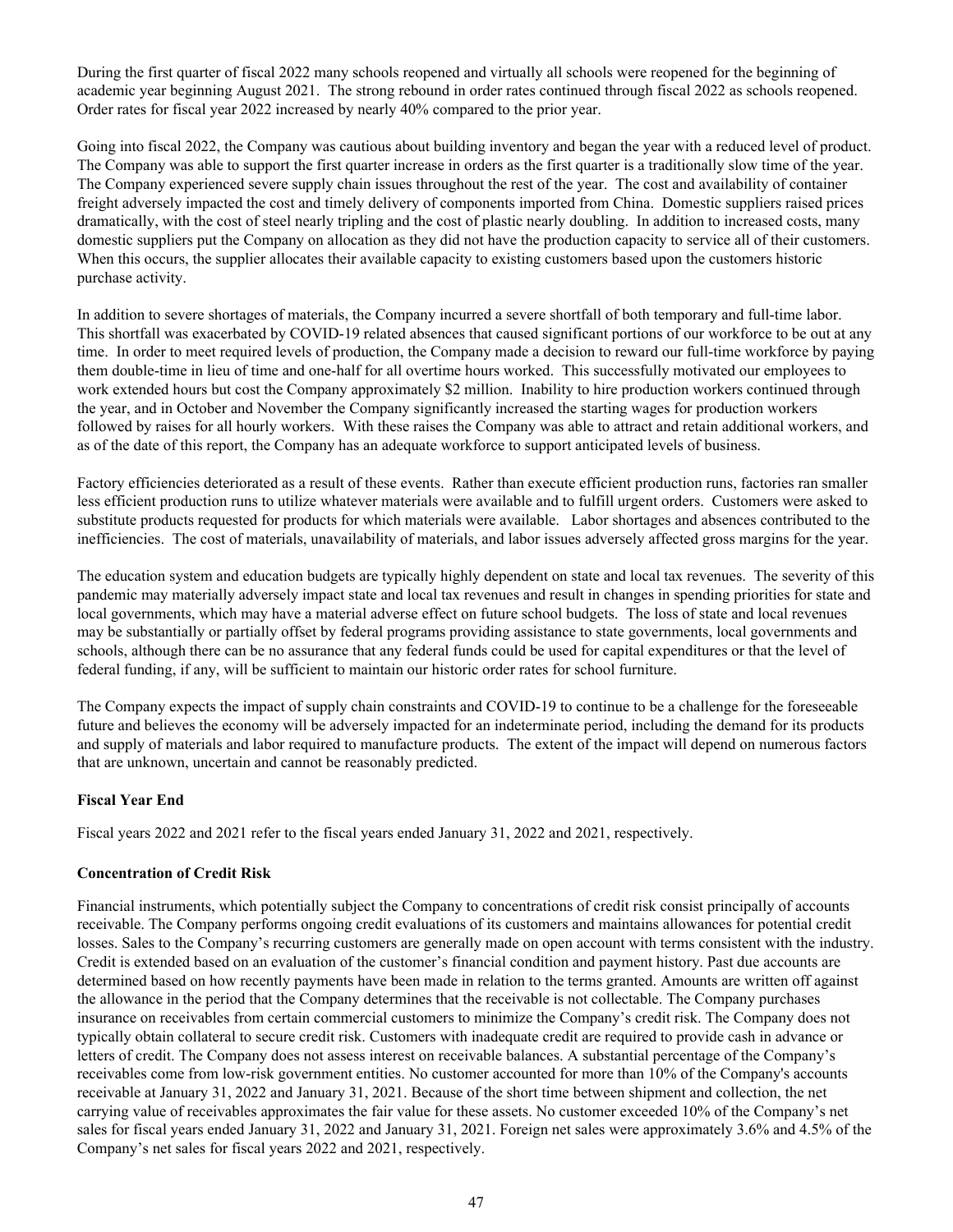## **Cash**

Cash consists of cash on hand, and the Company has no cash equivalents. Outstanding checks, representing a book overdraft, are classified in accounts payable on the accompanying consolidated balance sheets and in operating activities in the accompanying consolidated statements of cash flows.

## **Fair Values of Financial Instruments**

The fair values of the Company's cash, accounts receivable, accounts payable and debt approximate their carrying amounts due to their short-term nature. For fair value of debt, see **Note 3**.

Financial assets and liabilities measured at fair value on a recurring basis are classified in one of the three following categories, which are described below:

Level 1 — Valuations based on unadjusted quoted prices for identical assets in an active market.

Level 2 — Valuations based on quoted prices in markets where trading occurs infrequently or whose values are based on quoted prices of instruments with similar attributes in active markets.

Level 3 — Valuations based on inputs that are unobservable and involve management judgment and our own assumptions about market participants and pricing.

Financial assets measured at fair value on a recurring basis include assets associated with the Virco Employees Retirement Plan (see **Note 4**).

## **Inventories**

Inventory is valued at the lower of cost or net realizable value (determined on a first-in, first-out basis) and includes material, labor and factory overhead. The Company records valuation adjustments for the excess cost of the inventory over its estimated net realizable value. Valuation adjustments for slow-moving and obsolete inventory are calculated using an estimated percentage applied to inventories based on a physical inspection of the product in connection with a physical inventory, a review of slow-moving products and component stage, inventory category, historical and forecasted consumption of sales, and consideration of active marketing programs. The market for education furniture is traditionally driven by value, not style, and the Company has not typically incurred material obsolescence expenses. If market conditions are less favorable than those anticipated by management, additional valuation adjustments may be required. Due to reductions in sales volume in the past years, the Company's manufacturing facilities are operating at reduced levels of capacity. The Company records the cost of excess capacity as a period expense, not as a component of capitalized inventory valuation.

The following table presents an updated breakdown of the Company's net inventory (in thousands) as of January 31, 2022 and 2021:

|                  | January 31,  |    |        |  |  |
|------------------|--------------|----|--------|--|--|
|                  | 2022         |    | 2021   |  |  |
| Finished goods   | \$<br>16,731 | \$ | 15,606 |  |  |
| Work in Process  | 14,732       |    | 11,907 |  |  |
| Raw materials    | 15,910       |    | 10,757 |  |  |
| Inventories, net | 47,373       |    | 38,270 |  |  |

## **Property, Plant and Equipment**

Property, plant and equipment are stated at cost, less accumulated depreciation. Depreciation and amortization are computed on the straight-line method for financial reporting purposes based upon the following estimated useful lives: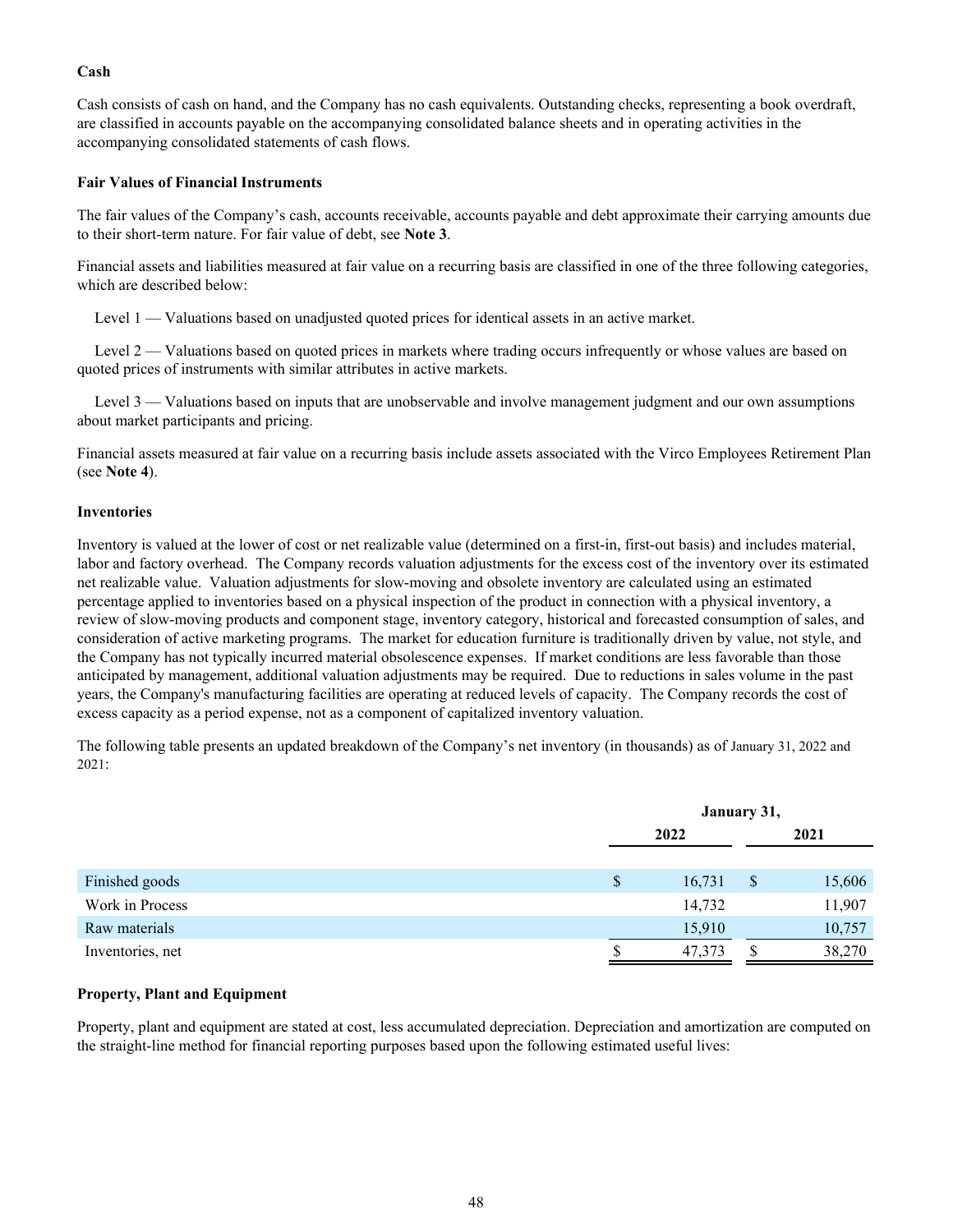| Land improvements                   | 5 to 25 years                   |
|-------------------------------------|---------------------------------|
| Buildings and building improvements | 5 to 40 years                   |
| Machinery and equipment             | 3 to 10 years                   |
| Leasehold improvements              | shorter of lease or useful life |

The Company capitalizes the cost of betterments that extend the life of an asset. Repairs and maintenance that do not extend the life of an asset are expensed as incurred. Repair and maintenance expense were \$1,959,000 and \$1,727,000 for fiscal years ended January 31, 2022 and 2021, respectively. Property, plant and equipment purchased during the year that remains unpaid as of January 31, 2022 and 2021 was \$189,000 and \$113,000, respectively.

The Company has established asset retirement obligations related to leased manufacturing facilities in accordance with Financial Accounting Standards Board (FASB) Accounting Standards Codification (ASC) Topic 410, *Asset Retirement and Environmental Obligations*. Accrued asset retirement obligations are recorded at net present value and discounted over the life of the lease. Asset retirement obligations, included in other non-current liabilities were \$198,000 and \$192,000 at January 31, 2022 and 2021, respectively.

|                                |      | January 31, |  |         |
|--------------------------------|------|-------------|--|---------|
|                                | 2022 |             |  | 2021    |
|                                |      |             |  |         |
| Balance at beginning of period |      | 192,000     |  | 186,000 |
| Decrease in obligation         |      |             |  |         |
| Accretion expense              |      | 6,000       |  | 6,000   |
| Balance at end of period       |      | 198,000     |  | 192,000 |

## **Impairment of Long-Lived Assets**

An impairment loss is recognized in the event facts and circumstances indicate the carrying amount of a long-lived asset may not be recoverable, and an estimate of future undiscounted cash flows is less than the carrying amount of the asset. Impairment is recorded based on the excess of the carrying amount of the impaired asset over the fair value. Generally, fair value represents the Company's expected future cash flows from the use of an asset or group of assets, discounted at a rate commensurate with the risks involved. There were no impairments for fiscal years ended January 31, 2022 and 2021.

## **Net Loss per Share**

Net loss per share is calculated by dividing net loss by the basic weighted-average number of common shares outstanding. For fiscal years 2022 and 2021, approximately 96,000 and 52,000 shares of common stock equivalents were excluded in the computation of diluted net loss per share, as the effect would be anti-dilutive since the Company reported a net loss. The following table sets forth the computation of basic and diluted loss per share:

|                                                                         |    | January 31,                      |     |         |  |
|-------------------------------------------------------------------------|----|----------------------------------|-----|---------|--|
|                                                                         |    | 2022                             |     | 2021    |  |
|                                                                         |    | (In thousands, except per share) |     |         |  |
| Numerator                                                               |    |                                  |     |         |  |
| Net loss                                                                | \$ | $(15, 136)$ \$                   |     | (2,232) |  |
| Denominator                                                             |    |                                  |     |         |  |
| Weighted-average shares — basic                                         |    | 15,954                           |     | 15,759  |  |
| Dilutive effect of common stock equivalents from equity incentive plans |    |                                  |     |         |  |
| Weighted-average shares                                                 | S  | 15,954                           | -\$ | 15,759  |  |
| Net loss per common share                                               |    |                                  |     |         |  |
| Basic                                                                   | \$ | $(0.95)$ \$                      |     | (0.14)  |  |
| Diluted                                                                 |    | (0.95)                           |     | (0.14)  |  |
|                                                                         |    |                                  |     |         |  |

## **Environmental Costs**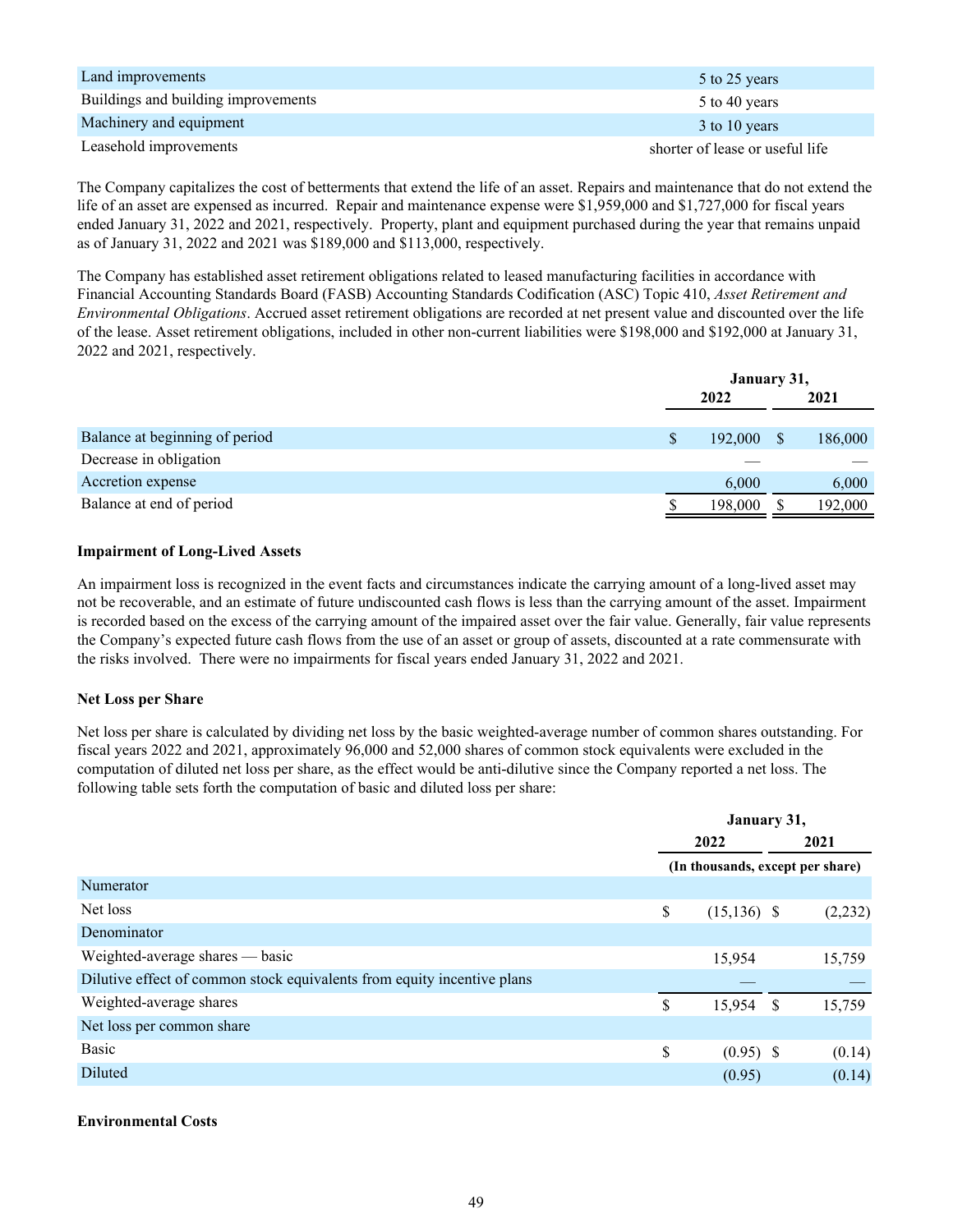The Company is subject to numerous environmental laws and regulations in the various jurisdictions in which it operates that (a) govern operations that may have adverse environmental effects, such as the discharge of materials into the environment, as well as handling, storage, transportation and disposal practices for solid and hazardous wastes, and (b) impose liability for response costs and certain damages resulting from past and current spills, disposals or other releases of hazardous materials. Normal, recurring expenses related to operating the Company's factories in a manner that meets or exceeds environmental laws and regulations are matched to the cost of producing inventory.

Despite our efforts to comply with existing laws and regulations, compliance with more stringent laws or regulations or stricter interpretation of existing laws, may require additional expenditures by us, some of which may be material. We reserve amounts for such matters when expenditures are probable and reasonably estimable.

Costs incurred to investigate and remediate environmental waste are expensed, unless the remediation extends the useful life of the assets employed at the site. At January 31, 2022 and 2021, the Company had not capitalized any remediation costs and had not recorded any amortization expense in fiscal years 2022 and 2021.

## **Advertising Costs**

Advertising costs are expensed in the period during which the advertising space is run. Selling, general and administrative expenses include advertising costs for the years ended January 31, 2022 and 2021 of \$785,000 and \$468,000, respectively, and are expensed as incurred. The increase in advertising expenses during fiscal year 2022 was attributable to higher participation in shows and exhibitions as compared to fiscal 2021. Prepaid advertising costs reported as a prepaid asset on the accompanying consolidated balance sheets at January 31, 2022 and 2021, were \$296,000 and \$341,000, respectively.

## **Product Warranty Expense**

The Company provides a product warranty on most products. The standard warranty offered on products sold through January 31, 2013 is ten years. Effective February 1, 2014 through December 31, 2016, the Company modified its warranty to a limited lifetime warranty. Effective January 1, 2017, the Company modified the warranty offered to provide specific warranty periods by product component, with no warranty period longer than ten years. The Company generally provides that customers can return a defective product during the specified warranty period following purchase in exchange for a replacement product or the repair of the product by the Company at no charge to the customer. The Company determines whether replacement or repair is appropriate in each circumstance. The Company uses historical data to estimate appropriate levels of warranty reserves. Because product mix, production methods and raw material sources change over time, historic data may not always provide precise estimates for future warranty expense. The Company recorded warranty reserves of \$600,000 and \$700,000 as of January 31, 2022 and 2021, respectively, as other long-term liabilities in the accompanying consolidated balance sheets. The current portion of the warranty reserve was \$250,000 and \$300,000 as of January 31, 2022 and 2021, respectively; and included in other accrued liabilities in the accompanying consolidated balance sheets.

## **Self-Insurance**

In fiscal 2022 and 2021, the Company was self-insured for product liability losses up to \$250,000 per occurrence, workers' compensation losses up to \$250,000 per occurrence, general liability losses up to \$50,000 per occurrence and auto liability losses up to \$50,000 per occurrence. Actuaries assist the Company in determining its liability for the self-insured component of claims, which have been discounted to their net present value utilizing a discount rate of 4.00% in both fiscal 2022 and fiscal 2021.

## **Stock-Based Compensation Plans**

The Company recognizes stock-based compensation cost for shares that are expected to vest, on a straight-line basis, over the requisite service period of the award.

Virco issued a 10% stock dividend or 3/2 stock split every year beginning in 1983 through 2003. Although the stock dividend had no cash consequences to the Company, the accounting methodology required for 10% dividends affected the equity section of the balance sheet. When the Company recorded a 10% stock dividend, 10% of the market capitalization of the Company on the date of the declaration was reclassified from retained earnings to additional paid-in capital. During the period from 1983 through 2003, the cumulative effect of the stock dividends has been to reclassify over \$122 million from retained earnings to additional paid-in capital. The equity section of the balance sheet on January 31, 2022 reflects additional paid-in capital of approximately \$120 million and accumulated deficit of approximately \$67 million. Other than the losses incurred during 2004-2006, 2011-2014, 2018-2019, 2021 and 2022, the accumulated deficit is a result of the accounting reclassification and is not the result of accumulated losses.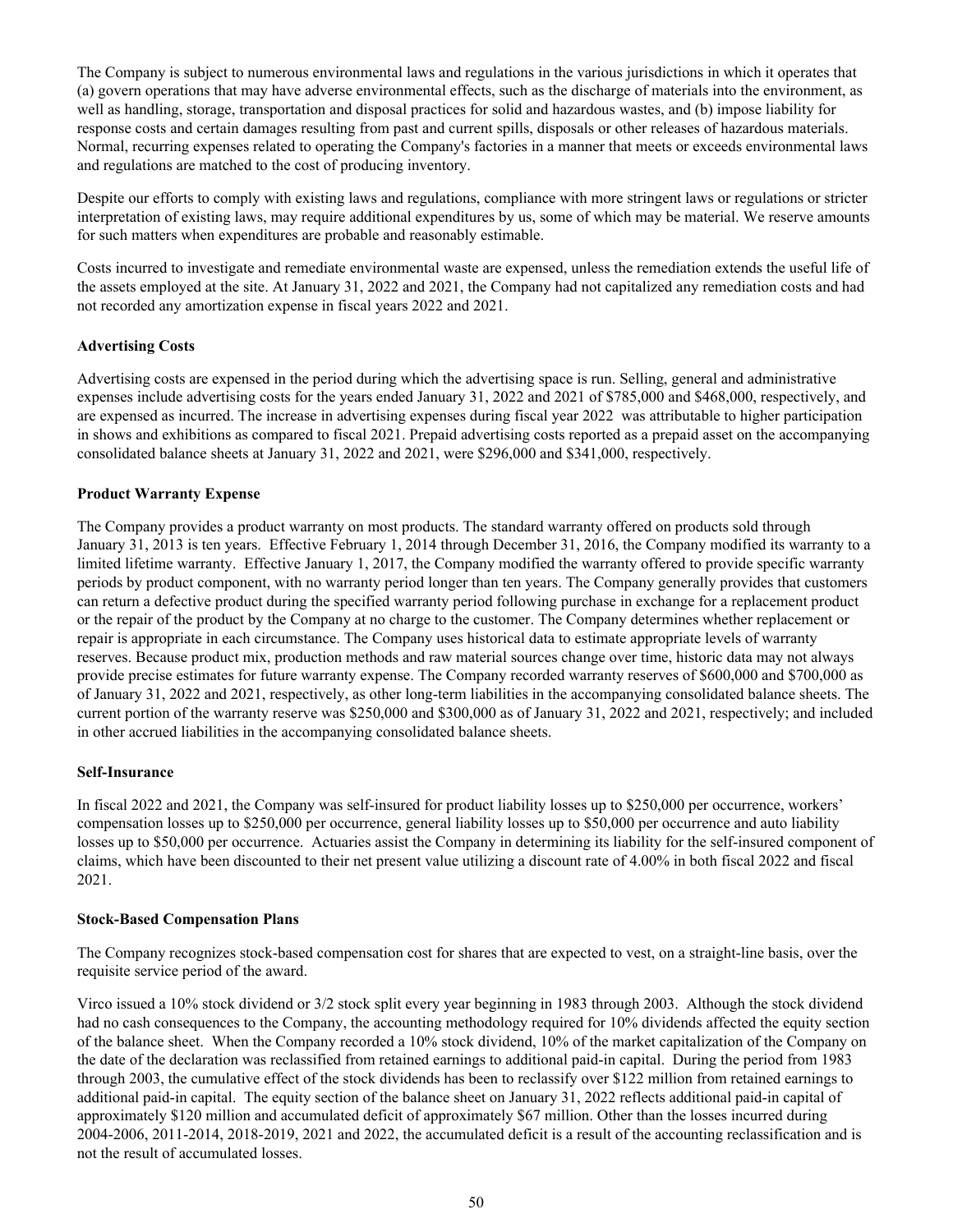#### **Accumulated Other Comprehensive Loss, Net of Tax**

The following table summarizes the changes in accumulated balances of other comprehensive loss (in thousands) for the years ended January 31, 2022 and 2021:

|                                                                                 | January 31, |                |  |              |
|---------------------------------------------------------------------------------|-------------|----------------|--|--------------|
|                                                                                 |             | 2022           |  | 2021         |
| Balance as of beginning of year                                                 | \$          | $(13,585)$ \$  |  | (14,311)     |
| Other comprehensive income (loss) before reclassifications                      |             | 5,782          |  | (1,105)      |
| Amounts reclassified from AOCI<br>Net current period other comprehensive income |             | 1,774<br>7,556 |  | 1,831<br>726 |
|                                                                                 |             |                |  |              |
| Balance as of end of year                                                       |             | (6,029)        |  | (13, 585)    |

The reclassifications out of accumulated other comprehensive loss of \$1,774,000 and \$1,831,000 for the years ended January 31, 2022 and 2021, respectively, related to amortization of actuarial losses and settlements (See **Note 4)**.

#### **Revenue Recognition**

The Company manufactures, markets and distributes a wide variety of school and office furniture to wholesalers, distributors, educational institutions and governmental entities. Revenue is recorded for promised goods or services when control is transferred to customers in an amount that reflects the consideration to which the entity expects to be entitled to in exchange for those goods or services.

The Company's sales generally involve a single performance obligation to deliver goods pursuant to customer purchase orders. Prices for our products are based on published price lists and customer agreements. The Company has determined that the performance obligations are satisfied at a point in time when the Company completes delivery per the customer contract. The majority of sales are free on board ("FOB") destination where the destination is specified per the customer contract and may include delivering the furniture into the classroom, school site or warehouse. Sales of furniture that are sold FOB factory are typically made to resellers of our product who in turn provide logistics to the ultimate customer. Once a product has been delivered per the shipping terms, the customer is able to direct the use of, and obtain substantially all of the remaining benefits from, the asset. The Company considers control to have transferred upon shipment or delivery in accordance with shipping terms because the Company has a present right to payment at that time, the customer has legal title to the asset, the Company has transferred physical possession of the asset, and the customer has significant risks and rewards of ownership of the asset.

Sales are recorded net of discounts, sales incentives and rebates, sales taxes and estimated returns and allowances. The Company offers sales incentives and discounts through various regional and national programs to our customers. These programs include product rebates, product returns allowances and trade promotions. Variable consideration for these programs is estimated in the transaction price at contract inception based on current sales levels and historical experience using the expected value method, subject to constraint.

The Company generates revenue primarily by manufacturing and distributing products through resellers and direct-tocustomers. Control transfers to both resellers and direct customers at a point in time when the delivery process is complete as determined by the corresponding shipping terms. Therefore, we do not consider them to be meaningfully different revenue streams given similarities in the nature of the products, performance obligation and distribution processes. Sales are predominately in the United States and to a similar class of customer. We do not manage or evaluate the business based on product line or any other discernable category.

For product produced by and sourced from third parties, management has determined that it is the principal in all cases, since it (i) bears primary responsibility for fulfilling the promise to the customer; (ii) bears inventory risk before and/or after the good or service is transferred to the customer; and (iii) has discretion in establishing the price for the sale of good or service to the customer.

#### **Delivery Costs**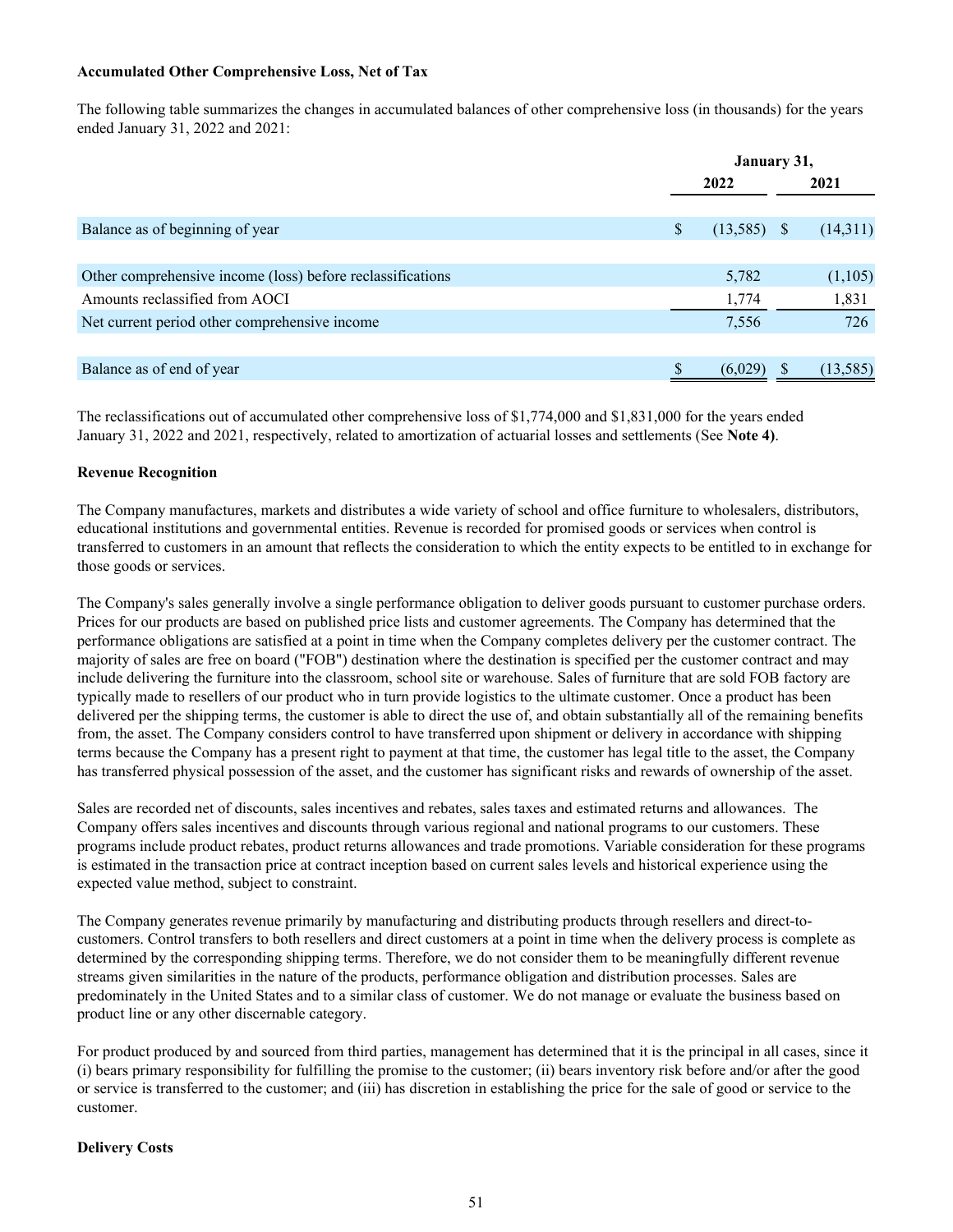For the fiscal years ended January 31, 2022 and 2021, shipping and classroom delivery costs of approximately \$18,758,000, and \$15,090,000, respectively, were included in selling, general and administrative expenses in the accompanying consolidated statements of operations.

## **Accounting for Income Taxes**

The Company recognizes deferred income taxes under the asset and liability method of accounting for income taxes in accordance with the provisions of FASB ASC Topic 740, *Accounting for Income Taxes*. Deferred income taxes are recognized for differences between the financial statement and tax basis of assets and liabilities at enacted statutory tax rates in effect for the years in which the differences are expected to reverse. The effect on deferred taxes of a change in tax rates is recognized in income in the period that includes the enactment date. A valuation allowance against deferred tax assets is recorded when it is determined to be more likely than not that the asset will not be realized.

## **2. New Accounting Pronouncements**

## *Recently Issued Accounting Updates*

In June 2016, the FASB issued ASU 2016-13, *Financial Instruments - Credit Losses (Topic 326): Measurement of Credit Losses on Financial Instruments.* ASU 2016-13 replaces the incurred loss impairment methodology for measuring and recognizing credit losses with a methodology that reflects expected credit losses and requires consideration of a broader range of reasonable and supportable information to inform credit loss estimates. The adoption date, as modified by the recently issued ASU 2019-10, will be for the fiscal year beginning after December 15, 2022 and interim periods therein. The Company is currently evaluating the effect the standard will have on the consolidated financial statements and related disclosures.

Other recently issued accounting updates are not expected to have a material impact on the Company's consolidated financial statements.

## **3. Debt**

Outstanding balances (in thousands) for the Company's long-term debt were as follows:

|                       |      | January 31, |      |        |
|-----------------------|------|-------------|------|--------|
|                       | 2022 |             | 2021 |        |
|                       |      |             |      |        |
| Revolving credit line | \$   | 9,551       | - \$ | 4,590  |
| Other                 |      | 4,962       |      | 5,850  |
| Total debt            |      | 14,513      |      | 10,440 |
| Less current portion  |      | 340         |      | 887    |
| Non-current portion   |      | 14,173      |      | 9,553  |

The Company and Virco Inc., its wholly-owned subsidiary (the "Borrowers") have a Revolving Credit and Security Agreement (the "Credit Agreement") with PNC Bank, National Association, as administrative agent and lender ("PNC"). The Credit Agreement was amended numerous times since its origination in December 2011. On September 28, 2021, the Borrowers entered into an Amended and Restated Revolving Credit and Security Agreement (the "Restated Credit Agreement") with PNC Bank, which amended and restated the prior Credit Agreement and effectively incorporated all of the prior amendments into an amended and restated form of agreement.

The Restated Credit Agreement permits the Company to issue dividends or make payments with respect to the Company's capital stock in an aggregate amount up to \$3,000,000 during any fiscal year, provided that no default shall have occurred or is continuing or would result from any such payment, and the Company must demonstrate pro forma compliance with a 12-month trailing fixed charge coverage ratio of not less than 1.20:1.00 as of the fiscal quarter immediately preceding the date of any such dividend or payment. The Restated Credit Agreement also requires the Company to maintain a minimum fixed charge coverage ratio, and contains numerous other covenants that limit under certain circumstances the ability of the Borrowers and their subsidiaries to, among other things, merge with or acquire other entities, incur new liens, incur additional indebtedness, sell assets outside of the ordinary course of business, enter into transactions with affiliates, or substantially change the general nature of the business of the Borrowers. In connection with the Restated Credit Agreement, the Company also agreed to pay to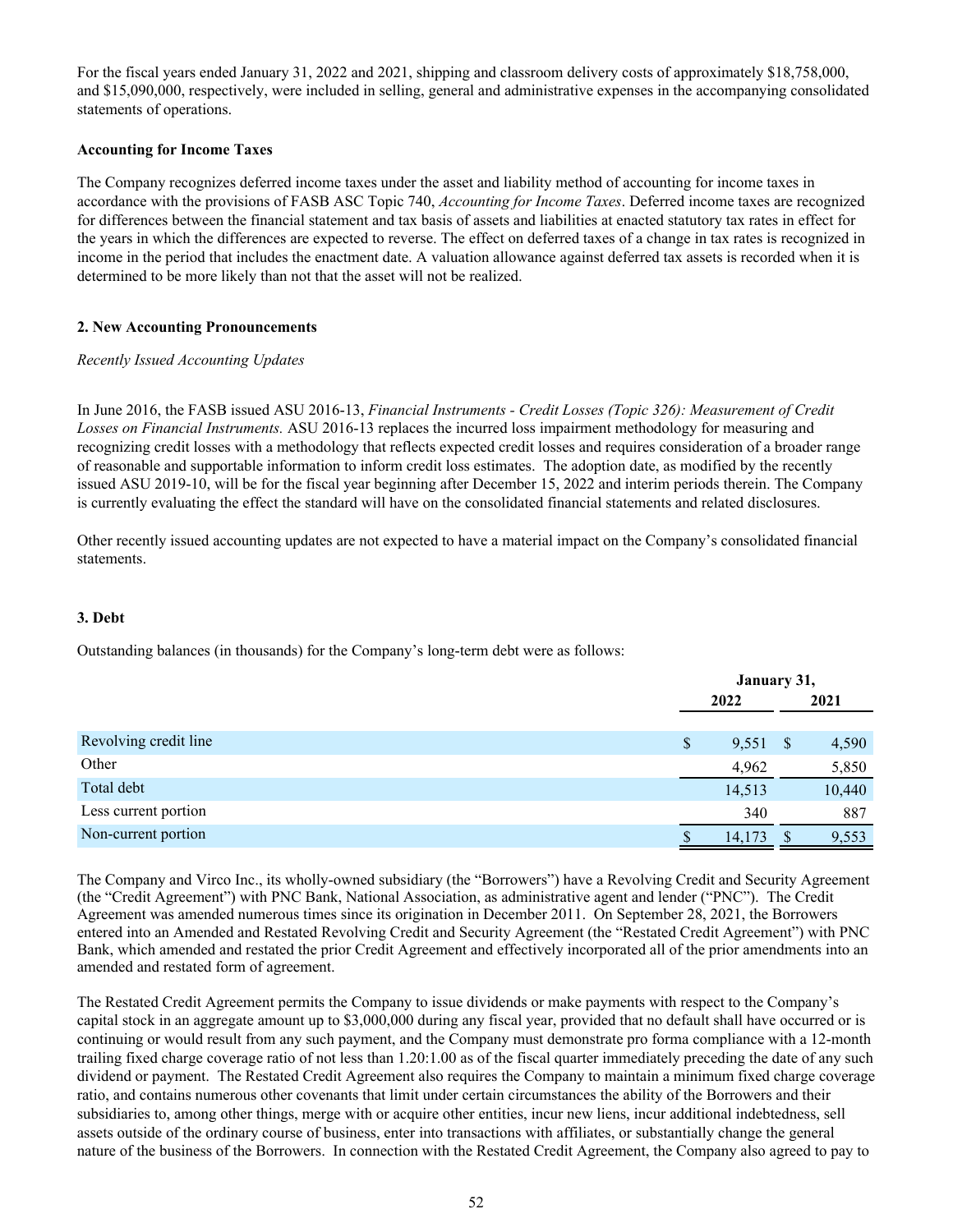PNC Bank a non-refundable fee of \$50,000. The original maturity date of the Restated Credit Agreement was March 19, 2023, which date was extended to April 15, 2027 under Amendment No. 2 to the Restated Credit Agreement discussed below.

The other material terms of the Restated Credit Agreement are substantially the same as those of the original Credit Agreement, consisting of (i) a revolving line of credit with a Maximum Revolving Advance Amount of \$65,000,000 that is subject to a borrowing base limitation and generally provides for advances of up to 85% of eligible accounts receivable, plus a percentage equal to the lesser of 60% of the value of eligible inventory or 85% of the liquidation value of eligible inventory, plus \$15,000,000 from January through July of each year, minus undrawn amounts of letters of credit and reserves and (ii) an equipment loan of \$2,000,000. The Restated Credit Agreement is secured by substantially all of the Borrowers' personal property and certain of the Borrowers' real property. The Restated Credit Agreement is subject to certain prepayment penalties upon early termination of the Restated Credit Agreement. Prior to the maturity date, principal amounts outstanding under the Restated Credit Agreement may be repaid and reborrowed at the option of the Borrowers without premium or penalty, subject to borrowing base limitations, seasonal adjustments and certain other conditions, including reduced borrowings under the revolving line to less than or equal \$10,000,000 for a period of 30 consecutive days during the fourth quarter of each fiscal year. The Restated Credit Agreement also contains certain financial covenants, including covenants requiring a minimum fixed charge coverage ratio and limits on capital expenditures.

Prior to the changes under Amendment No. 2 discussed below, the Revolving Credit Facility bore interest, at the Borrowers' option, at either the Alternate Base Rate (as defined in the Restated Credit Agreement) or the LIBOR Rate (as defined in the Restated Credit Agreement), in each case plus an applicable margin. The applicable margin for Alternate Base Rate loans is a percentage within a range of 1.25% to 1.75%, and the applicable margin for LIBOR Rate loans is a percentage within a range of 2.25% to 2.75%, and may be increased at the Lender's option by 2.0% during the continuance of an event of default. Accrued interest with respect to principal amounts outstanding under the Restated Credit Agreement is payable in arrears on a monthly basis for Alternative Base Rate loans, and at the end of the applicable interest period, but at most every three months for LIBOR Rate loans. The interest rate as of January 31, 2022 was 5.0%. The Company also incurs a fee on the unused portion of the revolving line of credit at a rate of 0.375%.

On December 7, 2021 the Company entered into Amendment No. 1 to the Restated Credit Agreement, which provided a limited waiver of the Company's violation of the covenant to maintain a fixed charge coverage ratio of at least 1.10 to 1.00 for the four fiscal quarter periods ended October 31, 2021, and amended the fixed charge coverage ratio as follows: (i) 1.00 to 1.00 for each of the consecutive four fiscal quarter periods of Borrowers ending January 31, 2022 and April 30, 2022, and (ii) 1.10 to 1.00 for each consecutive four fiscal quarter periods of Borrowers ending thereafter.

The Company was in violation of its financial covenants under the Restated Credit Agreement as of January 31, 2022, due to a decline in the Company's net income primarily attributable to the effects of supply chain disruptions and labor shortages. On April 15, 2022, the Company entered into Amendment No. 2 to the Credit Agreement ("Amendment No. 2"), which implemented the following changes to the Credit Agreement and Revolving Credit Facility:

- i. extended the final maturity date of the Revolving Credit Facility from March 19, 2023 to April 15, 2027;
- ii. increased the borrowing limit from \$65,000,000 to \$70,000,000 in July 2022 and August 2022, and increased the borrowing limit from \$40,000,000 to \$45,000,000 in October 2022;
- iii. waived the Company's violation of the covenant to maintain a fixed charge coverage ratio of at least 1.00 for the period ended January 31, 2022;
- iv. for the first and second quarters of fiscal 2023, implemented a temporary year-to-date adjusted EBITDA covenant in lieu of testing the fixed charge coverage ratio covenant as of such quarters, with quarterly testing of the fixed charge coverage ratio to resume for the third fiscal quarter and thereafter;
- v. permits a sale and leaseback transaction of the Company's property at 1655 Amity Road and release of the lender's pledge on the property, with the net proceeds to be used for a proposed share repurchase;
- vi. retired LIBOR pricing on the Revolving Credit Facility and replaced with BSBY index, with pricing tiers and spreads to remain the same;
- vii. extended the P-card, ACH Credit, and ACH debit facilities for an additional year beyond their current maturities; and
- viii. Borrowers to pay a \$250,000 extension fee and \$75,000 waiver and amendment fee, with \$200,000 due at closing and \$125,000 due on the first anniversary of closing.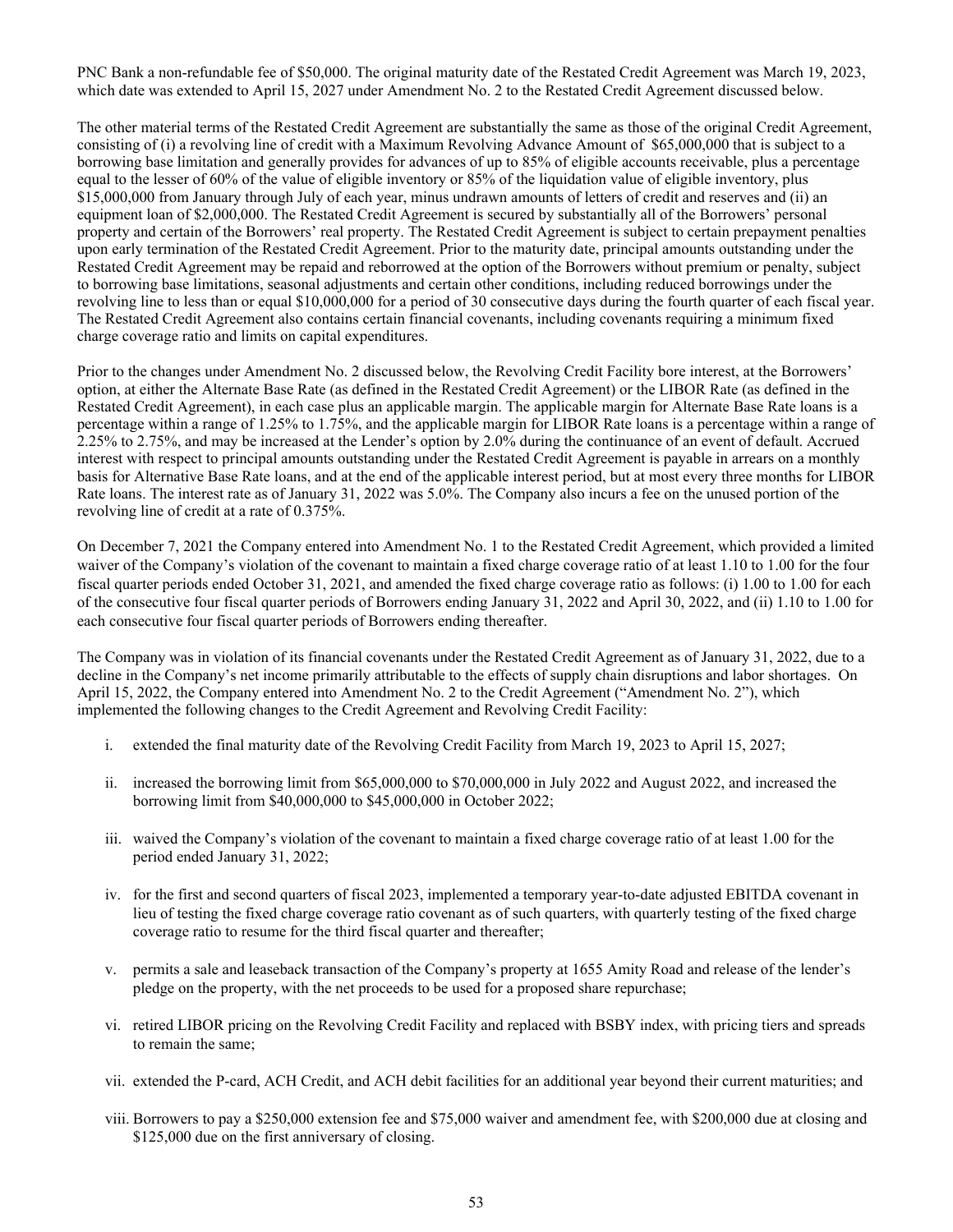Based on the Company's current projections, including COVID-19 related costs, raw material costs and its ability to introduce price increases, management believes it will maintain compliance with the financial covenants within Amendment No. 2, although there are uncertainties therewithin, such as raw material costs and supply chain challenges.

In addition to the financial covenants, the Restated Credit Agreement provides for customary events of default, subject to certain cure periods and other limitations. Substantially all of the Borrowers' accounts receivable are automatically and promptly swept to repay amounts outstanding under the Restated Credit Agreement upon receipt by the Borrowers. Due to this automatic liquidating nature of the Restated Credit Agreement, if the Borrowers breach any covenant, violate any representation or warranty or suffer a deterioration in their ability to borrow pursuant to the borrowing base calculation, the Borrowers may not have access to cash liquidity unless provided by PNC at its discretion.

During the fiscal year ended January 31, 2022 and 2021, the impact of COVID-19 on liquidity was to moderate the seasonal increase in accounts receivable and production of inventory for summer delivery. Seasonal increases in accounts receivable and inventory are traditionally financed through the Company's line of credit with PNC Bank.

The Company's revolving line of credit with PNC is structured to provide seasonal credit availability during the Company's peak summer season. Approximately \$20,449,000 was available for borrowing as of January 31, 2022.

The long-term debt repayments have been adjusted to reflect the terms of Amendment No. 2 and are approximately as follow as of January 31, 2022 (in thousands):

| 2023       | $\ddot{\bullet}$ | 340    |
|------------|------------------|--------|
| 2024       |                  | 238    |
| 2025       |                  | 248    |
| 2026       |                  | 258    |
| 2027       |                  | 269    |
| Thereafter |                  | 13,160 |

Management believes that the carrying value of debt approximated fair value at January 31, 2022 and 2021, as all of the longterm debt bears interest at variable rates based on prevailing market conditions.

## **4. Retirement Plans**

**Year ending January 31,**

#### **Pension Plans**

The Company maintains two defined benefit pension plans, the Virco Employees Retirement Plan ("Employee Plan"), and the Virco Important Performers Retirement Plan ("VIP Plan"). The annual measurement date for both plans is January 31. The Company and its subsidiaries cover all employees hired prior to December 31, 2003 under the Employee Plan, which is a qualified noncontributory defined benefit retirement plan. Benefits under the Employee Plan are based on years of service and career average earnings. Benefit accruals under the Employee Plan were frozen effective December 31, 2003. All benefits were fully vested as of January 31, 2022 and 2021.

The Company also provides a supplementary retirement plan for certain key employees, the VIP Plan. The VIP Plan provides a benefit up to 50% of average compensation for the last five years in the VIP Plan offset by benefits earned under the Employee Plan. Benefit accruals under the VIP Plan were frozen effective December 31, 2003. Substantially all assets, consisting of life insurance contracts and cash equivalents, securing the VIP Plan are held in a rabbi trust. The cash surrender values of the life insurance policies are included in other assets and money market funds in the accompanying consolidated balance sheets. The cash surrender values of the life insurance policies securing the VIP Plan were \$3,457,000 and \$3,430,000 at January 31, 2022 and 2021, respectively. Death benefits payable under life insurance policies held by the Plan were approximately \$8,762,000 and \$8,845,000 at January 31, 2022 and 2021, respectively.

Accounting policy regarding pensions requires management to make complex and subjective estimates and assumptions relating to amounts which are inherently uncertain. Three primary economic assumptions influence the reported values of plan liabilities and pension costs. The Company takes the following factors into consideration: discount rate, assumed rate of return, and plan settlements.

The discount rate represents an estimate of the rate of return on a portfolio of high-quality, fixed-income securities that would provide cash flows that match the expected benefit payment stream from the plans. When setting the discount rate, the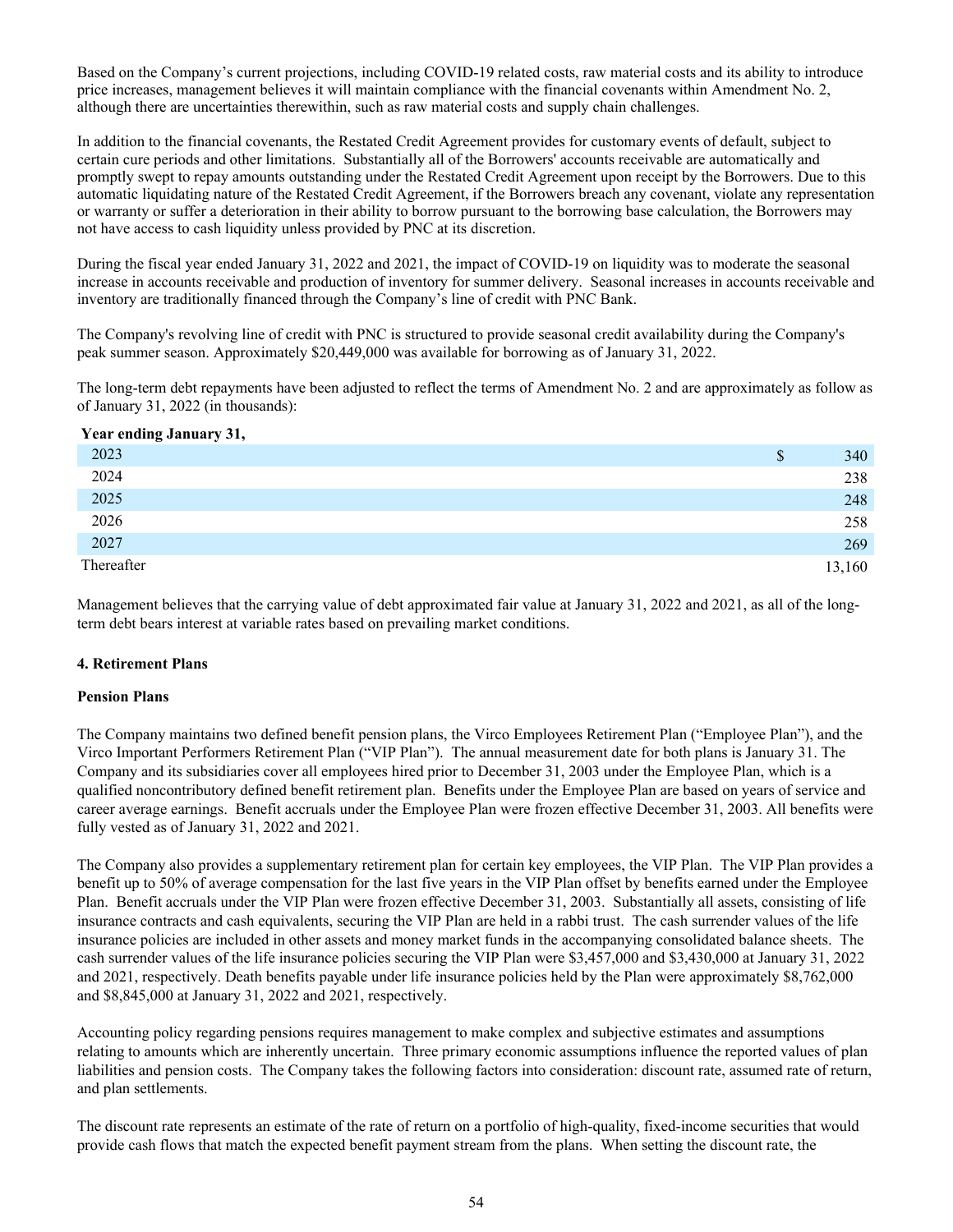Company utilizes a spot-rate yield curve developed from high-quality bonds currently available which reflects changes in rates that have occurred over the past year. This assumption is sensitive to movements in market rates that have occurred since the preceding valuation date, and therefore, may change from year to year. Discount rate ranges for the Employee Plan and the VIP Plan 3.20% and 2.75% - 2.80% at January 31, 2022 and 2021, respectively.

Because the Company's future benefit accruals for both benefit plans were frozen in 2003, the compensation increase assumption had no impact on pension expense, accumulated benefit obligation or projected benefit obligation for the period ended January 31, 2022 or 2021.

The assumed rate of return on plan assets represents an estimate of long-term returns available to investors who hold a mixture of stocks, bonds and cash equivalent securities. When setting its expected return on plan asset assumptions, the Company considers long-term rates of return on various asset classes (both historical and forecasted, using data collected from various sources generally regarded as authoritative) in the context of expected long-term average asset allocations for its defined benefit pension plan.

The Company maintains a trust for and funds the pension obligations for the Employee Plan. The Board of Directors appoints a Retirement Plan Committee that establishes a policy for investment and funding strategies. Approximately 40%-50% of the trust assets are managed by investment advisors and held in common trust funds with the balance managed by the Retirement Plan Committee. The Retirement Plan Committee has established target asset allocations for its investment advisors, who invest the trust assets in a variety of institutional collective trust funds. The Company's investment advisors have developed a funding strategy that moves fund asset allocation from equity and other investments to fixed income instruments designed to mirror the changes in discount rates as the Plan becomes more fully funded. At January 31, 2022, approximately 11% of the trust assets were held in these investments. The Retirement Plan Committee receives quarterly reports addressing investment returns, funded status of the plan and progress on the glidepath to fully funded status from the investment advisors and meets periodically with them to discuss investment performance. At January 31, 2022 and 2021, the amount of the plan assets invested in bond or short-term investment funds was 13% and 15%, respectively, and the balance of the trust was held in equity funds or other investments. The trust does not hold any Company stock.

It is the Company's policy to contribute adequate funds to the trust accounts to cover benefit payments under the VIP Plan and to maintain the funded status of the Employee Plan at a level which is adequate to avoid significant restrictions to the Employee Plan under the Pension Protection Act of 2006. Contributions to the Qualified Plan Trust and benefit payments under the VIP Plan totaled \$654,000 in fiscal 2022 and \$604,000 in fiscal 2021. Contributions during fiscal 2023 will depend upon actual investment results and benefit payments but are anticipated to be approximately \$615,000. At January 31, 2022, accumulated other comprehensive loss of approximately \$6.0 million, net of tax, is attributable to the pension plans.

The following tables set forth (in thousands) the combined funded status of the Company's pension plans at January 31, 2022 and 2021: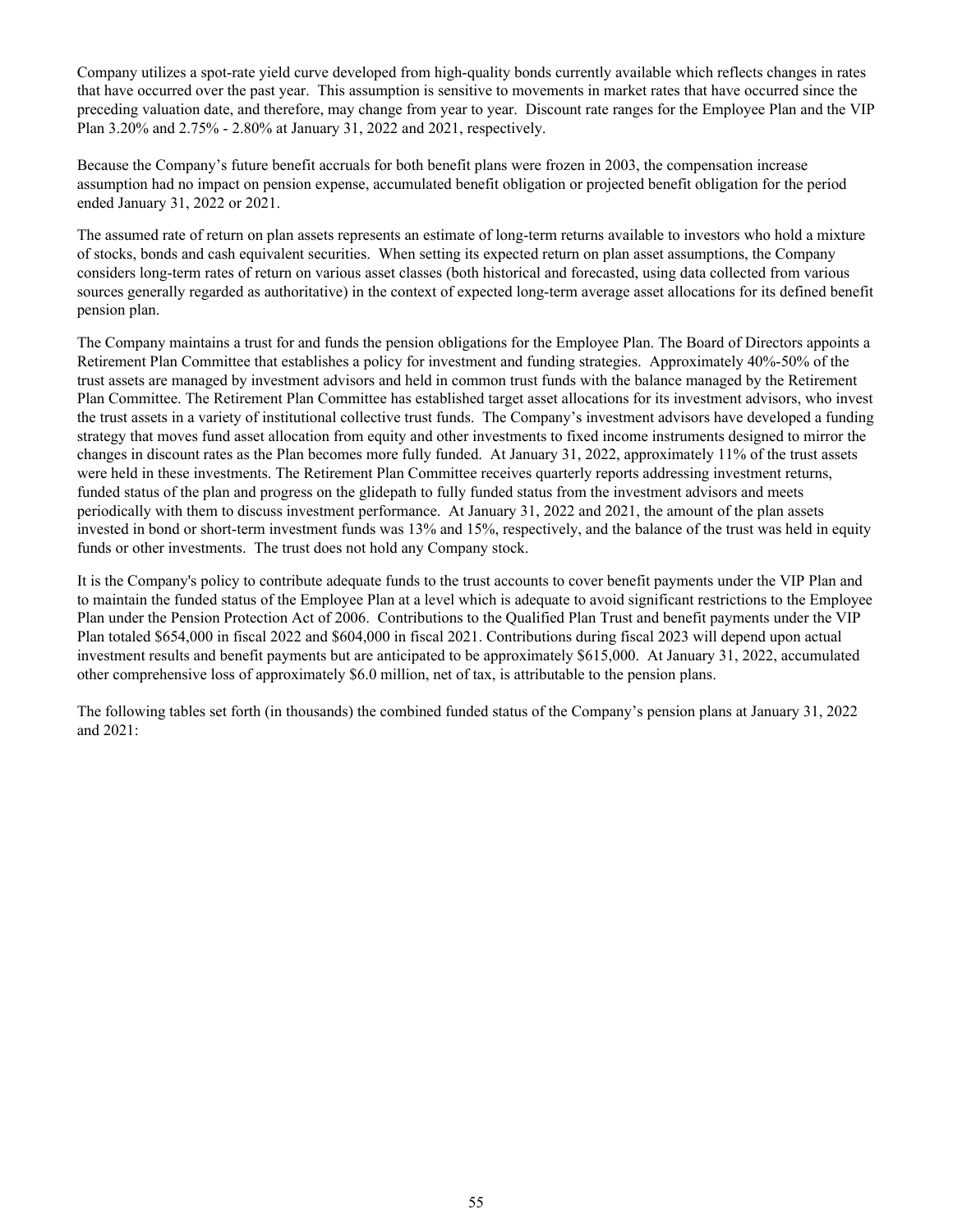|                                                                                              | <b>Combined Employee Retirement Plans</b> |                |                    |           |
|----------------------------------------------------------------------------------------------|-------------------------------------------|----------------|--------------------|-----------|
|                                                                                              |                                           | 1/31/2022      |                    | 1/31/2021 |
|                                                                                              |                                           |                |                    |           |
| <b>Change in Benefit Obligation</b>                                                          |                                           |                |                    |           |
| Benefit obligation at beginning of year                                                      | \$                                        | 44,178         | - \$               | 43,292    |
| Service cost                                                                                 |                                           |                |                    |           |
| Interest cost                                                                                |                                           | 1,113          |                    | 1,211     |
| Participant contributions                                                                    |                                           |                |                    |           |
| Amendments                                                                                   |                                           |                |                    |           |
| Actuarial losses (gains)                                                                     |                                           | (2,373)        |                    | 1,588     |
| Plan settlement                                                                              |                                           |                |                    |           |
| Benefits paid                                                                                |                                           | (2, 332)       |                    | (1, 913)  |
| Benefit obligation at end of year                                                            | \$                                        | 40,586         | \$                 | 44,178    |
| <b>Change in Plan Assets</b>                                                                 |                                           |                |                    |           |
| Fair value at beginning of year                                                              | \$                                        | 23,972         | S                  | 23,654    |
| Actual return on plan assets                                                                 |                                           | 4,099          |                    | 1,591     |
| Company contributions                                                                        |                                           | 690            |                    | 640       |
| Settlements                                                                                  |                                           |                |                    |           |
| Benefits paid                                                                                |                                           | (2, 332)       |                    | (1, 913)  |
| Fair value at end of year                                                                    | $\mathbf{\hat{S}}$                        | 26,429         | $\mathbf{\hat{s}}$ | 23,972    |
| <b>Funded Status</b>                                                                         |                                           |                |                    |           |
| Unfunded status of the plans                                                                 | \$                                        | (14, 157)      | - \$               | (20, 206) |
| <b>Amounts Recognized in Statement of Financial Position</b>                                 |                                           |                |                    |           |
| <b>Current liabilities</b>                                                                   | \$                                        | $(344)$ \$     |                    | (364)     |
| Non-current liabilities                                                                      |                                           | (13, 813)      |                    | (19, 842) |
| Accrued benefit cost                                                                         | \$                                        | $(14, 157)$ \$ |                    | (20, 206) |
| <b>Amounts Recognized in Statement of Financial Position and Operations</b>                  |                                           |                |                    |           |
| Accrued benefit liability                                                                    |                                           | (14, 157)      |                    | (20, 206) |
| Accumulated other compensation loss                                                          |                                           | 6,889          |                    | 14,444    |
| Net amount recognized                                                                        | $\mathbb S$                               | $(7,268)$ \$   |                    | (5,762)   |
| Items not yet Recognized as a Component of Net Periodic Pension Expense, included<br>in AOCI |                                           |                |                    |           |
| Unrecognized net actuarial loss                                                              | \$                                        | 6,889          | \$                 | 14,444    |
| Unamortized prior service costs                                                              |                                           |                |                    |           |
| Net initial asset recognition                                                                |                                           |                |                    |           |
|                                                                                              | $\frac{\mathsf{s}}{\mathsf{s}}$           | 6,889          | \$                 | 14,444    |
|                                                                                              |                                           |                |                    |           |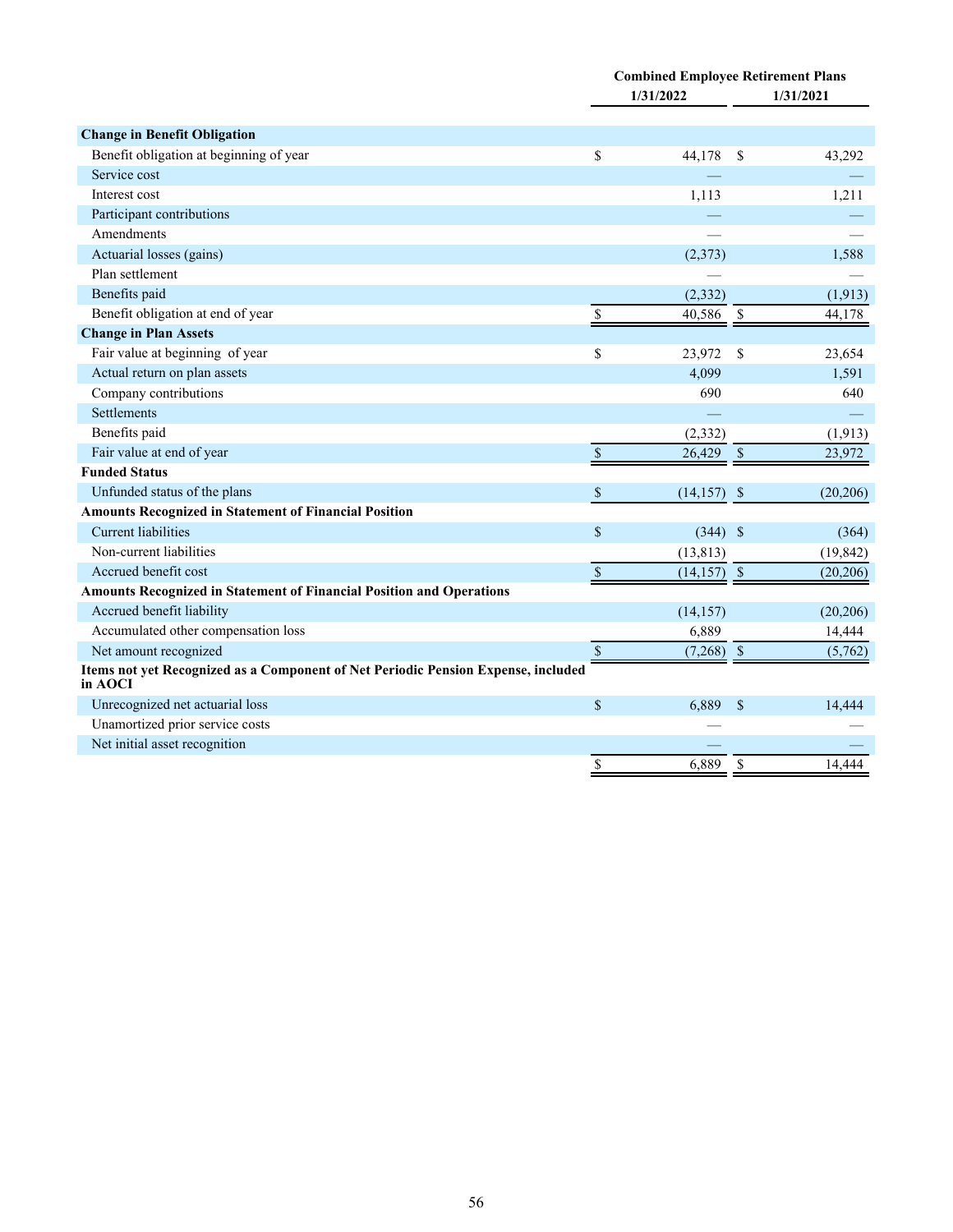|                                                                                               |                           | <b>Combined Employee Retirement Plans</b><br>1/31/2022 |                    | 1/31/2021         |  |
|-----------------------------------------------------------------------------------------------|---------------------------|--------------------------------------------------------|--------------------|-------------------|--|
|                                                                                               |                           |                                                        |                    |                   |  |
| Other Changes in Plan Assets and Benefit Obligations Recognized in Other Comprehensive Income |                           |                                                        |                    |                   |  |
| Net (gain) loss                                                                               | \$                        | $(5,782)$ \$                                           |                    | 849               |  |
| Prior service cost                                                                            |                           |                                                        |                    |                   |  |
| Amortization of loss                                                                          |                           | (1,774)                                                |                    | (1, 831)          |  |
| Amortization of prior service cost (credit)                                                   |                           |                                                        |                    |                   |  |
| Amortization of initial asset                                                                 |                           |                                                        |                    |                   |  |
| Total recognized in other comprehensive loss                                                  | $\boldsymbol{\mathsf{S}}$ | $(7,556)$ \$                                           |                    | (982)             |  |
| Items to be Recognized as a Component of Periodic Pension Cost for next fiscal year           |                           |                                                        |                    |                   |  |
| Prior service cost                                                                            | $\$$                      |                                                        | \$                 |                   |  |
| Net actuarial loss                                                                            |                           | 536                                                    |                    | 1,771             |  |
|                                                                                               | $\sqrt{\ }$               | 536                                                    | $\mathsf{\$}$      | 1,771             |  |
| <b>Supplemental Data</b>                                                                      |                           |                                                        |                    |                   |  |
| Projected benefit obligation                                                                  | \$                        | 40,586                                                 | <sup>\$</sup>      | 44,178            |  |
| Accumulated benefit obligation                                                                |                           | 40,586                                                 |                    | 44,178            |  |
| Fair value of plan assets                                                                     |                           | 26,429                                                 |                    | 23,972            |  |
| <b>Components of Net Cost</b>                                                                 |                           |                                                        |                    |                   |  |
| Service cost                                                                                  | \$                        | $\qquad \qquad -$                                      | $\mathbf{\hat{S}}$ |                   |  |
| Interest cost                                                                                 |                           | 1,113                                                  |                    | 1,211             |  |
| Expected return on plan assets                                                                |                           | (690)                                                  |                    | (869)             |  |
| Amortization of transition amount                                                             |                           |                                                        |                    |                   |  |
| Recognized (gain) loss due to settlement                                                      |                           |                                                        |                    |                   |  |
| Amortization of prior service cost                                                            |                           |                                                        |                    |                   |  |
| Recognized net actuarial loss                                                                 |                           | 1,774                                                  |                    | 1,831             |  |
| Benefit cost                                                                                  | \$                        | 2,197                                                  | -\$                | 2,173             |  |
| <b>Estimated Future Benefit Payments</b>                                                      |                           |                                                        |                    |                   |  |
| FYE 01-31-2023                                                                                | \$                        | 6,264                                                  |                    |                   |  |
| FYE 01-31-2024                                                                                |                           | 3,012                                                  |                    |                   |  |
| FYE 01-31-2025                                                                                |                           | 3,231                                                  |                    |                   |  |
| FYE 01-31-2026                                                                                |                           | 2,649                                                  |                    |                   |  |
| FYE 01-31-2027                                                                                |                           | 2,597                                                  |                    |                   |  |
| FYE 01-31-2028 to 2032                                                                        |                           | 11,387                                                 |                    |                   |  |
| Total                                                                                         | \$                        | 29,140                                                 |                    |                   |  |
| Weighted Average Assumptions to Determine Benefit Obligations at Year-End                     |                           |                                                        |                    |                   |  |
| Discount rate                                                                                 |                           | 3.20%                                                  |                    | $2.75\% - 2.80\%$ |  |
| Rate of compensation increase                                                                 |                           | N/A                                                    |                    | $\rm N/A$         |  |
| Weighted Average Assumptions to Determine Net Periodic Pension Cost                           |                           |                                                        |                    |                   |  |
| Discount rate                                                                                 |                           | $2.75\% - 2.80\%$                                      |                    | $3.00\% - 3.05\%$ |  |
| Expected return on plan assets                                                                |                           | $6.00\%$                                               |                    | $6.00\%$          |  |
| Rate of compensation increase                                                                 |                           | $\rm N/A$                                              |                    | $\rm N/A$         |  |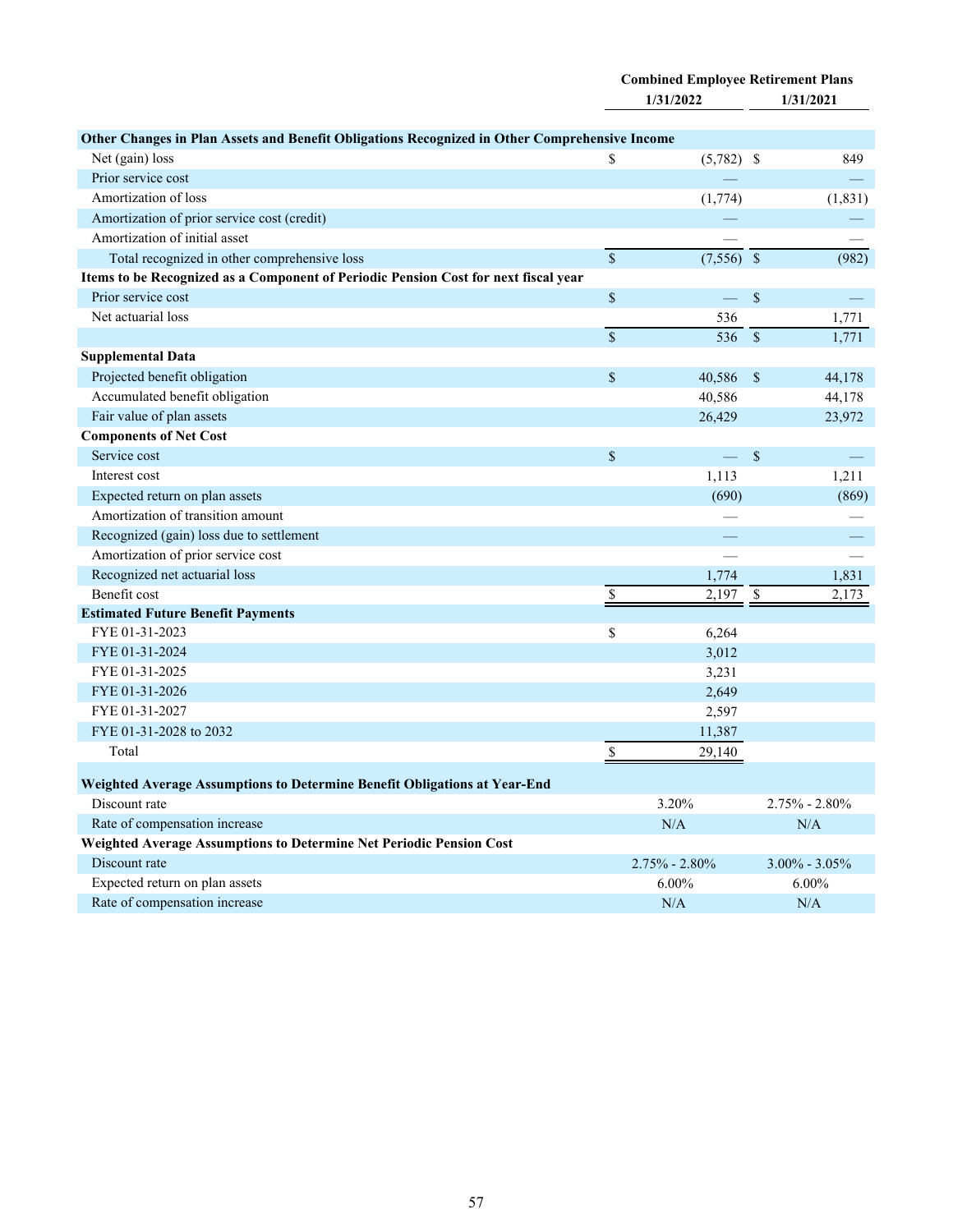The Employee Plan held no Level 2 or 3 investments at January 31, 2022 and 2021. The following table sets for the fair value of the Level 1 investments for the Employee Plan as of January 31, 2022 and 2021 (in thousands):

#### **Fair Value Measurements of Plan Assets Employee Plan**

|                                 | 1/31/2022    | 1/31/2021    |
|---------------------------------|--------------|--------------|
|                                 |              |              |
| Level 1 Measurement             |              |              |
| Common Stock                    | 14,094       | 10,323       |
| Principal Money Market          | 523          | 458          |
| PNC Govt Money Fund             | 204          | 271          |
| Vanguard INTM Term Investment   | 394          | 410          |
| Vanguard LT Investment          | 983          | 1,044        |
| Ishares Russell 2000            | 1,457        | 1,724        |
| Ishares Russell MID-CAP         | 1,958        | 1,890        |
| <b>Ishares Emerging Markets</b> | 1,091        | 1,191        |
| Ishares MCSI RAFE               | 1,713        | 1,636        |
| Ishares S&P Index               | 781          | 2,091        |
| Vanguard INTM Term Treasury     | 404          | 410          |
| Vanguard LT Treasury            | 1,036        | 1,047        |
| Total Level 1 Investments       | \$<br>24,638 | 22,495<br>\$ |

In addition to the holdings above, the Employee Plan has a holding in a mutual fund investment, Managed Investment Fund. The mutual fund investment is valued using the net asset value ("NAV") as a practical expedient and is not required to be categorized in the fair value hierarchy table. The total fair value of this investment was \$1,912,000 and \$1,454,000 as of January 31, 2022 and 2021, respectively, and is not included in the table above. In relation to this investment, there is no unfunded commitments and the shares can be redeemed on a daily basis with minimal restrictions. Events that may lead to a restriction to transact with the fund is not considered probable.

## **401(k) Retirement Plan**

The Company's retirement plan, which covers all U.S. employees, allows participants to defer from 1% to 75% of their eligible compensation through a 401(k)-retirement program. Through December 31, 2001, the plan included an employee stock ownership component. The plan continues to include Virco stock as one of the investment options. At January 31, 2022 and 2021, the plan held 1,077,995 shares and 915,542 shares of the Company's common stock, respectively. Effective January 1, 2020, the Company initiated an employer match. For the fiscal years ended January 31, 2022 and 2021, the compensation costs incurred for employer match was \$867,000 and \$774,000, respectively.

## **Life Insurance**

The Company provided post-retirement life insurance to certain retired employees under the Dual Option Life Insurance Plan (the "Plan"). Effective January 2004, the Company terminated this plan for active employees. The Company has purchased split-dollar life insurance on the lives of the remaining covered participants. Death benefits due to participants are approximately \$1,800,000. Cash surrender values of these policies, which are included in other assets in the accompanying consolidated balance sheets, were \$1,380,000 and \$1,895,000 at January 31, 2022 and 2021, respectively. Death benefits payable under the policies were approximately \$2,967,000 and \$3,917,000 at January 31, 2022 and 2021, respectively. Death benefits received under the Plan in excess of the benefit obligation will be retained in the trust and used to secure and fund benefits payable under the VIP Pension Plan. The Company maintains a rabbi trust to hold assets related to the Dual Option Life Insurance Plan. All assets securing this plan are held in the rabbi trust.

The following sets forth the Company's change in death benefits payable during the years ended January 31, 2022 and 2021: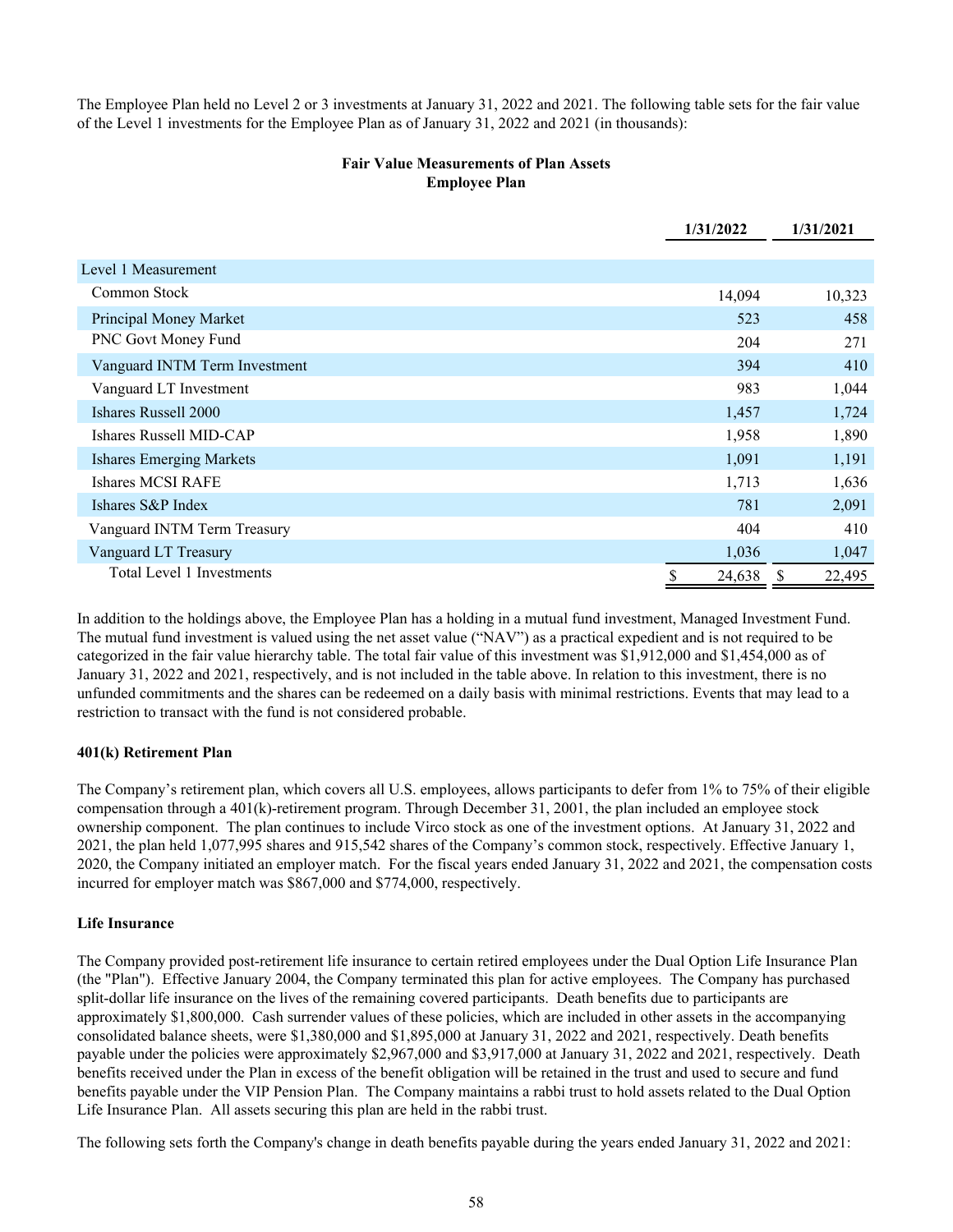|                             | 1/31/2022 |   | 1/31/2021 |  |
|-----------------------------|-----------|---|-----------|--|
|                             |           |   |           |  |
| Liability beginning of year | 2,034,000 | S | 1,986,000 |  |
| Accretion expense           | 60,000    |   | 48,000    |  |
| Death benefits paid         | (478,000) |   |           |  |
| Liability end of year       | 1,616,000 |   | 2,034,000 |  |
|                             |           |   |           |  |

## **5. Stock-Based Compensation**

## **Stock Incentive Plans**

The Company's two stock plans are the 2019 Employee Stock Incentive Plan (the "2019 Plan") and the 2011 Employee Incentive Stock Plan (the "2011 Plan").

Under the 2019 Plan, the Company may grant an aggregate of 1,000,000 shares to its employees in the form of restricted stock units and non-employee directors in the form of restricted stock awards. Restricted stock units and awards granted under the 2019 Plan are expensed ratably over the vesting period of the awards. The Company determines the fair value of its restricted stock units or awards and related compensation expense as the difference between the market value of the units or awards on the date of grant less the exercise price of the units or awards granted. During fiscal year 2022, the Company granted 68,870 awards to non-employee directors, vested 140,295 shares according to their terms and forfeited 0 shares under the 2019 Plan. As of January 31, 2022, there were approximately 628,435 shares available for future issuance under the 2019 Plan.

Under the 2011 Plan, the Company may grant an aggregate of 2,000,000 shares to its employees in the form of restricted stock units and non-employee directors in the form of restricted stock awards. Restricted stock units and awards granted under the 2011 Plan are expensed ratably over the vesting period of the awards. The Company determines the fair value of its restricted stock units or awards and related compensation expense as the difference between the market value of the units or awards on the date of grant less the exercise price of the units or awards granted. During fiscal year 2022, the Company granted 0 restricted awards to non-employee directors and 0 units to its employees; vested 0 stock awards and 119,200 units according to their terms and forfeited 0 stock units under the 2011 Plan. As of January 31, 2022, there were approximately 12,892 shares available for future issuance under the 2011 Plan.

During fiscal year 2022, stock-based compensation expense related to restricted stock units and awards recognized in cost of goods sold and selling, general and administrative expenses was \$219,000 and \$794,000, respectively. During fiscal year 2021, stock-based compensation expense related to restricted stock units and/or awards recognized in cost of goods sold and selling, general and administrative expenses was \$257,000 and \$755,000, respectively.

## **Accounting for the Plans**

A summary of the Company's restricted stock unit awards activity, and related information for the following years ended January 31, is as follows:

|                                                                                  |                                  | 2022<br>2021 |                                               |                                  |              |                                           |
|----------------------------------------------------------------------------------|----------------------------------|--------------|-----------------------------------------------|----------------------------------|--------------|-------------------------------------------|
|                                                                                  | <b>Restricted stock</b><br>units |              | Weighted-<br><b>Average Exercise</b><br>Price | <b>Restricted stock</b><br>units |              | Weighted-Average<br><b>Exercise Price</b> |
|                                                                                  |                                  |              |                                               |                                  |              |                                           |
| Outstanding at beginning of year                                                 | 611,495                          | - \$         | 4.26                                          | 740,985                          | <sup>S</sup> | 4.54                                      |
| Granted                                                                          | 68,870                           |              | 3.63                                          | 94,695                           |              | 2.64                                      |
| Exercised                                                                        | (259, 495)                       |              | 3.55                                          | (224, 185)                       |              | 2.60                                      |
| Forfeited                                                                        |                                  |              |                                               |                                  |              |                                           |
| Outstanding at end of year                                                       | 420,870                          |              | 4.37                                          | 611,495                          |              | 4.26                                      |
| Weighted-average fair value of restricted stock<br>units granted during the year |                                  |              | 3.63                                          |                                  |              | 2.64                                      |

The aggregate fair value of restricted stock awards vested during fiscal years 2022 and 2021 was \$921,207 and \$582,881, respectively. The Company recognized compensation expense, net of forfeitures, for the restricted stock awards of \$1,013,000 and \$1,012,000 for fiscal 2022 and 2021, respectively. The Company records forfeitures as incurred.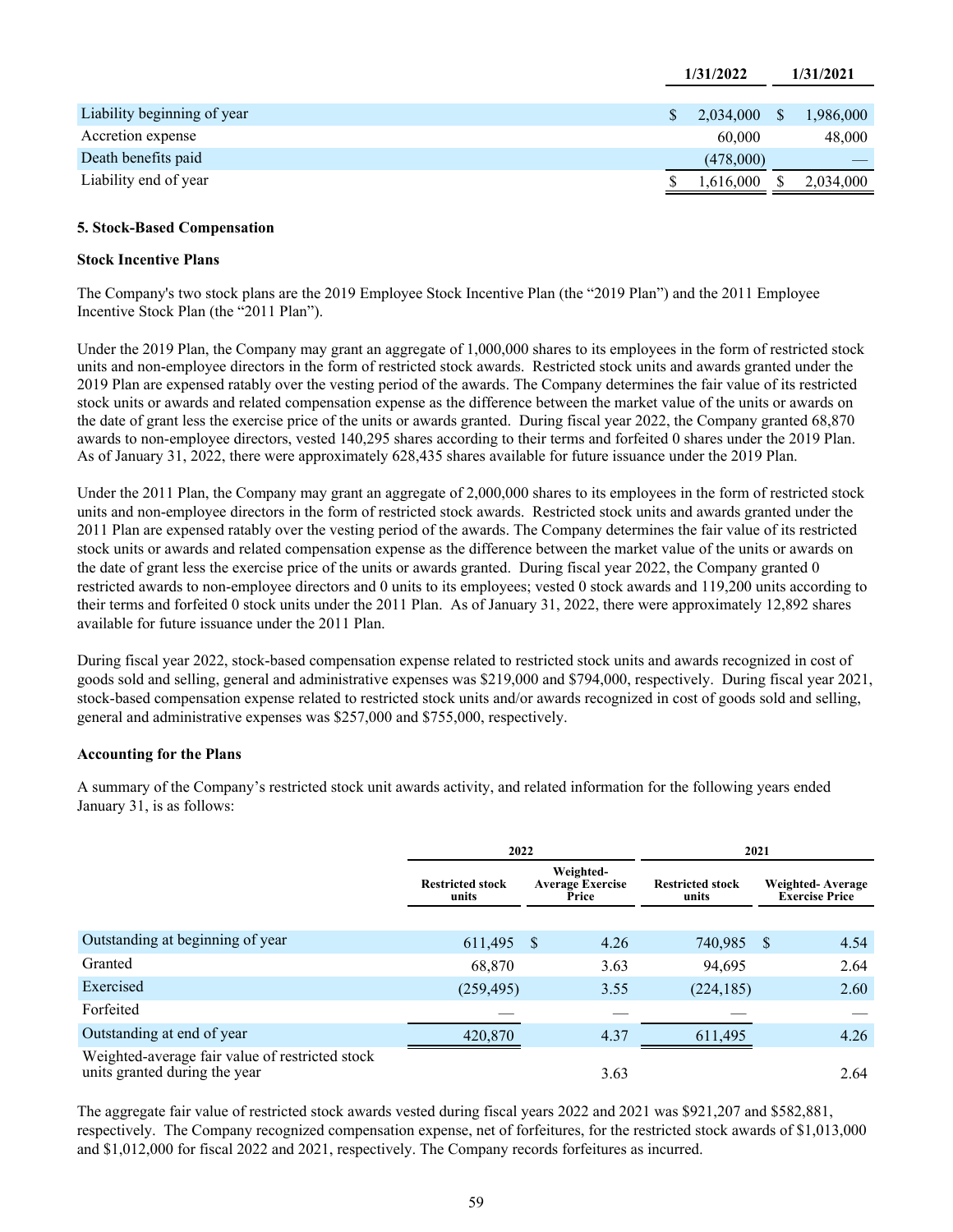The weighted-average grant-date fair value of restricted stock awards is the quoted market price of the Company's common stock on the date of grant, as shown in the table above. The weighted-average grant-date fair value of restricted stock awards granted in fiscal 2022 and 2021 was \$3.63 per share and \$2.64 per share, respectively.

As of January 31, 2022, there was \$1.2 million of total unrecognized compensation expense related to restricted stock awards. That expense is expected to be recognized over a weighted-average period of 2.90 years.

To satisfy employee minimum statutory tax withholding requirements for restricted stock awards that vest, the Company withholds and retires a portion of the vesting common shares, unless an employee elects to pay cash. In fiscal 2022 and 2021, the Company withheld 50,289 and 54,402 common shares, respectively, with a total value of approximately \$176,000 and \$156,000, respectively. These amounts are presented as a cash outflow from financing activities in the accompanying consolidated statement of cash flows.

## **6. Income Taxes**

The income tax benefit for the last two years is reconciled to the statutory federal income tax rates of 21% for the tax years ended January 31, is as follows (in thousands):

|                                     | 2022             | 2021       |  |
|-------------------------------------|------------------|------------|--|
| Statutory                           | \$<br>$(782)$ \$ |            |  |
| State taxes (net of federal tax)    | 14               | (625)<br>9 |  |
| Change in valuation allowance       | 12,303           | (119)      |  |
| State rate adjustment               | (197)            | (104)      |  |
| Change in unrecognized tax benefits | $\mathcal{L}$    | (4)        |  |
| <b>Stock Compensation</b>           | 48               | 85         |  |
| Expirations of attributes           | 55               | 16         |  |
| Permanent differences               | (31)             | 11         |  |
| Return to provision                 | (7)              | (13)       |  |
| Income tax expense (benefit)        | 11,408           | (744)      |  |

Significant components of the benefit for income taxes attributed to continuing operations are as follows for the years ended January 31, is as follows (in thousands):

|                               | 2022 | 2021                  |
|-------------------------------|------|-----------------------|
|                               |      |                       |
| Current                       |      |                       |
| Federal                       | \$   | \$                    |
| State                         |      | 92<br>(2)             |
|                               |      | 92<br>(2)             |
| Deferred                      |      |                       |
| Federal                       |      | (731)<br>(555)        |
| State                         |      | (68)<br>(256)         |
|                               |      | (623)<br>(987)        |
| Change in valuation allowance |      | 12,303<br>(119)       |
|                               |      | 11,316<br>(742)       |
| Income tax expense (benefit)  |      | 11,408<br>(744)<br>\$ |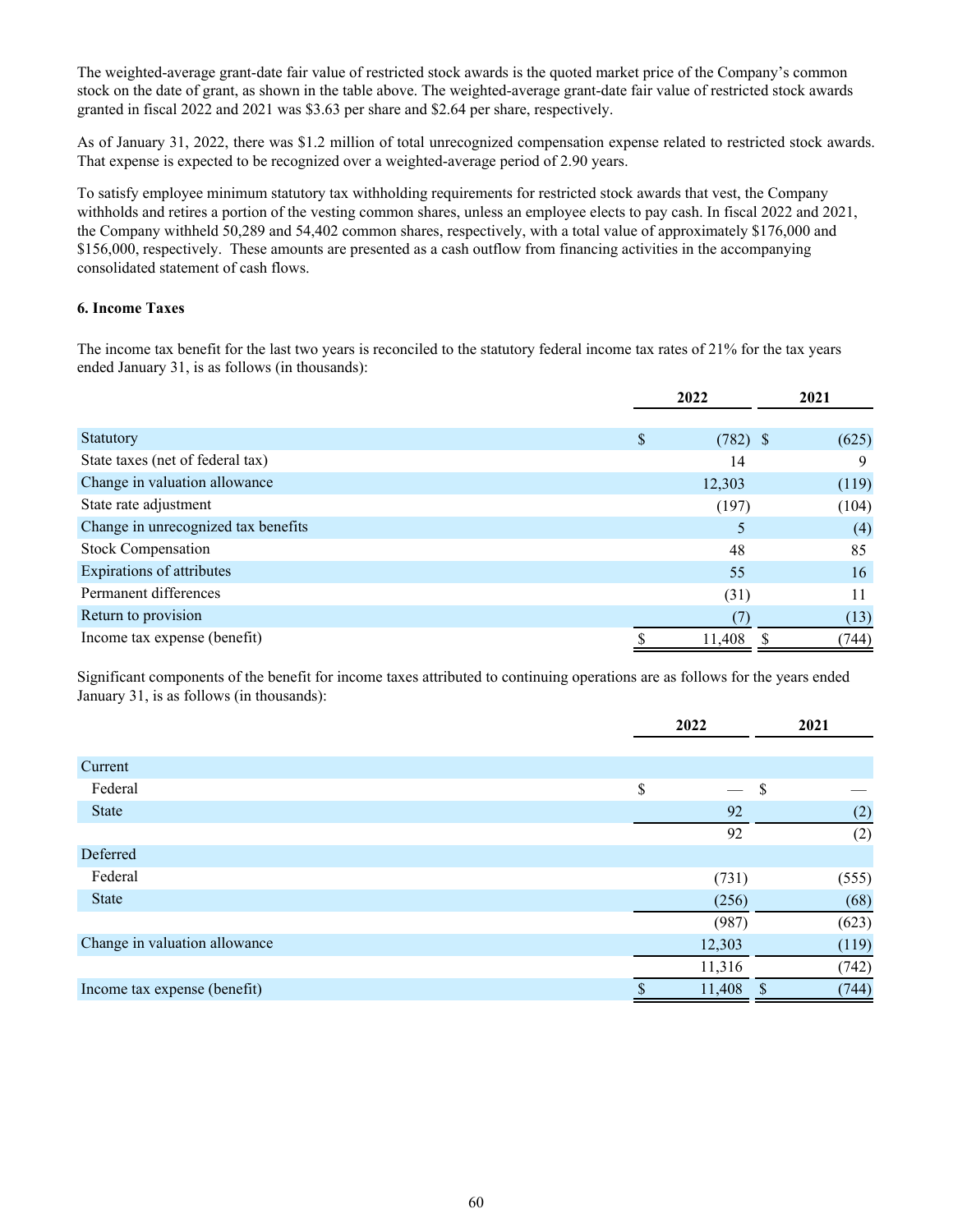Deferred tax assets and liabilities are comprised of the following as of January 31, respectively, as follows (in thousands):

|                                      | 2022                     | 2021     |
|--------------------------------------|--------------------------|----------|
| Deferred tax assets                  |                          |          |
| Accrued vacation and sick leave      | \$<br>943<br>\$          | 835      |
| Retirement plans                     | 3,930                    | 5,657    |
| Insurance reserves                   | 300                      | 293      |
| Warranty                             | 154                      | 181      |
| Net operating loss carryforwards     | 4,445                    | 4,501    |
| Right of use liabilities             | 4,159                    | 5,237    |
| Inventory                            | 2,124                    | 1,287    |
| Business interest expense limitation |                          |          |
| Other                                | 361                      | 324      |
|                                      | \$<br><b>S</b><br>16,416 | 18,315   |
| Deferred tax liabilities             |                          |          |
| Tax in excess of book depreciation   | \$<br>$(984)$ \$         | (924)    |
| Right of use assets                  | (3, 567)                 | (4, 541) |
| Other                                | (54)                     | (70)     |
|                                      | \$<br>$(4,605)$ \$       | (5, 535) |
| Valuation allowance                  | (11, 412)                | (1,064)  |
| Net long term deferred tax asset     | \$<br>399<br>S           | 11,716   |

In assessing the realizability of deferred tax assets, the Company considers whether it is more-likely-than-not that some portion or all of its deferred tax assets will not be realized. The ultimate realization of deferred tax assets is dependent upon the generation of future taxable income or reversal of deferred tax liabilities during the periods in which those temporary differences become deductible. As a part of this evaluation, the Company assesses all available positive and negative evidence, including future reversals of existing taxable temporary differences, projected future taxable income, the availability of tax carry backs, tax-planning strategies, and results of recent operations (including cumulative losses in recent years), to determine whether sufficient future taxable income will be generated to realize existing deferred tax assets. During 2022 and 2021 the Company incurred operating losses and when combined with operating results from 2020, the Company has incurred a cumulative operating loss for the last three years. As a result, the Company has identified objective and verifiable negative evidence in the form of cumulative losses in the U.S. and in certain state jurisdictions over the preceding twelve quarters ended January 31, 2022. While the Company has taken significant measures to return to profitability, and order rates at the beginning of the year are favorable, the short-term outlook for the school furniture market is challenging, particularly relating to ongoing supply chain difficulties. During the fourth quarter of the year ended January 31, 2022, based on this evaluation, and after considering future reversals of existing taxable temporary differences and the effects of seasonality on the Company's business, the Company determined the realization of a majority of the net deferred tax assets no longer met the more likely than not criteria and a valuation allowance was recorded against the majority of the net deferred tax assets. Valuation allowances of \$11,412,000 are needed for federal and certain state net operating loss carryforwards to reduce the carrying amount of deferred tax assets to an amount that is more likely than not to be realized. At January 31, 2022, the Company has net operating loss carryforwards of approximately \$12,513,000 for U.S. federal, with no expirations, and \$31,222,000 for state income tax purposes, expiring at various dates through January 31, 2041. At January 31, 2021, the Company recorded a partial valuation allowance of \$1,064,000 against its net deferred tax assets. The net change in the valuation allowance for the year ended January 31, 2022, was an increase of \$10,348,000 and for the year ended January 31, 2021, was a decrease of \$119,000.

The following table summarizes the activity related to our gross unrecognized tax benefits for the years ended January 31, respectively, as follows (in thousands):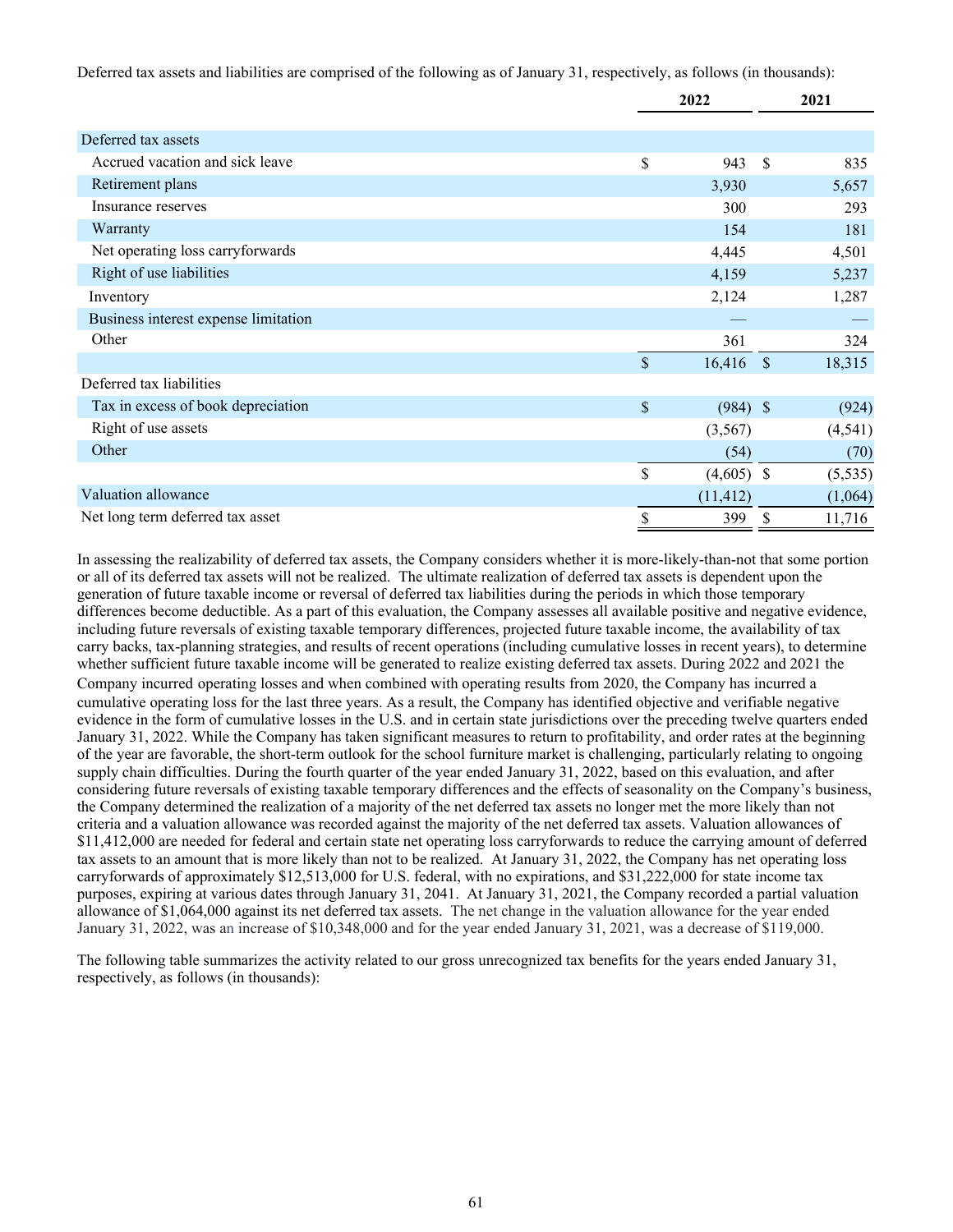|                                                        | 2022 |      | 2021 |  |
|--------------------------------------------------------|------|------|------|--|
|                                                        |      |      |      |  |
| Balances as of February 1,                             |      | 54 S | 60   |  |
| Increases related to prior year tax positions          |      |      |      |  |
| Decreases related to prior year tax positions          |      | (1)  | (4)  |  |
| Increases related to current year tax positions        |      | 10   |      |  |
| Decreases related to lapsing of statute of limitations |      | (6)  | (10) |  |
| Balance as of January 31,                              |      | 57   |      |  |

At January 31, 2022, the Company's unrecognized tax benefits associated with uncertain tax positions were \$57,000, of which \$45,000 if recognized, would favorably affect the effective tax rate.

The Company recognizes interest and penalties related to unrecognized tax benefits as a component of income tax expense which is consistent with the recognition of the items in prior reporting. The Company had recorded a liability for interest and penalties related to unrecognized tax benefits of \$13,000 at January 31, 2022, and \$11,000 at January 31, 2021. The year ended January 31, 2017 and subsequent years remain open for examination by the IRS and state tax authorities. The Company is currently under IRS examination for fiscal year ended January 31, 2016. The Company is not currently under state examinations.

The specific timing of when the resolution of each tax position will be reached is uncertain. As of January 31, 2022, it is reasonably possible that unrecognized tax benefits will decrease by \$6,000 within the next 12 months due to the expiration of the statute of limitations.

On March 27, 2020, the President signed the Coronavirus Aid, Relief, and Economic Security Act ("CARES Act"). The Company has performed an analysis of the impact of the CARES Act and determined the impact is not significant.

## **7. Leases and Commitments**

The Company has operating leases on real property, equipment, and automobiles that expire at various dates. The Company determines if an arrangement is a lease at inception and assesses classification of the lease at commencement. All of the Company's leases are classified as operating leases, as a lessee. Beginning on the first day of fiscal 2020, the Company adopted ASC 842 to account for its leases. Pursuant to ASC 842, the Company uses the implicit rate when readily determinable, or the incremental borrowing rate. Our incremental borrowing rate is estimated to approximate the interest rate on a collateralized basis with similar terms and payments using company specific credit spreads. The Company's lease terms include options to extend or terminate the lease only when it is reasonably certain that we will exercise that option. Lease expense for our operating leases is recognized on a straight-line basis over the lease term.

The Company has an operating lease for its corporate office, manufacturing and distribution facility located in Torrance, CA, currently with a remaining lease term through December 2025. The Company leases equipment under a 5-year operating lease arrangement. The Company has the option of buying the assets at the end of the lease period at a price that does not result in the Company being reasonably certain of exercising the option. In addition, the Company leases trucks, automobiles, and forklifts under operating leases that include certain fleet management and maintenance services. Certain of the leases contain renewal or purchase options and require payment for property taxes and insurance. The Company records lease expense on a straight-line basis based on the contractual lease payments. In accordance with ASC 842, the Company recognizes the present value of the future lease commitments as an operating lease liability, and a corresponding right-of-use asset ("ROU asset"), net of tenant allowances. Tenant improvements and related tenant allowances are recorded as a reduction to the ROU asset. The Company elected to account for leases with an original term of 12 months or less that do not contain a purchase option as short-term leases. Additionally, certain of the leases provide for variable payment for property taxes, insurance, and common area maintenance payments among others. The Company recognizes variable lease expenses for these leases in the period incurred. The Company's lease agreements do not contain any material residual value guarantees or material restrictive covenants.

In accordance with ASC 842, quantitative information regarding our leases is as follows: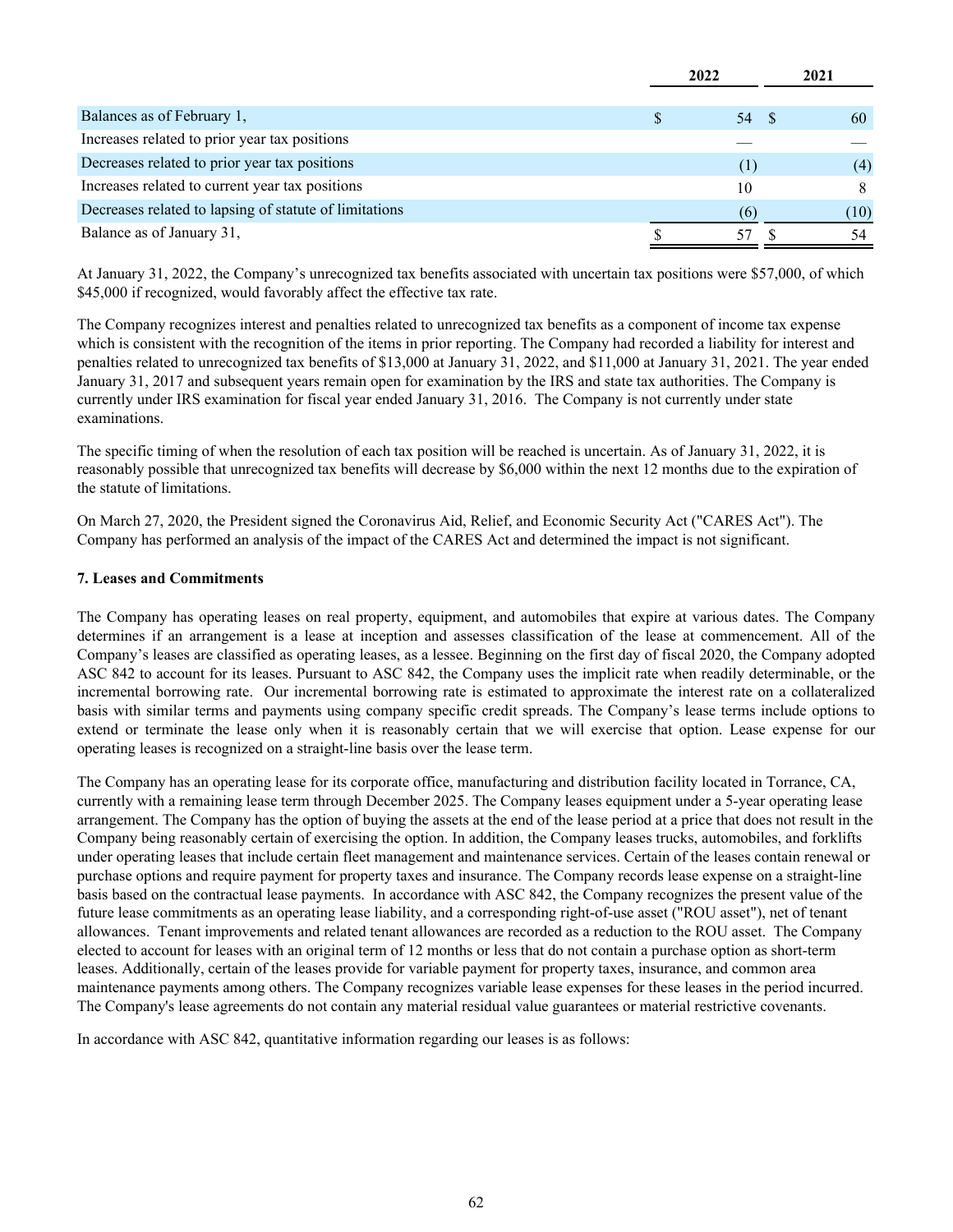|                                                                        | <b>Twelve-Months Ended</b> |               |           |  |
|------------------------------------------------------------------------|----------------------------|---------------|-----------|--|
|                                                                        | 1/31/2022                  | 1/31/2021     |           |  |
|                                                                        | (in thousands)             |               |           |  |
| Operating lease cost                                                   | \$<br>5,086                | \$            | 5,742     |  |
| Short-term lease cost                                                  | 332                        |               | 263       |  |
| Sublease income                                                        | (40)                       |               | (40)      |  |
| Variable lease cost                                                    | 1,033                      |               | 766       |  |
| Total lease cost                                                       | 6,411                      | $\mathcal{S}$ | 6,731     |  |
| Other operating leases information:                                    |                            |               |           |  |
| Cash paid for amounts included in the measurement of lease liabilities | \$<br>5,482,000            | \$            | 5,163,000 |  |
| Right-of-use assets obtained in exchange for new lease liabilities     | \$<br>599,000              | \$            | 622,000   |  |
| Weighted-average remaining lease term (years)                          | 3.10                       |               | 4.06      |  |

Weighted-average discount rate  $6.40\%$  6.41 % 6.41 %

Minimum future lease payments (in thousands) for operating leases in effect as of January 31, 2022, are as follows:

|                                                                      | <b>Operating Lease</b>    |        |  |
|----------------------------------------------------------------------|---------------------------|--------|--|
| Year ending January 31,                                              |                           |        |  |
| 2023                                                                 | $\mathcal{S}$             | 5,618  |  |
| 2024                                                                 |                           | 5,473  |  |
| 2025                                                                 |                           | 5,473  |  |
| 2026                                                                 |                           | 1,382  |  |
| 2027                                                                 |                           |        |  |
| Thereafter                                                           |                           |        |  |
| <b>Remaining balance of lease payments</b>                           | <sup>\$</sup>             | 17,946 |  |
|                                                                      |                           |        |  |
| Short-term lease liabilities                                         | $\boldsymbol{\mathsf{S}}$ | 4,734  |  |
| Long-term lease liabilities                                          |                           | 11,437 |  |
| <b>Total lease liabilities</b>                                       | $\mathbf{s}$              | 16,171 |  |
|                                                                      |                           |        |  |
| Difference between undiscounted cash flows and discounted cash flows | \$                        | 1,775  |  |

#### **8. Contingencies**

The Company and other furniture manufacturers are subject to federal, state and local laws and regulations relating to the discharge of materials into the environment and the generation, handling, storage, transportation and disposal of waste and hazardous materials. The Company has expended, and expects to continue to spend, significant amounts in the future to comply with environmental laws. Normal recurring expenses relating to operating the Company factories in a manner that meets or exceeds environmental laws are matched to the cost of producing inventory. Despite the Company's significant dedication to operating in compliance with applicable laws, there is a risk that the Company could fail to comply with a regulation or that applicable laws and regulations change. On these occasions, the Company records liabilities for remediation costs when remediation costs are probable and can be reasonably estimated.

The Company is subject to contingencies pursuant to environmental laws and regulations that in the future may require the Company to take action to correct the effects on the environment of prior disposal practices or releases of chemical or petroleum substances by the Company or other parties.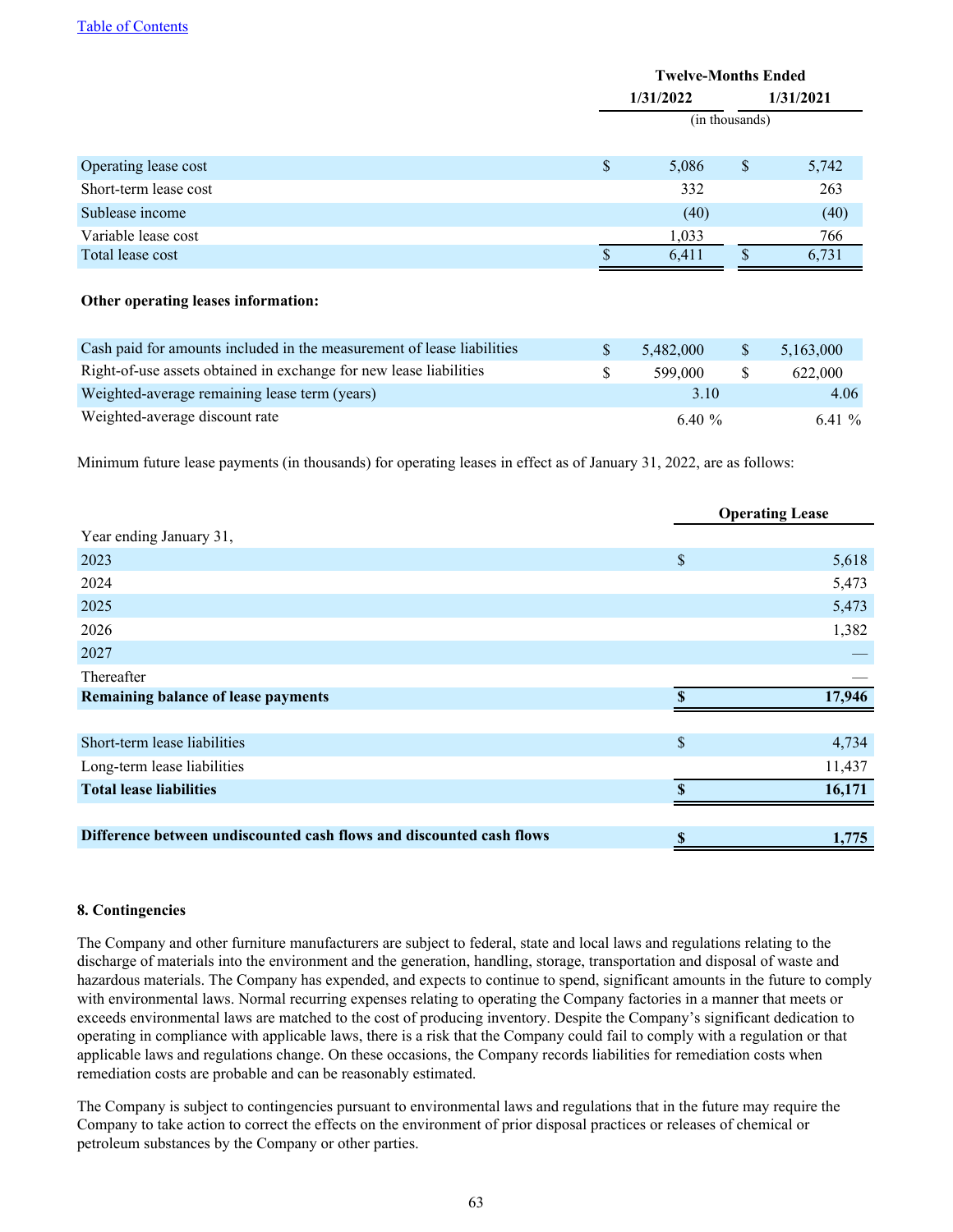The Company has a self-insured retention for product liability losses up to \$250,000 per occurrence, workers' compensation liability losses up to \$250,000 per occurrence, general liability losses up to \$50,000 and automobile liability losses up to \$50,000 per occurrence. The Company has purchased insurance to cover losses in excess of the retention up to a limit of \$30,000,000. The Company has obtained an actuarial estimate of its total expected future losses for liability claims and recorded a liability equal to the net present value of \$1,165,000 and \$1,135,000 at January 31, 2022 and 2021, respectively, based upon the Company's estimated payout period of five years using a 4.0% and 4.0% discount rate, respectively.

Workers' compensation, automobile, general and product liability claims may be asserted in the future for events not currently known by management. Management does not anticipate that any related settlement, after consideration of the existing reserve for claims incurred and potential insurance recovery, would have a material adverse effect on the Company's financial position, results of operations or cash flows. Estimated payments under the self-insurance programs are as follows (in thousands):

| Year ending January 31,       |    |       |
|-------------------------------|----|-------|
| 2023                          | \$ | 200   |
| 2024                          |    | 260   |
| 2025                          |    | 260   |
| 2026                          |    | 260   |
| 2027                          |    | 255   |
| Thereafter                    |    |       |
| Total                         | S  | 1,235 |
| Discount to net present value |    | (70)  |
|                               |    | ,165  |

The Company and its subsidiaries are defendants in various legal proceedings resulting from operations in the normal course of business. It is the opinion of management, in consultation with legal counsel, that the ultimate outcome of all such matters will not materially affect the Company's financial position, results of operations or cash flows.

## **9. Warranty**

The Company provides a warranty against all substantial defects in material and workmanship. The standard warranty offered on products sold through January 31, 2013 is ten years. Effective February 1, 2014 the Company modified its warranty to a limited lifetime warranty. The warranty effective February 1, 2014 is not anticipated to have a significant effect on warranty expense. Effective January 1, 2017, the Company modified the warranty offered to provide specific warranty periods by product component, with no warranty period longer than ten years. The Company's warranty is not a guarantee of service life, which depends upon events outside the Company's control and may be different from the warranty period. The Company accrues an estimate of its exposure to warranty claims based upon both product sales data and an analysis of actual warranty claims incurred. The following is a summary of the Company's warranty-claim activity during for the years ended January 31 (in thousands):

|                            | 2022          |       | 2021 |       |
|----------------------------|---------------|-------|------|-------|
|                            |               |       |      |       |
| Beginning balance          | <sup>\$</sup> | 700   |      | 800   |
| Provision for current year |               | 370   |      | 380   |
| Benefits from prior years  |               | (340) |      | (325) |
| Costs incurred             |               | (130) |      | (155) |
| Ending balance             |               | 600   |      | 700   |

## **10. Subsequent Events**

As discussed in Note 3, the Company executed Amendment No. 2 to the Restated Credit Agreement.

## **Item 9. Changes in and Disagreements with Accountants on Accounting and Financial Disclosure**

None.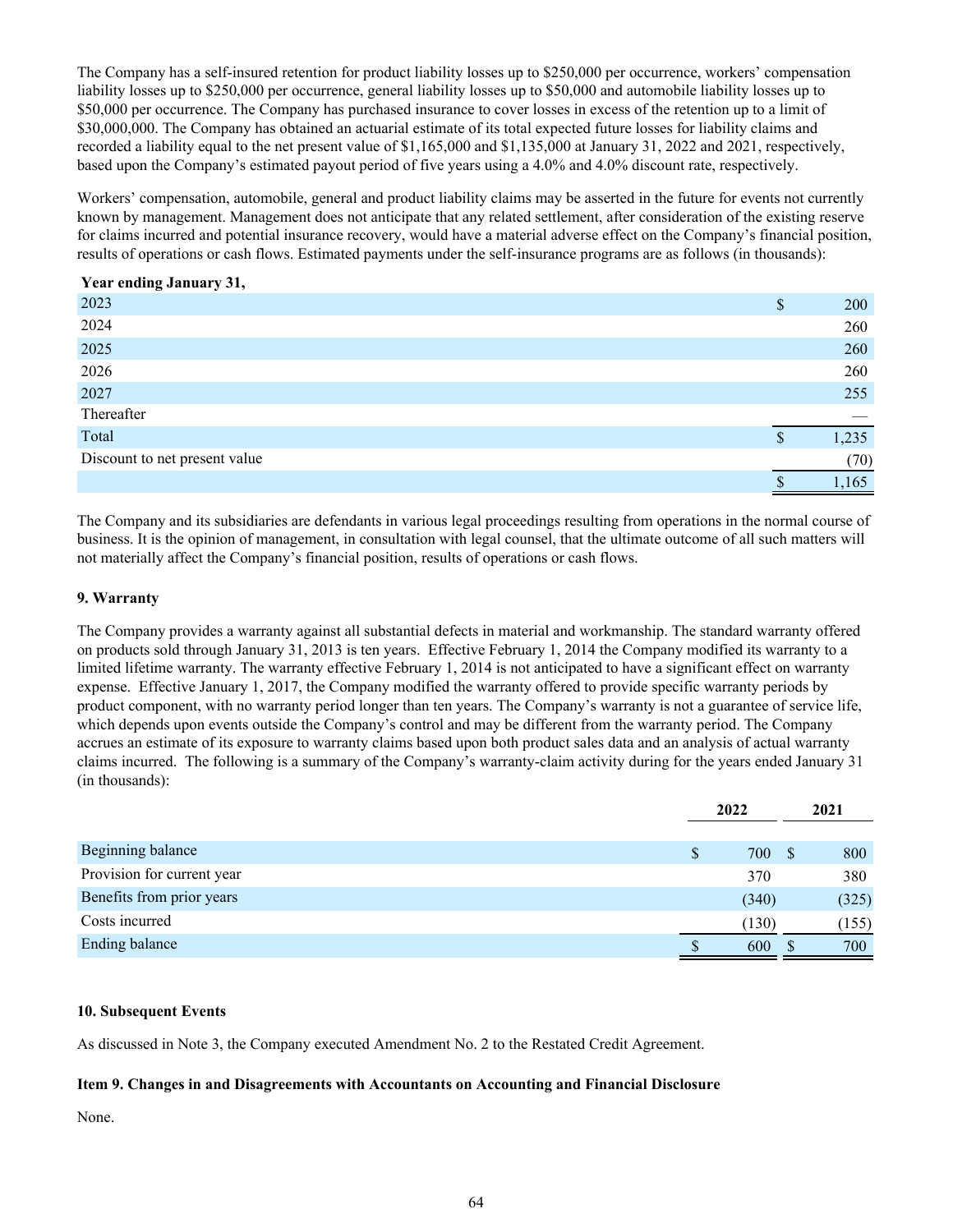#### **Item 9A. Controls and Procedures**

#### **Evaluation of Disclosure Controls and Procedures**

The Company maintains disclosure controls and procedures that are designed to ensure that information required to be disclosed in reports filed with the Commission pursuant to the Exchange Act is recorded, processed, summarized and reported within the time periods specified in the Commission's rules and forms, and that such information is accumulated and communicated to the Company's management, including its President and Chief Executive Officer and Chief Financial Officer, as appropriate, to allow timely decisions regarding required disclosure. Assessing the costs and benefits of such controls and procedures necessarily involves the exercise of judgment by management, and such controls and procedures, by their nature, can provide only reasonable assurance that management's objectives in establishing them will be achieved.

Management of the Company, including its President and Chief Executive Officer along with its Chief Financial Officer, carried out an evaluation of the effectiveness of the design and operation of disclosure controls and procedures as of the end of the period covered by this Annual Report pursuant to Exchange Act Rule 13a-15. Based upon the foregoing, the Company's President and Chief Executive Officer along with the Company's Chief Financial Officer concluded that Virco's disclosure controls and procedures are effective in ensuring that (i) information required to be disclosed by the Company in the reports that it files or submits under the Exchange Act is recorded, processed, summarized and reported, within the time periods specified in the SEC's rules and forms and (ii) information required to be disclosed by the Company in the reports that it files or submits under the Exchange Act is accumulated and communicated to the Company's management, including its principal executive and principal financial officers, or persons performing similar functions, as appropriate to allow timely decisions regarding required disclosure.

## **Management's Report on Internal Control over Financial Reporting**

Management of Virco Mfg. Corporation (the "Company") is responsible for establishing and maintaining adequate internal control over financial reporting and for the assessment of the effectiveness of internal control over financial reporting. As defined by the Securities and Exchange Commission, internal control over financial reporting is a process designed by, or supervised by, the Company's principal executive and principal financial officers, to provide reasonable assurance regarding the reliability of financial reporting and the preparation of financial statements in accordance with generally accepted accounting principles.

The Company's internal control over financial reporting is supported by written policies and procedures, that (i) pertain to the maintenance of records that, in reasonable detail, accurately and fairly reflect the transactions and dispositions of the Company's assets; (ii) provide reasonable assurance that transactions are recorded as necessary to permit preparation of financial statements in accordance with generally accepted accounting principles, and that receipts and expenditures of the Company are being made only in accordance with authorizations of the Company's management and directors; and (iii) provide reasonable assurance regarding prevention or timely detection of unauthorized acquisition, use or disposition of the Company's assets that could have a material effect on the financial statements.

Because of its inherent limitations, internal control over financial reporting may not prevent or detect misstatements. Projections of any evaluation of effectiveness to future periods are subject to the risk that controls may become inadequate because of changes in conditions, or that the degree of compliance with the policies or procedures may deteriorate.

In connection with the preparation of the Company's annual financial statements, management of the Company has undertaken an assessment of the effectiveness of the Company's internal control over financial reporting as of January 31, 2022, based on criteria established in Internal Control — Integrated Framework issued by the Committee of Sponsoring Organizations of the Treadway Commission (2013 framework) (the COSO criteria). Management's assessment included an evaluation of the design of the Company's internal control over financial reporting and testing of the operational effectiveness of the Company's internal control over financial reporting.

Based on this assessment, management did not identify any material weakness in the Company's internal control over financial reporting, and management has concluded that the Company's internal control over financial reporting was effective as of January 31, 2022.

## **Changes in Internal Control Over Financial Reporting**

There was no change in the Company's internal control over financial reporting during the fourth fiscal quarter ended January 31, 2022 that has materially affected, or is reasonably likely to materially affect, the Company's internal control over financial reporting.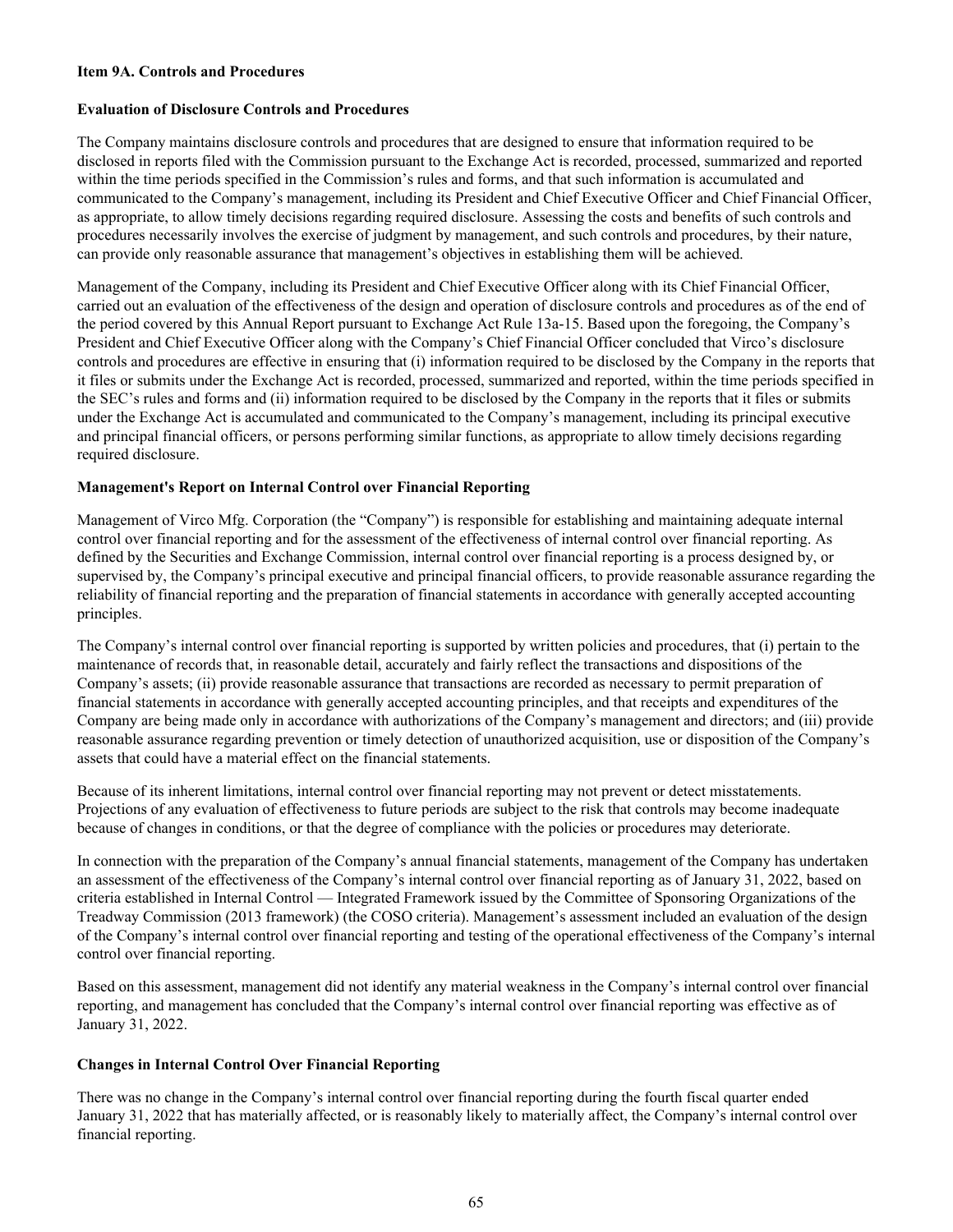[Table of Contents](#page-2-0)

## **Item 9B. Other Information**

Not applicable.

# **Item 9C. Disclosure Regarding Foreign Jurisdictions that Prevent Inspections.**

Not applicable.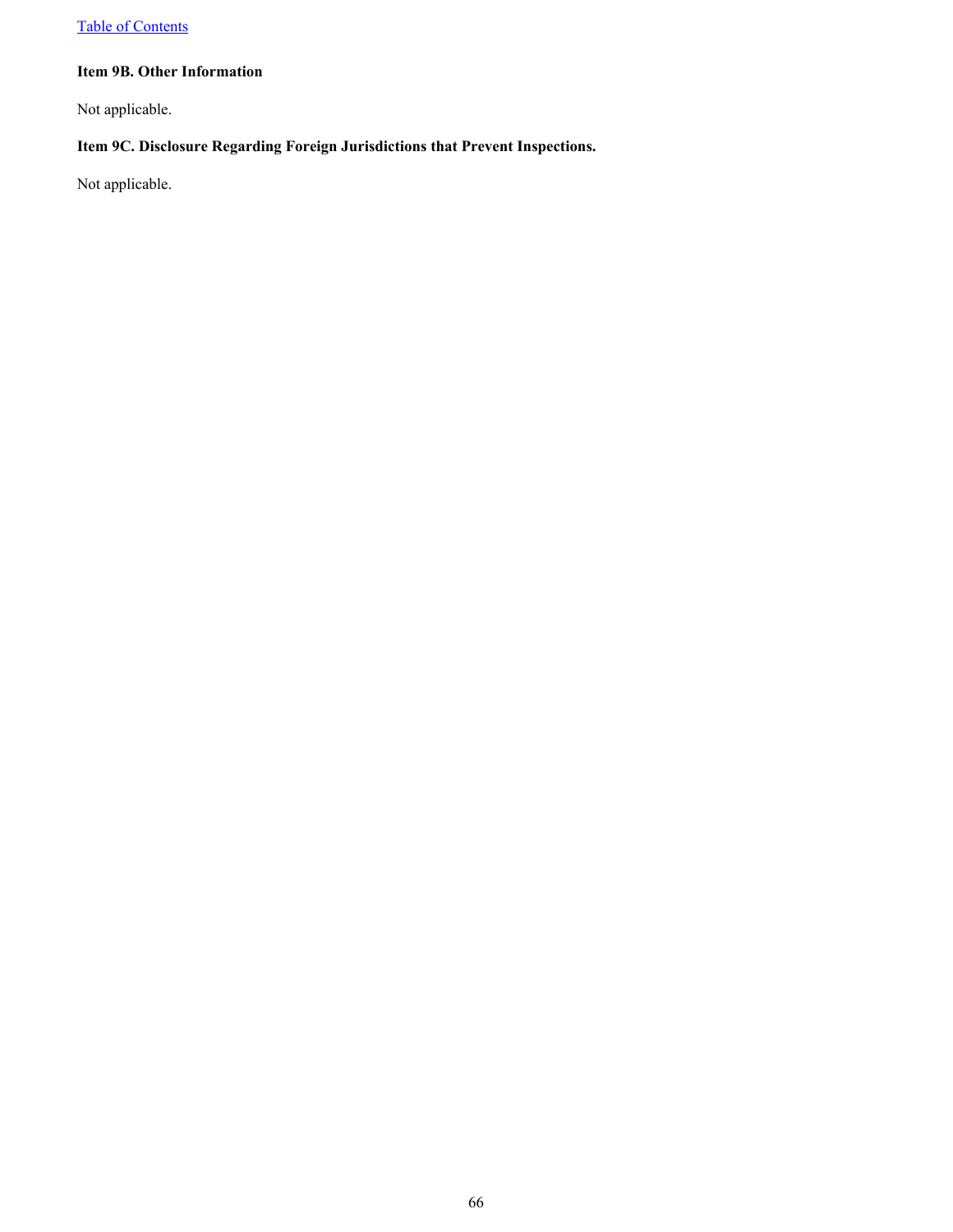#### **PART III**

#### **Item 10. Directors, Executive Officers and Corporate Governance**

Except for the information disclosed in Part 1 under the heading "Executive Officers of the Registrant", the information required by this Item regarding directors shall be incorporated by reference to information set forth in the Company's definitive Proxy Statement to be filed within 120 days after the end of the Company's fiscal year end of January 31, 2022.

#### **Item 11. Executive Compensation**

The information required by this Item is incorporated by reference to information set forth in the Company's definitive Proxy Statement to be filed within 120 days after the end of the Company's fiscal year end of January 31, 2022.

#### **Item 12. Security Ownership of Certain Beneficial Owners and Management and Related Stockholder Matters**

The information required by this Item is incorporated by reference to information set forth in the Company's definitive Proxy Statement to be filed within 120 days after the end of the Company's fiscal year end of January 31, 2022.

#### **Item 13. Certain Relationships and Related Transactions, and Director Independence**

The information required by this Item is incorporated by reference to information set forth in the Company's definitive Proxy Statement to be filed within 120 days after the end of the Company's fiscal year end of January 31, 2022.

#### **Item 14. Principal Accountant Fees and Services**

The information required by this Item is incorporated by reference to information set forth in the Company's definitive Proxy Statement to be filed within 120 days after the end of the Company's fiscal year end of January 31, 2022.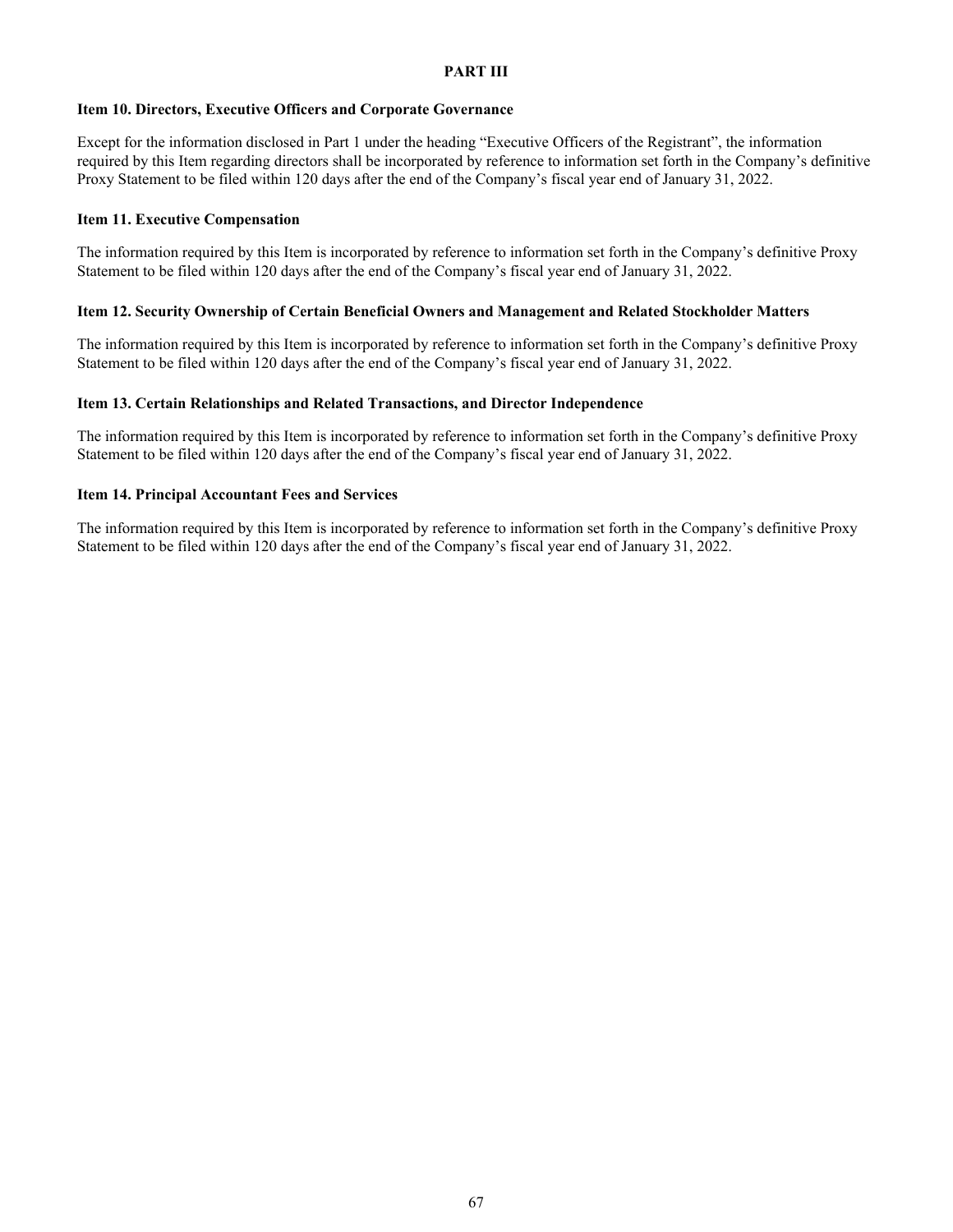## **PART IV**

## **Item 15. Exhibits, Financial Statement Schedules**

1. The following consolidated financial statements of Virco Mfg. Corporation are set forth in Item 8 of this Annual Report on Form 10-K.

|                                                                                         | Page numbers    |
|-----------------------------------------------------------------------------------------|-----------------|
| Report of Independent Registered Public Accounting Firm                                 | <u>38</u>       |
| Consolidated Balance Sheets - January 31, 2022 and 2021                                 | 40              |
| Consolidated Statements of Operation - Years Ended January 31, 2022 and 2021            | 42              |
| Consolidated Statements of Comprehensive Loss - Years Ended January 31, 2022 and 2021   | 43              |
| Consolidated Statements of Stockholders' Equity - Years Ended January 31, 2022 and 2021 | $\overline{44}$ |
| Consolidated Statements of Cash Flows - Years Ended January 31, 2022 and 2021           | 45              |
| Notes to Consolidated Financial Statements - January 31, 2022                           | 46              |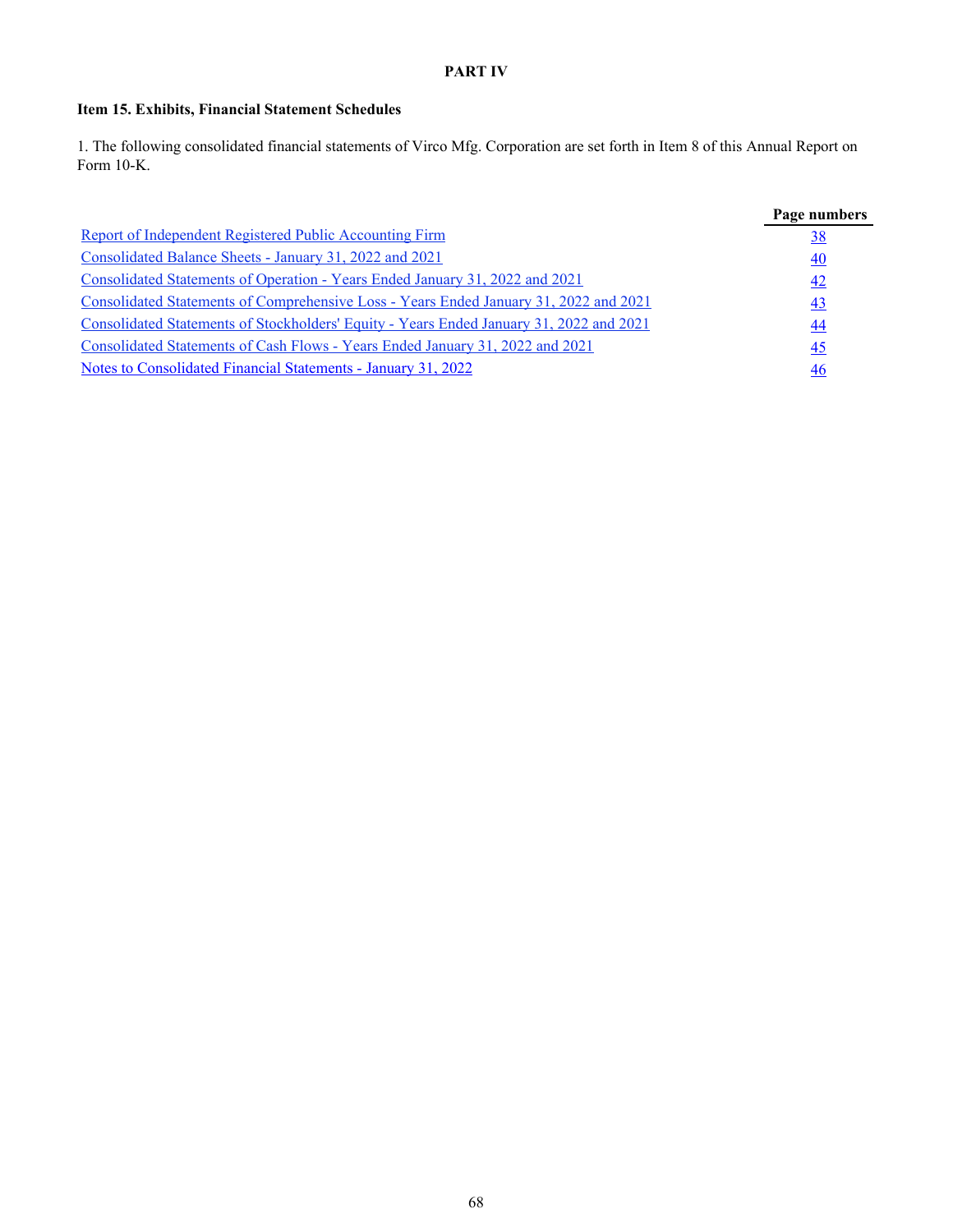2. The following consolidated financial statement schedule of Virco Mfg. Corporation is included in Item 15:

## **VIRCO MFG. CORPORATION AND SUBSIDIARIES SCHEDULE II — QUALIFYING ACCOUNTS AND RESERVES FOR THE YEARS ENDED JANUARY 31, 2022 and 2021**

## (In Thousands)

| Col. A                                                                                                | Col. B<br><b>Beginning Balance</b> |            |          | Col. C<br><b>Charged to</b><br>(Reduced from)<br><b>Expenses</b> | Col. E<br><b>Deductions from</b><br><b>Reserves</b> |            | Col. F<br><b>Ending Balance</b> |       |
|-------------------------------------------------------------------------------------------------------|------------------------------------|------------|----------|------------------------------------------------------------------|-----------------------------------------------------|------------|---------------------------------|-------|
| Allowance for doubtful accounts for the<br>period ended:                                              |                                    |            |          |                                                                  |                                                     |            |                                 |       |
| January 31, 2022                                                                                      | \$                                 | <b>200</b> | - \$     |                                                                  | -S                                                  |            | <sup>\$</sup>                   | 200   |
| January 31, 2021                                                                                      | \$                                 | <b>200</b> | - \$     |                                                                  |                                                     |            |                                 | 200   |
|                                                                                                       |                                    |            |          |                                                                  |                                                     |            |                                 |       |
| Product, general, workers' compensation and<br>automobile liability reserves for the period<br>ended: |                                    |            |          |                                                                  |                                                     |            |                                 |       |
| January 31, 2022                                                                                      | \$                                 | 1,135      | - S      | $1,168$ \$                                                       |                                                     | $1,138$ \$ |                                 | 1,165 |
| January 31, 2021                                                                                      | \$                                 | 1,700      | <b>S</b> | 1,055                                                            |                                                     | 1,620      | \$.                             | 1,135 |

All other schedules for which provision is made in the applicable accounting regulation of the Securities and Exchange Commission are not required under the related instructions, are inapplicable, or are included in the Financial Statements or Notes thereto, and therefore are not required to be presented under this Item.

## **3. Exhibits**

See Index to Exhibits. The exhibits listed in the accompanying Index to Exhibits are filed as part of this report.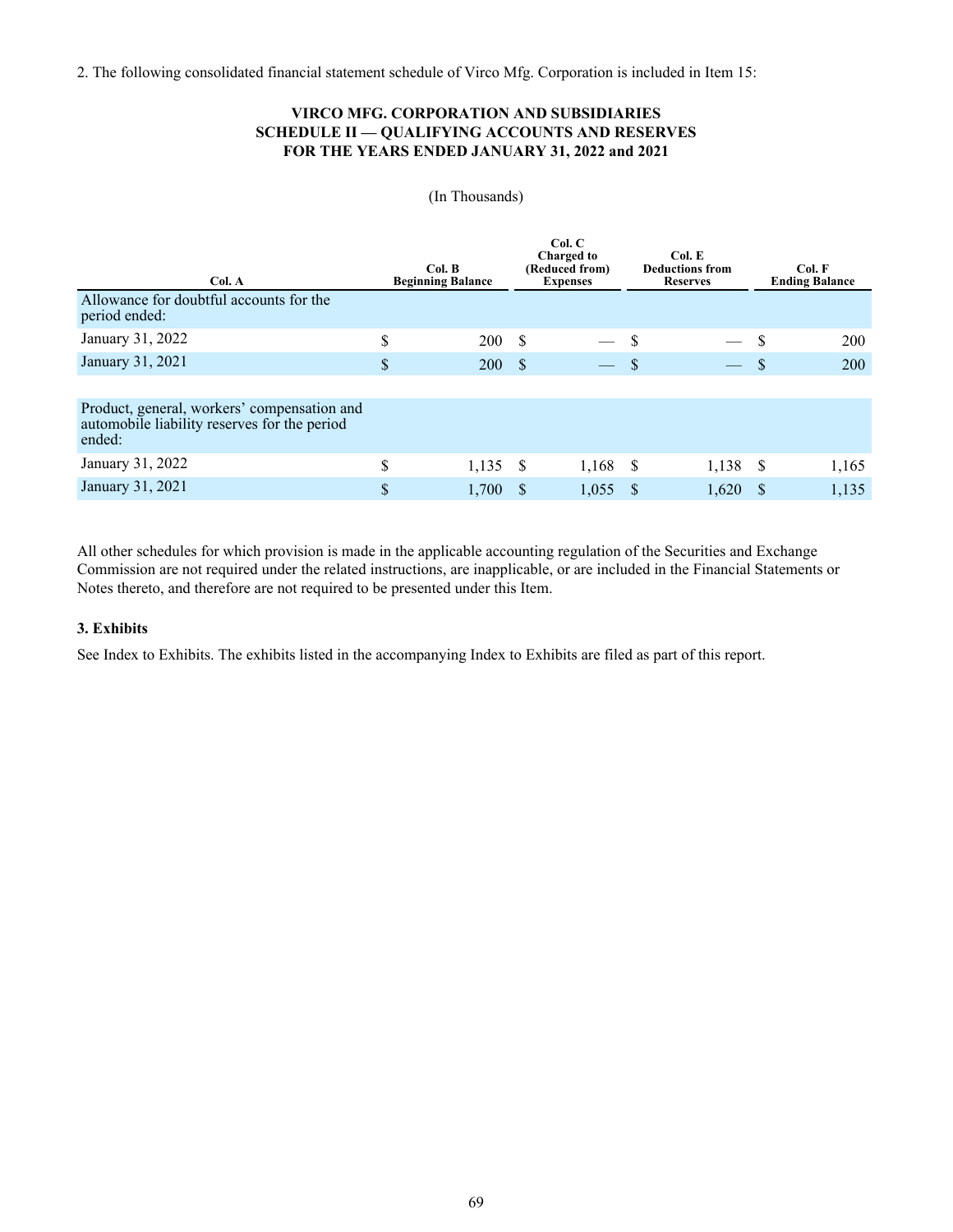#### **Item 16. Form 10-K Summary**

Not applicable.

## **SIGNATURES**

Pursuant to the requirements of Section 13 or 15 (d) of the Securities Exchange Act of 1934, the registrant has duly caused this report to be signed on its behalf by the undersigned, thereunto duly authorized.

## VIRCO MFG. CORPORATION

Date: April 28, 2022 By: /s/ Robert A. Virtue

Robert A. Virtue Chairman of the Board and Chief Executive Officer

By: /s/ Robert E. Dose

Robert E. Dose

Sr. Vice President, Finance, Secretary and Treasurer (Principal Financial Officer)

By: /s/ Bassey Yau

Bassey Yau

Vice President, Accounting, Corporate Controller, Assistant Secretary and Assistant Treasurer (Principal Accounting Officer)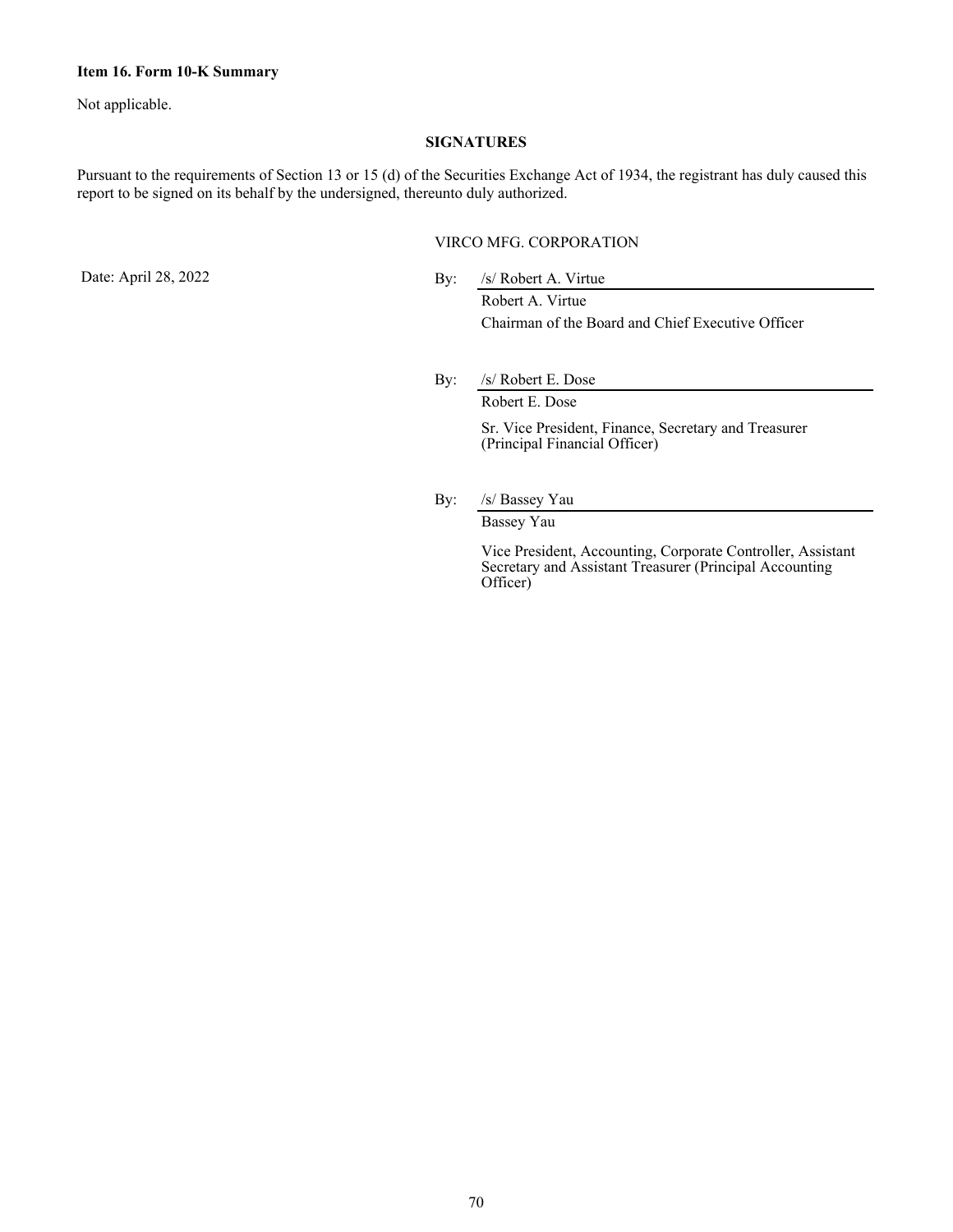## **POWER OF ATTORNEY**

KNOW ALL PERSONS BY THESE PRESENTS, that each person whose signature appears below constitutes and appoints Robert A. Virtue and Robert E. Dose his/her true and lawful attorney-in-fact and agent, with full power of substitution and, for him/her and in his/her name, place and stead, in any and all capacities to sign any and all amendments to this report on Form 10-K, and to file the same, with all exhibits thereto and other documents in connection therewith, with the Securities and Exchange Commission, granting unto said attorney-in-fact and agent full power and authority to do and perform each and every act and thing requisite and necessary to be done in connection therewith, as fully to all intents and purposes as he/she might or could do in person, hereby ratifying and confirming all that said attorney-in-fact and agent, or his/her substitute or substitutes, may lawfully do or cause to be done by virtue hereof.

Pursuant to the requirements of the Securities Exchange Act of 1934, this report has been signed below by the following persons on behalf of the registrant in the capacities and on the dates indicated.

| <b>SIGNATURE</b>                         | <b>TITLE</b>                                                                              | <b>DATE</b>    |
|------------------------------------------|-------------------------------------------------------------------------------------------|----------------|
| /s/ Robert A. Virtue<br>Robert A. Virtue | Chairman of the Board, Chief Executive Officer,<br>Director (Principal Executive Officer) | April 28, 2022 |
|                                          |                                                                                           |                |
| /s/ Douglas A. Virtue                    | President, Director                                                                       |                |
| Douglas A. Virtue                        |                                                                                           | April 28, 2022 |
| /s/ Robert E. Dose                       | Sr. Vice President, Finance, Secretary and Treasurer                                      |                |
| Robert E. Dose                           | (Principal Financial Officer)                                                             | April 28, 2022 |
| /s/ Bassey Yau                           | Vice President, Accounting, Corporate Controller,                                         |                |
| Bassey Yau                               | <b>Assistant Secretary and Assistant Treasurer</b><br>(Principal Accounting Officer)      | April 28, 2022 |
| /s/ Alexander L. Cappello                | Director                                                                                  |                |
| Alexander L. Cappello                    |                                                                                           | April 28, 2022 |
| /s/ Craig Levra                          | Director                                                                                  |                |
| Craig Levra                              |                                                                                           | April 28, 2022 |
| $/s/D$ on Rudkin                         | Director                                                                                  |                |
| Don Rudkin                               |                                                                                           | April 28, 2022 |
| /s/ Robert Lind                          | Director                                                                                  |                |
| Robert Lind                              |                                                                                           | April 28, 2022 |
| /s/ Kathy Virtue Young                   | Director                                                                                  |                |
| Kathy Virtue Young                       |                                                                                           | April 28, 2022 |
| /s/ Agnieszka Winkler                    | Director                                                                                  |                |
| Agnieszka Winkler                        |                                                                                           | April 28, 2022 |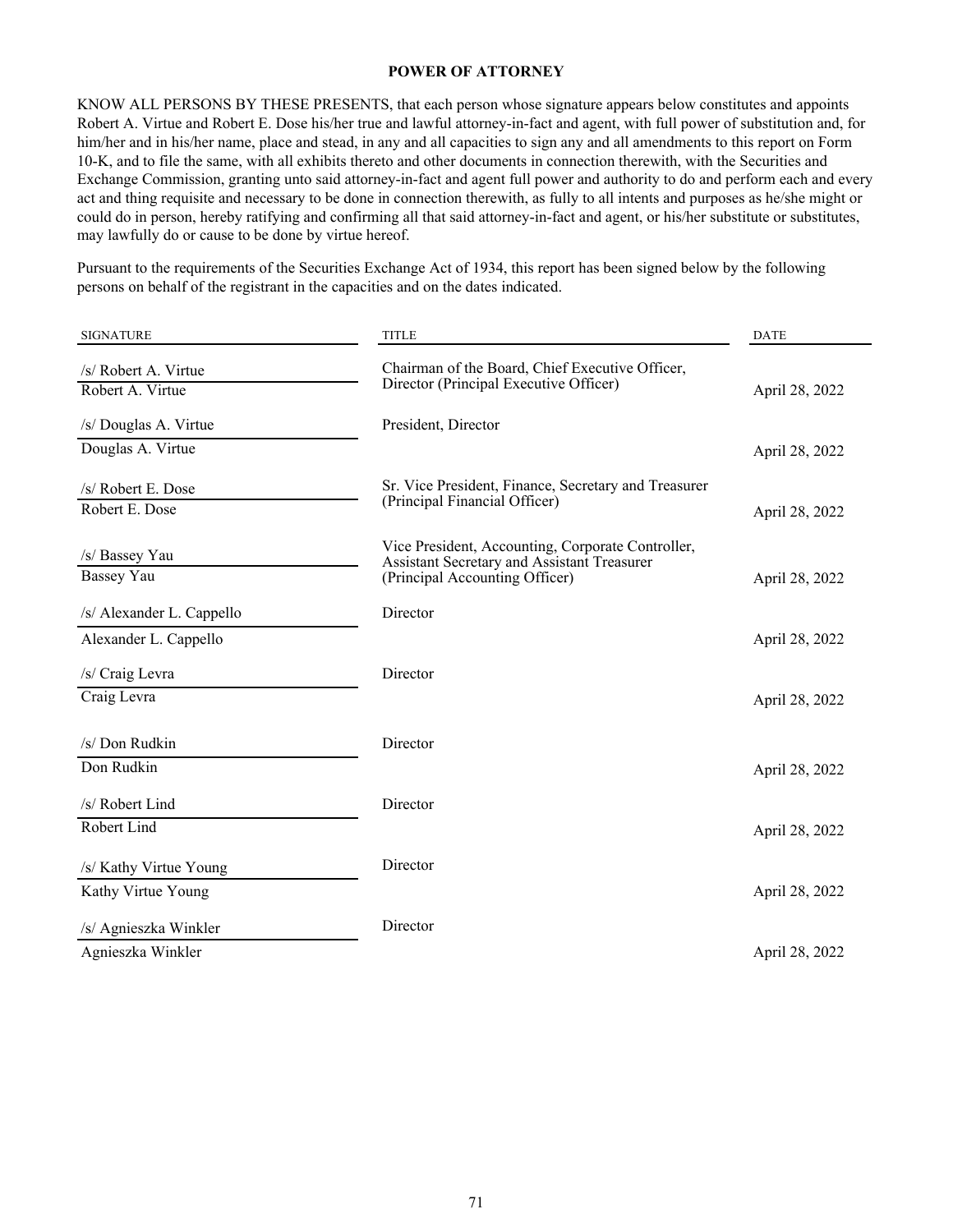## **VIRCO MFG. CORPORATION EXHIBITS TO FORM 10-K ANNUAL REPORT for the Year Ended January 31, 2022**

<span id="page-72-0"></span>

| Exhibit<br>Number | <b>Description</b>                                                                                                                                                                                                                                                                                                                                                                                                         |
|-------------------|----------------------------------------------------------------------------------------------------------------------------------------------------------------------------------------------------------------------------------------------------------------------------------------------------------------------------------------------------------------------------------------------------------------------------|
| 3.1               | Certificate of Incorporation of the Company dated April 23, 1984, as amended (incorporated by reference to Exhibit 1 to the<br>Company's Form 8-A12B (Commission File No. 001-08777), filed with the Commission on June 18, 2007).                                                                                                                                                                                         |
| 3.2               | Third Amended and Restated Bylaws of the Company dated June 9, 2020 (incorporated by reference to Exhibit 3.3 to the<br>Company's Quarterly Report on Form 10-Q filed with the SEC on June 12, 2020)                                                                                                                                                                                                                       |
| 4.1               | Description of Registrant's Securities Registered Pursuant to Section 12 of the Securities Exchange Act of 1934<br>(incorporated by reference to Exhibit 4.1 to the Company's Annual Report on Form 10-K filed with the SEC on April 28,<br>$2021$ ).                                                                                                                                                                      |
| 10.1              | Lease dated February 1, 2006, between FHL Group, a California Corporation, as landlord and Virco Mfg. Corporation, a<br>Delaware Corporation, as tenant (incorporated by reference to Exhibit 99.1 to the Company's Current Report on Form 8-K<br>filed with the Commission on February 3, 2006).                                                                                                                          |
| 10.1.1            | Design Agreement dated January 21, 2008, between the Company and Peter Glass Design, LLC, and Hedgehog Design,<br>LLC. (incorporated by reference to Exhibit 10.1 and 10.2 to the Company's Current Report on Form 8-K filed with the<br>Commission on January 25, 2008).                                                                                                                                                  |
| 10.1.2            | Lease amendment dated August 14, 2008, between AMB Property, L.P., a Delaware Limited Partnership, as landlord and<br>Virco Mfg. Corporation, a Delaware Corporation, as tenant (incorporated by reference to Exhibit 10.1 to the Company's<br>Quarterly Report on Form 10Q filed with the Commission on September 9, 2008).                                                                                               |
| 10.1.3            | Third Amendment to Lease Agreement, entered into as of December 20, 2013, by and between Starboard Distribution<br>Center, LLC, a Delaware limited liability company, successor in interest to AMB Property, L.P., a Delaware limited<br>Partnership and Virco Mfg. Corporation (incorporated by reference to Exhibit 10.1 to the Company's Current Report on<br>Form 8-K filed with the Commission on December 23, 2013.  |
| 10.1.4            | Fourth Amendment to Lease Agreement, entered into as of November 4, 2017, by and between Starboard Distribution<br>Center, LLC, a Delaware limited liability company, successor in interest to AMB Property, L.P., a Delaware limited<br>Partnership and Virco Mfg. Corporation (incorporated by reference to Exhibit 10.1 to the Company's Current Report on<br>Form 8-K filed with the Commission on November 15, 2017). |
| $10.2\dagger$     | Virco Mfg. Corporation 2011 Stock Incentive Plan (incorporated by reference to Exhibit 10.1 to the Company's Current<br>Report on Form 8K filed with the Commission on June 27, 2011).                                                                                                                                                                                                                                     |
| $10.2.1\dagger$   | First Amendment to the Virco Mfg. Corporation 2011 Stock Incentive Plan (incorporated by reference to the Company's<br>Proxy Statement on Form DEF 14A filed with the Commission on May 23, 2014).                                                                                                                                                                                                                         |
| 10.3              | Amended and Restated Revolving Credit and Security Agreement, dated September 28, 2021, by and among Virco Mfg.<br>Corporation and Virco, Inc., as borrowers, and PNC Bank, National Association, as lender and administrative agent<br>(incorporated by reference to Exhibit 10.1 to the Company's Current Report on Form 8-K filed with the Commission on<br>October 1, 2021).                                           |
| 10.3.1            | Amendment No. 1 to Amended and Restated Revolving Credit and Security Agreement and Limited Waiver, dated<br>December 7, 2021, by and among Virco Mfg. Corporation and Virco, Inc., as borrowers, and PNC Bank, National<br>Association, as lender and administrative agent (incorporated by reference to Exhibit 10.2 to the Company's Quarterly<br>Report on Form 10-O filed with the Commission on December 13, 2021).  |
| $10.3.2*$         | Amendment No. 2 to Amended and Restated Revolving Credit and Security Agreement and Limited Waiver, dated April 15,<br>2022, by and among Virco Mfg. Corporation and Virco, Inc., as borrowers, and PNC Bank, National Association, as lender<br>and administrative agent (incorporated by reference to Exhibit 10.3 to the Company's Current Report on Form 8-K filed with<br>the Commission on April 21, 2022).          |
| $10.4\dagger$     | Virco Mfg. Corporation 2019 Omnibus Equity Incentive Plan (incorporated by reference to Appendix A to the Company's<br>Definitive Proxy Statement filed on May 17, 2019)                                                                                                                                                                                                                                                   |
| $10.4.1\dagger$   | Form of Restricted Stock Agreement (incorporated by reference to Exhibit 4.4 to the Company's Registration Statement on<br>Form S-8 filed on June 21, $2019$ )                                                                                                                                                                                                                                                             |
| $10.4.2\dagger$   | Form of Restricted Stock Unit Agreement (incorporated by reference to Exhibit 4.5 to the Company's Registration<br>Statement on Form S-8 filed on June 21, 2019)                                                                                                                                                                                                                                                           |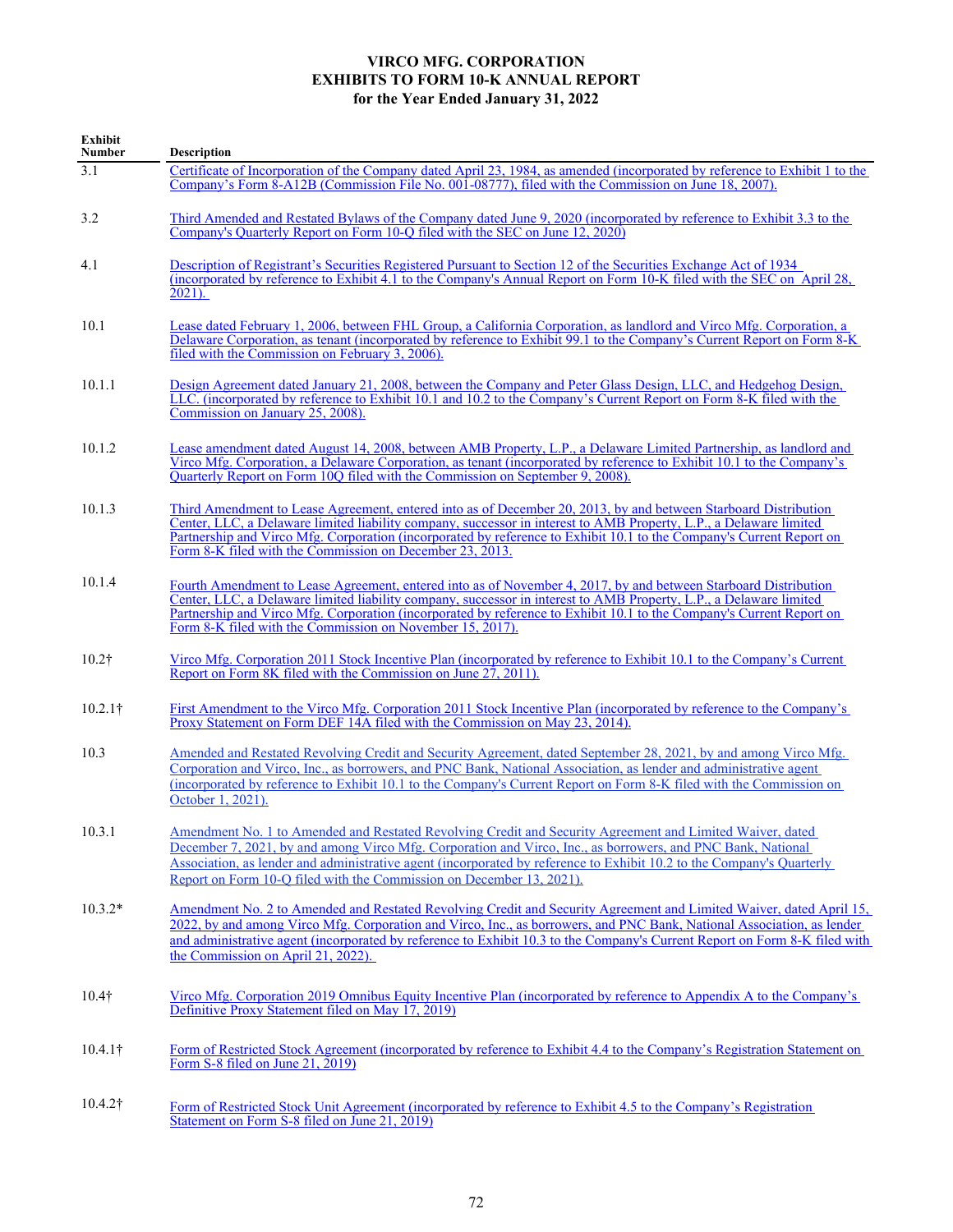- 10.4.3† [Form of Incentive Stock Option Agreement \(incorporated by reference to Exhibit 4.6 to the Company's Registration](#page-72-0)  [Statement on Form S-8 filed on June 21, 2019\)](#page-72-0)
- 10.4.4† [Form of Nonqualified Option Agreement \(incorporated by reference to Exhibit 4.7 to the Company's Registration Statement](#page-72-0)  [on Form S-8 filed on June 21, 2019\)](#page-72-0)
- 10.4.5† [Form of Unrestricted Stock Agreement \(incorporated by reference to Exhibit 4.8 to the Company's Registration Statement](#page-72-0)  [on Form S-8 filed on June 21, 2019\)](#page-72-0)
- 21.1\* List of All Subsidiaries of Virco Mfg. Corporation.
- 23.1\* Consent of Independent Registered Public Accounting Firm.
- 31.1\* Certification of the Chief Executive Officer Pursuant to Rule 13a-14(a) under the Securities and Exchange Act of 1934, as adopted Pursuant to Section 302 of the Sarbanes-Oxley Act of 2002.
- 31.2\* [Certification of the Chief Financial Officer Pursuant to Rule 13a-14\(a\) under the Securities and Exchange Act of 1934, as](#page-77-0)  [adopted Pursuant to Section 302 of the Sarbanes-Oxley Act of 2002.](#page-77-0)
- 32.1\* Certification of the Chief Executive Officer and Chief Financial Officer pursuant to 18 U.S.C. Section 1350.
- 101.INS\* XBRL Instance Document.
- 101.SCH\* XBRL Taxonomy Extension Schema Document.
- 101.CAL\* XBRL Taxonomy Extension Calculation Linkbase Document.
- 101.DEF\* XBRL Taxonomy Extension Definition Linkbase Document.
- 101.LAB\* XBRL Taxonomy Extension Label Linkbase Document.
- 101.PRE\* XBRL Taxonomy Extension Presentation Linkbase Document.

 $\mathcal{L}_\text{max}$  , where  $\mathcal{L}_\text{max}$  , we have the set of  $\mathcal{L}_\text{max}$ 

<sup>\*</sup> Filed herewith.

<sup>†</sup> Indicates management contract or compensatory plan or arrangement.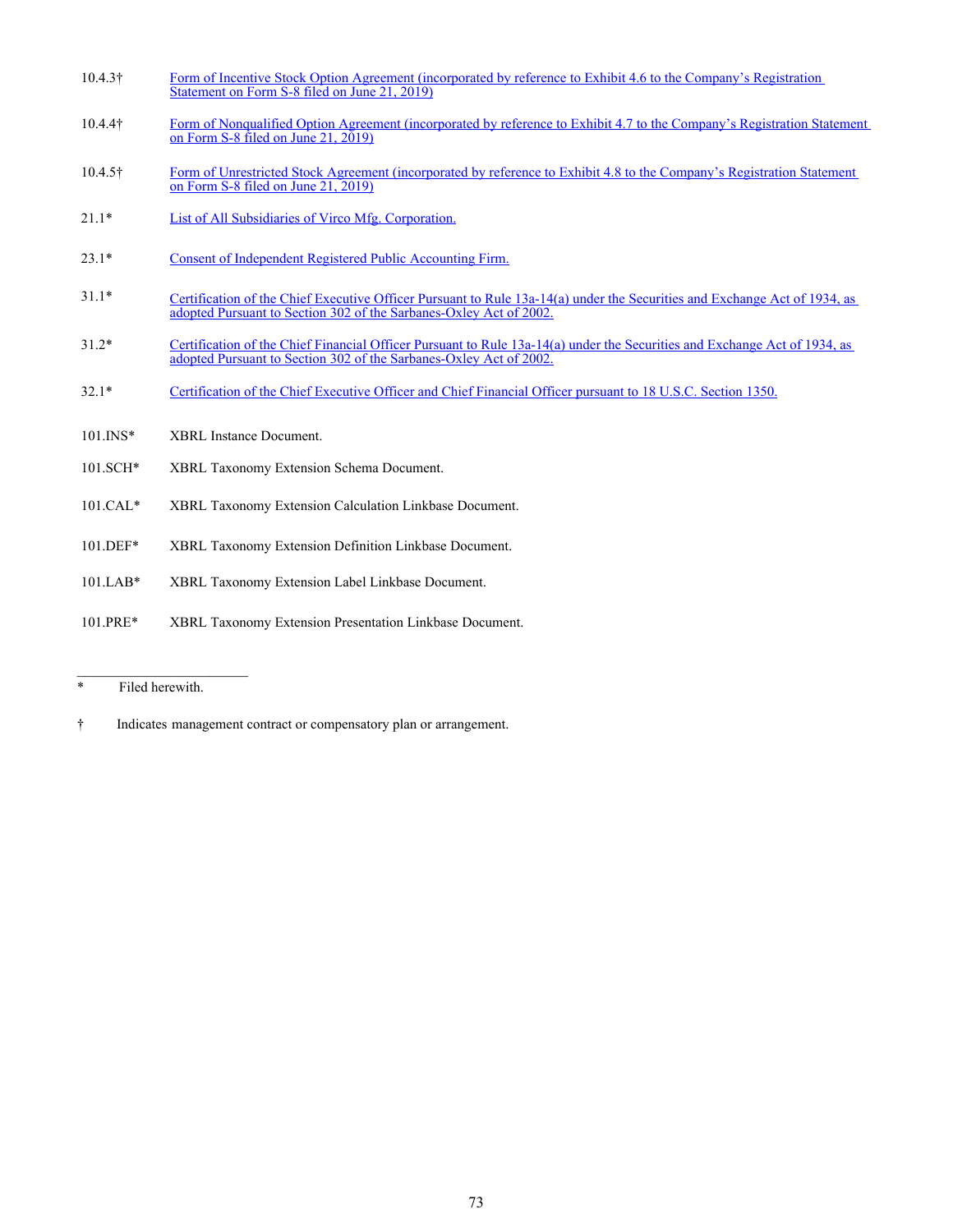# **LIST OF SUBSIDIARIES**

Virco Inc. (Delaware corporation) 2027 Harpers Way Torrance, CA 90501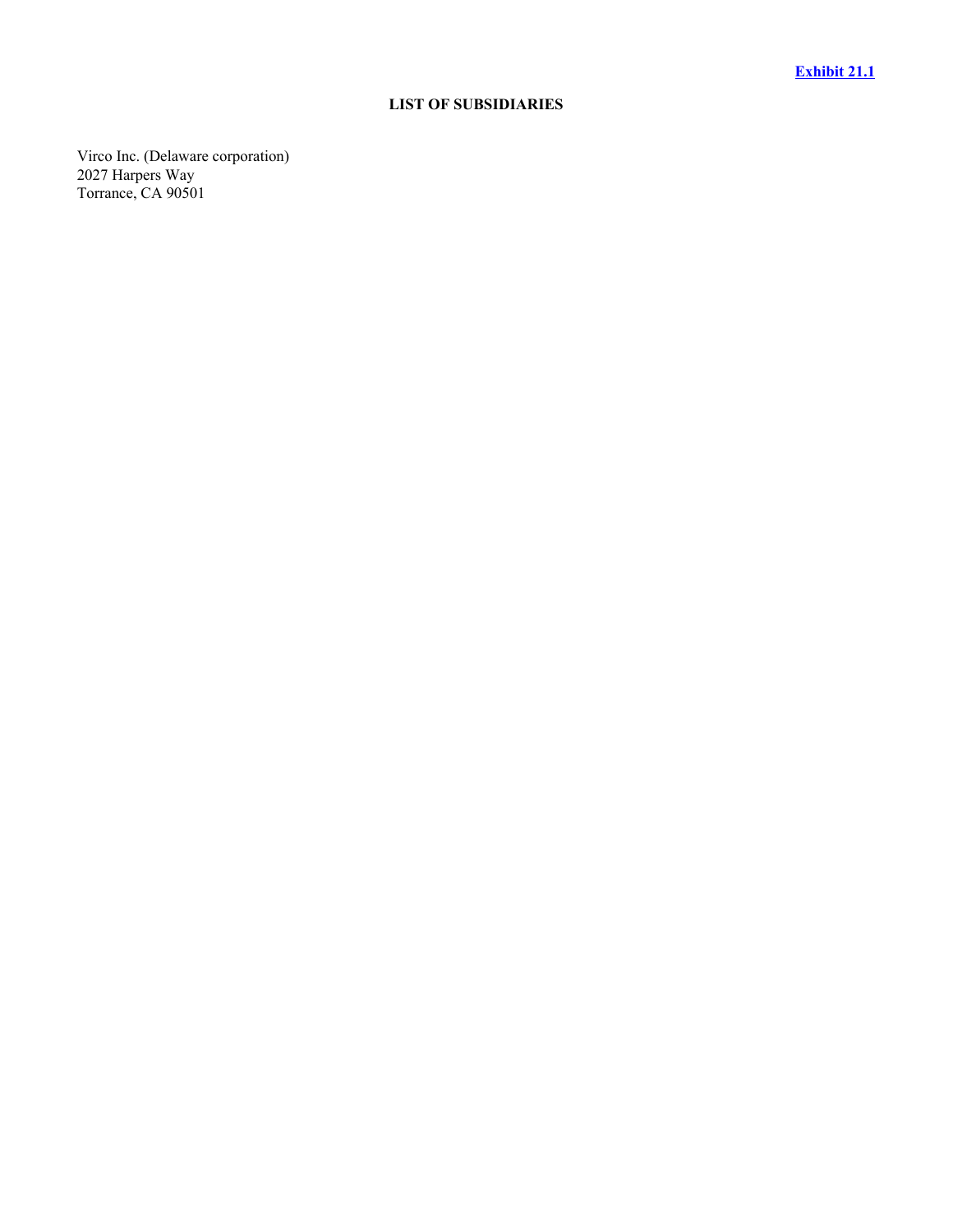## **CONSENT OF INDEPENDENT REGISTERED PUBLIC ACCOUNTING FIRM**

We consent to the incorporation by reference in Registration Statement No. 333-135618 on Form S-3 and Registration Statement Nos. 333-175638, 333-198723 and 333-232248 on Form S-8 of our report dated April 28, 2022, relating to the financial statements of Virco Mfg. Corporation appearing in this Annual Report on Form 10-K for the year ended January 31, 2022.

/s/ Deloitte & Touche LLP

Los Angeles, California

April 28, 2022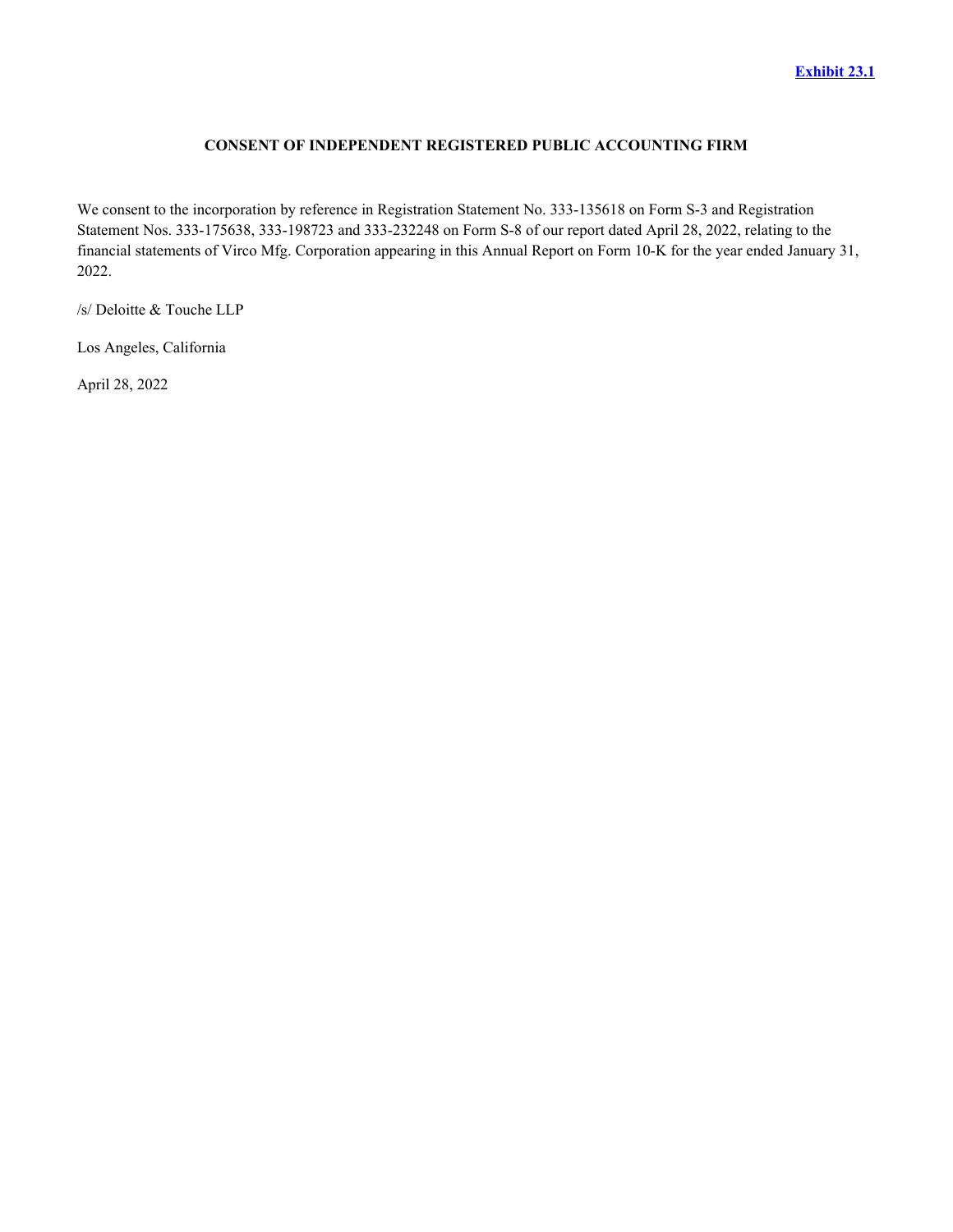#### **CERTIFICATIONS**

I, Robert A. Virtue, certify that:

1. I have reviewed this Form 10-K of Virco Mfg. Corporation;

2. Based on my knowledge, this report does not contain any untrue statement of a material fact or omit to state a material fact necessary to make the statements made, in light of the circumstances under which such statements were made, not misleading with respect to the period covered by this report;

3. Based on my knowledge, the financial statements, and other financial information included in this report, fairly present in all material respects the financial condition, results of operations and cash flows of the registrant as of, and for, the periods presented in this report;

4. The registrant's other certifying officer(s) and I are responsible for establishing and maintaining disclosure controls and procedures (as defined in Exchange Act Rules 13a-15(e) and 15d-15(e)) and internal control over financial reporting (as defined in Exchange Act Rules 13a-15(f) and 15d-15(f)) for the registrant and have:

(a) Designed such disclosure controls and procedures, or caused such disclosure controls and procedures to be designed under our supervision, to ensure that material information relating to the registrant, including its consolidated subsidiaries, is made known to us by others within those entities, particularly during the period in which this report is being prepared;

(b) Designed such internal control over financial reporting, or caused such internal control over financial reporting to be designed under our supervision, to provide reasonable assurance regarding the reliability of financial reporting and the preparation of financial statements for external purposes in accordance with generally accepted accounting principles;

(c) Evaluated the effectiveness of the registrant's disclosure controls and procedures and presented in this report our conclusions about the effectiveness of the disclosure controls and procedures, as of the end of the period covered by this report based on such evaluation; and

(d) Disclosed in this report any change in the registrant's internal control over financial reporting that occurred during the registrant's most recent fiscal quarter (the registrant's fourth fiscal quarter in the case of an annual report) that has materially affected, or is reasonably likely to materially affect, the registrant's internal control over financial reporting; and

5. The registrant's other certifying officer(s) and I have disclosed, based on our most recent evaluation of internal control over financial reporting, to the registrant's auditors and the audit committee of the registrant's board of directors (or persons performing the equivalent functions):

(a) All significant deficiencies and material weaknesses in the design or operation of internal control over financial reporting which are reasonably likely to adversely affect the registrant's ability to record, process, summarize and report financial information; and

(b) Any fraud, whether or not material, that involves management or other employees who have a significant role in the registrant's internal control over financial reporting.

/s/ Robert A. Virtue

Robert A. Virtue

Date: April 28, 2022 *Chief Executive Officer and Chairman of the Board (Principal Executive Officer)*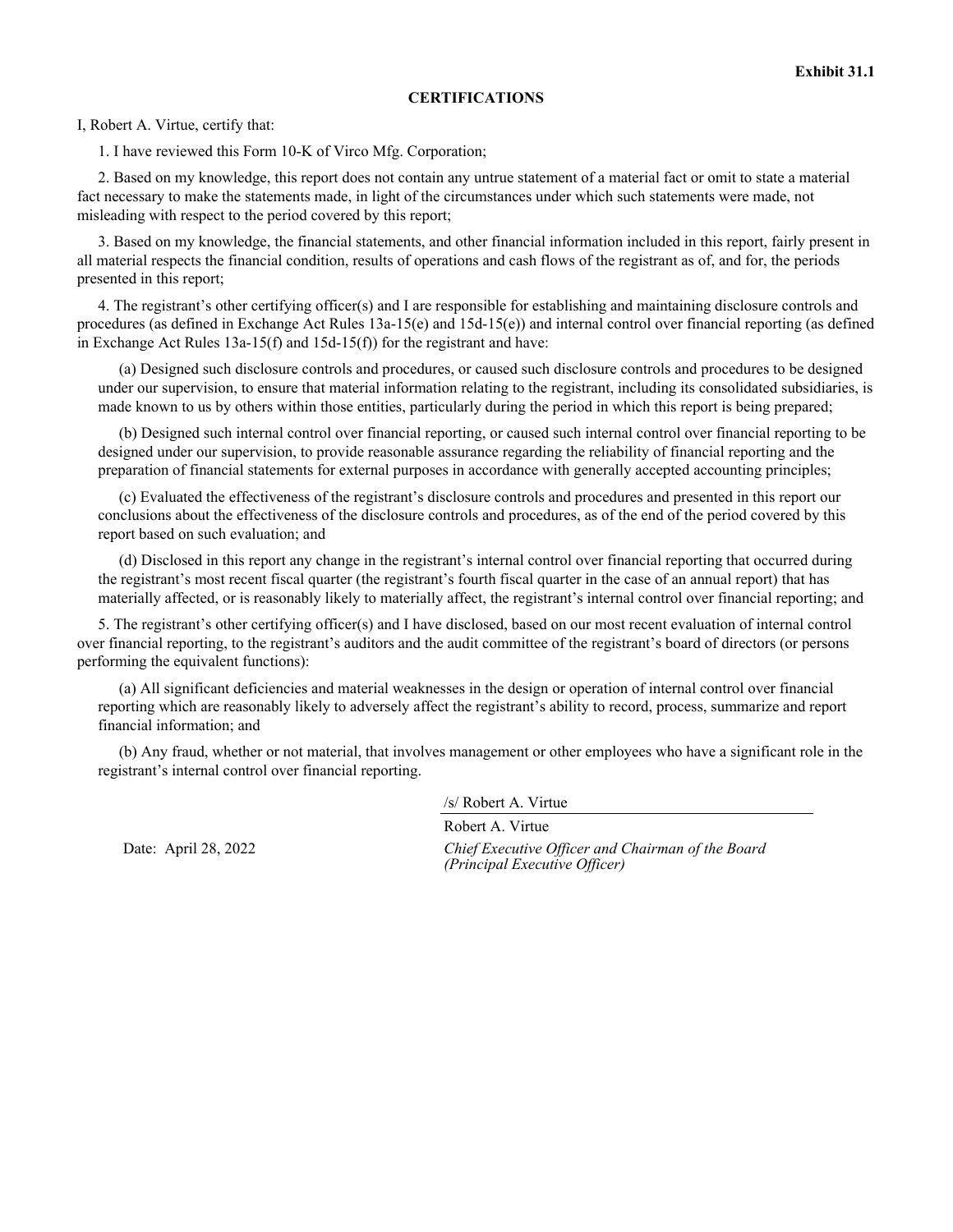#### **CERTIFICATIONS**

<span id="page-77-0"></span>I, Robert E. Dose, certify that:

1. I have reviewed this Form 10-K of Virco Mfg. Corporation;

2. Based on my knowledge, this report does not contain any untrue statement of a material fact or omit to state a material fact necessary to make the statements made, in light of the circumstances under which such statements were made, not misleading with respect to the period covered by this report;

3. Based on my knowledge, the financial statements, and other financial information included in this report, fairly present in all material respects the financial condition, results of operations and cash flows of the registrant as of, and for, the periods presented in this report;

4. The registrant's other certifying officer(s) and I are responsible for establishing and maintaining disclosure controls and procedures (as defined in Exchange Act Rules 13a-15(e) and 15d-15(e)) and internal control over financial reporting (as defined in Exchange Act Rules 13a-15(f) and 15d-15(f)) for the registrant and have:

(a) Designed such disclosure controls and procedures, or caused such disclosure controls and procedures to be designed under our supervision, to ensure that material information relating to the registrant, including its consolidated subsidiaries, is made known to us by others within those entities, particularly during the period in which this report is being prepared;

(b) Designed such internal control over financial reporting, or caused such internal control over financial reporting to be designed under our supervision, to provide reasonable assurance regarding the reliability of financial reporting and the preparation of financial statements for external purposes in accordance with generally accepted accounting principles;

(c) Evaluated the effectiveness of the registrant's disclosure controls and procedures and presented in this report our conclusions about the effectiveness of the disclosure controls and procedures, as of the end of the period covered by this report based on such evaluation; and

(d) Disclosed in this report any change in the registrant's internal control over financial reporting that occurred during the registrant's most recent fiscal quarter (the registrant's fourth fiscal quarter in the case of an annual report) that has materially affected, or is reasonably likely to materially affect, the registrant's internal control over financial reporting; and

5. The registrant's other certifying officer(s) and I have disclosed, based on our most recent evaluation of internal control over financial reporting, to the registrant's auditors and the audit committee of the registrant's board of directors (or persons performing the equivalent functions):

(a) All significant deficiencies and material weaknesses in the design or operation of internal control over financial reporting which are reasonably likely to adversely affect the registrant's ability to record, process, summarize and report financial information; and

(b) Any fraud, whether or not material, that involves management or other employees who have a significant role in the registrant's internal control over financial reporting.

/s/ Robert E. Dose

Robert E. Dose

Date: April 28, 2022 *Vice President — Finance, Secretary and Treasurer (Principal Financial Officer)*